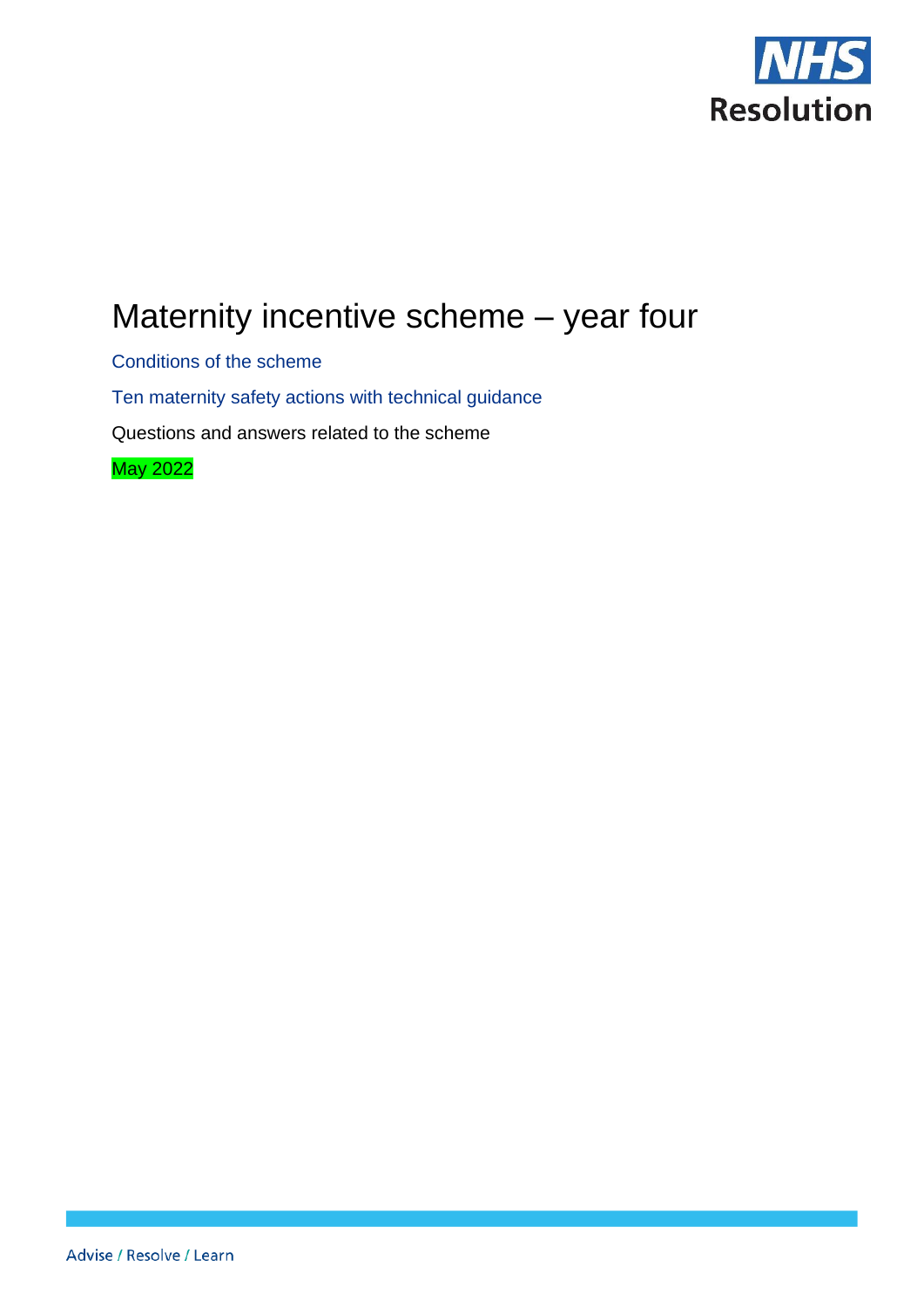# **Contents**

| Safety action 1: Are you using the National Perinatal Mortality Review Tool to                                                                                                                                                                                                                                                                    |
|---------------------------------------------------------------------------------------------------------------------------------------------------------------------------------------------------------------------------------------------------------------------------------------------------------------------------------------------------|
|                                                                                                                                                                                                                                                                                                                                                   |
| Safety action 2: Are you submitting data to the Maternity Services Data Set                                                                                                                                                                                                                                                                       |
| Technical guidance for Safety action 2 Error! Bookmark not defined.                                                                                                                                                                                                                                                                               |
| Safety action 3: Can you demonstrate that you have transitional care services in<br>place to minimise separation of mothers and their babies and to support the<br>recommendations made in the Avoiding Term Admissions into Neonatal units                                                                                                       |
| Technical guidance for Safety action 3 Error! Bookmark not defined.                                                                                                                                                                                                                                                                               |
| Safety action 4: Can you demonstrate an effective system of clinical* workforce                                                                                                                                                                                                                                                                   |
|                                                                                                                                                                                                                                                                                                                                                   |
| Safety action 5: Can you demonstrate an effective system of midwifery workforce                                                                                                                                                                                                                                                                   |
| Technical guidance for Safety action 5 Error! Bookmark not defined.                                                                                                                                                                                                                                                                               |
| Safety action 6: Can you demonstrate compliance with all five elements of the                                                                                                                                                                                                                                                                     |
|                                                                                                                                                                                                                                                                                                                                                   |
| Safety action 7: Can you demonstrate that you have a mechanism for gathering<br>service user feedback, and that you work with service users through your<br>Maternity Voices Partnership to coproduce local maternity services?  56                                                                                                               |
|                                                                                                                                                                                                                                                                                                                                                   |
| Safety action 8: Can you evidence that a local training plan is in place to ensure<br>that all six core modules of the Core Competency Framework will be included in<br>your unit training programme over the next 3 years, starting from the launch of MIS<br>year 4?                                                                            |
| In addition, can you evidence that at least 90% of each relevant maternity unit staff<br>group has attended an 'in house', one-day, multi-professional training day which<br>includes a selection of maternity emergencies, antenatal and intrapartum fetal<br>surveillance and newborn life support, starting from the launch of MIS year 4?  59 |
|                                                                                                                                                                                                                                                                                                                                                   |
| Safety action 9: Can you demonstrate that there are robust processes in place to<br>provide assurance to the Board on maternity and neonatal safety and quality                                                                                                                                                                                   |
|                                                                                                                                                                                                                                                                                                                                                   |
|                                                                                                                                                                                                                                                                                                                                                   |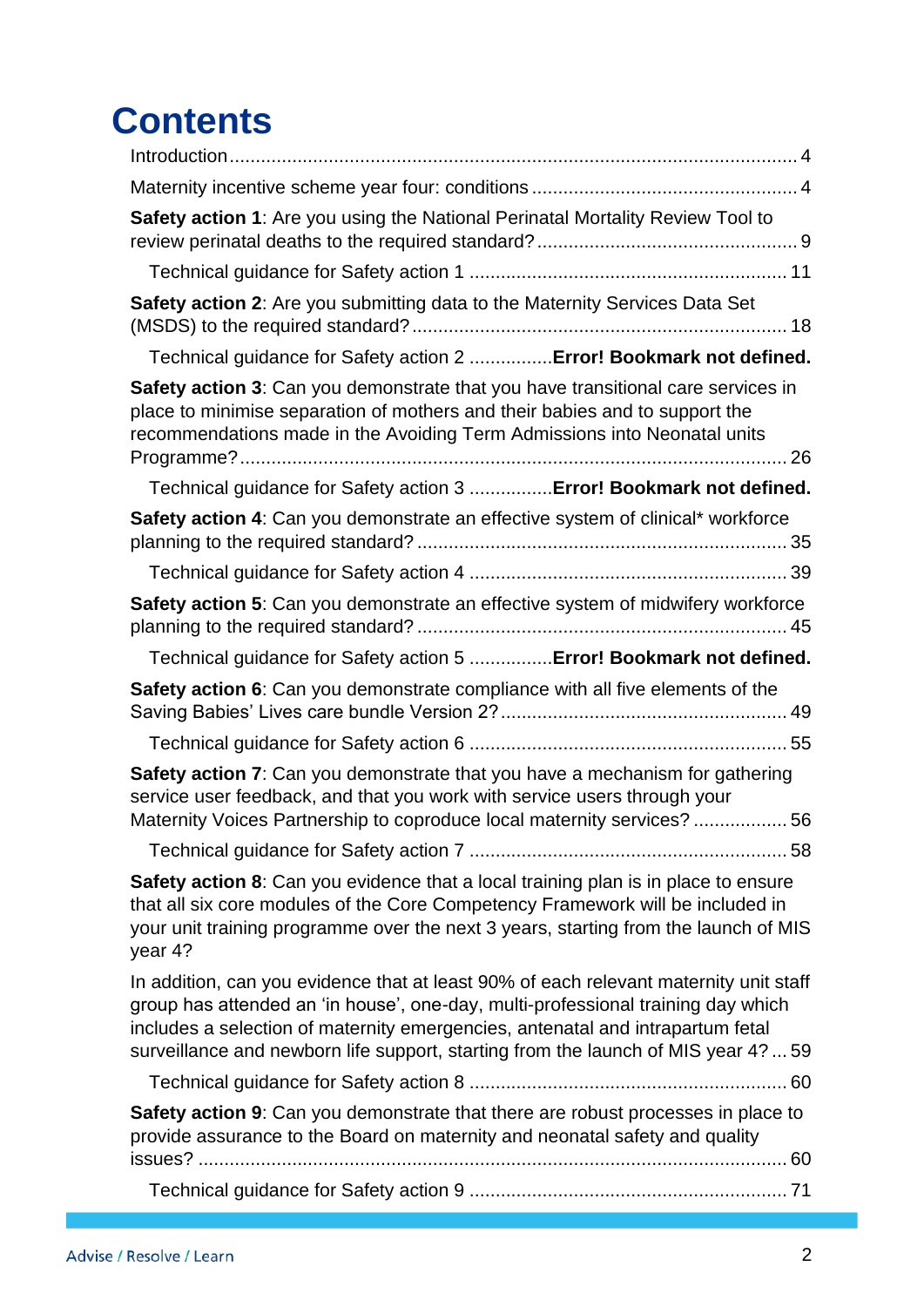<span id="page-2-0"></span>**Safety action 10:** Have you reported 100% of qualifying cases to Healthcare [Safety Investigation Branch \(HSIB\) and to NHS Resolution's Early Notification](#page-72-0)  [\(EN\) scheme for 2021/22??..................................................................................](#page-72-0) 73 Technical guidance for Safety action 10 ..............**Error! Bookmark not defined.**

**[FAQs for year four of the CNST maternity incentive scheme………………….](#page-77-0)..65**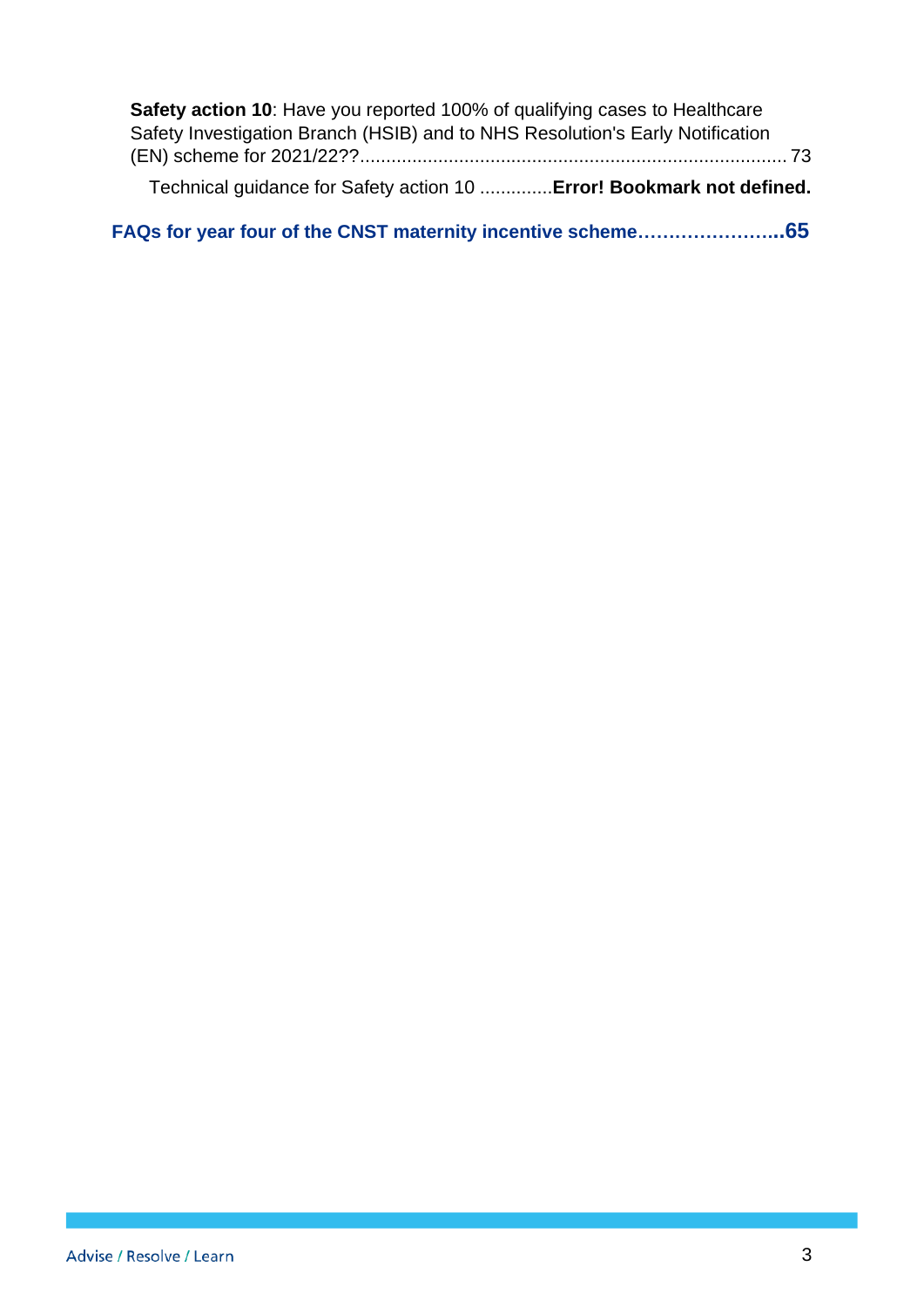#### **Introduction**

NHS Resolution is operating year four of the Clinical Negligence Scheme for Trusts (CNST) maternity incentive scheme to continue to support the delivery of safer maternity care.

The maternity incentive scheme applies to all acute Trusts that deliver maternity services and are members of the CNST. As in previous years, members will contribute an additional 10% of the CNST maternity premium to the scheme creating the CNST maternity incentive fund.

<span id="page-3-0"></span>The scheme incentivises ten maternity safety actions as referenced in previous years' schemes. Trusts that can demonstrate they have achieved **all** of the **ten** safety actions will recover the element of their contribution relating to the CNST maternity incentive fund and will also receive a share of any unallocated funds.

Trusts that **do not meet** the ten-out-of-ten threshold will **not** recover their contribution to the CNST maternity incentive fund, but may be eligible for a small discretionary payment from the scheme to help to make progress against actions they have not achieved. Such a payment would be at a much lower level than the 10% contribution to the incentive fund.

#### Maternity incentive scheme year four: conditions

In order to be eligible for payment under the scheme, Trusts must submit their completed Board declaration form to NHS Resolution [\(nhsr.mis@nhs.net\)](mailto:nhsr.mis@nhs.net) by 12 noon on Thursday 5 January 2023 and must comply with the following conditions:

- Trusts must achieve **all** ten maternity safety actions.
- The declaration form is submitted to Trust Board with an accompanying joint presentation detailing maternity safety actions by the Head of Midwifery and Clinical Director for Maternity Services
- The Board declaration form must be signed and dated by the Trust's **Chief Executive Officer** (CEO) to confirm that:
	- The Trust Board are satisfied that the evidence provided to demonstrate achievement of the ten maternity safety actions meets the required safety actions' sub-requirements as set out in the safety actions and technical guidance document included in this document.
	- There are no reports covering either year 2021/22 or 2022/23 that relate to the provision of maternity services that may subsequently provide conflicting information to your declaration (e.g. Care Quality Commission (CQC) inspection report, Healthcare Safety Investigation Branch (HSIB) investigation reports etc.). All such reports should be brought to the MIS team's attention before Thursday 5 January 2023.
- The Board must give their permission to the CEO to sign the Board declaration form prior to submission to NHS Resolution. Trust Board declaration form must be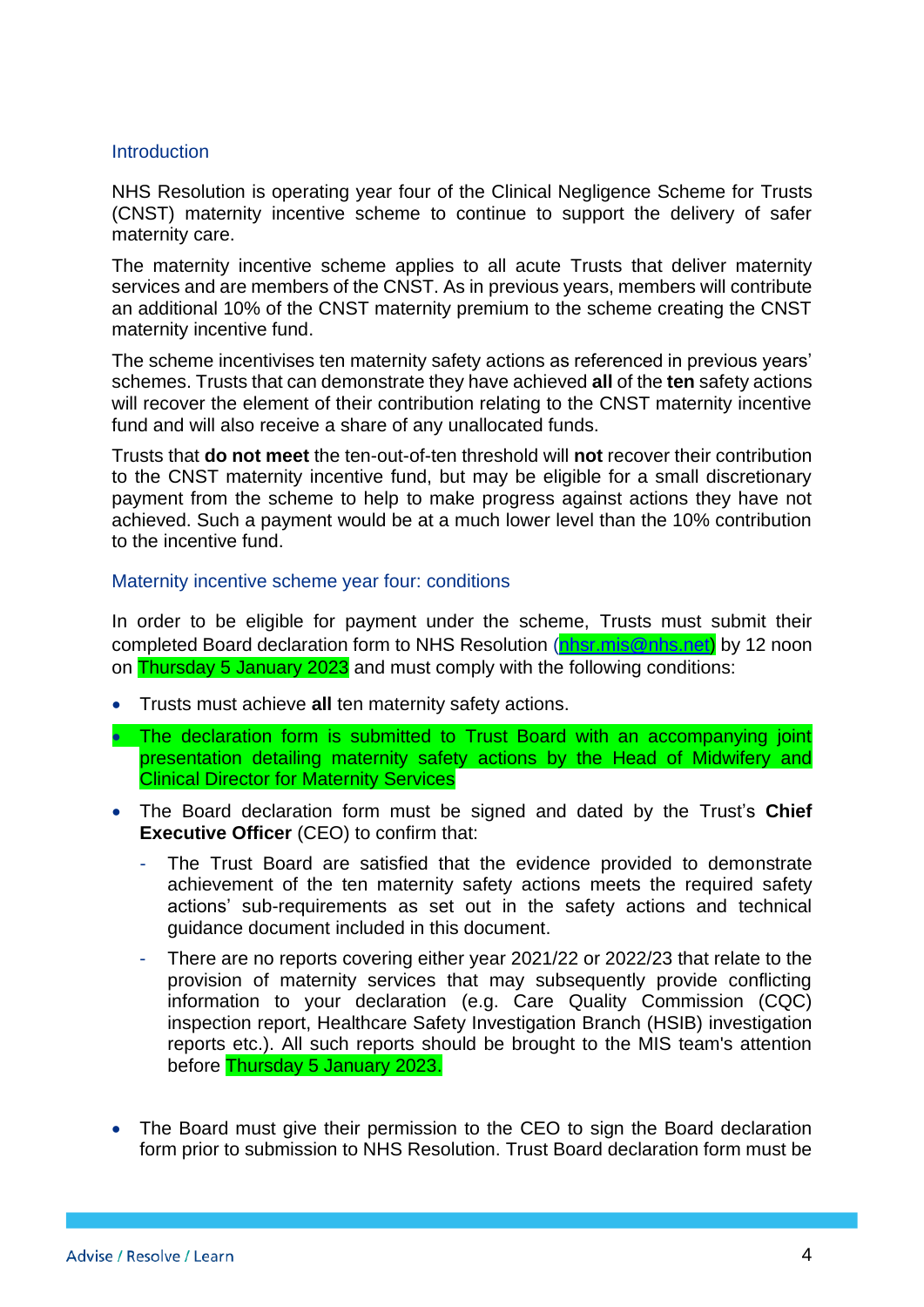signed by the Trust's CEO. If the form is signed by another Trust member this will not be considered.

- In addition, The CEO of the Trust will ensure that the Accountable Officer (AO) for their Clinical Commissioning Group/Integrated Care System (CCG/ICB) is apprised of the MIS safety actions' evidence and declaration form. The CEO and AO must both sign the Board declaration form as evidence that they are both fully assured and in agreement with the evidence to be submitted to NHS Resolution  *Note: CCG functions will be subsumed into integrated care systems, with CCGs ceasing to exist as statutory organisations by July 2022.*
- Trust submissions will be subject to a range of external validation points, these include cross checking with: MBRRACE-UK data (safety action 1 standard a, b and c), NHS England & Improvement regarding submission to the Maternity Services Data Set (safety action 2, criteria 2 to 7 inclusive), and against the National Neonatal Research Database (NNRD) and HSIB for the number of qualifying incidents reportable (safety action 10, standard a)). Trust submissions will also be sense checked with the CQC, and for any CQC visits undertaken within the time period, the CQC will cross-reference to the maternity incentive scheme via the key lines of enquiry.
- The Regional Chief Midwives will provide support and oversight to Trusts when receiving Trusts' update at Local Maternity and Neonatal System (LMNS) and regional meetings, focusing on themes highlighted when Trusts have incorrectly declared MIS compliance in previous years of MIS.
- NHS Resolution will continue to investigate any concerns raised about a Trust's performance either during or after the confirmation of the maternity incentive scheme results. Trusts will be asked to consider their previous MIS submission and reconfirm if they deem themselves to be compliant. If a Trust re-confirm compliance with all of the ten safety actions then the evidence submitted to Trust Board will be requested by NHS Resolution for review. If the Trust is found to be non-compliant (self-declared non-compliant or declared non-compliant by NHS Resolution), it will be required to repay any funding received and asked to review previous years' MIS submissions.
- NHS Resolution will publish the outcomes of the maternity incentive scheme verification process, Trust by Trust, for each year of the scheme (updated on the NHS Resolution Website).

#### Evidence for submission

- The Board declaration form must not include any narrative, commentary, or supporting documents. Evidence should be provided to the Trust Board only, and will not be reviewed by NHS Resolution, unless requested as explained above.
- Trusts must declare YES/NO or N/A (where appropriate) against each of the elements within each safety action sub-requirements.
- The Trust must also declare on the Board declaration form whether there are any external reports which may contradict their maternity incentive scheme submission and that the MIS evidence has been discussed with commissioners.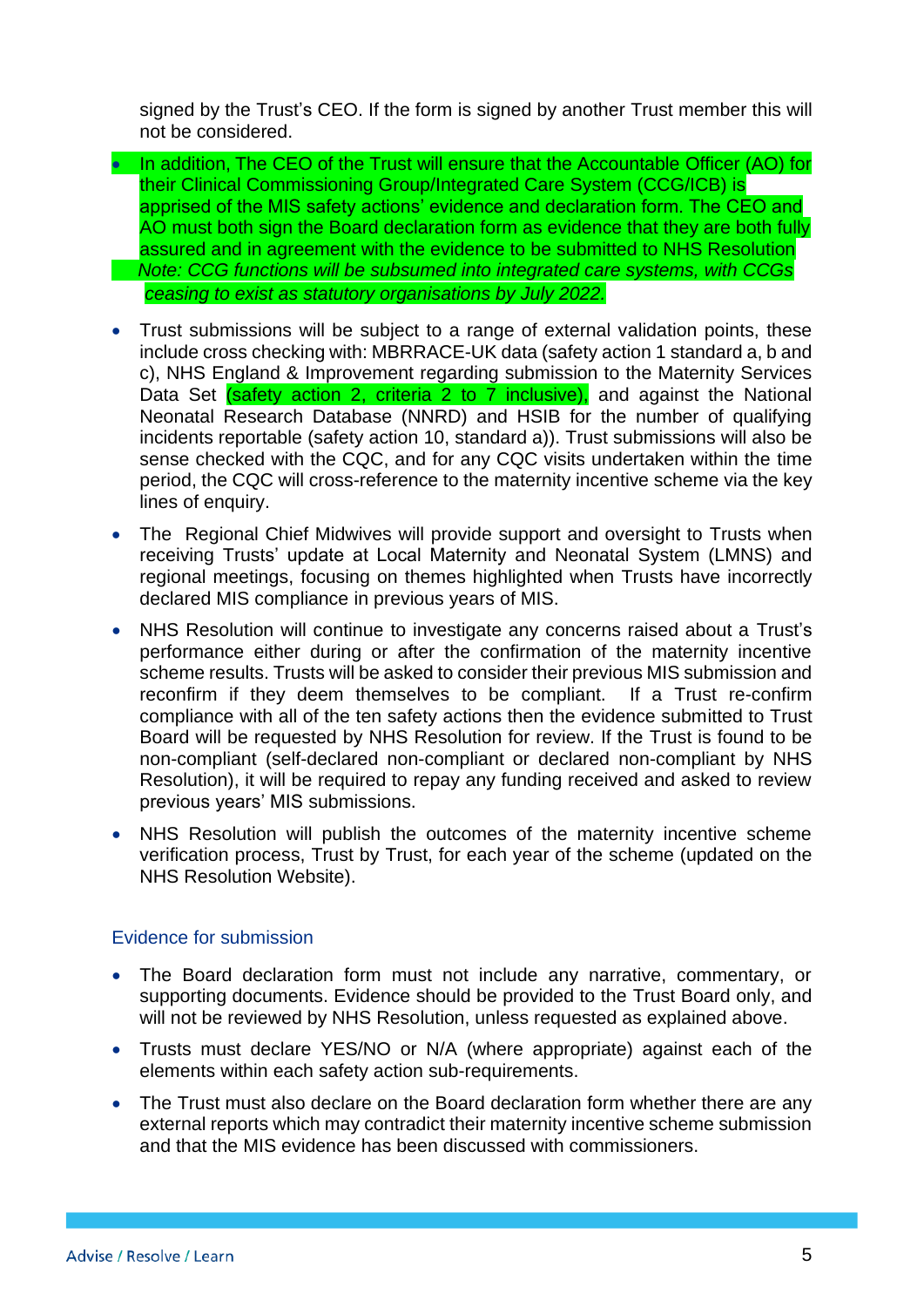- Trusts will need to report compliance with MIS by Thursday 5 January 2023 at 12 noon using the Board declaration form, which will be published on the NHS Resolution website in the forthcoming months.
- The Trust declaration form must be signed by the Trust's CEO, on behalf of the Trust Board and by Accountable Officer (AO) of Clinical Commissioning Group/Integrated Care System.
- Only for a set amount of safety action requirements, Trusts will be able to declare N/A (not applicable) against some of the sub requirements.
- The declaration form will be available on the MIS webpage at a later date.

#### Timescales and appeals

- Any queries relating to the ten safety actions must be sent in writing by e-mail to NHS Resolution [\(nhsr.mis@nhs.net\)](mailto:nhsr.mis@nhs.net) prior to the submission date.
- The Board declaration form must be sent to NHS Resolution [\(nhsr.mis@nhs.net\)](mailto:nhsr.mis@nhs.net) between Thursday 29 December 2022 and Thursday 5 January 2023 at 12 noon. An electronic acknowledgement of Trust submissions will be provided within ten working days from submission date.
- Submissions and any comments/corrections received after 12 noon on Thursday 5 January 2023 will not be considered.
- Further detail on the results publication, appeals and payments process will be communicated at a later date.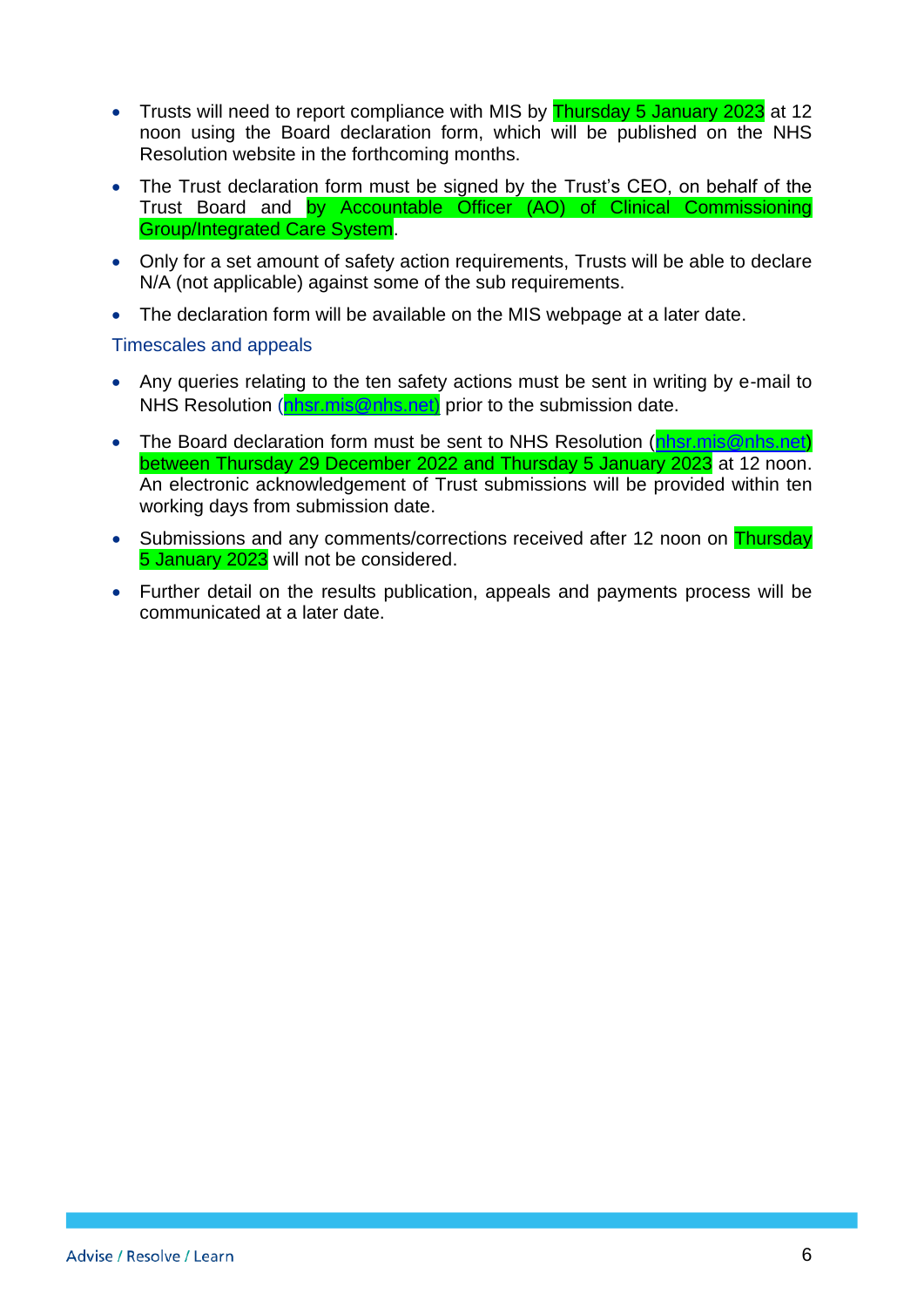#### For Trusts who have not met all ten safety actions

Trusts that have not achieved all ten safety actions may be eligible for a small amount of funding to support progress. In order to apply for funding, such Trusts must submit an action plan together with the Board declaration form by 12 noon on 5 January 2023 to NHS Resolution [\(nhsr.mis@nhs.net\)](mailto:nhsr.mis@nhs.net). The action plan must be specific to the action(s) not achieved by the Trust and must take the format of the action plan template which will be provided within the Board declaration form. Action plans should not be submitted for achieved safety actions.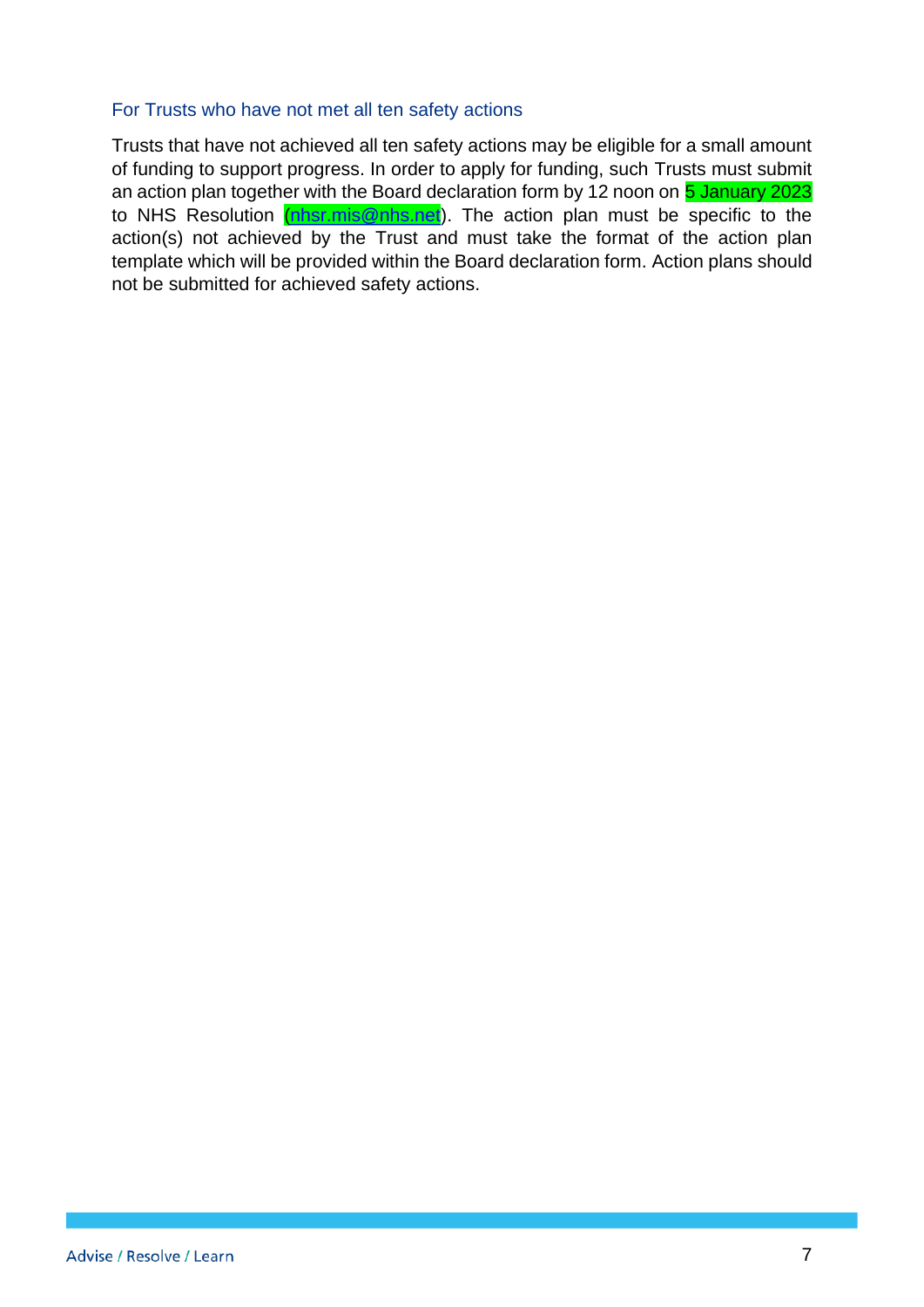

*Send any queries relating to the ten actions to NHS Resolution [\(nhsr.mis@nhs.net\)](mailto:nhsr.mis@nhs.net) prior to the submission date*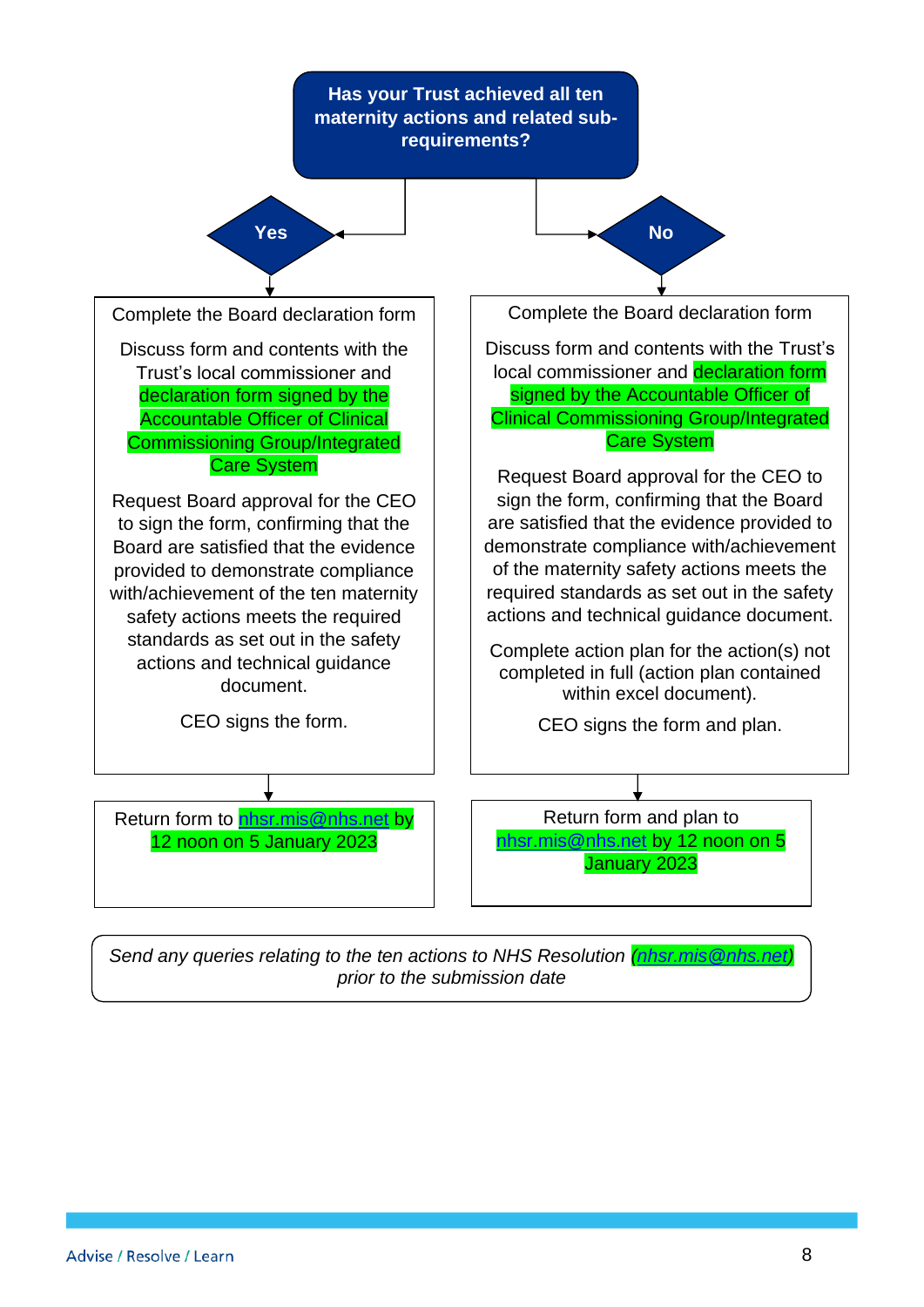<span id="page-8-0"></span>**Safety action 1**: Are you using the National Perinatal Mortality Review Tool to review perinatal deaths to the required standard?

| <b>Required standard</b> | a) |                                                                                                                                                                                                                                                                                                                                                                                                                                                                                                                                                                                                                           |
|--------------------------|----|---------------------------------------------------------------------------------------------------------------------------------------------------------------------------------------------------------------------------------------------------------------------------------------------------------------------------------------------------------------------------------------------------------------------------------------------------------------------------------------------------------------------------------------------------------------------------------------------------------------------------|
|                          |    | i.<br>All perinatal deaths eligible to be notified to MBRRACE-<br>UK from 6 May 2022 onwards must be notified to<br>MBRRACE-UK within seven working days and the<br>surveillance information where required must<br>be<br>completed within one month of the death. Deaths where<br>the surveillance form needs to be assigned to another<br>Trust for additional information are excluded from the<br>latter.                                                                                                                                                                                                             |
|                          |    | ii. A review using the Perinatal Mortality Review Tool<br>(PMRT) of 95% of all deaths of babies, suitable for review<br>using the PMRT, from 6 May 2022 will have been started<br>within two months of each death. This includes deaths<br>after home births where care was provided by your Trust.                                                                                                                                                                                                                                                                                                                       |
|                          |    | b) At least 50% of all deaths of babies (suitable for review using<br>the PMRT) who were born and died in your Trust, including<br>home births, from 6 May 2022 will have been reviewed using<br>the PMRT, by a multidisciplinary review team. Each of these<br>reviews will have been completed to the point that at least a<br>PMRT draft report has been generated by the tool within four<br>months of each death and the report published within six<br>months of each death.                                                                                                                                        |
|                          |    | c) For at least 95% of all deaths of babies who died in your Trust<br>from 6 May 2022, the parents will have been told that a review<br>of their baby's death will take place, and that the parents'<br>perspectives and any questions and/or concerns they have<br>about their care and that of their baby have been sought. This<br>includes any home births where care was provided by your<br>Trust staff and the baby died either at home or in your Trust.<br>If delays in completing reviews are anticipated parents should<br>be advised that this is the case and be given a timetable for<br>likely completion. |
|                          |    | Trusts should ensure that contact with the families continues<br>during any delay and make an early assessment of whether<br>any questions they have can be addressed before a full<br>review has been completed; this is especially important if<br>there are any factors which may have a bearing on a future<br>pregnancy. In the absence of a bereavement lead ensure that<br>someone takes responsibility for maintaining contact and for<br>taking actions as required.                                                                                                                                             |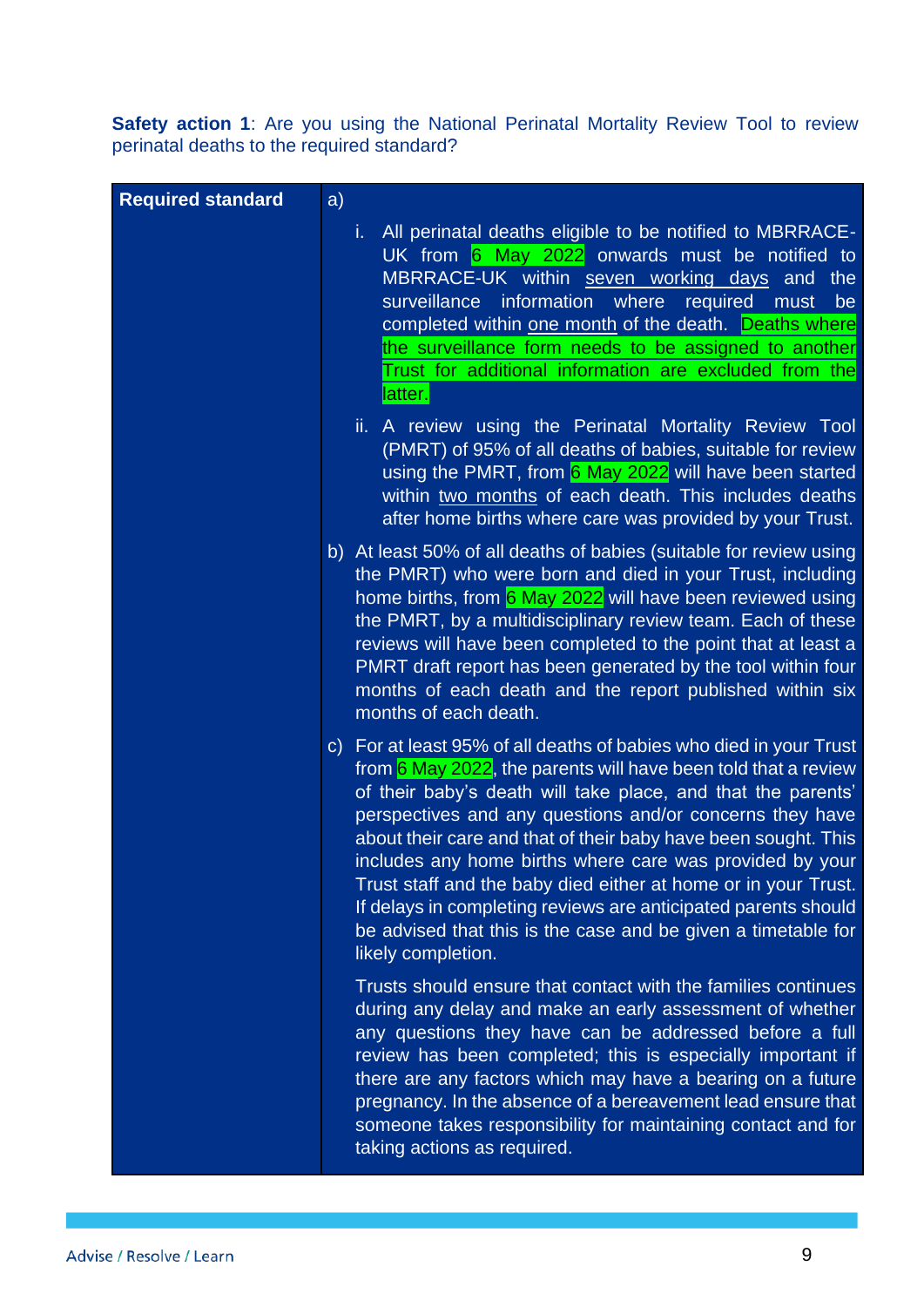<span id="page-9-0"></span>

|                                             | d) Quarterly reports will have been submitted to the Trust Board<br>from 6 May 2022 onwards that include details of all deaths<br>reviewed and consequent action plans. The quarterly reports<br>should be discussed with the Trust maternity safety and<br>Board level safety champions.                                                                                                                                                                                                             |
|---------------------------------------------|-------------------------------------------------------------------------------------------------------------------------------------------------------------------------------------------------------------------------------------------------------------------------------------------------------------------------------------------------------------------------------------------------------------------------------------------------------------------------------------------------------|
| Minimum evidential<br>requirement for Trust | Notifications must be made and surveillance forms completed<br>using the MBRRACE-UK reporting website.                                                                                                                                                                                                                                                                                                                                                                                                |
| <b>Board</b>                                | The perinatal mortality review tool must be used to review the<br>care and reports should be generated via the PMRT.                                                                                                                                                                                                                                                                                                                                                                                  |
|                                             | A report has been received by the Trust Board each quarter from<br>6 May 2022 onwards that includes details of the deaths reviewed<br>and the consequent action plans. The report should evidence<br>that the PMRT has been used to review eligible perinatal deaths<br>and that the required standards a), b) and c) have been met. For<br>standard c) for any parents who have not been informed about<br>the review taking place, reasons for this should be documented<br>within the PMRT review. |
| <b>Validation process</b>                   | Self-certification by the Trust Board and submitted to NHS<br>Resolution using the Board declaration form.                                                                                                                                                                                                                                                                                                                                                                                            |
|                                             | NHS Resolution will use data from MBRRACE-UK/PMRT, to<br>cross-reference against Trust self-certifications.                                                                                                                                                                                                                                                                                                                                                                                           |
| time period?                                | What is the relevant From 6 May 2022 until 5 December 2022                                                                                                                                                                                                                                                                                                                                                                                                                                            |
| for reporting to NHS<br><b>Resolution?</b>  | What is the deadline   Thursday 5 January 2023 at 12 noon                                                                                                                                                                                                                                                                                                                                                                                                                                             |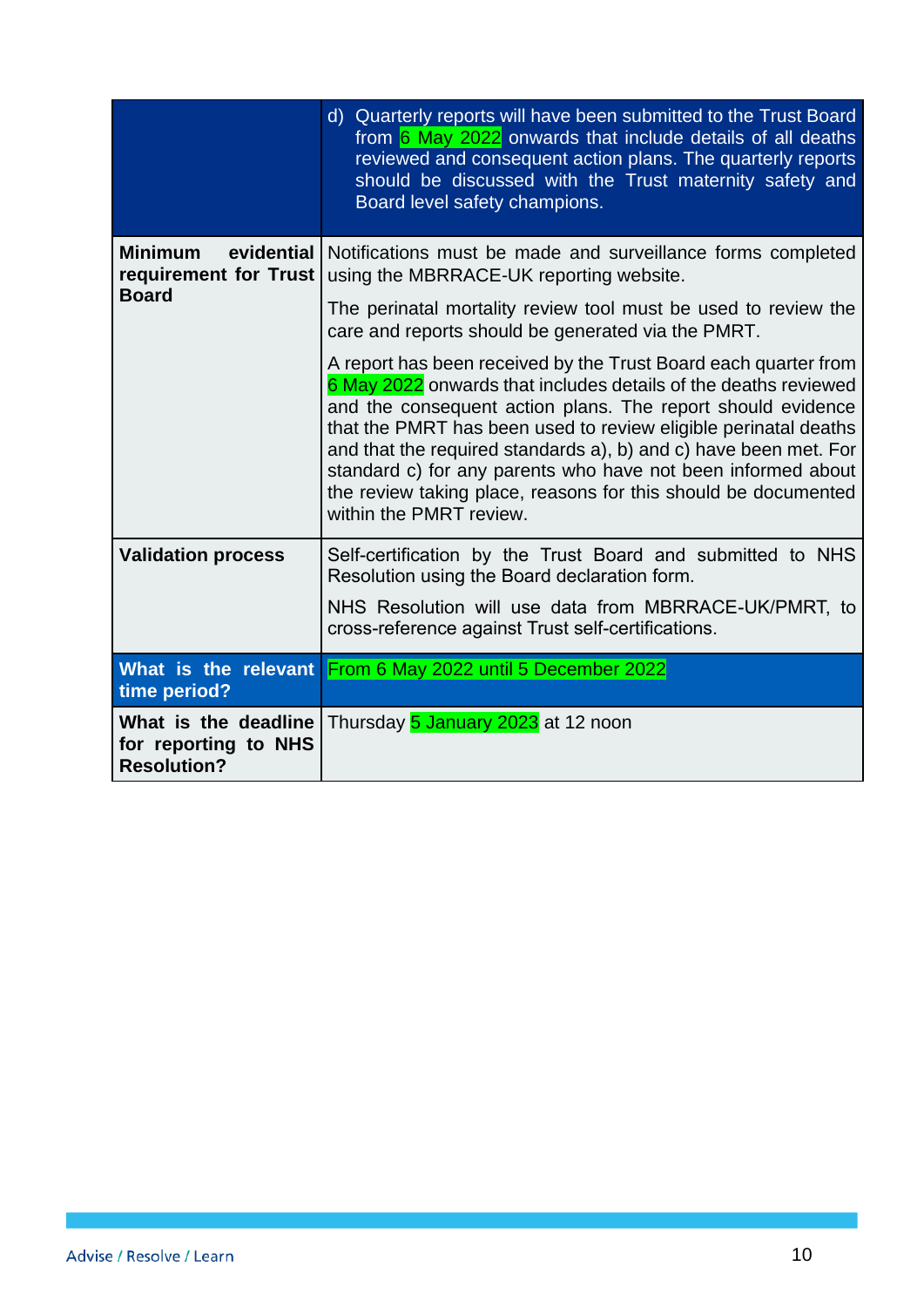### **Technical guidance for safety action 1**

| <b>Technical</b><br>guidance                                     |                                                                                                                                                                                                                                                                                                                                                                                                                                                                                                                                                                                                                                                                                                                                                                   |
|------------------------------------------------------------------|-------------------------------------------------------------------------------------------------------------------------------------------------------------------------------------------------------------------------------------------------------------------------------------------------------------------------------------------------------------------------------------------------------------------------------------------------------------------------------------------------------------------------------------------------------------------------------------------------------------------------------------------------------------------------------------------------------------------------------------------------------------------|
| <b>Which</b><br>deaths<br>must<br>notified<br><b>MBRRACE-UK?</b> | <b>perinatal</b> Details of which perinatal death must be notified to MBRRACE-UK are<br>be available at:<br>to https://www.npeu.ox.ac.uk/mbrrace-uk/data-collection                                                                                                                                                                                                                                                                                                                                                                                                                                                                                                                                                                                               |
| What is the time<br>limit for notifying a<br>perinatal death?    | All perinatal deaths eligible to be reported to MBRRACE-UK from 6<br>May 2022 must be notified to MBRRACE-UK within seven working<br>days.<br>When a notification is complete the notification status will show                                                                                                                                                                                                                                                                                                                                                                                                                                                                                                                                                   |
|                                                                  | whether surveillance (and review) is required for each case. This is<br>available from the case management screen by clicking on the Case<br><b>ID and selecting Notification status.</b>                                                                                                                                                                                                                                                                                                                                                                                                                                                                                                                                                                         |
|                                                                  | Assigned cases<br>Perinatal case 67031<br>Case status: surveillance<br>This case is eligible for surveillance<br>Surveillance status: Surveillance started<br>· Baby 1: Reportable birth<br><b>Case status: review</b><br>. Baby 1: Supported for review<br>Review: Review started                                                                                                                                                                                                                                                                                                                                                                                                                                                                                |
|                                                                  | Following notification within seven working days of the perinatal death,<br>the surveillance form, where required, must be completed within one<br>month of the death. If at that stage post-mortem or other investigations<br>are not available and the final cause of death is not confirmed, indicate<br>this in the "Cause of Death/Confirmation of cause of death" section,<br>complete the rest of the information, and close the surveillance form.<br>Once the additional information and the final cause of death is known<br>and confirmed as part of the PMRT review discussion, the reporter<br>should re-open the case, update the relevant sections and close it<br>again. You can reopen the surveillance form from the case<br>management screen. |
|                                                                  | If you need to assign the surveillance form to another Trust for<br>additional information then that death will be excluded from the<br>standard validation of the requirement to complete the surveillance<br>data within one month of the death.                                                                                                                                                                                                                                                                                                                                                                                                                                                                                                                |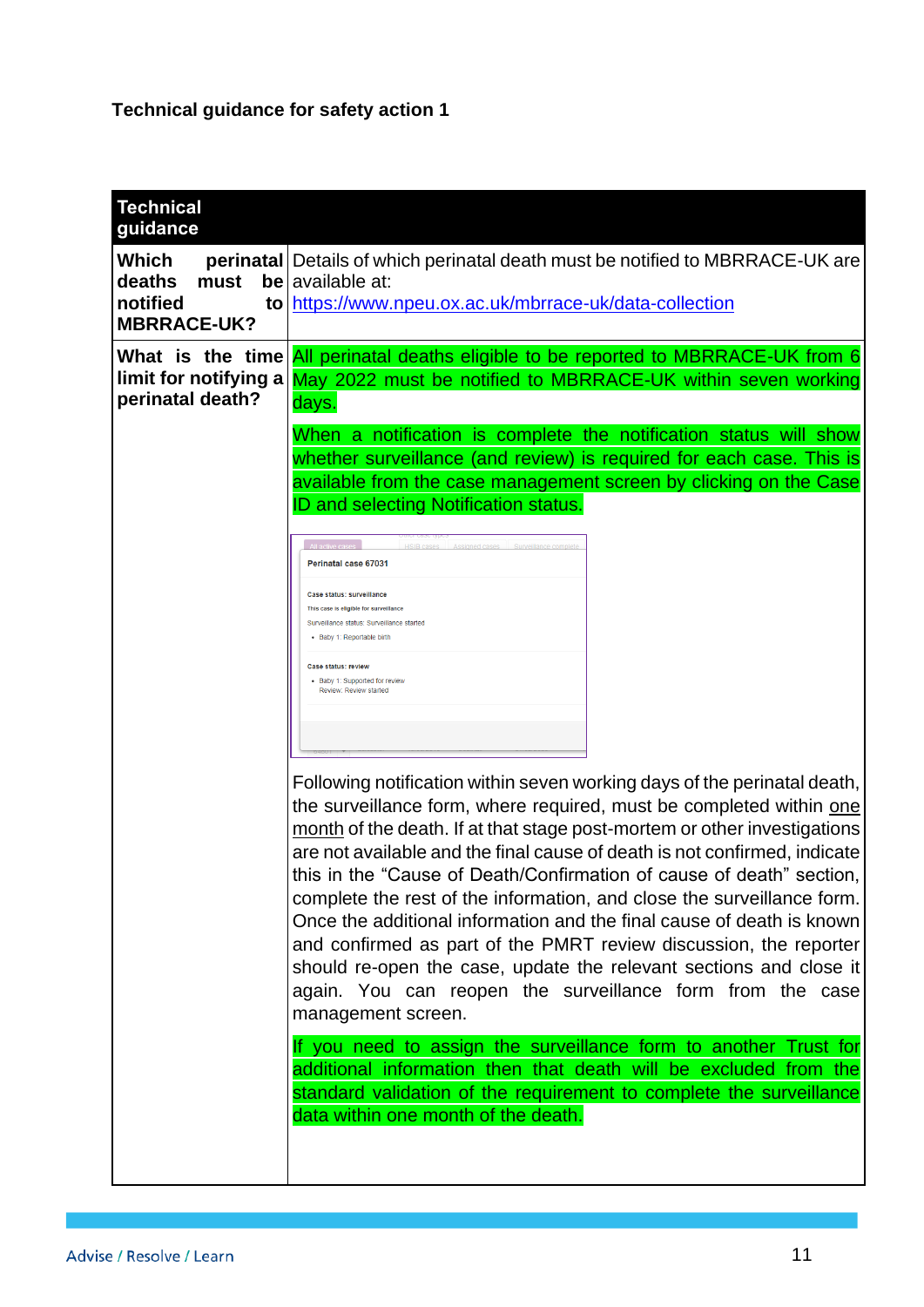| <b>What</b><br>are<br>statutory                                              | the The Child Death Review Statutory and Operational Guidance<br>(England) sets out the obligations of notification for neonatal deaths.                                                                                                                                                                                                                                                                                                                                                                                                                                                                                                                                                                                                                                                                                                                                                                  |
|------------------------------------------------------------------------------|-----------------------------------------------------------------------------------------------------------------------------------------------------------------------------------------------------------------------------------------------------------------------------------------------------------------------------------------------------------------------------------------------------------------------------------------------------------------------------------------------------------------------------------------------------------------------------------------------------------------------------------------------------------------------------------------------------------------------------------------------------------------------------------------------------------------------------------------------------------------------------------------------------------|
| obligations<br>to                                                            | This guidance is available at:                                                                                                                                                                                                                                                                                                                                                                                                                                                                                                                                                                                                                                                                                                                                                                                                                                                                            |
| notify<br>neonatal<br>deaths?                                                | https://www.gov.uk/government/publications/child-death-review-<br>statutory-and-operational-guidance-england<br>MBRRACE-UK are working with the National Child Mortality Database<br>(NCMD) team to provide a single route of reporting for neonatal<br>deaths which will be via MBRRACE-UK. Once this single route is<br>established MBRRACE-UK will be the mechanism for directly<br>notifying all neonatal deaths to the local Child Death Overview Panel<br>(CDOP). At that stage, for any Trust not already doing so, a review<br>completed using the PMRT will be the required mechanism for<br>completing the local review for submission to CDOP. This will also be<br>the required route for providing additional information about the death<br>required by the NCMD. Work is underway to provide this single route<br>of reporting with plans to have this in place in the forthcoming months. |
|                                                                              | How can we keep a There is a report under 'Case summary list' on the MBRRACE-UK<br>check on which of case management screen entitled 'Current MIS/CNST period'.                                                                                                                                                                                                                                                                                                                                                                                                                                                                                                                                                                                                                                                                                                                                           |
| our deaths require<br>surveillance?                                          | Quick find<br>Export current case list<br>Start a new case<br>Case summary list<br>Current MIS/CNST period<br>For births in 2013<br>Other case types                                                                                                                                                                                                                                                                                                                                                                                                                                                                                                                                                                                                                                                                                                                                                      |
|                                                                              | This includes ALL deaths in the Trust which have been notified to<br>MBRRACE-UK and shows the status of the surveillance if required.<br>This will also indicate if surveillance is required<br>and<br>not                                                                                                                                                                                                                                                                                                                                                                                                                                                                                                                                                                                                                                                                                                |
|                                                                              | started/completed.                                                                                                                                                                                                                                                                                                                                                                                                                                                                                                                                                                                                                                                                                                                                                                                                                                                                                        |
| <b>Which</b><br>deaths<br>must<br>safety action one gestation)<br>standards? | <b>perinatal</b> The following deaths should be reviewed to meet safety action one<br>be standards:<br><b>reviewed to meet</b>   All late miscarriages/ late fetal losses (22+0 to 23+6 weeks'<br>•All stillbirths (from 24+0 weeks' gestation)<br>•Neonatal death (up to 28 days after birth)<br>While it is possible to use the PMRT to review post neonatal deaths<br>(from 29 days after births) this is NOT a requirement to meet safety<br>action one.                                                                                                                                                                                                                                                                                                                                                                                                                                              |
| deaths<br>our<br>using the<br>and their<br>review<br>status?                 | How can we keep a Within the PMRT authorised users of the PMRT can generate a report<br><b>check on which of for your Trust under 'PMRT summary list' entitled 'Current MIS/CNST</b><br>are period'. This list includes those deaths notified by your Trust which are<br>suitable for review suitable for review using the PMRT at the point when the report is<br><b>PMRT</b> generated.                                                                                                                                                                                                                                                                                                                                                                                                                                                                                                                 |
|                                                                              | Start a new case<br>Quick find<br>Export current case list<br>PMRT summary list                                                                                                                                                                                                                                                                                                                                                                                                                                                                                                                                                                                                                                                                                                                                                                                                                           |
|                                                                              | Current MIS/CNST period<br>For deaths in 2018<br>Other case types                                                                                                                                                                                                                                                                                                                                                                                                                                                                                                                                                                                                                                                                                                                                                                                                                                         |
|                                                                              | This is a list of those deaths notified by your Trust which are suitable                                                                                                                                                                                                                                                                                                                                                                                                                                                                                                                                                                                                                                                                                                                                                                                                                                  |
|                                                                              | for review using the PMRT at the point when the report is                                                                                                                                                                                                                                                                                                                                                                                                                                                                                                                                                                                                                                                                                                                                                                                                                                                 |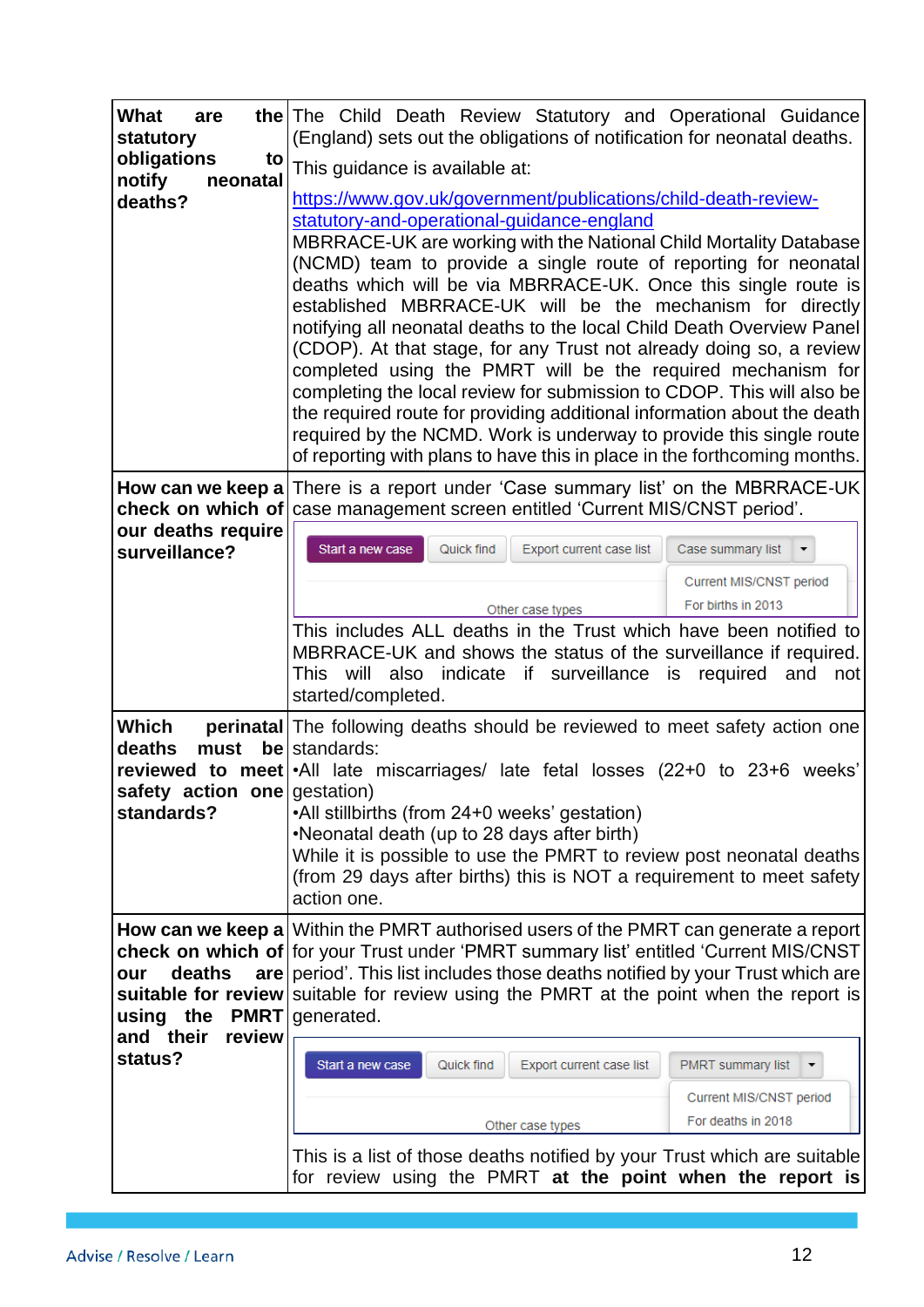|                                                                              | generated. This report is of ALL deaths in the Trust which have been<br>notified to MBRRACE-UK some of which (for example terminations of<br>pregnancy) are not suitable for review using the PMRT.                                                                                                                                                                                                                                                                                                                                                                                                                                                                                                                                                                                                                                                                                                                                                                                                                                                                                                                                                                                                                                                                                                                                                                                                                                                                                                                                                                                                                                                                                                                                                                                                                                                                                 |
|------------------------------------------------------------------------------|-------------------------------------------------------------------------------------------------------------------------------------------------------------------------------------------------------------------------------------------------------------------------------------------------------------------------------------------------------------------------------------------------------------------------------------------------------------------------------------------------------------------------------------------------------------------------------------------------------------------------------------------------------------------------------------------------------------------------------------------------------------------------------------------------------------------------------------------------------------------------------------------------------------------------------------------------------------------------------------------------------------------------------------------------------------------------------------------------------------------------------------------------------------------------------------------------------------------------------------------------------------------------------------------------------------------------------------------------------------------------------------------------------------------------------------------------------------------------------------------------------------------------------------------------------------------------------------------------------------------------------------------------------------------------------------------------------------------------------------------------------------------------------------------------------------------------------------------------------------------------------------|
| "starting" a review<br>using the PMRT?                                       | What is meant by Starting a review in the PMRT requires the death to be notified to<br>MBRRACE-UK for surveillance purposes, and the PMRT to have<br>been used to complete the first review session (which might be the<br>first session of several) for that death. At a minimum all the 'factual'<br>questions in the PMRT should be completed for the review to be<br>regarded as started; it is not sufficient to just open the PMRT tool, this<br>does not meet the criterion of having started a review.                                                                                                                                                                                                                                                                                                                                                                                                                                                                                                                                                                                                                                                                                                                                                                                                                                                                                                                                                                                                                                                                                                                                                                                                                                                                                                                                                                      |
| "completing<br>that at least a draft<br>report<br>has<br>been<br>generated"? | <b>What is meant by</b> $ A $ multidisciplinary review team should have used the PMRT to review<br>$a$ the death, then the review progressed to at least the stage of writing<br><b>review to the point</b> a draft report by pressing 'Complete review'.<br><b>Continue review later:</b><br>Return to overview<br><b>End session</b><br><b>Complete review:</b><br>Validate<br><b>Complete Review</b><br>The tool may raise validation errors at this point.<br>If validation errors appear you need to deal with these in one of two<br>ways: (i) resolve them and then press the 'Complete Review' button<br>again OR (ii) complete the text box with an explanation of why the<br>remaining questions cannot be validated (for example, the mother's<br>hand held notes were lost). Confirm that the review is complete by<br>ticking the box and pressing the button 'Yes I am sure that the review<br>is complete'.<br><b>Complete review</b><br>The review has failed validation as it has unanswered questions or invalid answers. Please correct<br>these errors before completing the review.<br>If these errors are not possible to correct, you may complete the review in this state.<br>Are you sure you want to end this review and start writing the clinical review report?<br>Once you begin writing the report you will not be able to modify the review form.<br>This action cannot be undone without technical support.<br>Name<br>Date<br>15/07/2019<br>Please briefly explain why the remaining questions cannot be answered.<br>Please check to confirm this review is complete and that you understand that further modifications to the<br>review will not be possible.<br>Yes, I am sure the review is complete<br>The report entitled 'PMRT summary list' includes the status of the<br>review, which should be 'Writing report' or 'Review complete'. |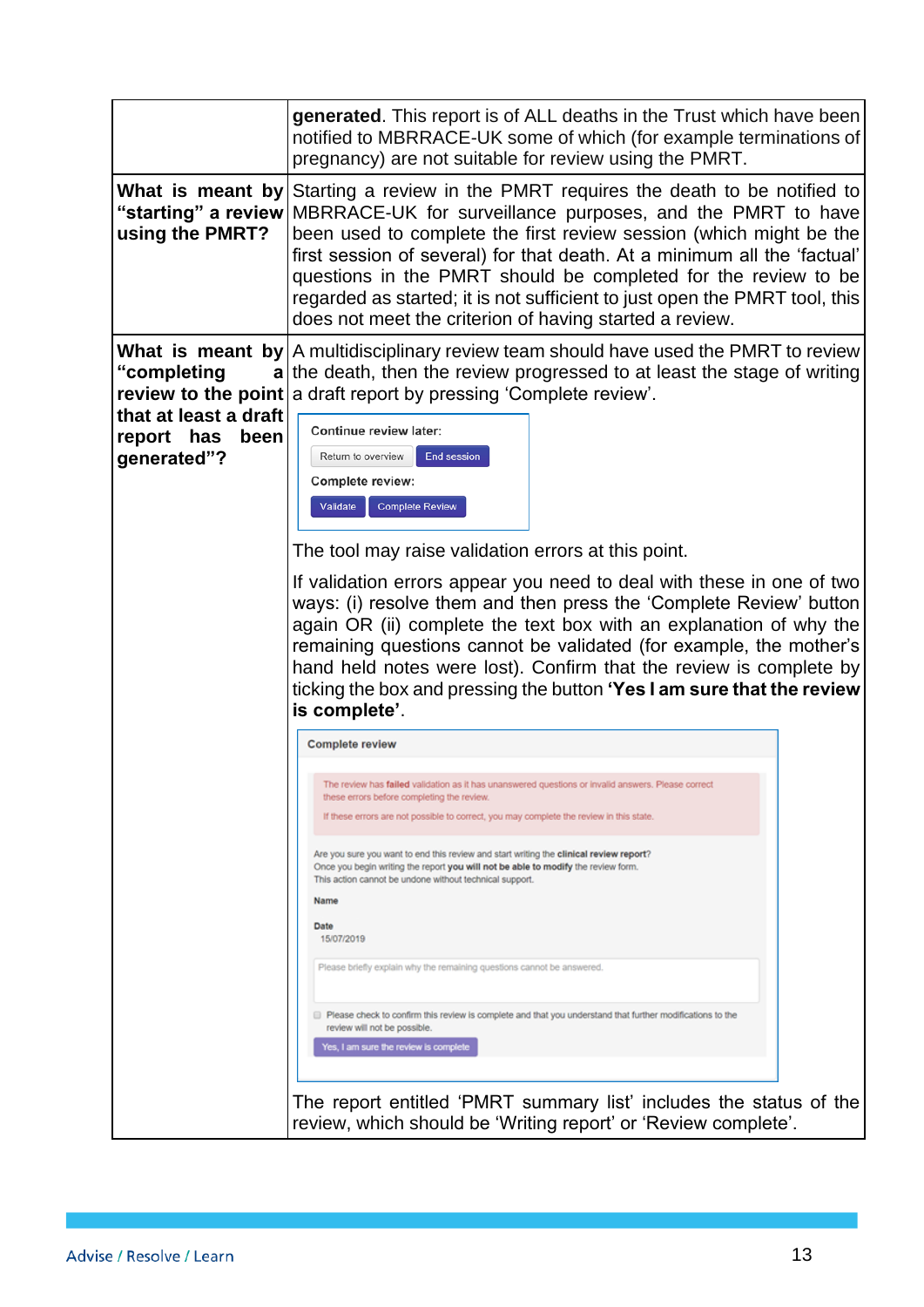| disciplinary review<br>mean?                                                                              | What does multi-The team conducting the review should include at least one and<br>preferably two professionals relevant to the care of the woman and<br>her baby. Ideally the team should include a member from a relevant<br>professional group who is external to the unit who can provide peer<br>review as part of the PMRT review team. It may not be possible to<br>include an 'external' member for all reviews and you may need to be<br>selective as to which deaths are reviewed by the team including an<br>external member.                               |
|-----------------------------------------------------------------------------------------------------------|-----------------------------------------------------------------------------------------------------------------------------------------------------------------------------------------------------------------------------------------------------------------------------------------------------------------------------------------------------------------------------------------------------------------------------------------------------------------------------------------------------------------------------------------------------------------------|
|                                                                                                           | Where a HSIB investigation has been carried out the external member<br>could be one or more of the HSIB reviewers involved in the HSIB<br>investigation.                                                                                                                                                                                                                                                                                                                                                                                                              |
|                                                                                                           | Further guidance about multidisciplinary review can be found on the<br>PMRT website at:                                                                                                                                                                                                                                                                                                                                                                                                                                                                               |
|                                                                                                           | https://www.npeu.ox.ac.uk/pmrt/implementation-support                                                                                                                                                                                                                                                                                                                                                                                                                                                                                                                 |
| <b>Review</b><br>assignment                                                                               | A feature available in the PMRT is the ability to assign reviews to<br>another Trust for review of elements of the care if some of the care for<br>the women and/or her baby was provided in another Trust. For<br>example, if the baby died in your Trust but antenatal care was<br>provided in another Trust you can assign the review to the other Trust<br>so that they can review the care that they provided. Following their<br>review the other Trust reassigns the review back to your Trust. You<br>can then review the subsequent care your Trust provided |
|                                                                                                           | Issues with care identified are 'owned' by the Trust which identified<br>them as are the related action plans, but a single report is generated.<br>This ensures that when the report is discussed with the parents all<br>aspects of the care they received can be covered; this should avoid<br>potentially contradictory findings being conveyed and inappropriate<br>advice being given regarding their next pregnancy.                                                                                                                                           |
| by<br>quarterly<br>which<br>can<br>presented to<br><b>Trust Board?</b>                                    | Can the PMRT help Reports for your Trust, summarising the results from completed<br><b>providing</b> a reviews over a period, can be generated within the PMRT by<br><b>report</b> authorised PMRT users for user-defined periods of time. These are<br>be available under the 'Your Data' tab in the section entitled 'Perinatal<br>the Mortality Reviews Summary Report and Data extracts'.                                                                                                                                                                         |
|                                                                                                           | These reports can be used as the basis for your quarterly Board<br>reports and should be discussed with your Trust maternity safety<br>champion.                                                                                                                                                                                                                                                                                                                                                                                                                      |
| What<br>outside<br>relevant<br>time<br>the<br>period<br>for<br>safety<br>action<br>validation<br>process? | deaths We recommend Trusts review all eligible deaths using the PMRT as<br>should we review a routine process, irrespective of the MIS timeframe and validation<br>the process.                                                                                                                                                                                                                                                                                                                                                                                       |
|                                                                                                           | What should we do For deaths where a post-mortem (PM) has been requested (hospital<br>if our post-mortem or coronial) and is likely to take more than four months for the results                                                                                                                                                                                                                                                                                                                                                                                     |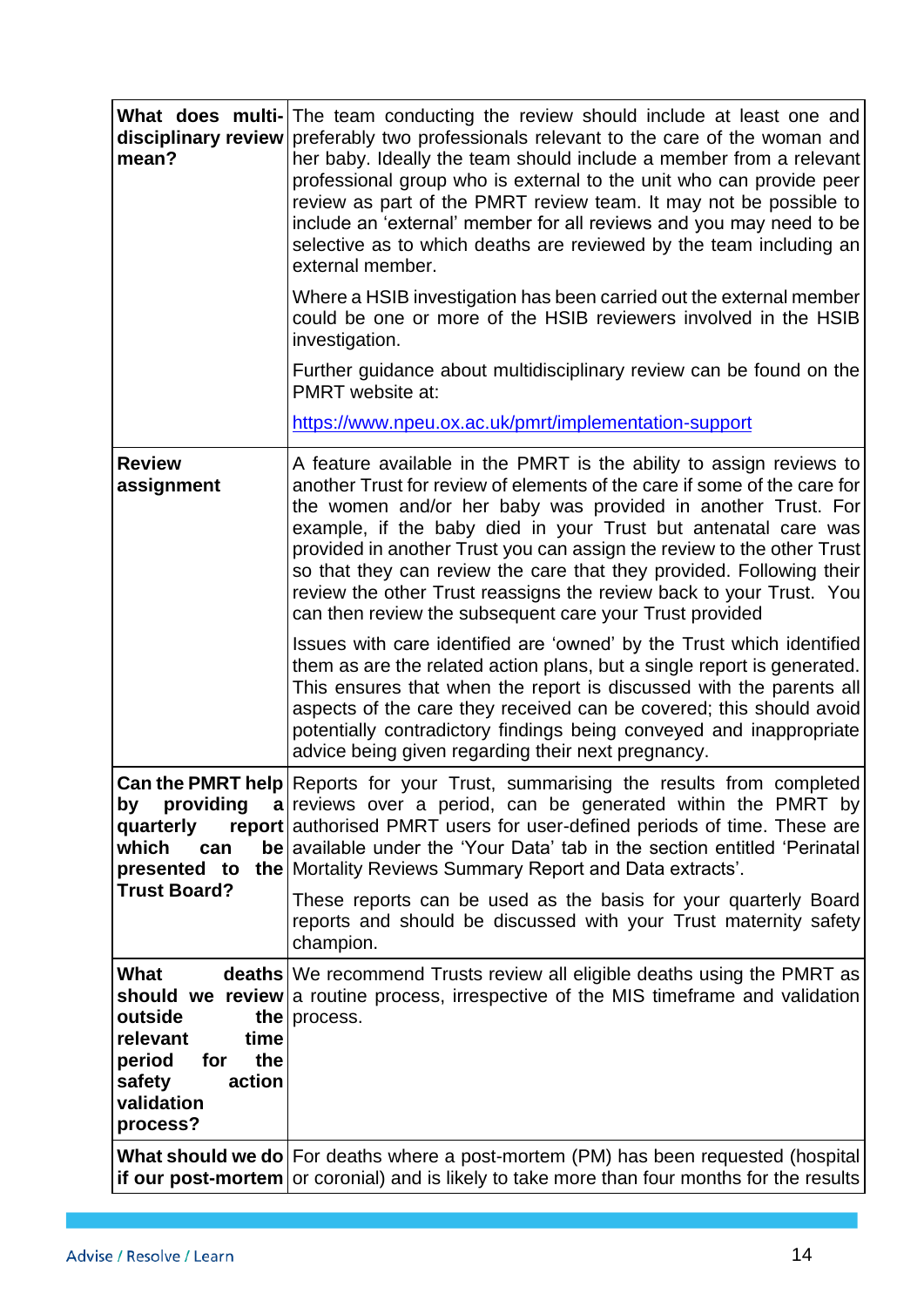| time<br>around<br>of<br>excess<br>months?                                             | <b>service has a turn-</b> to be available, the PMRT team at MBRRACE-UK advise that you<br>in should start the review of the death and complete it with the<br>four information you have available. When the post-mortem results come<br>back you should contact the PMRT team at MBRRACE-UK who will<br>re-open the review so that the information from the PM can be<br>included. Should the PM findings change the original review findings<br>then a further review session should be carried out taking into account<br>this new information. If you wait until the PM is available before<br>starting a review you risk missing learning opportunities earlier,<br>especially if the turn-around time is considerably longer than four<br>months.<br>Where the post-mortem turn-around time is quicker than this<br>information from the post-mortem can be included in the original<br>reviews. |
|---------------------------------------------------------------------------------------|--------------------------------------------------------------------------------------------------------------------------------------------------------------------------------------------------------------------------------------------------------------------------------------------------------------------------------------------------------------------------------------------------------------------------------------------------------------------------------------------------------------------------------------------------------------------------------------------------------------------------------------------------------------------------------------------------------------------------------------------------------------------------------------------------------------------------------------------------------------------------------------------------------|
| any<br>deaths<br>perinatal<br>with the relevant<br>time period?                       | What should we do If you do not have any babies that have died between 6 May 2022 and<br><b>if we do not have</b> 5 December 2022 then you should partner up with a Trust with which<br>eligible you have a referral relationship to participate in case reviews.                                                                                                                                                                                                                                                                                                                                                                                                                                                                                                                                                                                                                                      |
| How<br>does<br>Investigation<br>investigations                                        | the It is recognised that for a small number of deaths (term intrapartum<br><b>involvement of the</b> stillbirths and early neonatal deaths of babies born at term)<br>Healthcare Safety investigations will be carried out by HSIB. Your local review using the<br>PMRT should be started but not completed until the HSIB report is<br><b>Branch</b> (HSIB) in complete. You should consider inviting the HSIB reviewers to attend<br>these reviews to act as the external members of the review team,<br><b>impact on meeting</b> thereby enabling the learning from the HSIB review to be<br>safety action one? automatically incorporated into the PMRT review.                                                                                                                                                                                                                                   |
|                                                                                       | Depending upon the timing of the HSIB report completion achieving<br>the standards for these babies may therefore be impacted by<br>timeframes beyond the Trust's control. For an individual death you<br>can indicate in the MBRRACE-UK/PMRT case management screen<br>that an HSIB INVESTIGATION is taking place and this will be<br>accounted for in the external validation process.                                                                                                                                                                                                                                                                                                                                                                                                                                                                                                               |
| <b>How</b><br>assigning<br>action<br>safety<br>especially<br>on<br>starting a review? | does it is recognised that if you need to assign a review to another Trust<br>a this may affect the ability to meet some of the deadlines for starting,<br><b>review" impact on</b> completing and publishing that review. This will be accounted for in<br>1, the external validation process.                                                                                                                                                                                                                                                                                                                                                                                                                                                                                                                                                                                                        |
| review<br>will<br>place<br>and<br>they<br>have                                        | We have informed In order to address any questions that parents have about their care<br>parents that a local and why their baby died, parents need to be informed that a review<br><b>take</b> will take place and be given the opportunity to provide their<br>they perspective about their care and raise any questions that they have.<br>have been asked if In order that parents' perspectives and questions can be considered<br>any this information needs to be incorporated as part of the review and                                                                                                                                                                                                                                                                                                                                                                                        |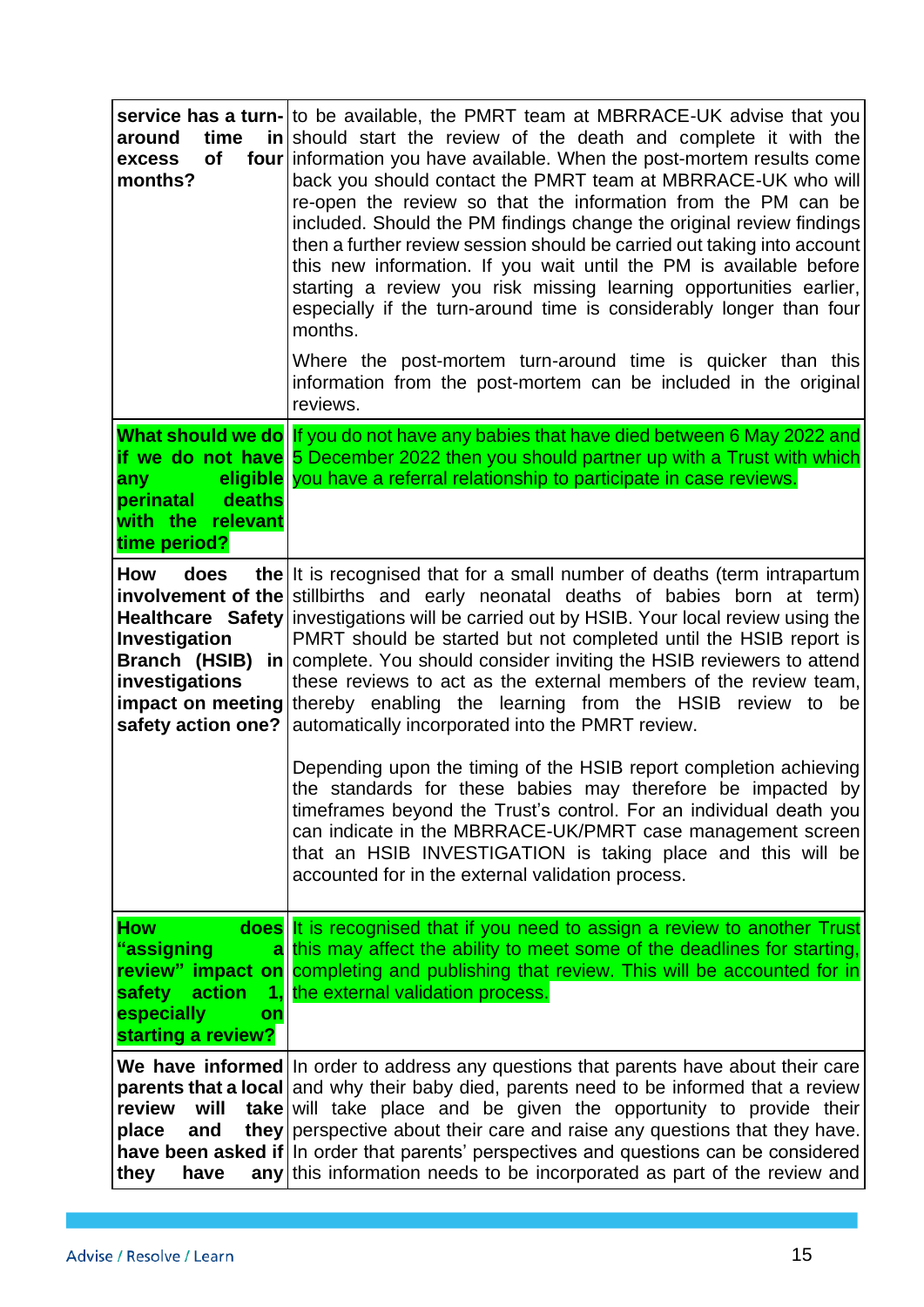| reflections<br>questions<br>their<br>However,<br>this<br>information<br>is<br>recorded<br>in<br>another<br>system and not the<br>clinical<br>records.<br>What should<br>we<br>do? | or entered into the PMRT. So if this information is held in another data<br><b>about</b> system it needs to be brought to the review meeting, incorporated into<br><b>care.</b> the PMRT and considered as part of the review discussion.<br>Materials to support parent engagement in the local review process<br>are available on the PMRT website at:<br>data https://www.npeu.ox.ac.uk/pmrt/parent-engagement-materials<br><b>Parents' Perspectives</b><br>Parents' perspectives of their care<br>$\check{ }$<br>Have the parents been told that a review of<br>Please select an item<br>their care and the care of their baby is taking |
|-----------------------------------------------------------------------------------------------------------------------------------------------------------------------------------|----------------------------------------------------------------------------------------------------------------------------------------------------------------------------------------------------------------------------------------------------------------------------------------------------------------------------------------------------------------------------------------------------------------------------------------------------------------------------------------------------------------------------------------------------------------------------------------------------------------------------------------------|
| and<br>they<br><b>involvement in the information.</b><br>review<br>should<br>what<br>we<br>do?                                                                                    | We have contacted Following the death of their baby, before they leave the hospital, all<br>the parents of a parents should be informed that a local review of their care and that<br><b>baby who has died</b> of their baby will be undertaken by the Trust. In the case of neonatal<br>$\frac{1}{1}$ deaths parents should also be told that a review will be undertaken by<br>wish to have any the local CDOP. Verbal information can be supplemented by written                                                                                                                                                                          |
|                                                                                                                                                                                   | process, The process of parent engagement should be guided by the parents.<br>Not all parents will wish to provide their perspective of the care they<br>received or raise any questions and/or concerns, but all parents<br>should be given the opportunity to do so. Some parents may also<br>change their mind about being involved and, without being intrusive,<br>they should be given more than one opportunity to provide their<br>perspective and raise any questions and/or concerns they may<br>subsequently have about their care.                                                                                               |
|                                                                                                                                                                                   | Materials to support parent engagement in the local review process<br>are available on the PMRT website at:                                                                                                                                                                                                                                                                                                                                                                                                                                                                                                                                  |
|                                                                                                                                                                                   | https://www.npeu.ox.ac.uk/pmrt/parent-engagement-materials                                                                                                                                                                                                                                                                                                                                                                                                                                                                                                                                                                                   |
|                                                                                                                                                                                   | See especially the notes accompanying the flowchart.                                                                                                                                                                                                                                                                                                                                                                                                                                                                                                                                                                                         |
| messages<br>therefore we are<br>unable to discuss<br>the review - what<br>should we do?                                                                                           | <b>Parents have not</b> As stated above, following the death of their baby, before they leave<br>responded to our the hospital, all parents should be informed that a local review of their<br>and care, and that of their baby, will be undertaken by the Trust (as above).                                                                                                                                                                                                                                                                                                                                                                 |
|                                                                                                                                                                                   | If this does not happen for any reason and parents cannot be reached<br>after three phone/email attempts, send parents a letter informing them<br>of the review process and inviting them to be in touch with a key<br>contact, if they wish. In addition, if causes for concern for the mother's<br>wellbeing were raised during her pregnancy consider contacting her<br>GP/primary carer to reach her. If parents do not wish to input into the<br>review process ask how they would like findings of the perinatal<br>mortality review report communicated to them.                                                                      |
|                                                                                                                                                                                   | Materials to support parent engagement in the local review process,<br>including an outline of role of key contact, are available on the PMRT<br>website at: materials to support parent engagement in the local review<br>process are available on the PMRT website at:                                                                                                                                                                                                                                                                                                                                                                     |
|                                                                                                                                                                                   | https://www.npeu.ox.ac.uk/pmrt/parent-engagement-materials                                                                                                                                                                                                                                                                                                                                                                                                                                                                                                                                                                                   |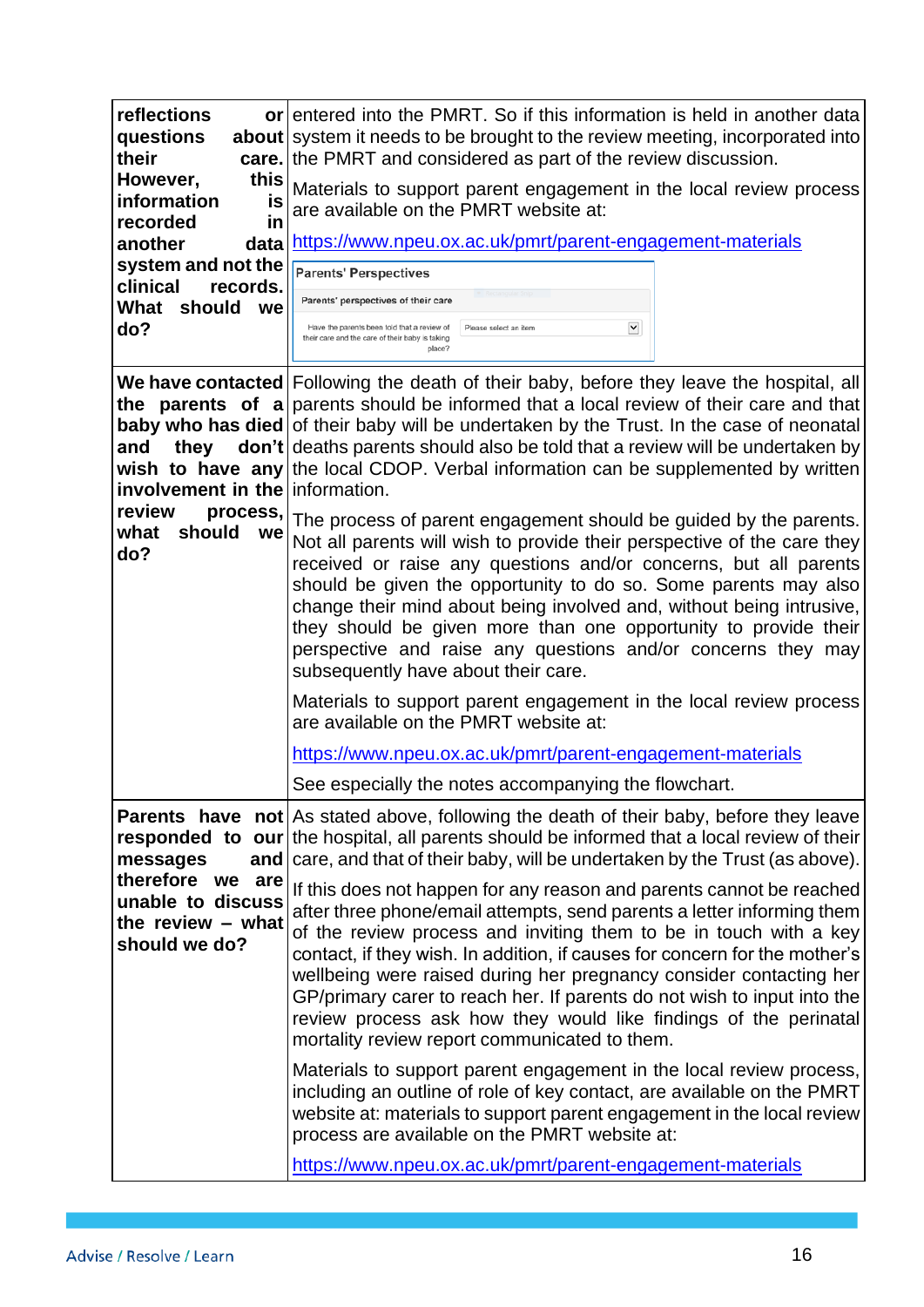<span id="page-16-0"></span>

|                                                                                                                                                                                                                                                                                     | See notes accompanying the flowchart as well as template letters and<br>ensure engagement with parents is recorded within the parent<br>engagement section of the PMRT.                                                                                                                                                                                                                                                                         |
|-------------------------------------------------------------------------------------------------------------------------------------------------------------------------------------------------------------------------------------------------------------------------------------|-------------------------------------------------------------------------------------------------------------------------------------------------------------------------------------------------------------------------------------------------------------------------------------------------------------------------------------------------------------------------------------------------------------------------------------------------|
| the<br>ls.                                                                                                                                                                                                                                                                          | <b>quarterly</b> This can be either a financial or calendar year.                                                                                                                                                                                                                                                                                                                                                                               |
| the<br>review<br>Οf<br><b>Board</b><br>report<br>based<br>on<br>a<br>financial<br>or<br>calendar year?                                                                                                                                                                              | Reports for your Trust summarising the results from reviews over a<br>period time which have been completed can be generated within the<br>PMRT by authorised PMRT users for a user-defined periods of time.<br>These are available under the 'Your Data' tab and the report is entitled<br>'Perinatal Mortality Reviews Summary Report and Data extracts'.                                                                                     |
|                                                                                                                                                                                                                                                                                     | These reports can be used as the basis of your quarterly reports to<br>your Trust Board and should be discussed with your Trust maternity<br>safety champion.                                                                                                                                                                                                                                                                                   |
|                                                                                                                                                                                                                                                                                     | Please note that these reports will only show summaries, issues and                                                                                                                                                                                                                                                                                                                                                                             |
|                                                                                                                                                                                                                                                                                     | action plans for reviews that have been published therefore the time<br>period selected may need to relate to an earlier period than the current<br>quarter and may lag behind the current quarter by up to six months.                                                                                                                                                                                                                         |
| paused<br><b>on</b><br><b>December</b><br>continue<br>to<br>to<br>eligible<br><b>report</b><br>cases<br>to<br><b>MBRRACE-UK</b><br>during the pause.<br>Will<br>the<br>safety<br>action 1 standards<br>be applied to the<br><b>deaths</b><br>occurring<br>before the pause<br>date? | <b>The scheme was</b> Trusts were asked to continue to report eligible cases to MBRRACE-<br>23 UK during MIS year 4 pause. However, Standard 1 requirements will<br>2021. only be validated for the period after the pause that is, from 6 May<br><b>Trusts were asked 2022 until 5 December 2022.</b>                                                                                                                                          |
| technical<br>with using PMRT?                                                                                                                                                                                                                                                       | What should we do All Trusts are reminded to contact their IT department regarding any<br>if we experience technical issue in the first instance. If this cannot be resolved, then the<br><b>issues</b> issue should be escalated to MBRRACE-UK as soon as possible.<br>This can be done through the 'contact us' facility within the<br>MBRRACE-UK/PMRT<br>system<br>by<br>emailing<br>at:<br>or<br><b>us</b><br>mbrrace.support@npeu.ox.ac.uk |
| where will they be<br>published?                                                                                                                                                                                                                                                    | If there are any Any updates on the PMRT or the MBRRACE-UK notification and<br>updates on PMRT surveillance in relation to the maternity incentive scheme safety<br>for the maternity action, will be communicated via NHS Resolution email and will also<br><b>incentive</b> scheme be included in the PMRT "message of the day".                                                                                                              |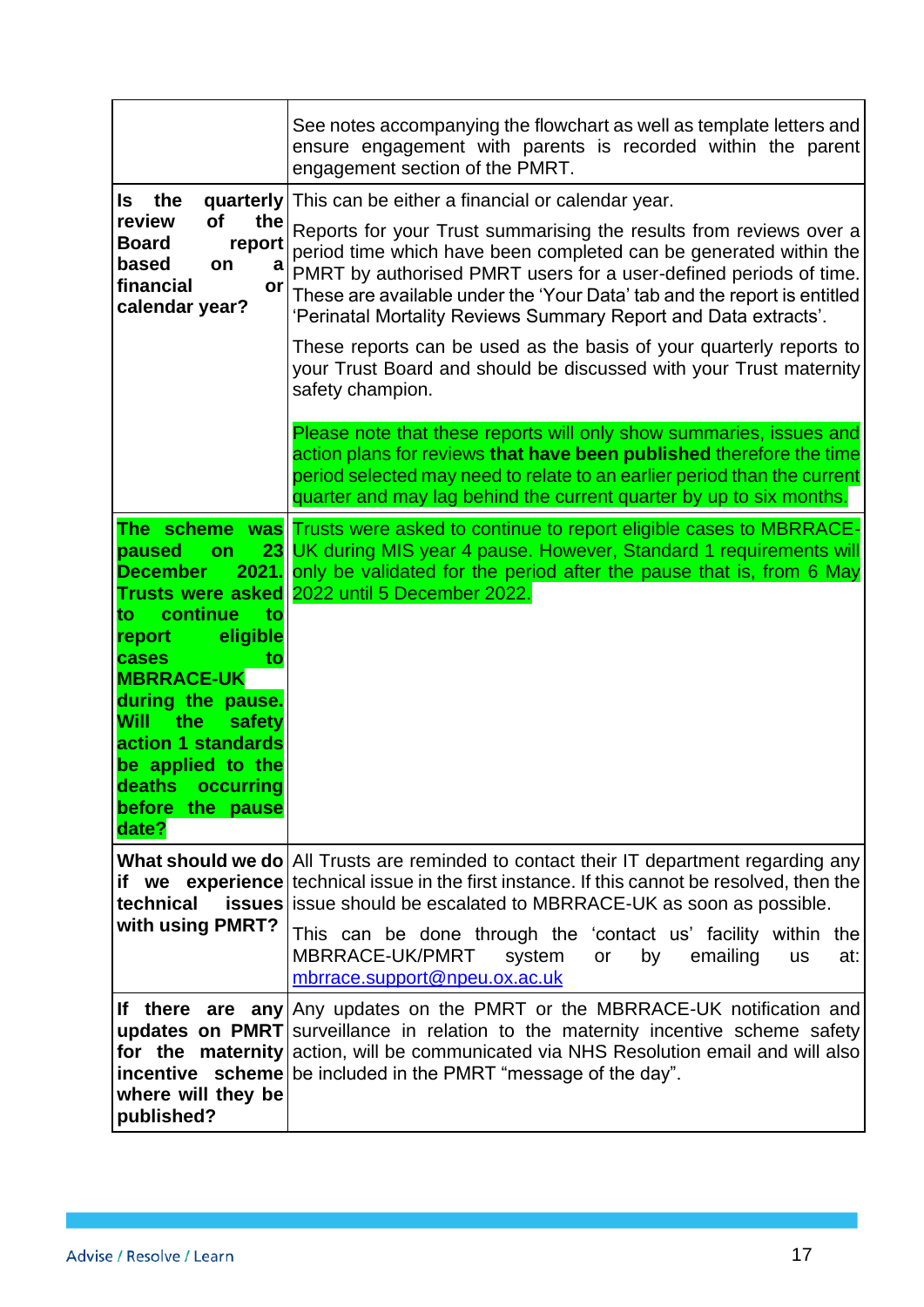**Safety action 2:** Are you submitting data to the Maternity Services Data Set (MSDS) to the required standard?

| <b>Required standard</b> | This relates to the quality and completeness of the<br>submission to the Maternity Services Data Set (MSDS) and<br>ongoing plans to make improvements.                                                                                                                                                                                                                                                                                                                                                                               |
|--------------------------|--------------------------------------------------------------------------------------------------------------------------------------------------------------------------------------------------------------------------------------------------------------------------------------------------------------------------------------------------------------------------------------------------------------------------------------------------------------------------------------------------------------------------------------|
|                          | 1. By October 2022, Trusts have an up to date digital<br>strategy for their maternity services which aligns with<br>the wider Trust Digital Strategy and reflects the 7<br>success measures within the What Good Looks Like<br>Framework. The strategy must be shared with Local<br>Maternity Systems and be signed off by the<br>Integrated Care Board. As part of this, dedicated<br>Digital Leadership should be in place in the Trust<br>and have engaged with the NHSEI Digital Child<br><b>Health and Maternity Programme.</b> |
|                          | 2. Trust Boards to assure themselves that at least 9 out<br>of 11 Clinical Quality Improvement Metrics (CQIMs)<br>have passed the associated data quality criteria in<br>the "CNST Maternity Incentive Scheme Year 4<br>Specific Data Quality Criteria" data file in the<br><b>Maternity Services Monthly Statistics publication</b><br>series for data submissions relating to activity in July<br>2022. The data for July 2022 will be published during<br>October 2022.                                                           |
|                          | 3. July 2022 data contained height and weight data, or<br>a calculated Body Mass Index (BMI), recorded by<br>15+0 weeks gestation for 90% of women reaching<br>15+0 weeks gestation in the month.                                                                                                                                                                                                                                                                                                                                    |
|                          | 4. July 2022 data contained Complex Social Factor<br>Indicator (at antenatal booking) data for 95% of<br>women booked in the month.                                                                                                                                                                                                                                                                                                                                                                                                  |
|                          | 5. July 2022 data contained antenatal personalised<br>care plan fields completed for 95% of women booked<br>in the month. (MSD101/2)                                                                                                                                                                                                                                                                                                                                                                                                 |
|                          | 6. July 2022 data contained valid ethnic category<br>(Mother) for at least 90% of women booked in the<br>month. Not stated, missing and not known are not<br>included as valid records for this assessment as they<br>are only expected to be used in exceptional<br>circumstances. (MSD001)                                                                                                                                                                                                                                         |
|                          | 7. Trust Boards to confirm to NHS Resolution that they<br>have passed the associated data quality criteria in                                                                                                                                                                                                                                                                                                                                                                                                                        |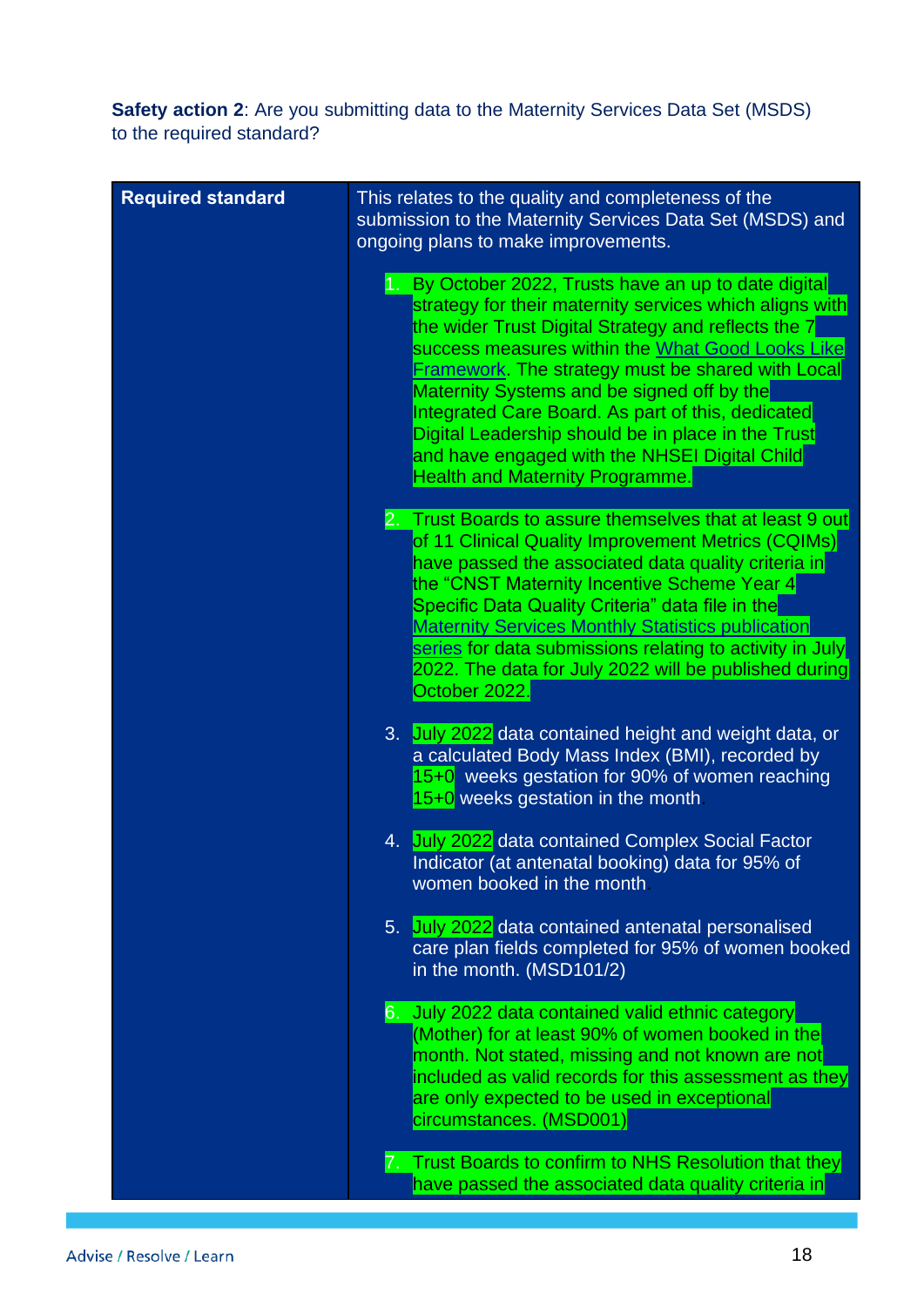|                                                                    | the "CNST Maternity Incentive Scheme Year 4<br>Specific Data Quality Criteria" data file in the<br><b>Maternity Services Monthly Statistics publication</b><br>series for data submissions relating to activity in July<br>2022 for the following metrics:<br><b>Midwifery Continuity of carer (MCoC)</b><br>i. Over 5% of women who have an Antenatal Care<br>Plan recorded by 29 weeks and also have the CoC<br>pathway indicator completed.<br>ii. Over 5% of women recorded as being placed on a<br>CoC pathway where both Care Professional ID<br>and Team ID have also been provided.<br>iii. At least 70% of MSD202 Care Activity<br>(Pregnancy) and MSD302 Care Activity (Labour<br>and Delivery) records submitted in the reporting<br>period have a valid Care Professional Local<br>Identifier recorded. Providers submitting zero Care<br>Activity records will fail this criterion.<br>Criteria i and ii are the data quality metrics used to<br>determine whether women have been placed on a |
|--------------------------------------------------------------------|-------------------------------------------------------------------------------------------------------------------------------------------------------------------------------------------------------------------------------------------------------------------------------------------------------------------------------------------------------------------------------------------------------------------------------------------------------------------------------------------------------------------------------------------------------------------------------------------------------------------------------------------------------------------------------------------------------------------------------------------------------------------------------------------------------------------------------------------------------------------------------------------------------------------------------------------------------------------------------------------------------------|
|                                                                    | midwifery continuity of carer pathway by the 28 weeks<br>antenatal appointment, as measured at 29 weeks gestation.<br>Criteria iii are fundamental building blocks and a necessary<br>step towards measuring whether or not women have<br>received midwifery continuity of carer (though it is not the<br>complete measurement).<br>The data for July 2022 will be published in October 2022.<br>If the data quality for criteria 7 are not met, trusts can still<br>pass safety action 2 by evidencing sustained engagement<br>with NHS Digital which at a minimum, includes monthly use<br>of the Data Quality Submission Summary Tool supplied by<br>NHS Digital (see technical guidance for further information).                                                                                                                                                                                                                                                                                       |
| <b>Minimum evidential</b><br>requirement for Trust<br><b>Board</b> | 1) Criteria 1 will be reported to NHS Resolution as part<br>of trusts' self-declaration using the Board declaration<br>form.<br>For criteria 2 to 7, the "CNST Maternity Incentive"<br>Scheme Year 4 Specific Data Quality Criteria" data<br>file in the <b>Maternity Services Monthly Statistics</b><br>publication series displays whether trusts have<br>passed the requisite data quality thresholds.                                                                                                                                                                                                                                                                                                                                                                                                                                                                                                                                                                                                   |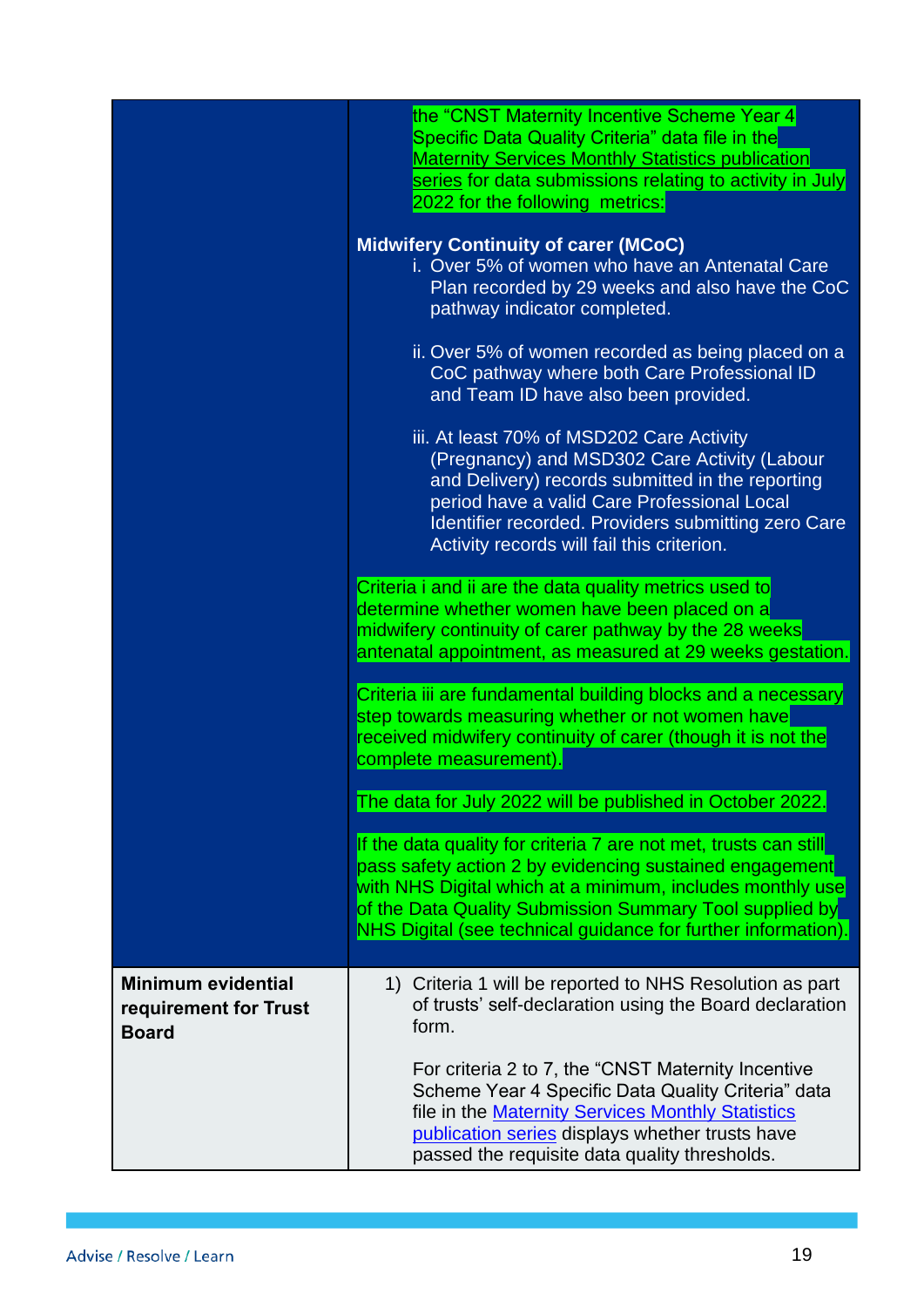| <b>Validation process</b>                                          | All criteria to be self-certified by the Trust Board and<br>submitted to NHS Resolution using the Board declaration<br>form.<br>NHS England and Improvement will cross-reference self-<br>certification of <i>criteria</i> 2 to 7 (inclusive) against NHS Digital<br>data |
|--------------------------------------------------------------------|---------------------------------------------------------------------------------------------------------------------------------------------------------------------------------------------------------------------------------------------------------------------------|
| What is the relevant<br>time period?                               | From 6 May 2022 until 5 January 2023                                                                                                                                                                                                                                      |
| What is the deadline for<br>reporting to NHS<br><b>Resolution?</b> | Thursday 5 January 2023 at 12 noon                                                                                                                                                                                                                                        |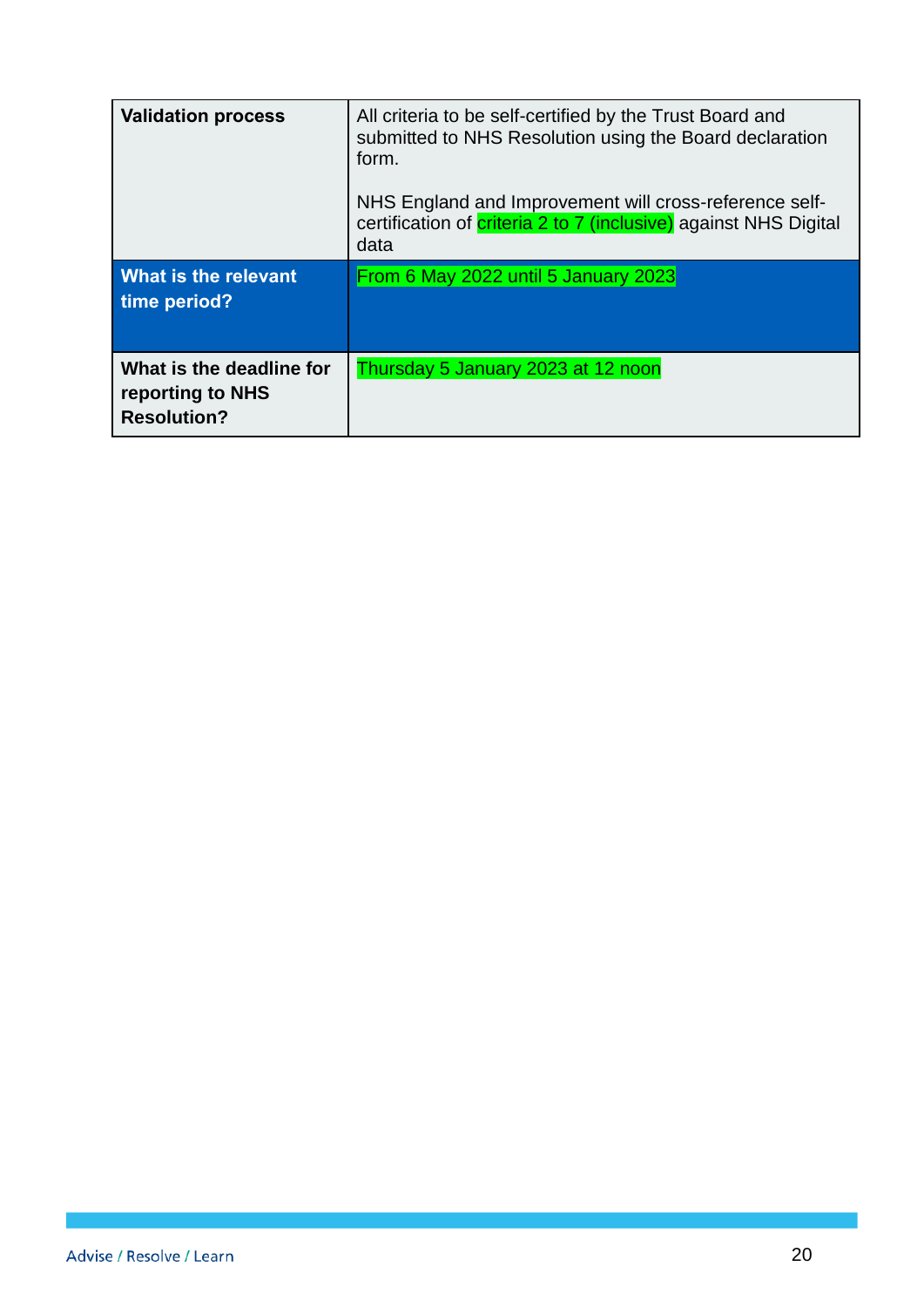#### **Technical guidance for safety action 2**

| <b>Technical guidance</b>                                     |                                                                                                                                                                                                                                                                                                                                                                                                                                                                                                                         |
|---------------------------------------------------------------|-------------------------------------------------------------------------------------------------------------------------------------------------------------------------------------------------------------------------------------------------------------------------------------------------------------------------------------------------------------------------------------------------------------------------------------------------------------------------------------------------------------------------|
| our<br>service.<br><b>What</b><br>support is available?       | Regarding criteria 1, NHSEI will not be reviewing individual strategies. Support on how<br>we have not started a to write a strategy can be sought within your own Trust, ICS and<br>digital strategy for Regional Digital Midwife Expert Reference Groups (see below for<br>maternity further information).                                                                                                                                                                                                            |
| what is meant by<br>having<br>digital<br>leadership in place? | <b>Regarding criteria 1,</b> By digital leadership, we mean that the maternity service should<br>have at least 1 person who is dedicated towards working on the<br>digital strategy and improving digital maturity within maternity<br>services. The digital lead does not have to be a clinical member of<br>staff, and could, for example, be a project manager, however they<br>must report to or work alongside a clinician.                                                                                        |
| what is<br>with<br>engaging<br>and<br><b>Programme?</b>       | <b>Regarding criteria 1,</b> By engaging with the programme, we mean that the digital lead<br>meant by should have made contact and be known to the Regional Digital<br>the Midwives Expert Reference group (or equivalent). For further<br>Digital Child Health information regarding the Expert Reference Group, please email<br>Maternity england.digitalmaternitynhsx@nhs.net                                                                                                                                       |
| further<br>information on<br>above metrics?                   | Where can I find out   Technical information, including relevant MSDSv2 fields and data<br>technical thresholds required to pass CQIMs and other metrics specified<br>the above can be accessed on NHS Digital's website In the "Meta"<br>Data" file (see 'construction' tabs) available within the Maternity<br><b>Services</b><br>Monthly<br><b>Statistics</b><br>publication<br>series:<br>https://digital.nhs.uk/data-and-<br>information/publications/statistical/maternity-services-monthly-<br><b>statistics</b> |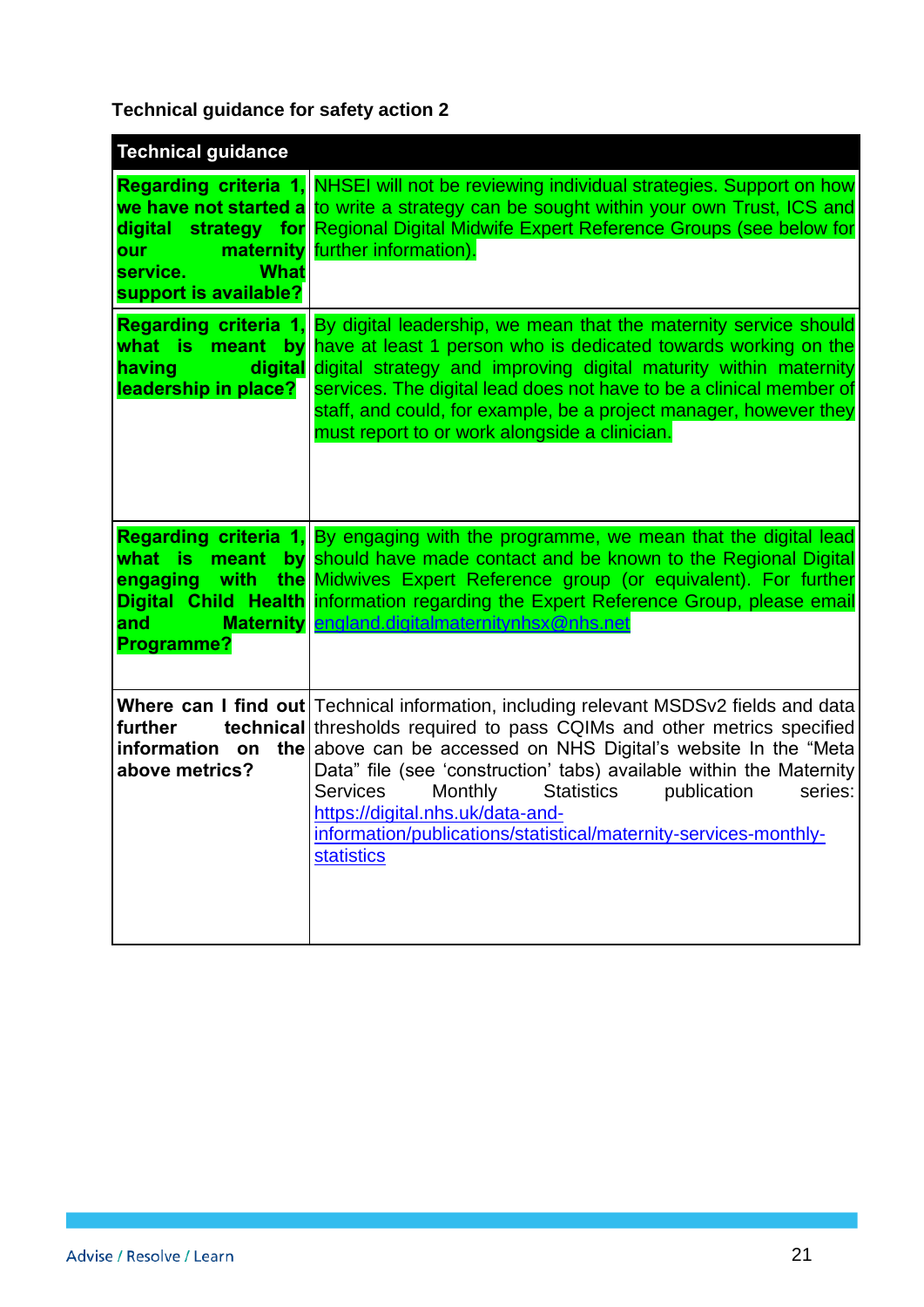| three<br>across<br><b>their</b><br>Will<br><b>Trust</b><br>my<br>on<br>assessed<br>three months?                                                                                                                                                                                                                                                                                                                                                                                                                                                                                                                                            | The following CQIMs No. For the purposes of the CNST assessment trusts will only be<br>use a rolling count assessed on July 2022 data for these CQIMs.<br>separate months in Due to this, trusts are now directed to check whether they have<br><b>construction.</b> passed the requisite data quality required for this safety action<br><b>be</b> within the "CNST Maternity Incentive Scheme Year 4 Specific Data<br><b>these</b> Quality Criteria" data file in the Maternity Services Monthly<br>Statistics publication series, as the national Maternity Services |
|---------------------------------------------------------------------------------------------------------------------------------------------------------------------------------------------------------------------------------------------------------------------------------------------------------------------------------------------------------------------------------------------------------------------------------------------------------------------------------------------------------------------------------------------------------------------------------------------------------------------------------------------|-------------------------------------------------------------------------------------------------------------------------------------------------------------------------------------------------------------------------------------------------------------------------------------------------------------------------------------------------------------------------------------------------------------------------------------------------------------------------------------------------------------------------------------------------------------------------|
| • Proportion of babies born<br>at term with an Apgar<br>score <7 at 5 minutes<br>• Women<br>who<br>had<br>postpartum haemorrhage<br>of 1,500ml or more<br>• Women who were current<br>smokers at delivery<br>• Women<br>delivering<br>vaginally who had a 3rd or<br>4th degree tear<br>• Women who gave birth to<br>a single second baby<br>vaginally at or after 37<br>weeks after a previous<br>caesarean section<br>• Caesarean<br>section<br>delivery rate in Robson<br>group 1 women<br>• Caesarean<br>section<br>delivery rate in Robson<br>group 2 women<br>• Caesarean<br>section<br>delivery rate in Robson<br>5<br>group<br>women | Dashboard will still display these data using rolling counts.<br>NHS E&I will externally verify Trust' compliance with criteria 2 to 7.                                                                                                                                                                                                                                                                                                                                                                                                                                 |
| if<br>action<br>continuity of carer or metric output.<br>a Personalised Care<br>and Support Plan?                                                                                                                                                                                                                                                                                                                                                                                                                                                                                                                                           | Will my Trust fail this No. This action is focussed on data quality only and therefore<br>women Trusts pass or fail it based upon record completeness for<br>choose not to receive each metric and not on the proportion (%) recorded as the                                                                                                                                                                                                                                                                                                                            |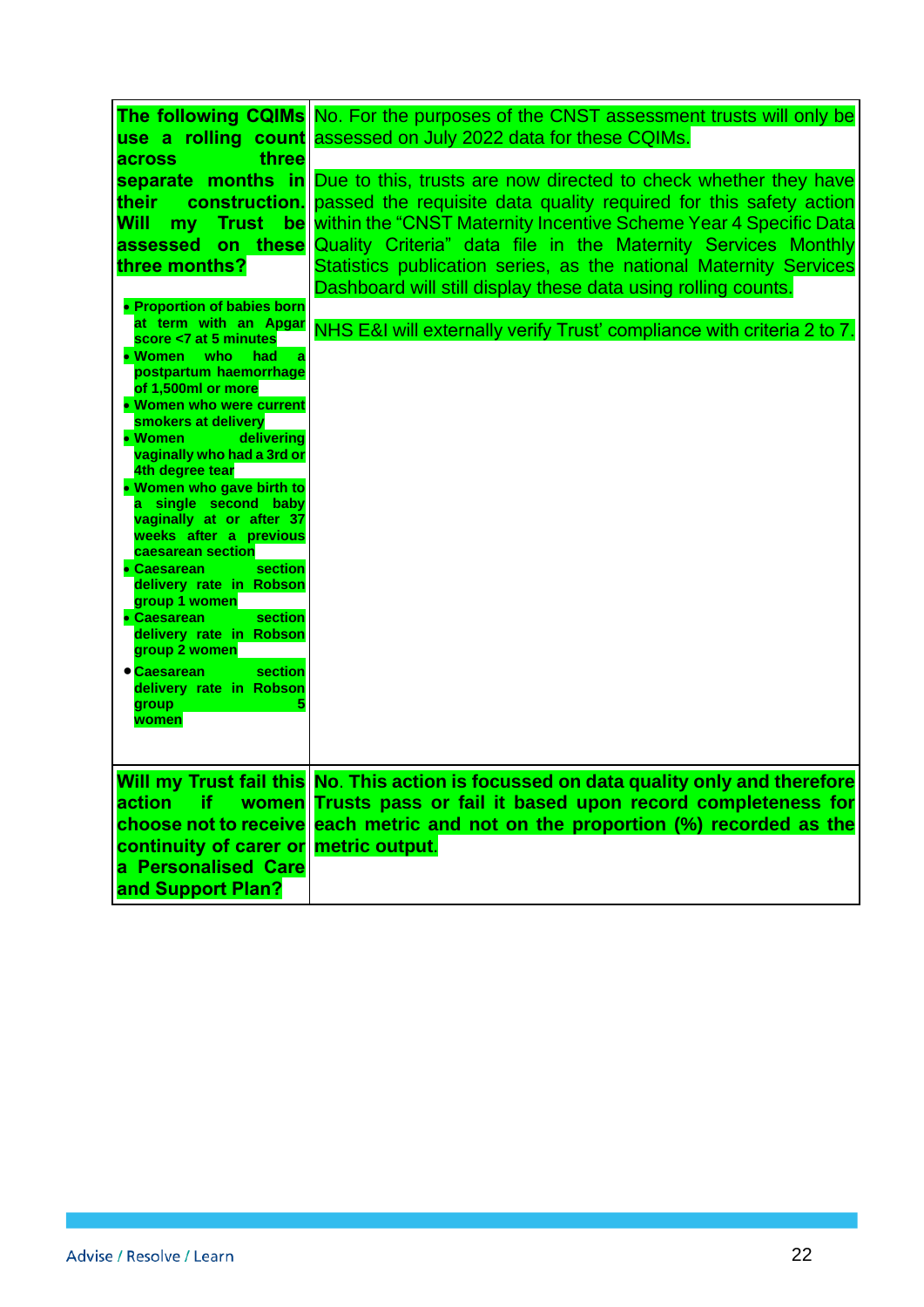| The<br><b>metrics</b><br>is this?                                          | for In the last version, there was a metric for placement of women onto<br>Midwifery Continuity midwifery continuity of carer pathways. This has not changed and<br>of Carer appear to has simply been broken down into the 2 required data quality<br>have changed. Why measures (see i and ii), to provide more clarity on what is required.<br>The last version also contained a metric to demonstrate evidence<br>of receipt of continuity of carer by women. Current national data<br>quality levels suggest there is much further work to be done for all<br>Trusts to achieve this. Therefore, this has been replaced with a<br>metric (see iii) containing important elements needed to improve<br>the overall data.                                                                                                                                                                  |
|----------------------------------------------------------------------------|-----------------------------------------------------------------------------------------------------------------------------------------------------------------------------------------------------------------------------------------------------------------------------------------------------------------------------------------------------------------------------------------------------------------------------------------------------------------------------------------------------------------------------------------------------------------------------------------------------------------------------------------------------------------------------------------------------------------------------------------------------------------------------------------------------------------------------------------------------------------------------------------------|
| <b>The</b><br>metric<br><b>Personalised</b><br>and Support<br>Why is this? | for NHSEI has taken on board feedback that reporting of the PCSP<br><b>Care</b> metrics as given previously in this action were not sufficiently<br><b>Plans</b> aligned to the policy or clinical practice. In addition, we were<br>(PCSP) has changed. informed that, as a consequence, Maternity Information Systems<br>had not been appropriately configured to record PCSPs in the way<br>suggested.<br>The replacement metric is the same as that used in last year's MIS,<br>which Trusts successfully reported on. The only difference is that<br>we have increased the reporting threshold from 90 to 95% for the<br>proportion of women with the antenatal PCSP field completed<br>('yes' or 'no') who were booked in the month. This data still<br>provides useful insight and will contribute towards a more refined<br>measure for PCSPs in future.                              |
| What<br>is<br>the<br>does<br>my<br>access this?                            | <b>Data</b> The Data Quality Submission Summary Tool has been developed<br><b>Quality</b> Submission by NHS Digital specifically to support this safety action. The tool<br><b>Summary Tool? How</b> provides an immediate report on potential gaps in data required for<br><b>Trust</b> CQIMs and other metrics specified above after data submission,<br>so Trusts can take action to rectify them. It is intended to be used<br>alongside other existing reports and documentation in order for<br>providers to be able to create a full and detailed picture of the<br>quality of their data submissions.<br>Further information on the tool and how to access it is available on<br>Digital's<br>website:<br>https://digital.nhs.uk/data-and-<br><b>NHS</b><br>information/data-collections-and-data-sets/data-sets/maternity-<br>services-data-set/data-quality-submission-summary-tool |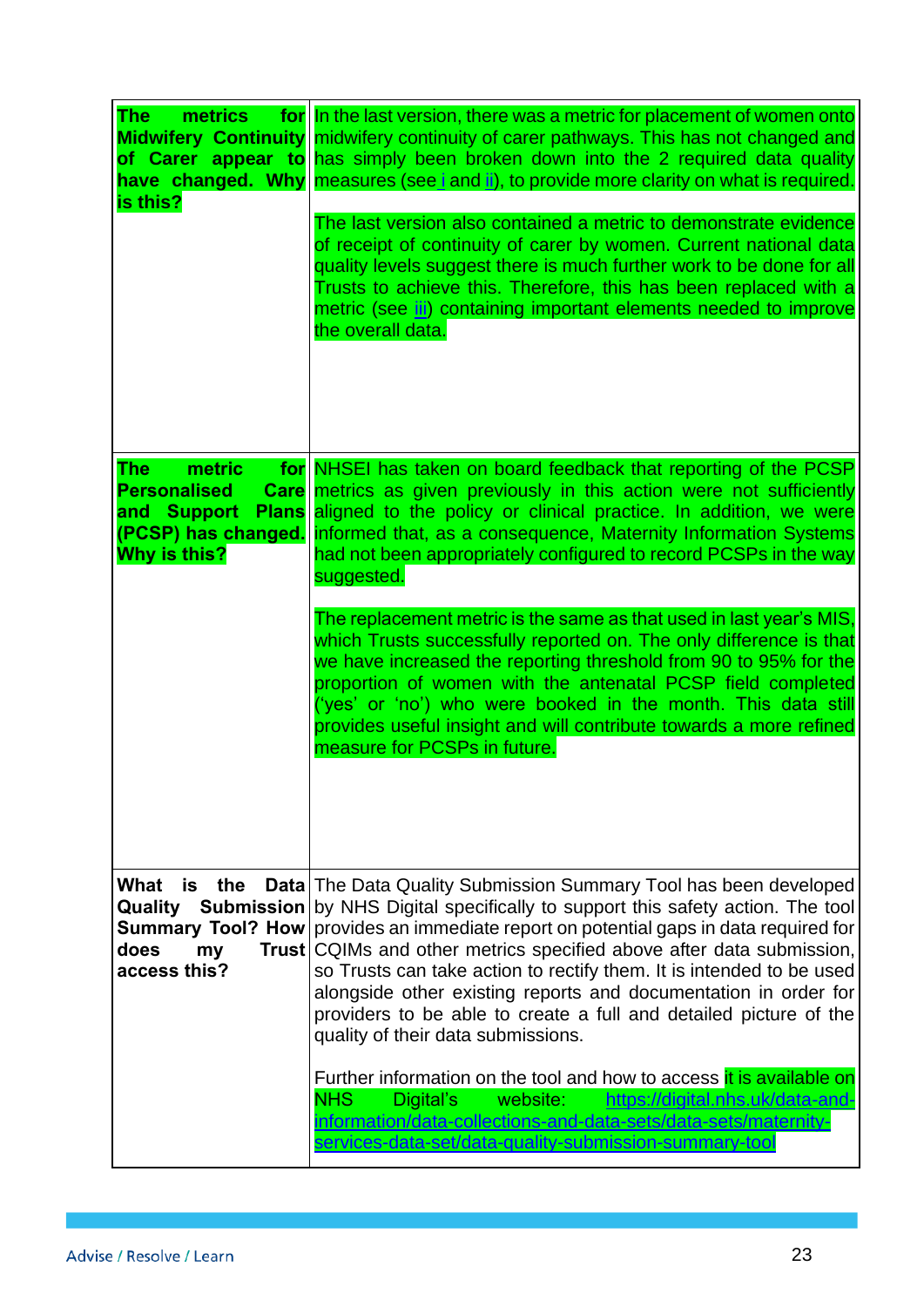| <b>Submission</b><br>does<br>passing criteria 7?                                                                                       | For the Data Quality By "sustained engagement" we mean that Trusts must show<br>evidence of using the tool for at least three consecutive months<br>Summary Tool, what prior to the submission of evidence to the Trust Board. For<br>"sustained example, for a submission made to the Board in November,<br>engagement" mean engagement should be, as a minimum, in August, September and<br>for the purposes of October. This is a minimum requirement and we advise that<br>engagement should start as soon as possible.<br>To evidence this, Trusts should save the Excel output file after<br>running the report for a given month. Three files representing each<br>of the three consecutive months should be provided to your Trust<br>Board as part of the assurance process for MIS.<br>Note – this only becomes a requirement in the event your Trust<br>fails the requisite data quality for the continuity of carer metrics.<br>Also note $-$ in the last version of this action we had asked for<br>evidence of 4 months' use of the tool which included the<br>assessment month. This is no longer the case – any 3 consecutive<br>months before submission of evidence to your Trust Board is<br>sufficient. |
|----------------------------------------------------------------------------------------------------------------------------------------|-----------------------------------------------------------------------------------------------------------------------------------------------------------------------------------------------------------------------------------------------------------------------------------------------------------------------------------------------------------------------------------------------------------------------------------------------------------------------------------------------------------------------------------------------------------------------------------------------------------------------------------------------------------------------------------------------------------------------------------------------------------------------------------------------------------------------------------------------------------------------------------------------------------------------------------------------------------------------------------------------------------------------------------------------------------------------------------------------------------------------------------------------------------------------------------------------------------------------------|
| <b>The</b><br>publications<br><b>Maternity</b><br>failed<br>for<br>has<br>particular<br>metric.                                        | <b>monthly</b> Details of all the data quality criteria can be found in the "Meta<br>and Data" file (see 'CQIMDQ/CoCDQ Measures construction' tabs)<br><b>Services</b> which accompanies the Maternity Services Monthly Statistics<br>Dashboard states   publication series (https://digital.nhs.uk/data-and-<br>that my Trusts' data information/publications/statistical/maternity-services-monthly-<br>a statistics).                                                                                                                                                                                                                                                                                                                                                                                                                                                                                                                                                                                                                                                                                                                                                                                                    |
| further<br>on why this<br>has<br>happened?                                                                                             | <b>Where can I find out</b> The scores for each data quality criteria can be found in the<br><b>information</b>   "Measures" file within the same publication series.                                                                                                                                                                                                                                                                                                                                                                                                                                                                                                                                                                                                                                                                                                                                                                                                                                                                                                                                                                                                                                                       |
| The<br>publications<br>national<br><b>Services</b><br>states that my Trusts'<br>data is 'suppressed'.<br>What<br>does<br>this<br>mean? | <b>monthly</b> Where data is reported in low values for clinical events, the<br>and published data will appear 'suppressed' to ensure the anonymity<br>Maternity of individuals. However, for the purposes of data quality within this<br><b>Dashboard</b> action, 'suppressed' data will still count as a pass.                                                                                                                                                                                                                                                                                                                                                                                                                                                                                                                                                                                                                                                                                                                                                                                                                                                                                                            |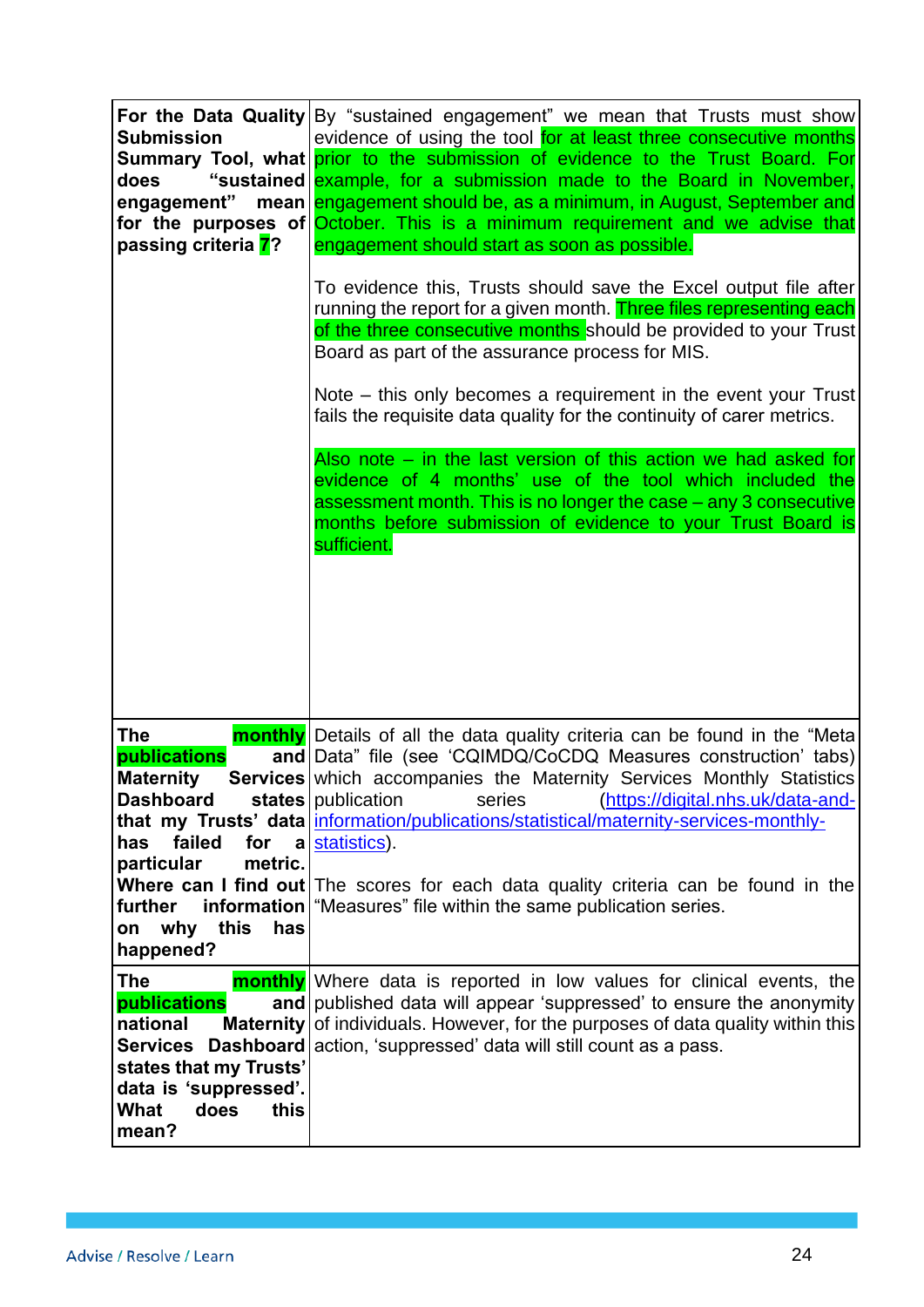| more                                             | Where can I find out https://digital.nhs.uk/data-and-information/data-collections-and-                                                                                                                                                                                                |
|--------------------------------------------------|---------------------------------------------------------------------------------------------------------------------------------------------------------------------------------------------------------------------------------------------------------------------------------------|
| <b>MSDSv2?</b>                                   | about data-sets/data-sets/maternity-services-data-set                                                                                                                                                                                                                                 |
| Where should I send On MSDS data<br>any queries? | For queries regarding your MSDS data submission, or on how your<br>data is reported in the monthly publication series or on the<br>Maternity Services Dashboard please contact NHS Digital at<br>maternity.dq@nhs.net.<br>For any other queries, please email <b>nhsr.mis@nhs.net</b> |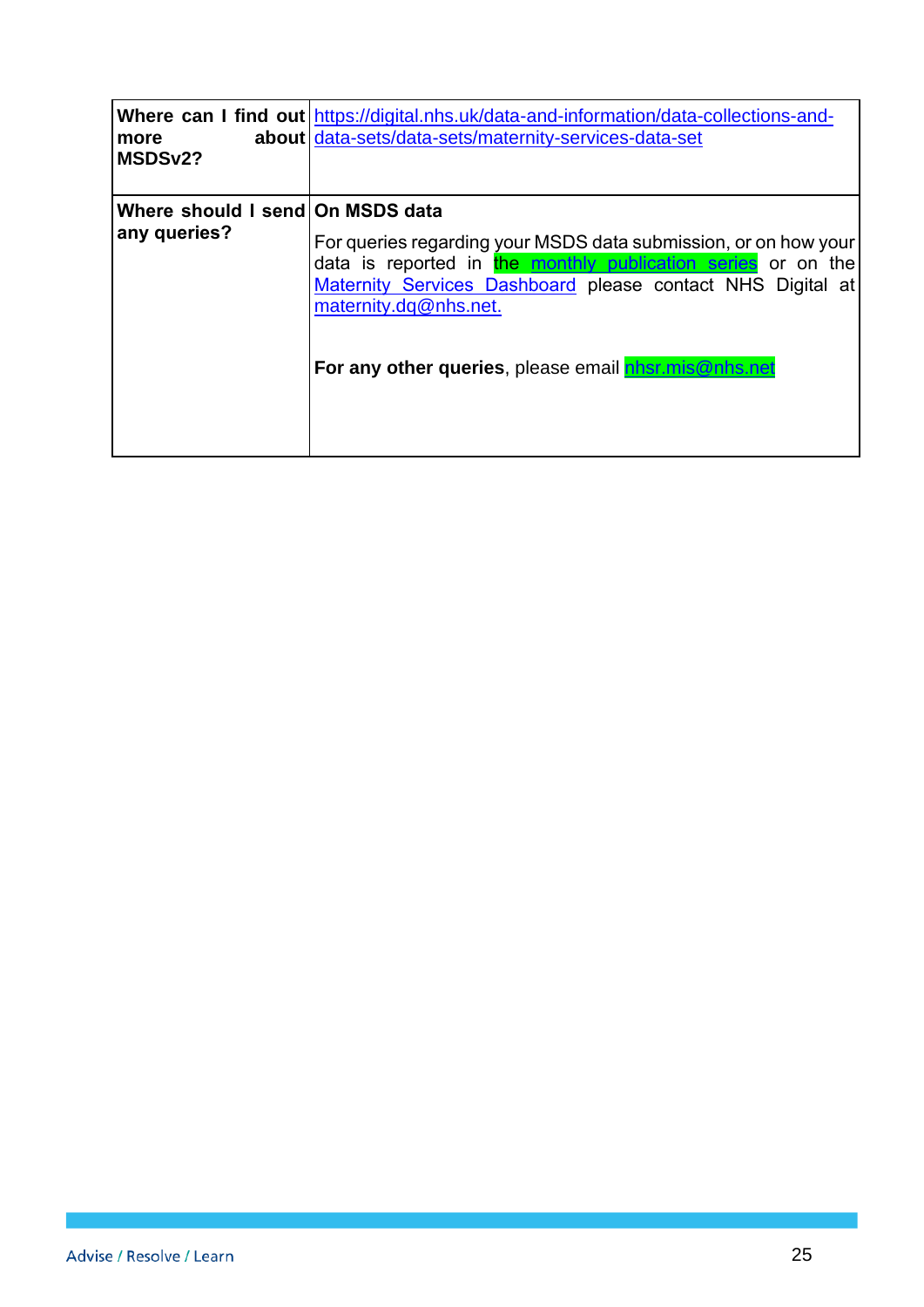<span id="page-25-0"></span>**Safety action 3**: Can you demonstrate that you have transitional care services in place to minimise separation of mothers and their babies and to support the recommendations made in the Avoiding Term Admissions into Neonatal units Programme?

| <b>Required standard</b> | a) Pathways of care into transitional care have been jointly<br>approved by maternity and neonatal teams with a focus on                                                                                                                                                                                                                                                                                                                                                                                                                                                                                                                                                    |
|--------------------------|-----------------------------------------------------------------------------------------------------------------------------------------------------------------------------------------------------------------------------------------------------------------------------------------------------------------------------------------------------------------------------------------------------------------------------------------------------------------------------------------------------------------------------------------------------------------------------------------------------------------------------------------------------------------------------|
|                          | minimising separation of mothers and babies. Neonatal teams<br>are involved in decision making and planning care for all babies<br>in transitional care.                                                                                                                                                                                                                                                                                                                                                                                                                                                                                                                    |
|                          | b) The pathway of care into transitional care has been fully<br>implemented and is audited quarterly. Audit findings are shared<br>with the neonatal safety champion, LMNS, commissioner and<br>Integrated Care System (ICS) quality surveillance meeting each<br>quarter.                                                                                                                                                                                                                                                                                                                                                                                                  |
|                          | c)A data recording process (electronic and/or paper based for<br>capturing all term babies transferred to the neonatal unit,<br>regardless of the length of stay, is in place.                                                                                                                                                                                                                                                                                                                                                                                                                                                                                              |
|                          | d) A data recording process for capturing existing transitional<br>care activity, (regardless of place - which could be a Transitional<br>Care (TC), postnatal ward, virtual outreach pathway etc.) has<br>been embedded. If not already in place, a secondary data<br>recording process is set up to inform future capacity management<br>for late preterm babies who could be cared for in a TC setting.<br>The data should capture babies between 34+0-36+6 weeks<br>gestation at birth, who neither had surgery nor were transferred<br>during any admission, to monitor the number of special care or<br>normal care days where supplemental oxygen was not delivered. |
|                          | e) Commissioner returns for Healthcare Resource Groups (HRG)<br>4/XA04 activity as per Neonatal Critical Care Minimum Data set<br>(NCCMDS) version 2 are available to be shared on request with<br>operational delivery network (ODN),<br>the<br>LMNS and<br>commissioners to inform capacity planning as part of the family<br>integrated care component of the Neonatal Critical Care<br>Transformation Review and to inform future development of<br>transitional care to minimise separation of mothers and babies.                                                                                                                                                     |
|                          | f) Reviews of <b>babies admitted to</b> the neonatal unit continue on a<br>quarterly basis and findings are shared quarterly with the Board<br>Level Safety Champion. Reviews should now include all neonatal<br>unit transfers or admissions regardless of their length of stay                                                                                                                                                                                                                                                                                                                                                                                            |
|                          | and/or admission to BadgerNet. In addition, reviews should report                                                                                                                                                                                                                                                                                                                                                                                                                                                                                                                                                                                                           |
|                          | on the number of transfers to the neonatal unit that would have                                                                                                                                                                                                                                                                                                                                                                                                                                                                                                                                                                                                             |
|                          | met current TC admissions criteria but were transferred or<br>admitted to the neonatal unit due to capacity or staffing issues.                                                                                                                                                                                                                                                                                                                                                                                                                                                                                                                                             |
|                          | The review should also record the number of babies that were                                                                                                                                                                                                                                                                                                                                                                                                                                                                                                                                                                                                                |
|                          | transferred or admitted or remained on Neonatal Units because                                                                                                                                                                                                                                                                                                                                                                                                                                                                                                                                                                                                               |
|                          | of their need for nasogastric tube feeding, but could have been                                                                                                                                                                                                                                                                                                                                                                                                                                                                                                                                                                                                             |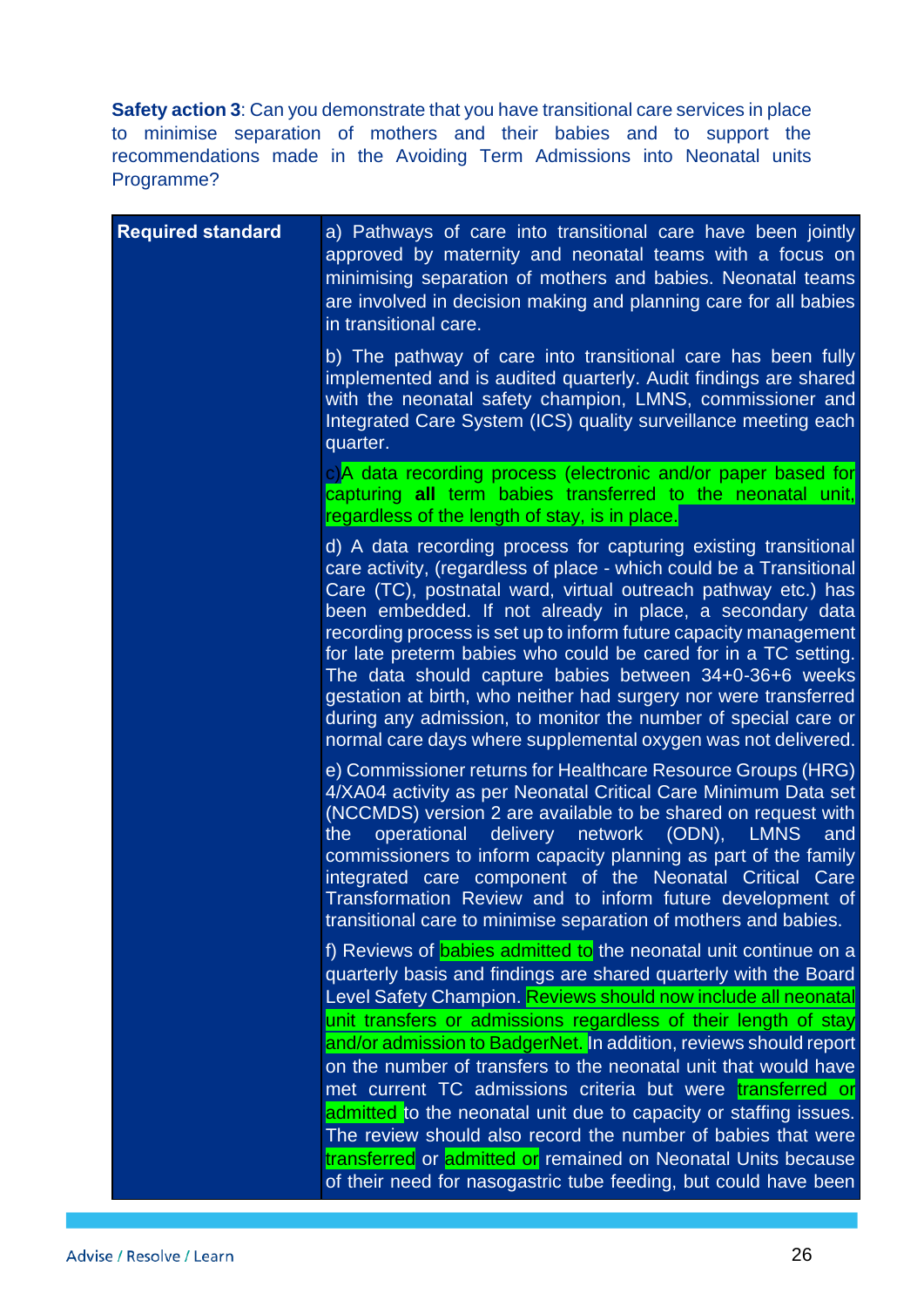|                                | cared for on a TC if nasogastric feeding was supported there.<br>Findings of the review have been shared with the maternity,<br>neonatal and Board level safety champions, LMNS and ICS<br>quality surveillance meeting on a quarterly basis.<br>g) An action plan to address local findings from the audit of the<br>pathway (point b) and Avoiding Term Admissions Into Neonatal<br>units (ATAIN) reviews (point $f$ ) has been agreed with the<br>maternity and neonatal safety champions and Board level<br>champion.<br>h) Progress with the revised ATAIN action plan has been shared<br>with the maternity, neonatal and Board level safety champions, |
|--------------------------------|---------------------------------------------------------------------------------------------------------------------------------------------------------------------------------------------------------------------------------------------------------------------------------------------------------------------------------------------------------------------------------------------------------------------------------------------------------------------------------------------------------------------------------------------------------------------------------------------------------------------------------------------------------------|
|                                | LMNS and ICS quality surveillance meeting.                                                                                                                                                                                                                                                                                                                                                                                                                                                                                                                                                                                                                    |
| <b>Minimum</b><br><b>Board</b> | evidential Local policy/pathway available which is based on principles of<br>requirement for Trust   British Association of Perinatal Medicine (BAPM) transitional care<br>where:                                                                                                                                                                                                                                                                                                                                                                                                                                                                             |
|                                | Evidence for standard a) to include:                                                                                                                                                                                                                                                                                                                                                                                                                                                                                                                                                                                                                          |
|                                | There is evidence of neonatal involvement in care planning                                                                                                                                                                                                                                                                                                                                                                                                                                                                                                                                                                                                    |
|                                | Admission criteria meets a minimum of at least one element<br>$\bullet$<br>of HRG XA04 but could extend beyond to BAPM transitional<br>care framework for practice                                                                                                                                                                                                                                                                                                                                                                                                                                                                                            |
|                                | There is an explicit staffing model<br>$\bullet$                                                                                                                                                                                                                                                                                                                                                                                                                                                                                                                                                                                                              |
|                                | The policy is signed by maternity/neonatal clinical leads and<br>should have auditable standards.                                                                                                                                                                                                                                                                                                                                                                                                                                                                                                                                                             |
|                                | The policy has been fully implemented and quarterly audits of<br>compliance with the policy are conducted.                                                                                                                                                                                                                                                                                                                                                                                                                                                                                                                                                    |
|                                | Evidence for standard b) to include:                                                                                                                                                                                                                                                                                                                                                                                                                                                                                                                                                                                                                          |
|                                | An audit trail is available which provides evidence that<br>ongoing audits from year 3 of the maternity incentive scheme<br>of the pathway of care into transitional care are being<br>completed as a minimum of quarterly. If for any reason,<br>reviews have been paused, they should be recommenced<br>using data from quarter 1 of 2022/23 financial year.                                                                                                                                                                                                                                                                                                |
|                                | Audit findings are shared with the neonatal safety champion<br>$\bullet$<br>on a quarterly basis. Where barriers to achieving full<br>implementation of the policy are encountered, an action plan<br>should be agreed and progress overseen by both the board<br>and neonatal safety champions.                                                                                                                                                                                                                                                                                                                                                              |
|                                | Evidence for standard c) to include:                                                                                                                                                                                                                                                                                                                                                                                                                                                                                                                                                                                                                          |
|                                | Data is available (electronic and/or paper based) on all                                                                                                                                                                                                                                                                                                                                                                                                                                                                                                                                                                                                      |
|                                | $\bullet$<br>term babies transferred or admitted to the neonatal unit.<br>This will include admission data captured via Badgernet<br>as well as transfer data which may be captured on a<br>separate paper or electronic system.                                                                                                                                                                                                                                                                                                                                                                                                                              |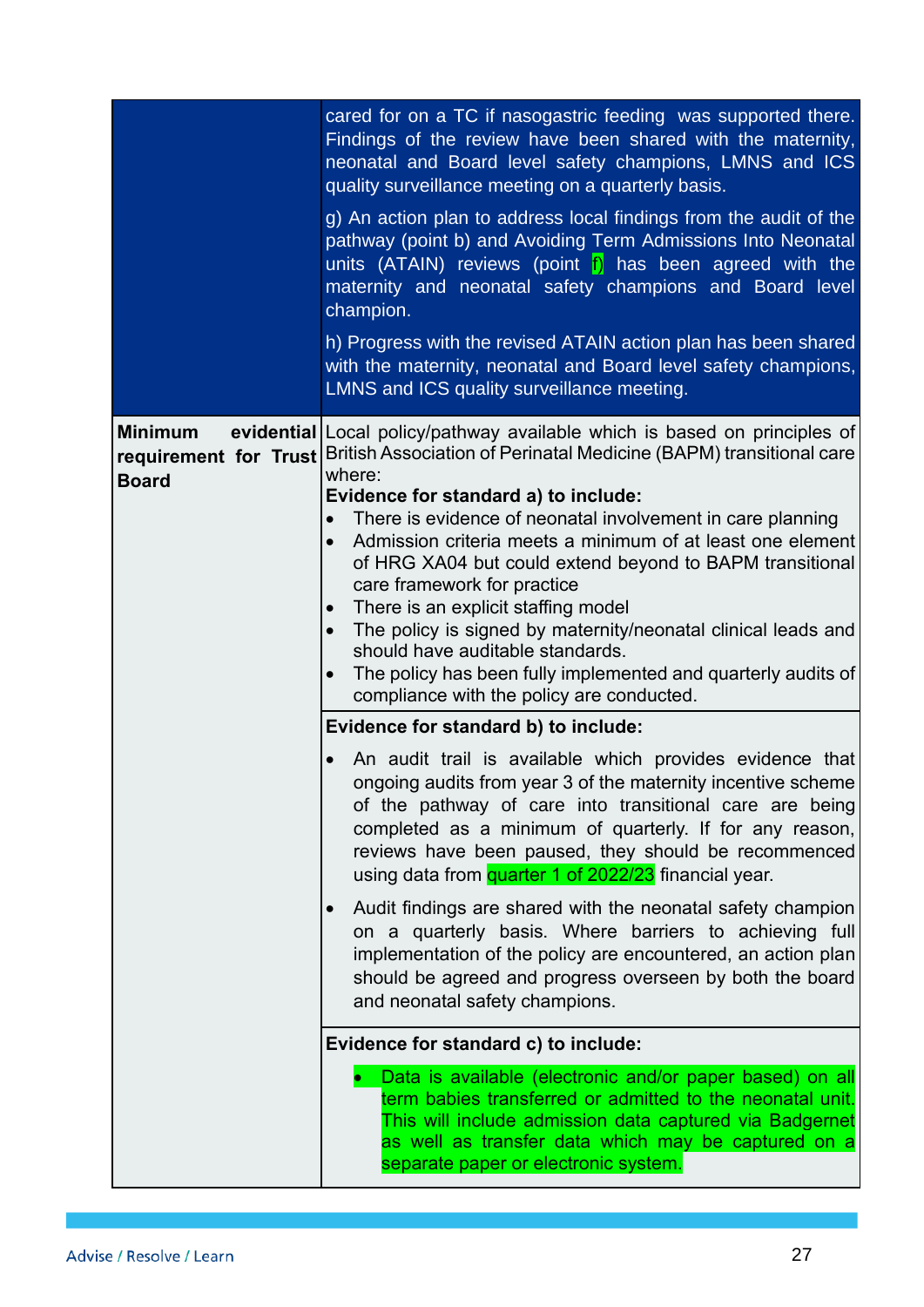| • If a data recording process is not already in place to<br>capture all babies transferred or admitted to the NNU this<br>should be in place no later than Monday 18 July 2022.                                                                                                                                                                                                                                                                                                       |
|---------------------------------------------------------------------------------------------------------------------------------------------------------------------------------------------------------------------------------------------------------------------------------------------------------------------------------------------------------------------------------------------------------------------------------------------------------------------------------------|
| Evidence for standard d) to include:                                                                                                                                                                                                                                                                                                                                                                                                                                                  |
| Data is available (electronic or paper based) on transitional<br>care activity (regardless of place - which could be a TC,<br>postnatal ward, virtual outreach pathway etc.).                                                                                                                                                                                                                                                                                                         |
| Secondary data is available (electronic or paper based) on<br>babies born between 34+0-36+6 weeks gestation at birth,<br>who did not have surgery nor were transferred during any<br>admission, to monitor the number of special care or normal<br>care days where supplemental oxygen was not delivered to<br>inform future capacity management for late preterm babies<br>who could be cared for in a TC setting.                                                                   |
| Evidence for standard e) to include:                                                                                                                                                                                                                                                                                                                                                                                                                                                  |
| Commissioner returns for Healthcare Resource Groups<br>(HRG) 4/XA04 activity as per Neonatal Critical Care Minimum<br>Data Set (NCCMDS) version 2 are available to share on<br>request, for example to support service development and<br>capacity planning, with the LMNS, ODN and/or commissioner.                                                                                                                                                                                  |
| Evidence for standard $f$ ) to include:                                                                                                                                                                                                                                                                                                                                                                                                                                               |
| An audit trail is available which provides evidence that<br>ongoing reviews from year 3 of the maternity incentive<br>scheme of term admissions are being completed as a<br>minimum of quarterly. If for any reason, reviews have been<br>paused, they should be recommenced using data from<br>quarter 1 of 2022/23 financial year.                                                                                                                                                  |
| If not already in place, an audit trail is available which provides<br>evidence that reviews from Monday 18 July 2022, now include<br>all term babies transferred or admitted to the NNU.<br>irrespective of their length of stay, are being completed as a<br>minimum of quarterly. If your reviews already included all<br>babies transferred or admitted to the NNU then this should<br>continue using data from quarter 1 of 2022/23 financial year.                              |
| Evidence that the review includes: the number of transfers or<br>admissions to the neonatal unit that would have met current<br>TC admission criteria but were transferred or admitted to the<br>neonatal unit due to capacity or staffing issues and the<br>number of babies that were transferred or admitted to, or<br>remained on NNU because of their need for nasogastric tube<br>feeding, but could have been cared for on a TC if nasogastric<br>feeding was supported there. |
|                                                                                                                                                                                                                                                                                                                                                                                                                                                                                       |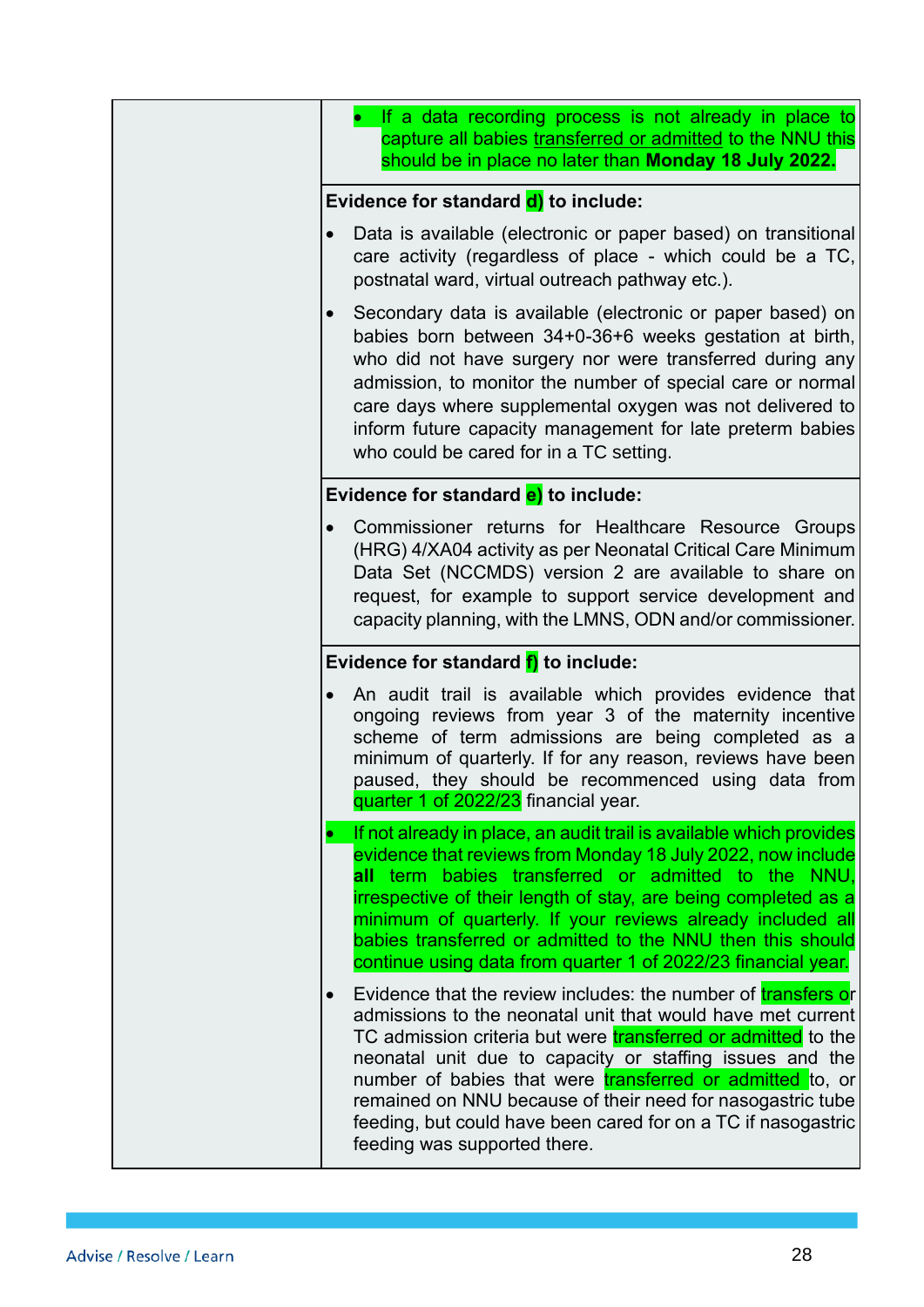|                                         |              | • Evidence that findings of all reviews of term babies<br>transferred or admitted to a neonatal unit are reviewed<br>quarterly and the findings have been shared quarterly with the<br>maternity and neonatal safety champions and Board level<br>champion, the LMNS and ICS quality surveillance meeting.<br>Evidence for standard g) and h):<br>An audit trail is available which provides evidence and<br>rationale for developing the agreed action plan to address<br>local findings from the pathway audit (point b) and the ATAIN<br>reviews (point $\mathbf f$ ). Evidence that progress with the action plan<br>has been shared with the neonatal, maternity safety<br>champion, and Board level champion, LMNS and ICS quality<br>surveillance meeting each quarter. |
|-----------------------------------------|--------------|--------------------------------------------------------------------------------------------------------------------------------------------------------------------------------------------------------------------------------------------------------------------------------------------------------------------------------------------------------------------------------------------------------------------------------------------------------------------------------------------------------------------------------------------------------------------------------------------------------------------------------------------------------------------------------------------------------------------------------------------------------------------------------|
|                                         | $\bullet$    | Self-certification by the Trust Board and submitted to NHS<br>Resolution using the Board declaration form                                                                                                                                                                                                                                                                                                                                                                                                                                                                                                                                                                                                                                                                      |
| <b>Validation process</b>               |              | Self-certification by the Trust Board and submitted to NHS<br>Resolution using the Board declaration form                                                                                                                                                                                                                                                                                                                                                                                                                                                                                                                                                                                                                                                                      |
| What is the relevant a)<br>time period? |              | The expectation is that the pathway has been in place since<br>year 2 of the scheme and should now be business as usual.<br>If for any reason this is not in place it should be by Thursday<br>16 June 2022 at the very latest.<br>b) The expectation is that the audits have been in place since<br>year 3 of the scheme and should now be business as usual.<br>If for any reason, audits have been paused, they should be<br>recommenced, using data from quarter 1 of 2022/23 financial<br>year and be completed on a quarterly basis.                                                                                                                                                                                                                                     |
|                                         | $\mathsf{C}$ | There should be evidence that audit findings are shared with<br>the neonatal safety champion each quarter.<br>Reviews of babies transferred to the neonatal unit, including<br>those not captured on BadgerNet and regardless of length of<br>stay should be in place from no later than Monday 18 July<br>2022.                                                                                                                                                                                                                                                                                                                                                                                                                                                               |
|                                         |              | d) Data collection process should have been met and in place in<br>year 3 of the scheme. If for any reason it was not, this should<br>be achieved by no later than 16 June 2022.<br>Secondary data collection process for late pre-terms in place<br>by no later than 16 June 2022.                                                                                                                                                                                                                                                                                                                                                                                                                                                                                            |
|                                         | e)<br>f      | Commissioner returns on request – as per ODN request<br>The expectation is that the reviews have been in place since<br>year 3 of the scheme and should now be business as usual.<br>If for any reason, reviews have been paused, they should be<br>recommenced using data from quarter 1 of 2022/23 financial<br>year and be completed on a quarterly basis.                                                                                                                                                                                                                                                                                                                                                                                                                  |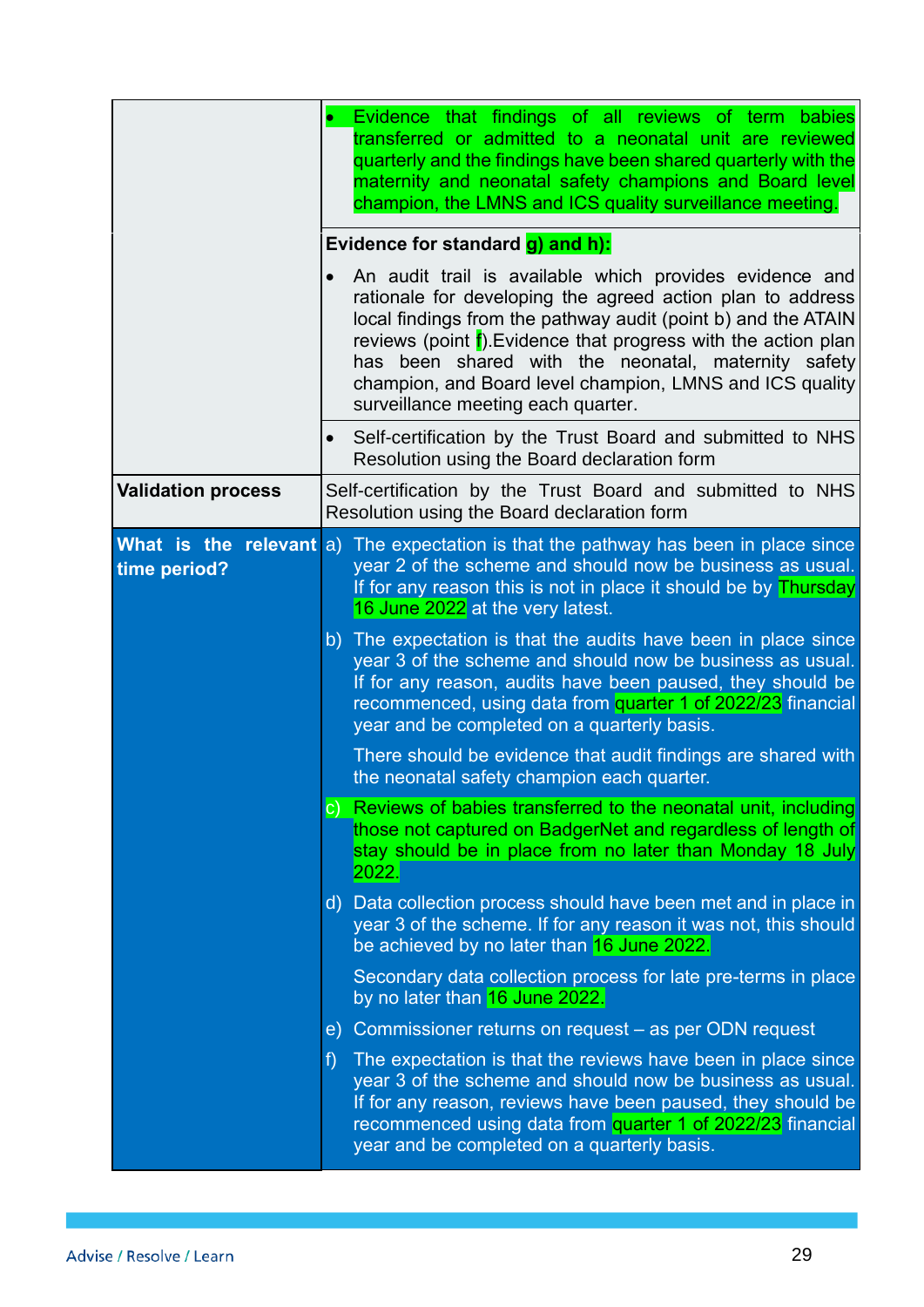|                                            | Reviews of babies transferred to the neonatal unit, including<br>those not captured on BadgerNet and regardless of length of<br>stay, should be included from Monday 18 July 2022. If your<br>reviews already included all babies transferred or admitted to<br>the NNU then this should continue using data from quarter 1<br>of 2022/23 financial year. |
|--------------------------------------------|-----------------------------------------------------------------------------------------------------------------------------------------------------------------------------------------------------------------------------------------------------------------------------------------------------------------------------------------------------------|
|                                            | There should be evidence that review findings have been<br>shared quarterly with the maternity and neonatal safety<br>champions and Board level champion, the LMNS and ICS<br>quality surveillance meeting.                                                                                                                                               |
|                                            | g) Evidence of an action plan (to address points b, and f) being<br>agreed with the maternity and neonatal safety champions and<br>Board level champion and signed off by the Board no later<br>than 29 July 2022.                                                                                                                                        |
|                                            | h) Evidence of progress with the action plan being shared with<br>the neonatal, maternity safety champion, Board level<br>champion and LMNS and ICS quality surveillance meeting<br>each quarter following sign off at the Board.                                                                                                                         |
| for reporting to NHS<br><b>Resolution?</b> | What is the deadline Thursday 5 January 2023 at 12 noon                                                                                                                                                                                                                                                                                                   |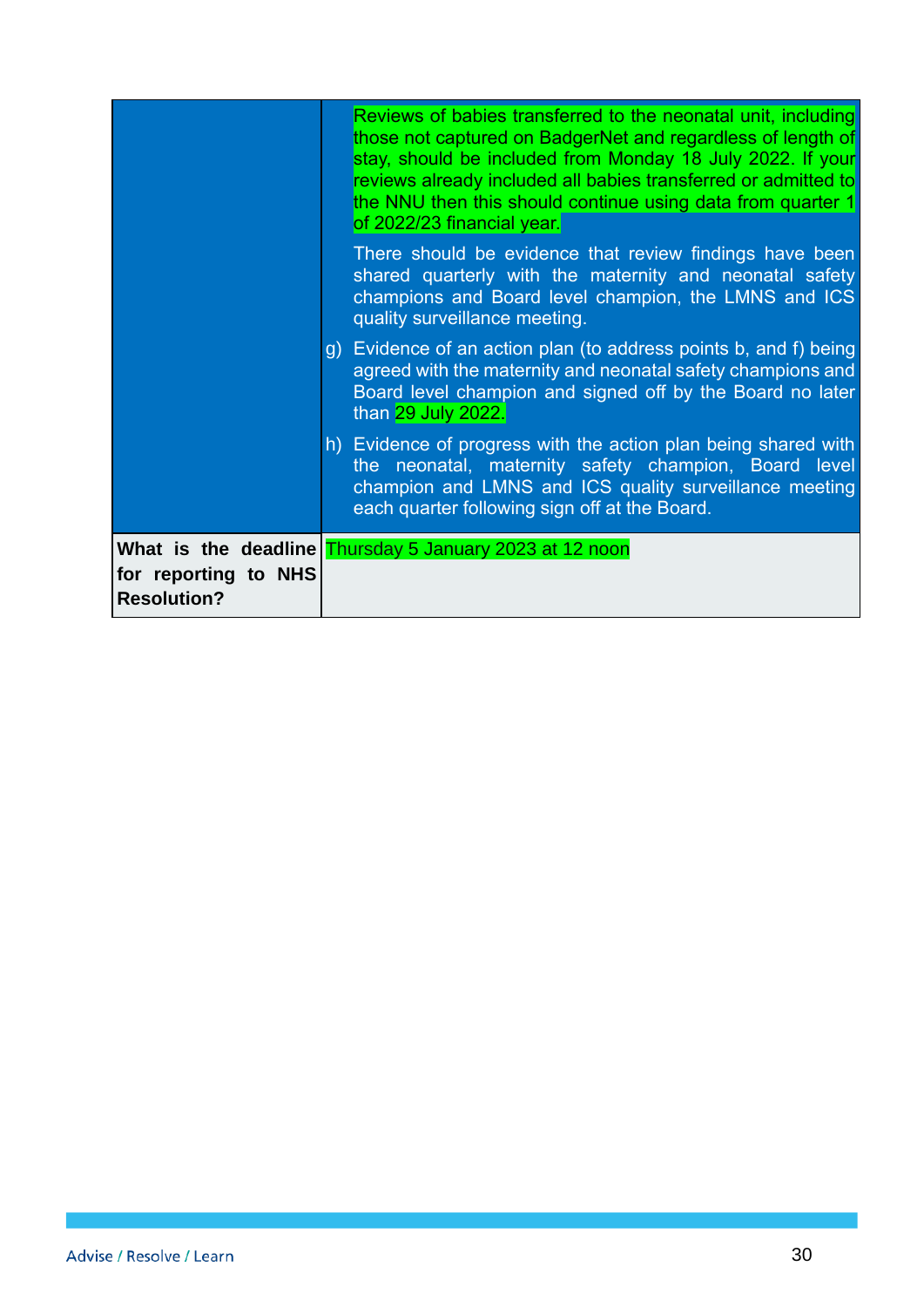**Technical guidance for safety action 3**

| <b>Technical guidance</b>                                                             |                                                                                                                                                                                                                                                                                                                                                                                                                                                                                                                                                                                |
|---------------------------------------------------------------------------------------|--------------------------------------------------------------------------------------------------------------------------------------------------------------------------------------------------------------------------------------------------------------------------------------------------------------------------------------------------------------------------------------------------------------------------------------------------------------------------------------------------------------------------------------------------------------------------------|
| the<br><b>Does</b><br>recording<br>need to be available<br>the<br>to<br>commissioner? | <b>data</b> The requirement for a data recording process has been carried<br><b>process</b> over from year three of the maternity incentive scheme as a<br>means of informing future capacity planning as part of the family<br><b>ODN/LMNS/</b> integrated care component of the Neonatal Critical Care<br>Transformation Review and to inform future development of<br>transitional care to minimise separation of mothers and babies.<br>This could be captured through existing systems such as<br>BadgerNet or alternatives such as paper based or electronic<br>systems. |
|                                                                                       | These returns do not need to be routinely shared with the ODN,<br>LMNS and/or commissioner but must be readily available should<br>it be requested.                                                                                                                                                                                                                                                                                                                                                                                                                            |
| <b>MDT</b><br>should<br>involved<br><b>in</b><br>reviews?                             | What members of the The expectation is that this is a multi-professional review, as a<br>be minimum the care should be reviewed by representation from<br>Atain both maternity and neonatal staff groups.                                                                                                                                                                                                                                                                                                                                                                      |
|                                                                                       | This should include as a minimum; a member of the maternity<br>team (a midwife and / or obstetrician and /or trainee from<br>maternity services) and a member of the neonatal team (neonatal<br>nurse and / or neonatologist/paediatrician and/or trainee from<br>neonatal services).                                                                                                                                                                                                                                                                                          |
| <b>include</b><br>all<br>transferred<br>admitted to a NNU?                            | Why has the standard Feedback from regional maternity colleagues identified variation<br>now been changed to in ATAIN reviews being undertaken, with some units reviewing all<br><b>babies</b> babies admitted and transferred to the NNU and some only<br>and reviewing those admitted onto Badgernet.                                                                                                                                                                                                                                                                        |
|                                                                                       | There is valuable learning in both and to avoid unwarranted<br>variation and maximise the opportunity to learn, ATAIN reviews<br>must include all babies transferred or admitted to the NNU for<br>any period of time.                                                                                                                                                                                                                                                                                                                                                         |
|                                                                                       | As a minimum, a high-level review of the primary reasons for all<br>transfers and admissions should be completed, with a focus on<br>the most frequent reason(s) for transfer or admission through a<br>deep dive to determine relevant themes to be addressed.                                                                                                                                                                                                                                                                                                                |
| 'transferred to the NNU'                                                              | What do you mean by This is when a baby is transferred to the NNU for any period of<br>observation and / or intervention, regardless of whether this was<br>recorded on Badgernet.                                                                                                                                                                                                                                                                                                                                                                                             |
|                                                                                       | We are fully supportive of this practice and would not<br>discourage perinatal services from doing this as this might<br>impact on safe care being provided.                                                                                                                                                                                                                                                                                                                                                                                                                   |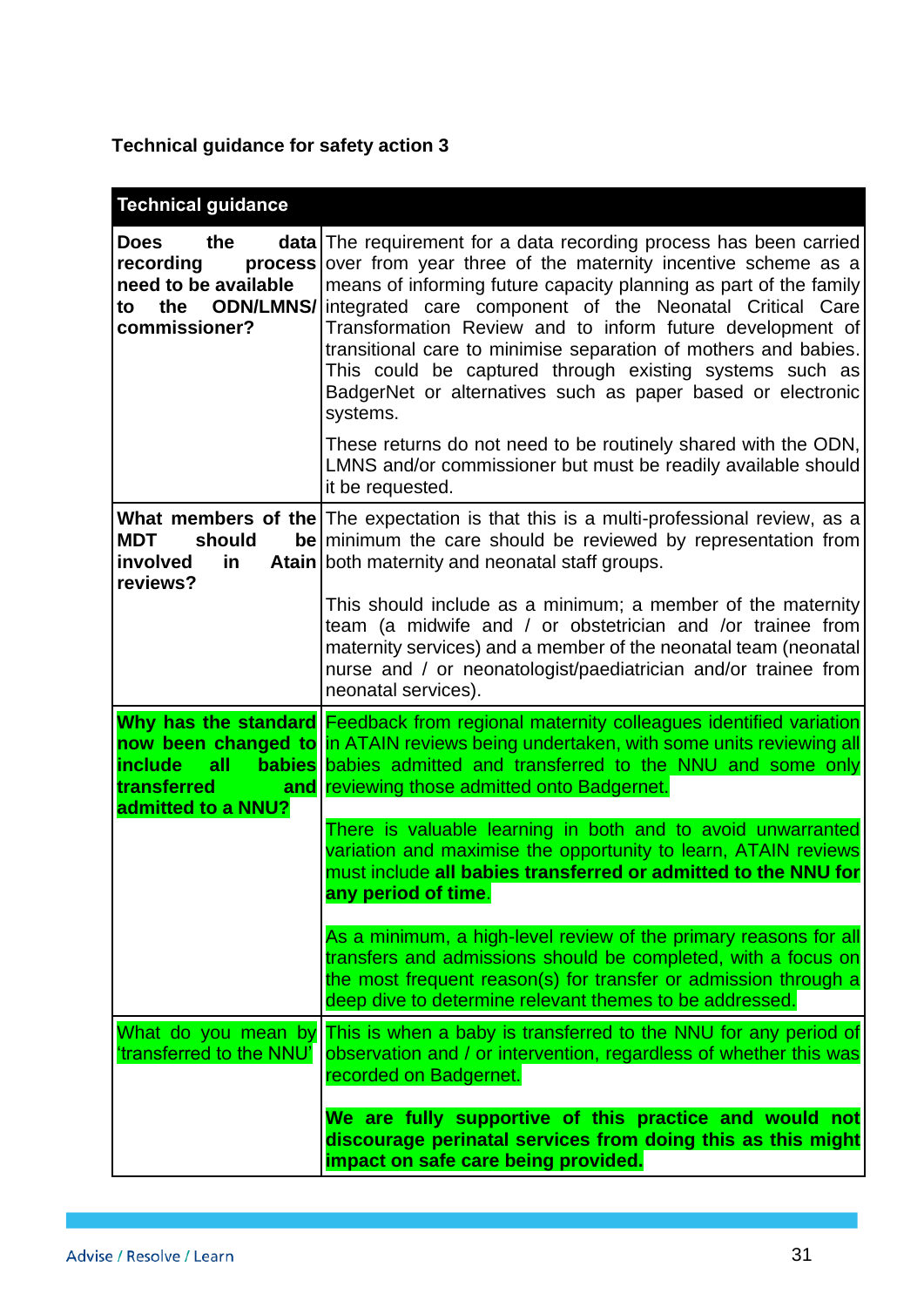| do<br>need<br>we<br><b>NNU</b><br>need<br>to<br>included? | We have undertaken   Maintaining oversight of the number of term babies admitted to a<br>some reviews for term   Neonatal Unit (NNU) is an important component of sustaining the<br>admissions to NICU, ATAIN work to date. The expectation is that reviews have been<br>to continued from year 3 of the scheme. If for any reason, reviews<br>undertake more and have been paused, they should be recommenced using data from<br>do all babies admitted quarter 1 of the 2022/23 financial year (beginning 1 April 2022).<br>or <b>transferred</b> to the This may mean that some of the audit is completed<br>be retrospectively. |
|-----------------------------------------------------------|-------------------------------------------------------------------------------------------------------------------------------------------------------------------------------------------------------------------------------------------------------------------------------------------------------------------------------------------------------------------------------------------------------------------------------------------------------------------------------------------------------------------------------------------------------------------------------------------------------------------------------------|
|                                                           | For units where previous reviews have not included term babies<br>transferred to the NNU with a short stay, or babies not admitted<br>on BadgerNet, reviews must now include these babies no later<br>than Monday 18 July 2022. If your reviews already included all<br>babies transferred or admitted to the NNU then this should<br>continue using data from quarter 1 of 2022/23 financial year.                                                                                                                                                                                                                                 |
|                                                           | We recommend ongoing reviews, at least quarterly of<br>unanticipated term admissions to the NNU to determine whether<br>there were modifiable factors which could be addressed as part<br>of an action plan.                                                                                                                                                                                                                                                                                                                                                                                                                        |
|                                                           | A high-level review of the primary reasons for all transfers and<br>admissions should be completed, with a focus on the most<br>frequent reason(s) for transfer or admission through a deep dive<br>to determine relevant themes to be addressed. For example, if<br>60% of babies are transferred or admitted for respiratory<br>problems, then focus on this cohort of babies and complete a<br>deep dive into identified themes or if 40% of babies were<br>transferred or admitted due to observation for hypoglycaemia and<br>35% of with hypothermia then focus on these two cohorts of<br>babies.                            |
|                                                           | It is important to monitor emerging trends in transfers and<br>admissions and these should also be factored into the<br>quarterly review. For example, if there is an increasing<br>babies transferred each<br>number of<br>month<br>due to<br>hypothermia, or to receive IV antibiotics, even if this is not<br>the most frequent reason, a deep dive should be performed<br>so that actions are put in place to mitigate any future<br>separation of mother and baby.                                                                                                                                                             |
|                                                           | In addition to this the number of babies <b>transferred</b> or admitted to<br>the NNU that would have met current TC admission criteria but<br>were <b>transferred</b> to the NNU due to capacity or staffing issues and<br>the number of babies that were <b>transferred</b> or admitted to, or<br>remained on NNU because of their need for nasogastric tube<br>feeding, but could have been cared for on a TC if nasogastric<br>feeding was supported there should be reported on.                                                                                                                                               |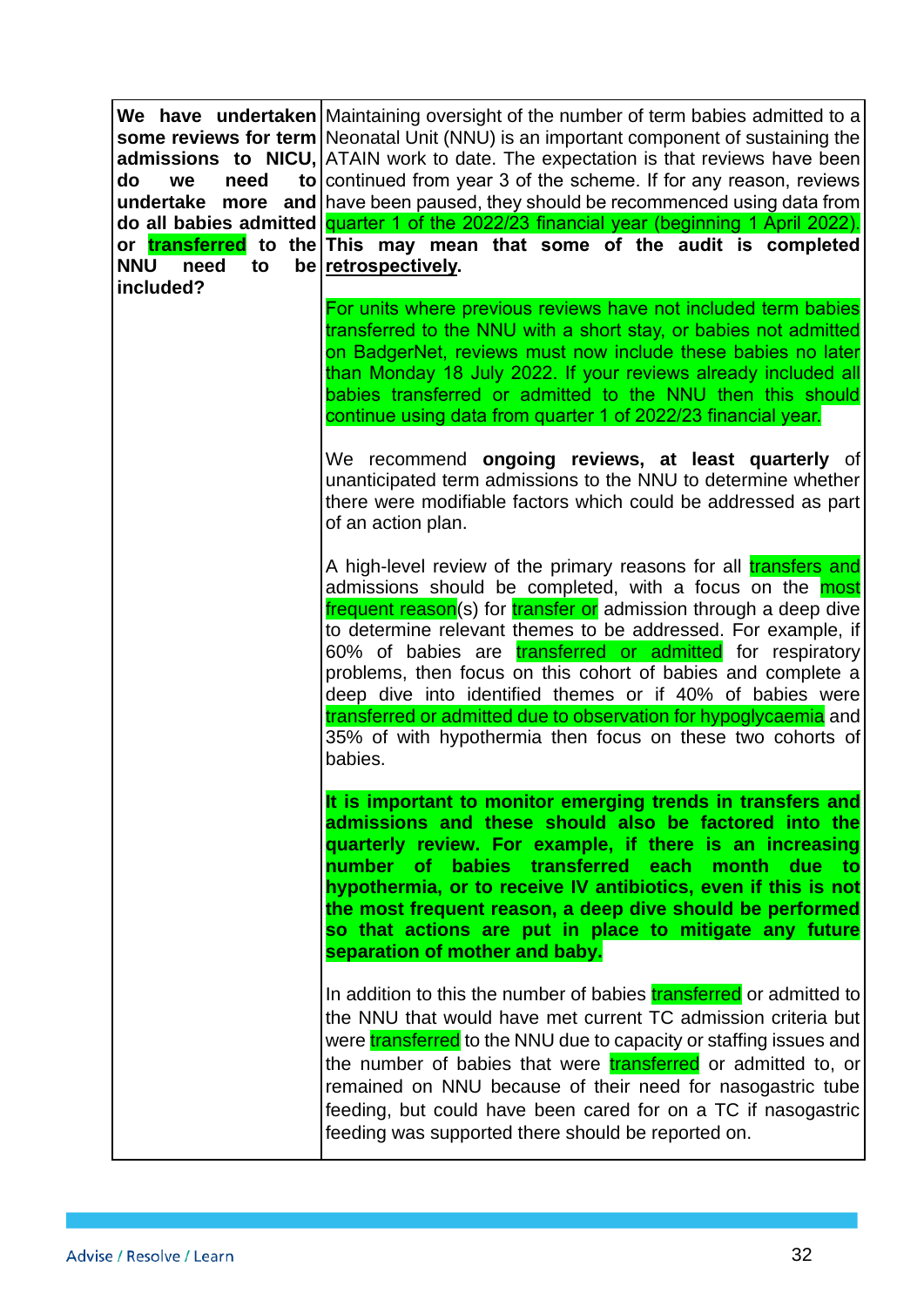| that were transferred to<br>the NNU rather than TC<br>to<br>the<br>due<br>parents<br>declining to stay for TC,<br>but not due to staffing or<br>capacity issues?                                                                                                                                                                                                                                                                                                                                                                                     | Do we include babies No, these babies do not need to be captured.                                                                                                                                                                                                                                                                                                                                                                                                                              |
|------------------------------------------------------------------------------------------------------------------------------------------------------------------------------------------------------------------------------------------------------------------------------------------------------------------------------------------------------------------------------------------------------------------------------------------------------------------------------------------------------------------------------------------------------|------------------------------------------------------------------------------------------------------------------------------------------------------------------------------------------------------------------------------------------------------------------------------------------------------------------------------------------------------------------------------------------------------------------------------------------------------------------------------------------------|
| What<br>do<br>mean<br>quarterly?                                                                                                                                                                                                                                                                                                                                                                                                                                                                                                                     | by Occurring every three months. This would usually mirror the 4<br>quarters of the financial year, for example quarter 1 covering<br>01/04/2022-30/06/2022).                                                                                                                                                                                                                                                                                                                                  |
| <b>ATAIN</b><br>should<br>the<br>include and is there a<br>standard audit tool?                                                                                                                                                                                                                                                                                                                                                                                                                                                                      | <b>audit – what</b> An audit tool can be accessed below as a baseline template,<br><b>audit</b> however the audit needs to include aspects of the local pathway.<br>The<br>audit<br>found<br>tool<br>be<br>here<br>can<br>https://resolution.nhs.uk/services/claims-management/clinical-<br>schemes/clinical-negligence-scheme-for-Trusts/maternity-<br>incentive-scheme/<br>We recommend that Trusts refer to the auditable standards<br>included in their local TC pathway guideline/policy. |
| <b>What</b><br>"nor<br>admissions" mean?                                                                                                                                                                                                                                                                                                                                                                                                                                                                                                             | <b>were</b> This refers to babies that are transferred between Units of a Trust<br><b>transferred during any</b> (e.g. if they needs an uplift in care).                                                                                                                                                                                                                                                                                                                                       |
| secondary<br>$\boldsymbol{a}$<br>recording process is<br>set up to inform future<br>capacity management<br>for late preterm babies<br>who could be cared for<br>in a TC setting. The<br>data should capture<br>babies between 34+0 -<br>36+6 weeks gestation<br>at birth, who neither<br>had surgery nor were<br>transferred during any<br>admissions,<br>to<br>monitor the number of<br>special care or normal<br><b>days</b><br>where<br>care<br>supplemental oxygen<br>was not delivered"<br>FAQ - If women are<br><b>booked</b><br>another<br>at | "If not already in place, The statement refers only to neonatal transfers (not to e.g. an ex-<br>data utero transfer).                                                                                                                                                                                                                                                                                                                                                                         |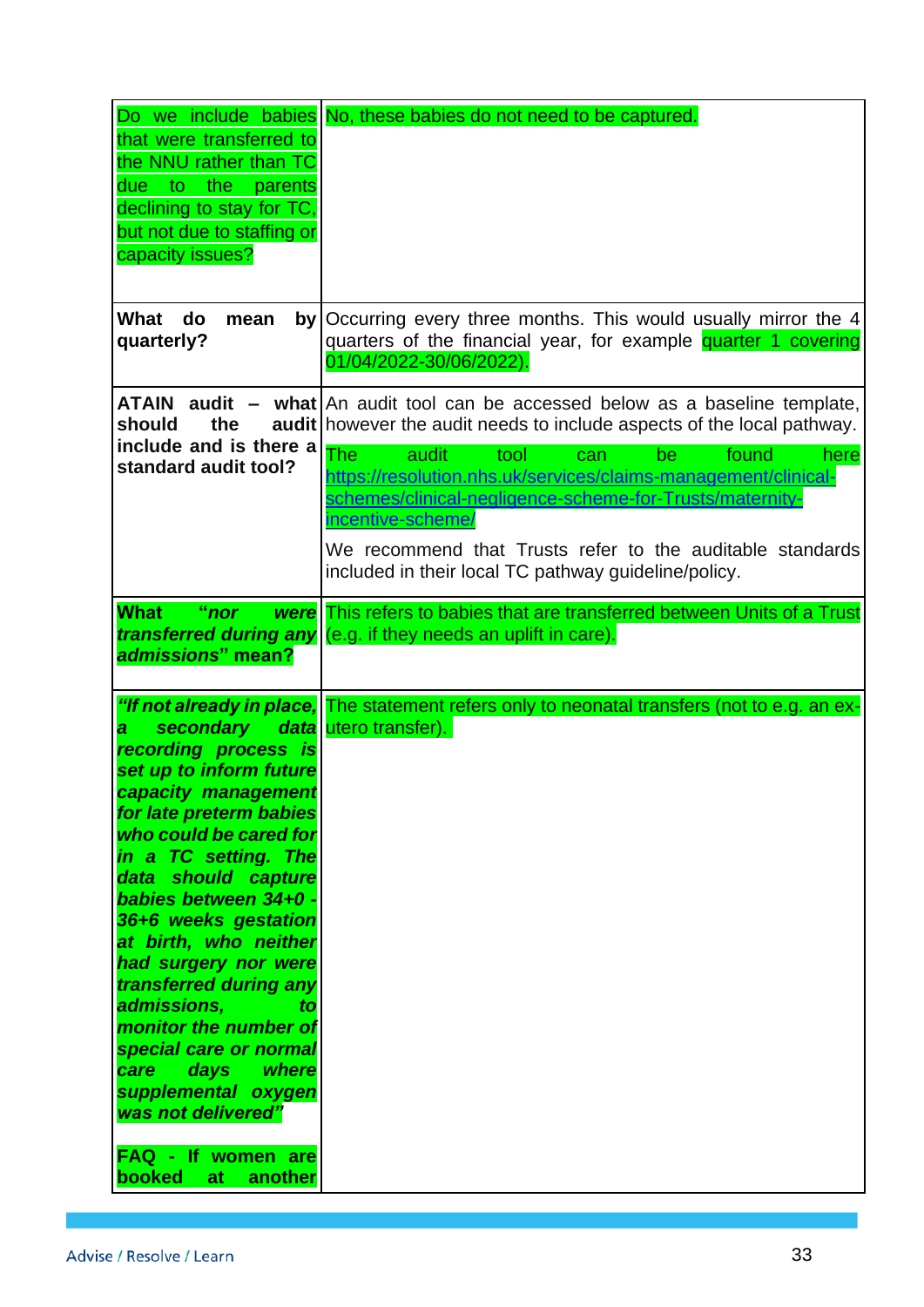| hospital and come in<br><b>delivery</b><br>for l<br>at a<br>our<br>hospital and deliver<br>here, does this count<br>as a transfer as well as<br>an ex-utero transfer as<br>mum was transferred<br>in not the baby?                                                                                                                                                                                                                                                                                                                                              |                                                                                                                                                                                                                                                                                                                                                                                                                                                                                                                                                                           |
|-----------------------------------------------------------------------------------------------------------------------------------------------------------------------------------------------------------------------------------------------------------------------------------------------------------------------------------------------------------------------------------------------------------------------------------------------------------------------------------------------------------------------------------------------------------------|---------------------------------------------------------------------------------------------------------------------------------------------------------------------------------------------------------------------------------------------------------------------------------------------------------------------------------------------------------------------------------------------------------------------------------------------------------------------------------------------------------------------------------------------------------------------------|
| secondary<br>for late preterm babies transferredto ITU/HDU.<br>who could be cared for<br>between 34+0 - 36+6<br>weeks gestation at birth,<br>who neither had surgery<br>transferred<br>nor were<br>during any admissions,<br>to monitor the number of<br>special care or normal<br>days where<br><b>care</b><br>supplemental oxygen<br>was not delivered"<br>If<br><b>baby</b><br>is<br>a<br>transferredfor ITU or<br>HD care initially and<br>subsequently to TC,<br>do we exclude them<br>completely, or<br>just<br>count the special care<br>days they have? | If not already in place, a The aim of this requirement is to count all babies who would be fit<br>data for TC when they get to that point- either directly at birth, or<br>recording process is set subsequently (as this is still mother/baby separation, which is<br>up to inform future what we are aiming to reduce).<br>capacity management If Badgernet/NNAP data is used, it would include babies initially<br>in a TC setting. The data These babies should be captured as a number but do not<br>should capture babies need to be included in a detailed review. |
| How long<br>neonatal<br>champions<br>been<br><u>in l</u><br>place for?                                                                                                                                                                                                                                                                                                                                                                                                                                                                                          | have the Trust board champions were contacted in February 2019 and<br>safety asked to nominate a neonatal safety champion.<br>The<br>identification<br>of<br>neonatal safety champions<br>is a<br>recommendation of the national neonatal critical care review and<br>have been in place since February/March 2019.                                                                                                                                                                                                                                                       |
| of transitional care?                                                                                                                                                                                                                                                                                                                                                                                                                                                                                                                                           | What is the definition Transitional care is not a place but a service and can be delivered<br>either in a separate transitional care area, within the neonatal unit<br>and/or in the postnatal ward setting.<br>Principles include the need for a multidisciplinary approach<br>between maternity and neonatal teams; an appropriately skilled                                                                                                                                                                                                                            |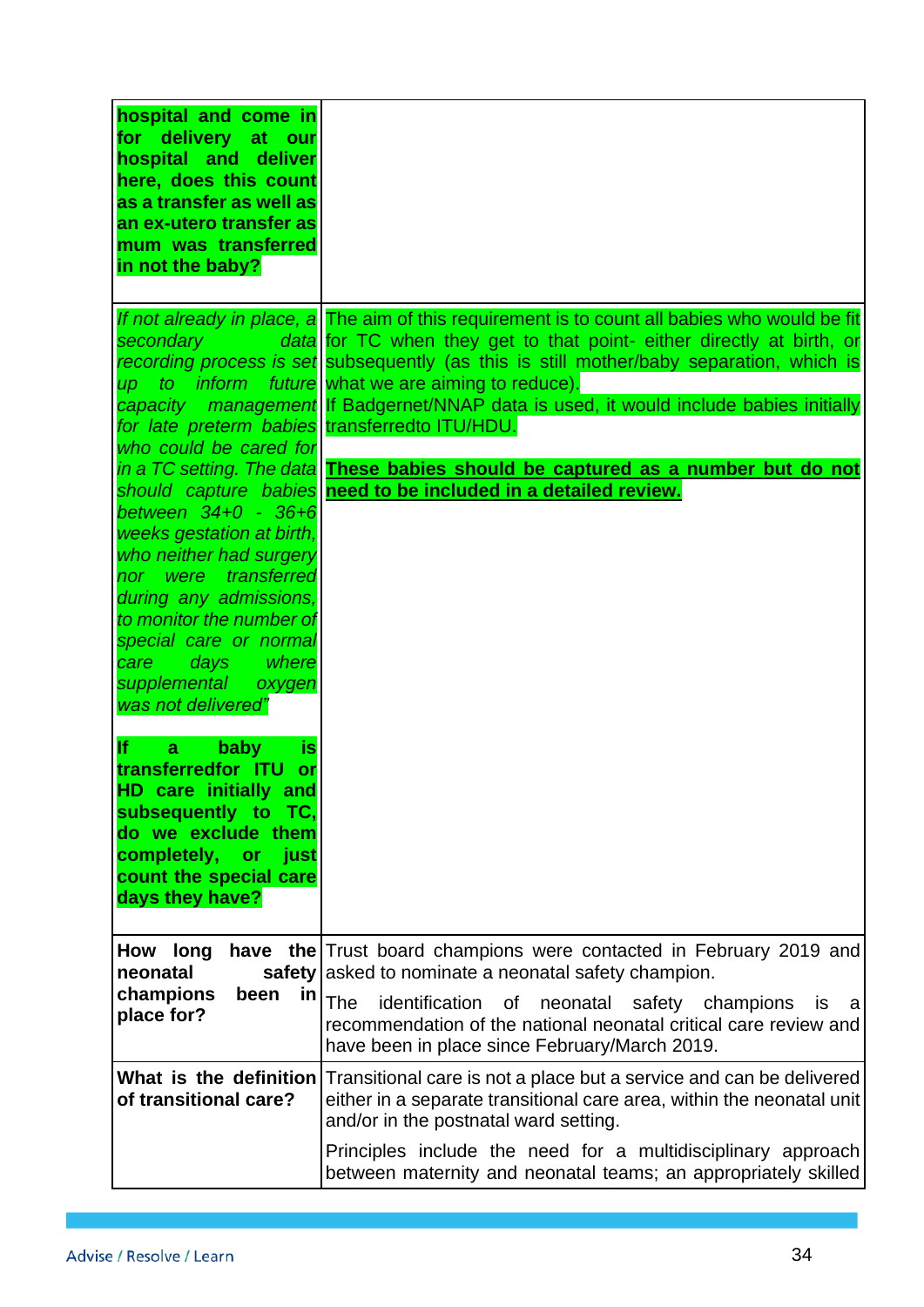|                                    | and trained workforce, data collection with regards to activity,<br>appropriate admissions as per HRGXA04 criteria and a link to<br>community services.                                                                                                                                                                                                                                                                                                                                                                                                                                                                                                                                                                 |
|------------------------------------|-------------------------------------------------------------------------------------------------------------------------------------------------------------------------------------------------------------------------------------------------------------------------------------------------------------------------------------------------------------------------------------------------------------------------------------------------------------------------------------------------------------------------------------------------------------------------------------------------------------------------------------------------------------------------------------------------------------------------|
| Where can<br>additional<br>action? | we find https://www.bapm.org/resources/80-perinatal-management-of-<br>guidance extreme-preterm-birth-before-27-weeks-of-gestation-2019<br>regarding this safety https://www.bapm.org/resources/24-neonatal-transitional-care-a-<br>framework-for-practice-2017<br>https://improvement.nhs.uk/resources/reducing-admission-full-<br>term-babies-neonatal-units/<br>https://www.e-lfh.org.uk/programmes/avoiding-term-admissions-<br>into-neonatal-units/<br>https://www.england.nhs.uk/coronavirus/wp-<br>content/uploads/sites/52/2020/04/Illness-in-newborn-babies-<br>leaflet-FINAL-070420.pdf<br>Implementing-the-Recommendations-of-the-Neonatal-Critical-<br>Care-Transformation-Review-FINAL.pdf (england.nhs.uk) |

<span id="page-34-0"></span>**Safety action 4:** Can you demonstrate an effective system of clinical workforce planning to the required standard?

| <b>Required standard</b> | a) Obstetric medical workforce |
|--------------------------|--------------------------------|
|                          |                                |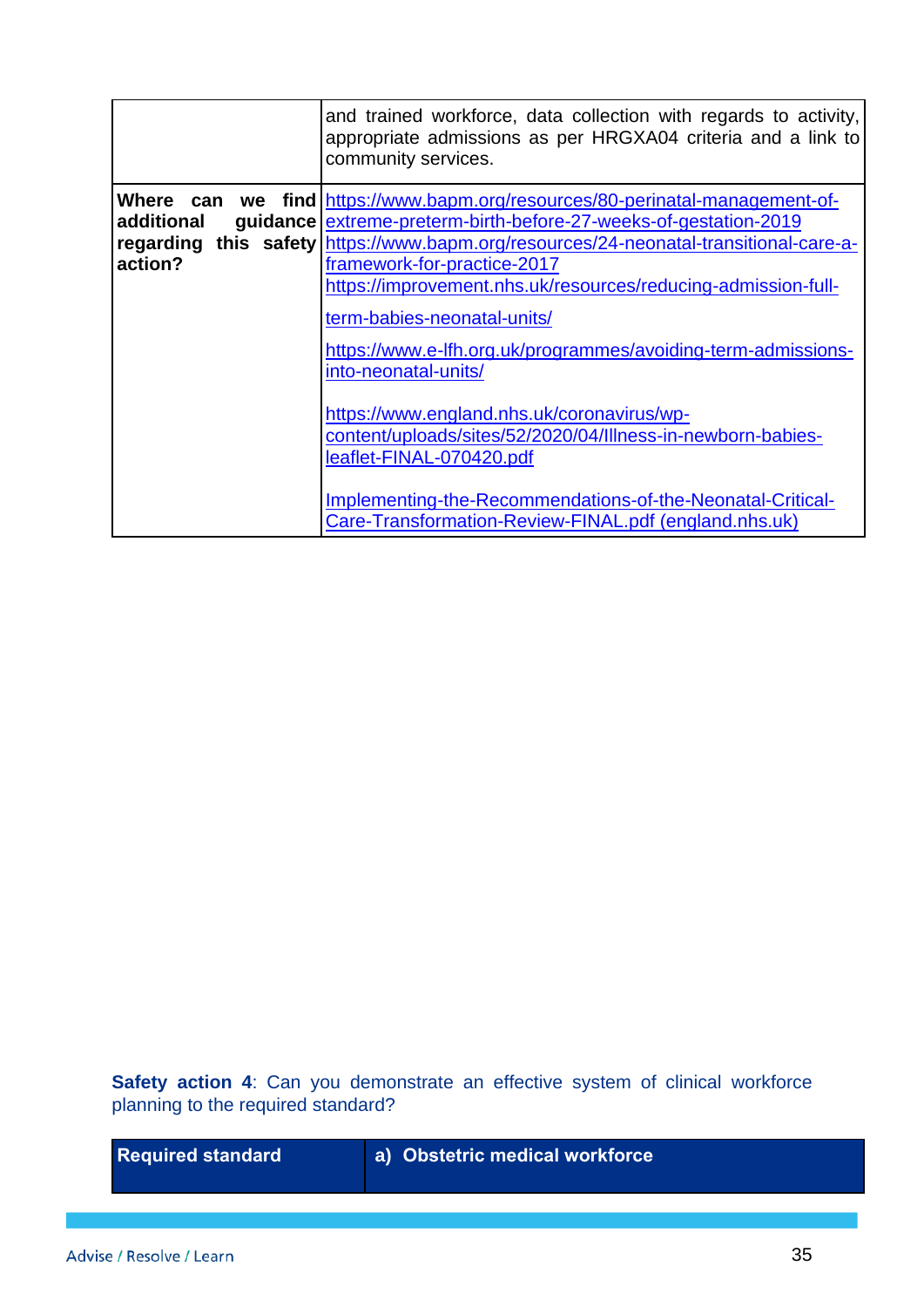- 1. The obstetric consultant team and maternity senior management team should acknowledge and commit to incorporating the principles outlined in the RCOG workforce document: 'Roles and responsibilities of the consultant providing acute care in obstetrics and gynaecology' into their service [https://www.rcog.org.uk/en/careers](https://www.rcog.org.uk/en/careers-training/workplace-workforce-issues/roles-responsibilities-consultant-report/)[training/workplace-workforce-issues/roles](https://www.rcog.org.uk/en/careers-training/workplace-workforce-issues/roles-responsibilities-consultant-report/)[responsibilities-consultant-report/](https://www.rcog.org.uk/en/careers-training/workplace-workforce-issues/roles-responsibilities-consultant-report/)
- 2. Units should monitor their compliance of consultant attendance for the clinical situations listed in this document when a consultant is required to attend in person. Episodes where attendance has not been possible should be reviewed at unit level as an opportunity for departmental learning with agreed strategies and action plans implemented to prevent further non-attendance. Trusts' positions with the requirement should be shared with the Trust board, the board-level safety champions as well as LMNS.

#### **b) Anaesthetic medical workforce**

A duty anaesthetist is immediately available for the obstetric unit 24 hours a day and should have clear lines of communication to the supervising anaesthetic consultant at all times. Where the duty anaesthetist has other responsibilities, they should be able to delegate care of their non-obstetric patients in order to be able to attend immediately to obstetric patients (ACSA standard 1.7.2.1)

#### **c) Neonatal medical workforce**

The neonatal unit meets the British Association of Perinatal Medicine (BAPM) national standards of junior medical staffing.

If the requirements **had not been met** in both year 3 and year 4 of MIS, Trust Board should evidence progress against the action plan developed in year 3 of MIS as well include new relevant actions to address deficiencies.

If the requirements **had been met** in year 3 without the need of developing an action plan to address deficiencies, however they are not met in year 4, Trust Board should develop an action plan in year 4 of MIS to address deficiencies.

#### **d) Neonatal nursing workforce**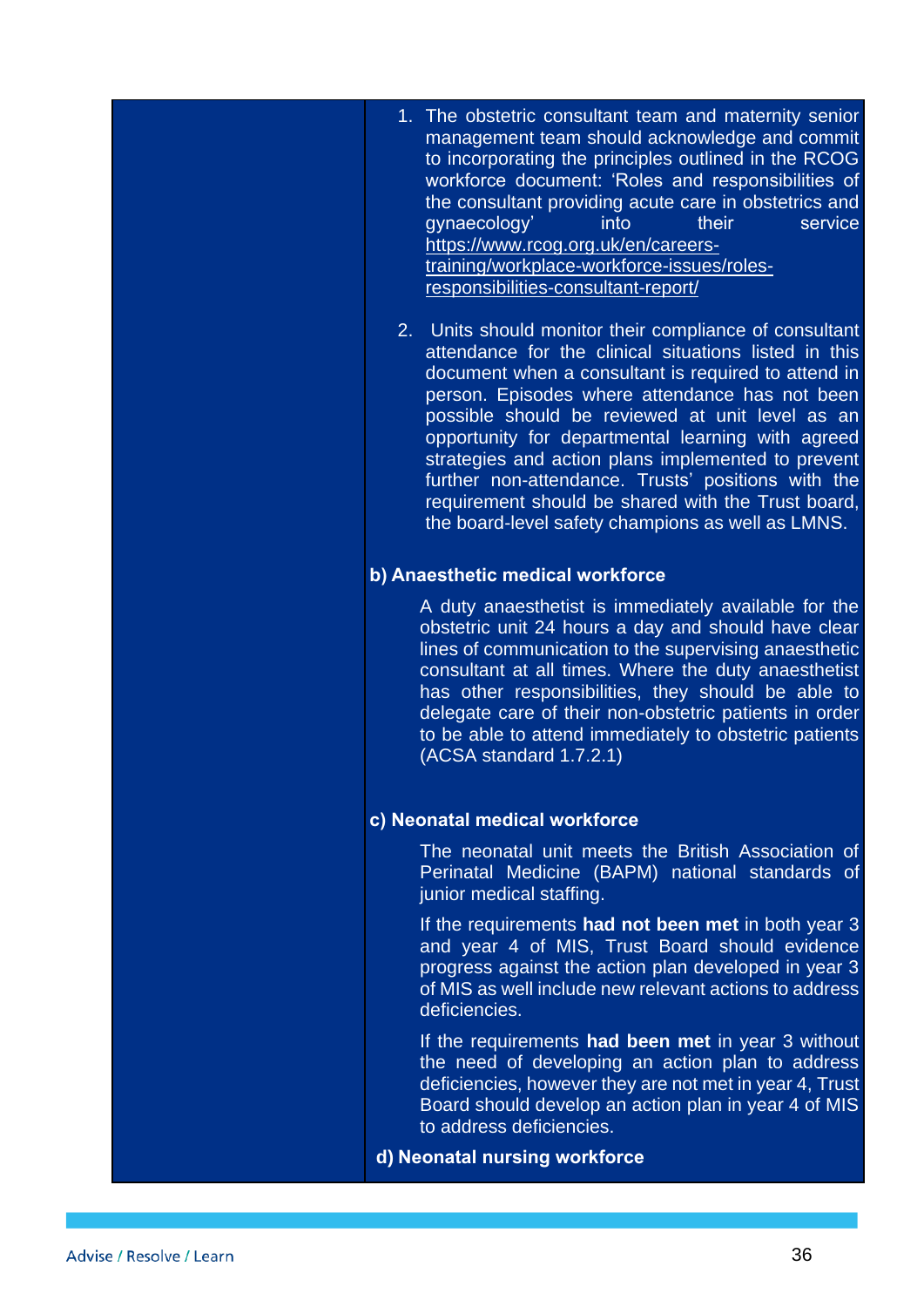|                              | The neonatal unit meets the service specification for<br>neonatal nursing standards.<br>If the requirements had not been met in both year 3<br>and year 4 of MIS, Trust Board should evidence<br>progress against the action plan developed in year 3<br>of MIS as well include new relevant actions to address<br>deficiencies.<br>If the requirements had been met in year 3 without<br>the need of developing an action plan to address<br>deficiencies, however they are not met in year 4, Trust<br>Board should develop an action plan in year 4 of MIS<br>to address deficiencies and share this with the Royal<br>College of Nursing, LMNS and Neonatal Operational<br>Delivery Network (ODN) Lead. |
|------------------------------|-------------------------------------------------------------------------------------------------------------------------------------------------------------------------------------------------------------------------------------------------------------------------------------------------------------------------------------------------------------------------------------------------------------------------------------------------------------------------------------------------------------------------------------------------------------------------------------------------------------------------------------------------------------------------------------------------------------|
| <b>Minimum</b><br>evidential | <b>Obstetric medical workforce</b>                                                                                                                                                                                                                                                                                                                                                                                                                                                                                                                                                                                                                                                                          |
| requirement for Trust Board  | Sign off at Trust Board level acknowledging engagement<br>with the RCOG document along with an action plan to review<br>any non-attendance to the clinical situations listed in the<br>document. Trusts should evidence their position with the<br>Trust Board, Trust Board level safety champions and LMNS<br>meetings at least once from the relaunch of MIS year 4 in<br>May 2022.                                                                                                                                                                                                                                                                                                                       |
|                              | <b>Anaesthetic medical workforce</b>                                                                                                                                                                                                                                                                                                                                                                                                                                                                                                                                                                                                                                                                        |
|                              | The rota should be used to evidence compliance with ACSA<br>standard 1.7.2.1.                                                                                                                                                                                                                                                                                                                                                                                                                                                                                                                                                                                                                               |
|                              | <b>Neonatal medical workforce</b>                                                                                                                                                                                                                                                                                                                                                                                                                                                                                                                                                                                                                                                                           |
|                              | The Trust is required to formally record in Trust Board<br>minutes whether it meets the recommendations of the<br>neonatal medical workforce. If the requirements are not met,<br>Trust Board should evidence progress against the action<br>plan developed in year 3 of MIS to address deficiencies.                                                                                                                                                                                                                                                                                                                                                                                                       |
|                              | <b>Neonatal nursing workforce</b>                                                                                                                                                                                                                                                                                                                                                                                                                                                                                                                                                                                                                                                                           |
|                              | The Trust is required to formally record to the Trust Board<br>minutes the compliance to the service specification<br>standards annually using the neonatal clinical reference<br>group nursing workforce calculator. For units that do not<br>meet the standard, the Trust Board should evidence<br>progress against the action plan developed in year 3 of MIS<br>to address deficiencies.<br>A copy of the action plan, outlining progress against each of<br>the actions, should be submitted to the Royal College of<br>Nursing (doreen@crawfordmckenzie.co.uk), LMNS and<br>Neonatal Operational Delivery Network (ODN) Lead.                                                                         |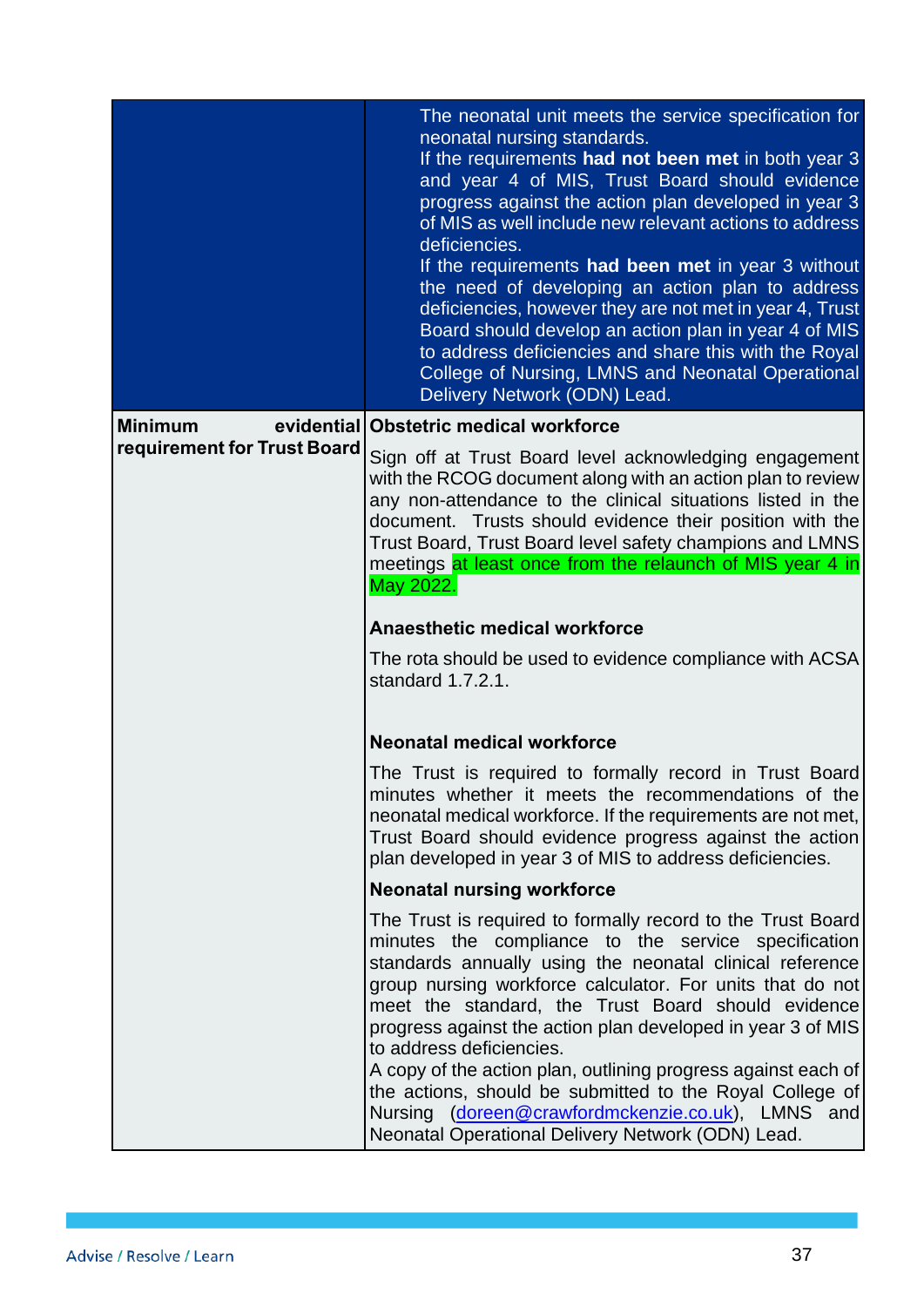| <b>Validation process</b>                           | Self-certification by the Trust Board and submitted to NHS<br>Resolution using the Board declaration form                                                                                                                                                                                                                                                                                                                                                                                                              |
|-----------------------------------------------------|------------------------------------------------------------------------------------------------------------------------------------------------------------------------------------------------------------------------------------------------------------------------------------------------------------------------------------------------------------------------------------------------------------------------------------------------------------------------------------------------------------------------|
| What is the relevant time<br>period?                | a) Obstetric medical workforce<br>1. By 16 June 2022<br>2. By 29 July 2022 and monitored monthly from then.<br>b) Anaesthetic medical workforce<br>Any six month period between August 2021 and<br>5 January 2023<br>c) Neonatal medical workforce<br>A review has been undertaken any 6 month period<br>between August 2021 and 5 January 2023.<br>d) Neonatal nursing workforce<br>Nursing workforce review has been undertaken at<br>least once during year 4 reporting period (August<br>2021 and 5 January 2023). |
| <b>NHS</b><br>reporting<br>to<br><b>Resolution?</b> | What is the deadline for Thursday 5 January 2023 at 12 noon                                                                                                                                                                                                                                                                                                                                                                                                                                                            |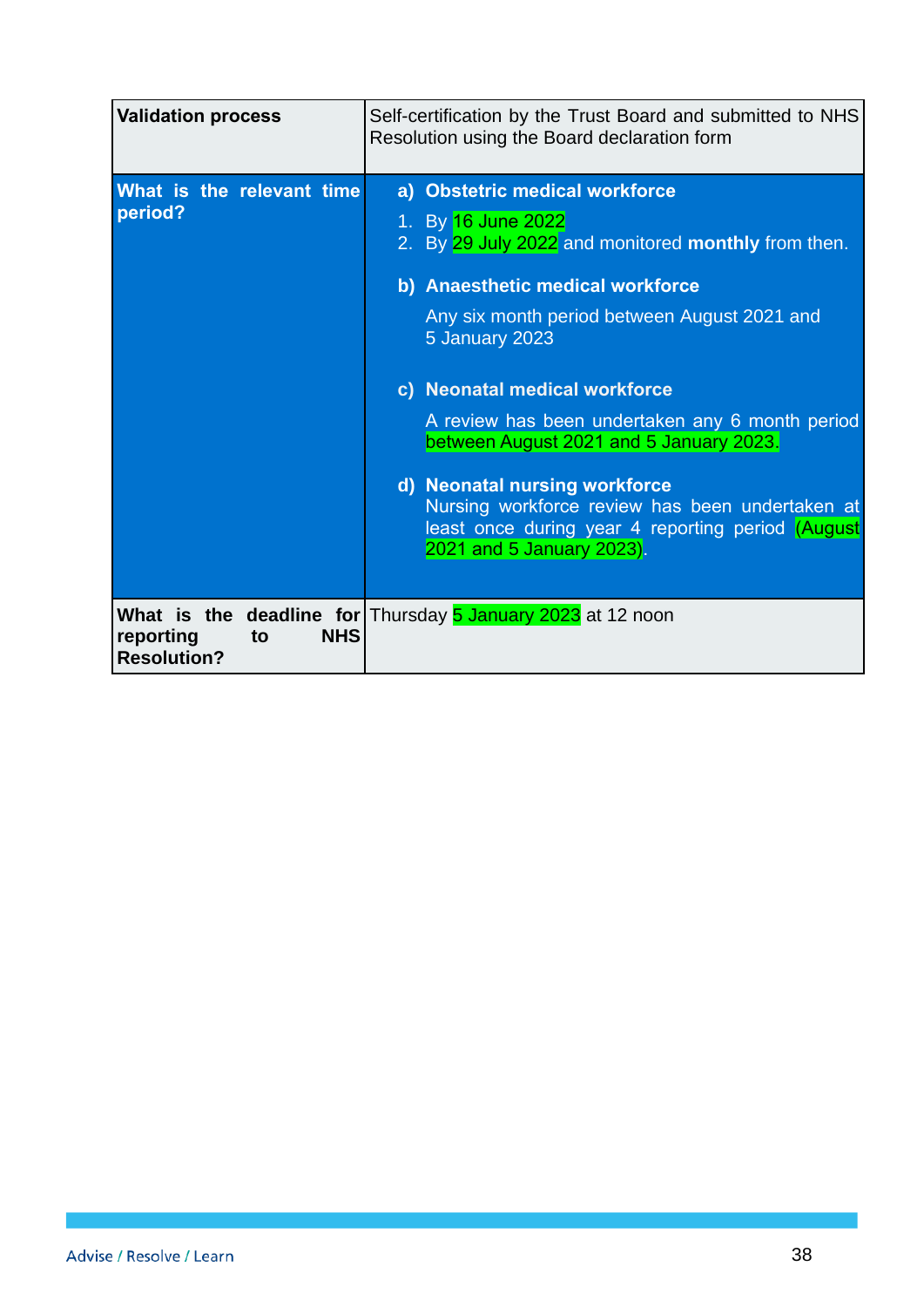# **Technical guidance for safety action 4**

| <b>Technical guidance</b>                                                                                                                                                                          |                                                                                                                                                                                                                                                                                                                                                                           |
|----------------------------------------------------------------------------------------------------------------------------------------------------------------------------------------------------|---------------------------------------------------------------------------------------------------------------------------------------------------------------------------------------------------------------------------------------------------------------------------------------------------------------------------------------------------------------------------|
| <b>Obstetric workforce standard and action</b>                                                                                                                                                     |                                                                                                                                                                                                                                                                                                                                                                           |
| evidence<br>that<br>department<br>acknowledged<br>committed to incorporating Gynaecology.<br>document?                                                                                             | How can the Trust board Documented evidence of discussion at relevant meetings<br>the e.g. consultant meeting, divisional governance meetings,<br>has new consultants' induction etc.<br>and Circulation to all staff who work in maternity and<br>the principles of the RCOG Mandatory consultant attendance list to be included in<br>departmental escalation policies. |
| with<br>adherence<br>standard?                                                                                                                                                                     | How can the Trust monitor For example, departments can audit consultant attendance<br>the for clinical scenarios or situations mandating their presence<br>in the guidance. Departments may also wish to monitor<br>adherence via incident reporting systems. Feedback from<br>departmental or other surveys may also be employed for<br>triangulation of compliance.     |
| do if there is non-compliance<br>with attending mandatory<br>scenarios/situations?                                                                                                                 | What should a department Episodes where attendance has not been possible should<br>be reviewed at unit level as an opportunity for departmental<br>learning with agreed strategies and action<br>plans<br>implemented to prevent further non-attendance.                                                                                                                  |
| Can<br>we<br>compliance<br>with<br>consultants<br>have<br>attended clinical situations<br>on the mandated list?                                                                                    | self-certify Trusts can self-certify compliance with safety action 4<br>this provided they have agreed strategies and action plans<br>element of safety action 4 if implemented to prevent subsequent non-attendances.<br>not These can be signed off by the Trust Board.                                                                                                 |
| "Roles<br><b>RCOG</b><br><b>required</b><br>to to<br>compliance<br>with<br>the<br><b>obstetric</b><br>attendance<br>requirements or also<br>the<br>Gynae ones included in the<br><b>RCOG list?</b> | & Trusts should monitor their compliance against the RCOG<br>Responsibilities" - Are we standards in relation to Consultants with any obstetric<br>evidence commitment to intrapartum care.                                                                                                                                                                               |
| day by day audit?                                                                                                                                                                                  | What period is the audit to Trusts should monitor their compliance day by day on a<br>cover and is it a snapshot or monthly basis from 29 July 2022                                                                                                                                                                                                                       |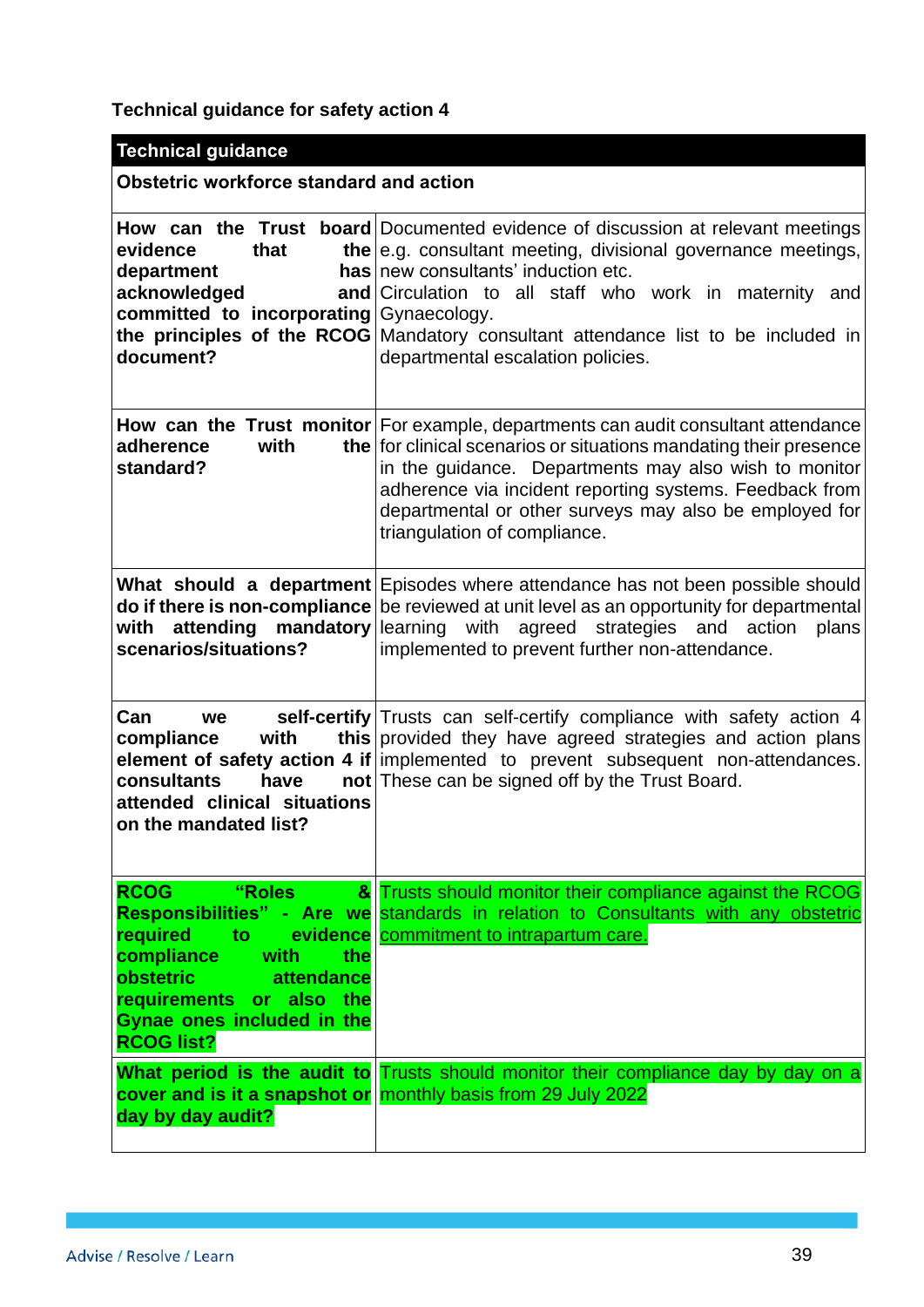|                            | Where can I find the roles https://www.rcog.org.uk/en/careers-training/workplace-      |
|----------------------------|----------------------------------------------------------------------------------------|
|                            | and responsibilities of the workforce-issues/roles-responsibilities-consultant-report/ |
| consultant providing acute |                                                                                        |
| care in obstetrics<br>and  |                                                                                        |
| gynaecology<br><b>RCOG</b> |                                                                                        |
| workforce document?        |                                                                                        |
|                            |                                                                                        |

## **Anaesthetic medical workforce**

| <b>Technical guidance</b>                                              |                                                                                                                                                                                                                                                                                              |
|------------------------------------------------------------------------|----------------------------------------------------------------------------------------------------------------------------------------------------------------------------------------------------------------------------------------------------------------------------------------------|
| Anaesthesia Clinical Services Accreditation (ACSA) standard and action |                                                                                                                                                                                                                                                                                              |
| 1.7.2.1                                                                | A duty anaesthetist is immediately available for the<br>obstetric unit 24 hours a day. Where the duty anaesthetist<br>has other responsibilities, they should be able to delegate<br>care of their non-obstetric patient in order to be able to<br>attend immediately to obstetric patients. |

### **Neonatal medical workforce**

| <b>Technical guidance</b>                                                                                                                                                                                                                                                         |                                                                                                                                                                                                                                                                                                                                                                                          |
|-----------------------------------------------------------------------------------------------------------------------------------------------------------------------------------------------------------------------------------------------------------------------------------|------------------------------------------------------------------------------------------------------------------------------------------------------------------------------------------------------------------------------------------------------------------------------------------------------------------------------------------------------------------------------------------|
| <b>Neonatal Workforce standards and action</b>                                                                                                                                                                                                                                    |                                                                                                                                                                                                                                                                                                                                                                                          |
| Do you meet the BAPM<br>national standards of junior<br>medical staffing depending<br>on unit designation?                                                                                                                                                                        | If no, Trust Board should outline progress with the action<br>plan developed in year 3 of MIS and submit this to the<br>Neonatal ODN.<br>There should also be an indication whether the standards<br>not being met is due to insufficient funded posts or no<br>trainee or/suitable applicant for the post (rota gap). There<br>should also be a record of the rota tier affected by the |
| <b>BAPM</b>                                                                                                                                                                                                                                                                       | gaps.                                                                                                                                                                                                                                                                                                                                                                                    |
| "Optimal Arrangements for Neonatal Intensive Care Units in the UK.<br><b>A BAPM Framework for Practice" 2021</b><br>or<br>"Optimal arrangements for Local Neonatal Units and Special Care Units in the UK<br>including guidance on their staffing: A Framework for Practice" 2018 |                                                                                                                                                                                                                                                                                                                                                                                          |
|                                                                                                                                                                                                                                                                                   |                                                                                                                                                                                                                                                                                                                                                                                          |
| <b>NICU</b>                                                                                                                                                                                                                                                                       | Staff at each level should only have responsibility for the<br>NICU and Trusts with more than one neonatal unit should                                                                                                                                                                                                                                                                   |
| <b>Intensive</b><br><b>Neonatal</b><br>Care<br>Unit                                                                                                                                                                                                                               | have completely separate cover at each level of staff<br>during office hours and out of hours.                                                                                                                                                                                                                                                                                           |
|                                                                                                                                                                                                                                                                                   | Tier 1                                                                                                                                                                                                                                                                                                                                                                                   |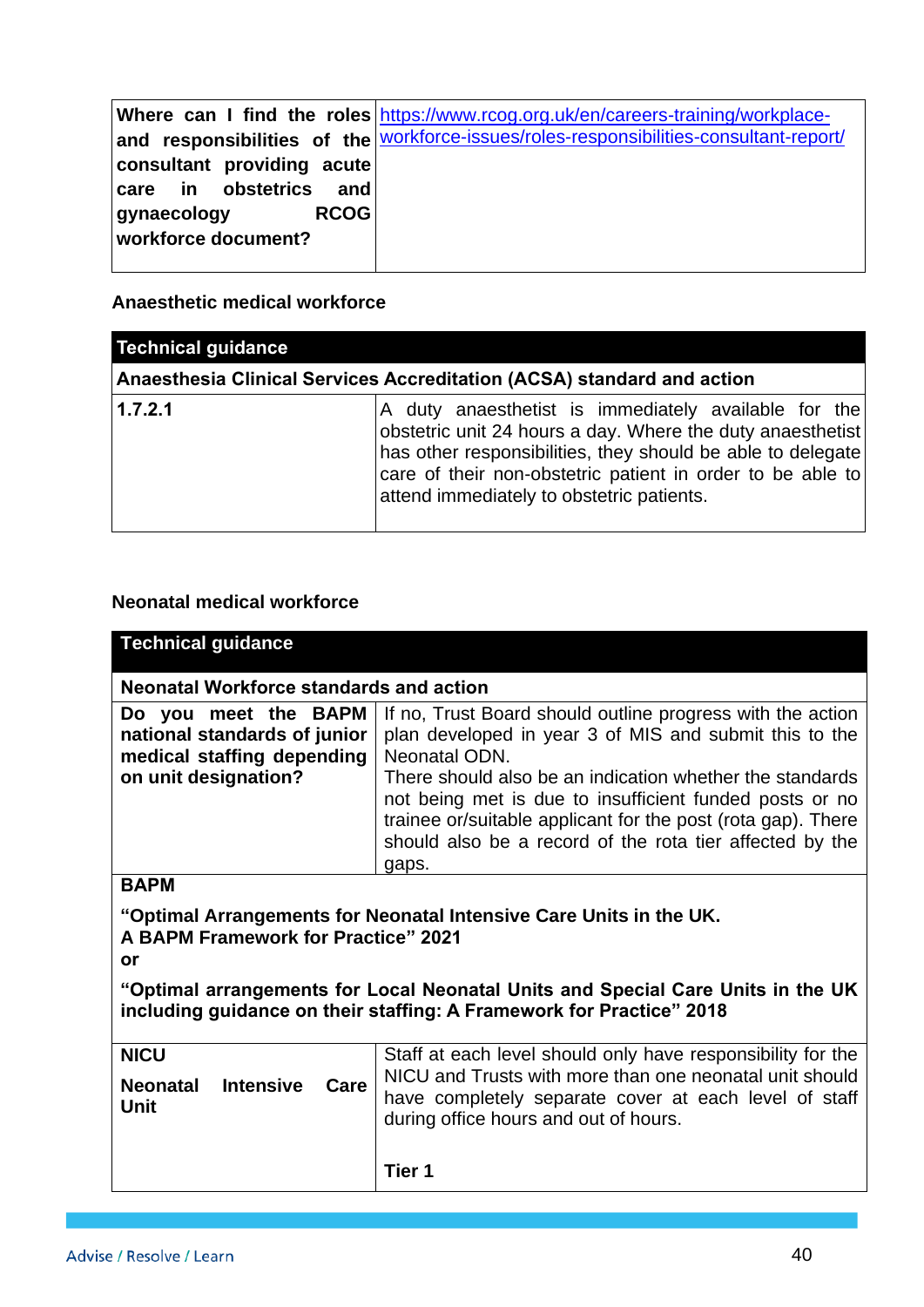| Resident out of hours care should include a designated<br>tier one clinician - Advanced Neonatal Nurse Practitioner<br>(ANNP) or junior doctor ST1-3                                                                     |
|--------------------------------------------------------------------------------------------------------------------------------------------------------------------------------------------------------------------------|
| NICUs co-located with a maternity service delivering more<br>than 7000 deliveries per year should augment their tier 1<br>cover at night by adding a second junior doctor, an ANNP<br>and/or by extending nurse practice |
| Tier <sub>2</sub>                                                                                                                                                                                                        |
| A designated experienced junior doctor ST 4-8 or<br>appropriately trained specialty doctor or ANNP                                                                                                                       |
| NICUs with more than 2500 intensive care days should<br>have an additional experienced junior doctor ST4-8 or<br>appropriately trained specialty doctor or ANNP.                                                         |
| (A consultant present and immediately available on NICU<br>in addition to tier 2 staff would be an alternative)                                                                                                          |
| Tier <sub>3</sub>                                                                                                                                                                                                        |
| Consultant staff in NICUs should be on the General<br>Medical Council specialist register for neonatal medicine<br>or equivalent and have primary duties on the neonatal unit<br>alone                                   |
| NICUs undertaking more than 4000 intensive care days<br>per annum with onerous on call duties should consider<br>having a consultant present in addition to tier 2 staff and<br>immediately available 24 hours per day.  |
| NICUs undertaking more than 2500 intensive care days<br>per annum should consider the presence of at least 2<br>consultant led teams during normal daytime hours.                                                        |
| NICUs undertaking more than 4000 intensive care days<br>per annum should consider the presence of three<br>consultant led teams during normal daytime hours.                                                             |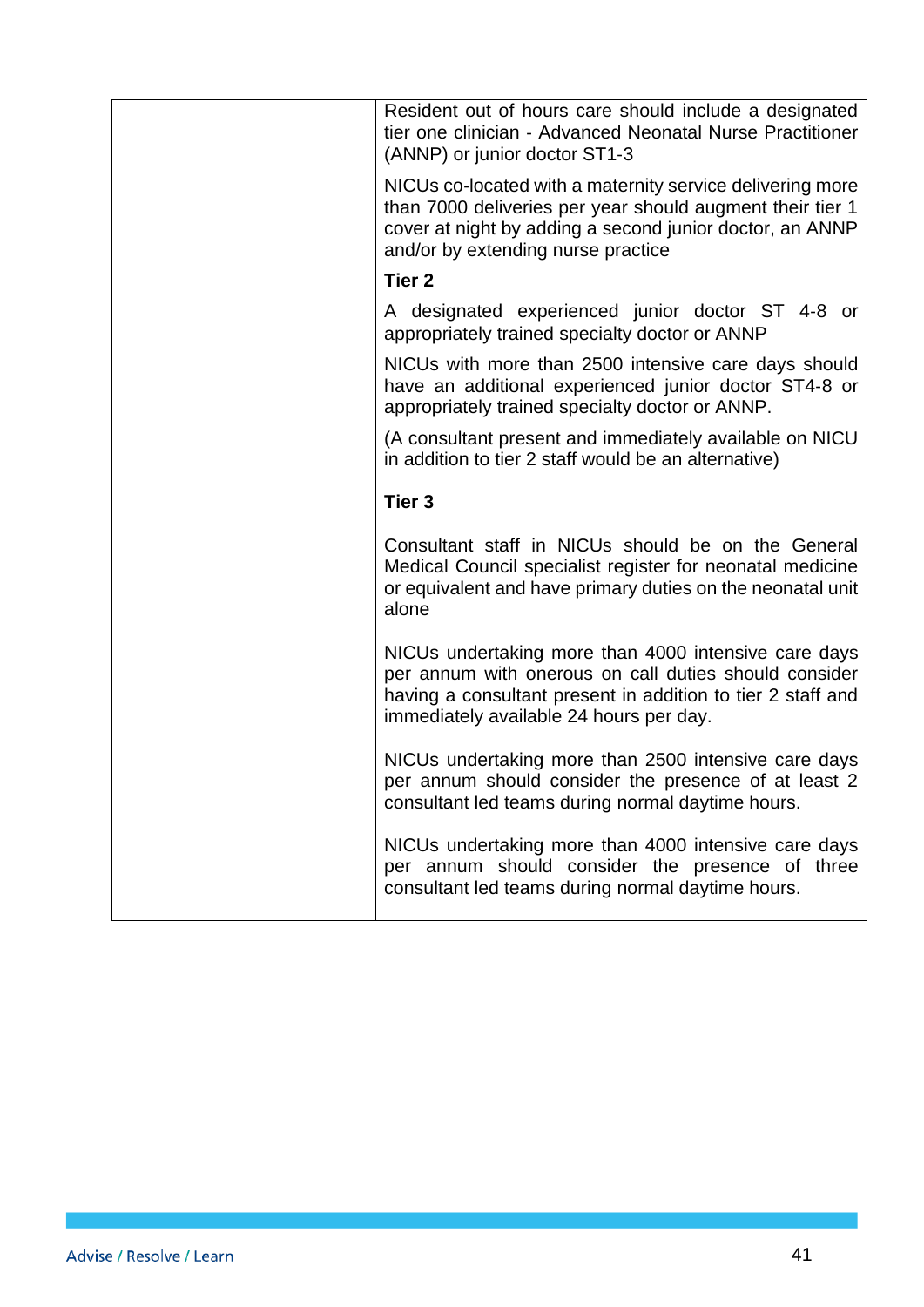| <b>LNU</b>                 | Tier 1                                                                                                                                                                                                                                                                                                                                                                                                                                                                                                                                                                                                                                                                                                                                                                                                                                                                                                                                                                                                                                                                                                                                                                          |
|----------------------------|---------------------------------------------------------------------------------------------------------------------------------------------------------------------------------------------------------------------------------------------------------------------------------------------------------------------------------------------------------------------------------------------------------------------------------------------------------------------------------------------------------------------------------------------------------------------------------------------------------------------------------------------------------------------------------------------------------------------------------------------------------------------------------------------------------------------------------------------------------------------------------------------------------------------------------------------------------------------------------------------------------------------------------------------------------------------------------------------------------------------------------------------------------------------------------|
| <b>Local Neonatal Unit</b> | At least one resident tier 1 practitioner immediately<br>available dedicated to providing emergency care for the<br>neonatal service 24/7                                                                                                                                                                                                                                                                                                                                                                                                                                                                                                                                                                                                                                                                                                                                                                                                                                                                                                                                                                                                                                       |
|                            | In large LNUs (>7000 births) there should be two<br>dedicated tier 1 practitioners 24/7 to support emergency<br>care, in keeping with the NICU framework                                                                                                                                                                                                                                                                                                                                                                                                                                                                                                                                                                                                                                                                                                                                                                                                                                                                                                                                                                                                                        |
|                            | Tier <sub>2</sub>                                                                                                                                                                                                                                                                                                                                                                                                                                                                                                                                                                                                                                                                                                                                                                                                                                                                                                                                                                                                                                                                                                                                                               |
|                            | An immediately available resident tier 2 practitioner<br>dedicated solely to the neonatal service at least during the<br>periods which are usually the busiest in a co-located<br>Paediatric Unit e.g. between 09.00 - 22.00, seven days a<br>week                                                                                                                                                                                                                                                                                                                                                                                                                                                                                                                                                                                                                                                                                                                                                                                                                                                                                                                              |
|                            | LNUs undertaking either >1500 Respiratory Care Days<br>(RCDs) or >600 Intensive Care (IC) days annually should<br>have immediately available a dedicated resident tier 2<br>practitioner separate from paediatrics 24/7                                                                                                                                                                                                                                                                                                                                                                                                                                                                                                                                                                                                                                                                                                                                                                                                                                                                                                                                                         |
|                            | <b>Tier 3</b><br>Units designated as LNUs providing either >2000 RCDs<br>or >750 IC days annually should provide a separate Tier<br>3 Consultant rota for the neonatal unit<br>LNUs providing >1500 RCDs or >600 IC days annually<br>should strongly consider providing a dedicated Tier 3 rota<br>to the neonatal unit entirely separate from the paediatric<br>department; a risk analysis should be performed to<br>demonstrate the safety & quality of care if the Tier 3 is<br>shared with paediatrics at any point in the 24 hours in<br>these LNUs.<br>All LNUs should ensure that all Consultants on-call for<br>the unit also have regular weekday commitments to the<br>neonatal service. This is best delivered by a 'consultant<br>of the week' system and no consultant should undertake<br>fewer than 4 'consultant of the week' service weeks<br>annually<br>No on-call rota should be more onerous than one in six<br>and all new appointments to units with separate rotas<br>should either have a SCCT in neonatal medicine or be a<br>general paediatrician with a special interest in<br>neonatology or have equivalent neonatal experience and<br>training |
| <b>SCU</b>                 | Tier 1                                                                                                                                                                                                                                                                                                                                                                                                                                                                                                                                                                                                                                                                                                                                                                                                                                                                                                                                                                                                                                                                                                                                                                          |
| <b>Special Care Unit</b>   | A resident tier 1 practitioner dedicated to the neonatal<br>service in day-time hours on weekdays and a continuously<br>immediately available resident tier 1 practitioner to the unit<br>24/7. This person could be shared with a co-located<br>Paediatric Unit out of hours./                                                                                                                                                                                                                                                                                                                                                                                                                                                                                                                                                                                                                                                                                                                                                                                                                                                                                                 |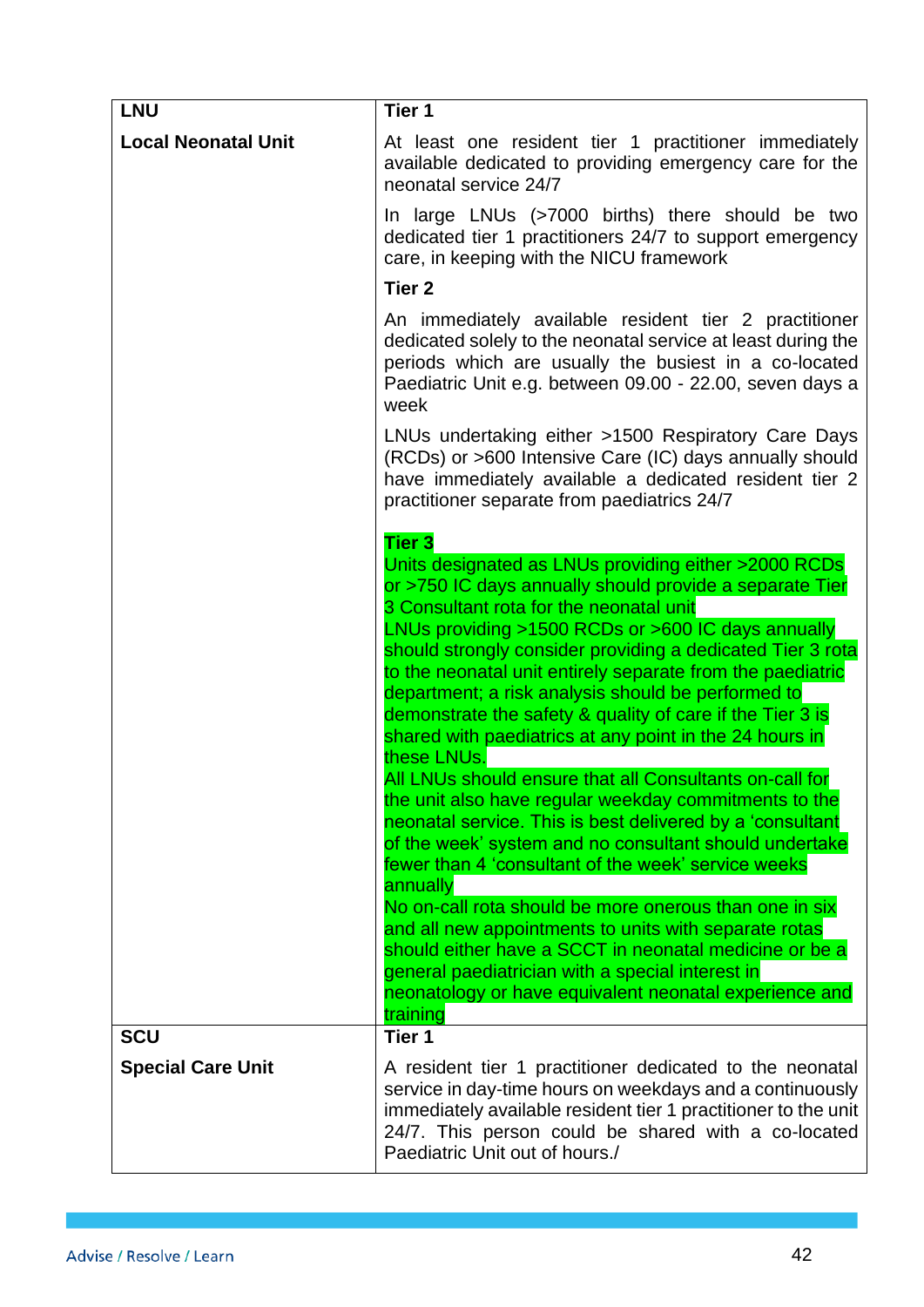|                                   | <b>Tier 2</b>                                                                                                                                                                                                                                                                                           |
|-----------------------------------|---------------------------------------------------------------------------------------------------------------------------------------------------------------------------------------------------------------------------------------------------------------------------------------------------------|
|                                   | A resident tier 2 to support the tier 1 in SCUs admitting<br>babies requiring respiratory support or of very low<br>admission weight <1.5kg. This Tier 2 would be expected<br>to provide cover for co-located paediatric services but be<br>immediately available to the neonatal unit<br><b>Tier 3</b> |
|                                   | In SCUs there should be a Lead Consultant for the<br>neonatal service and all consultants should undertake a<br>of continuing professional<br>minimum<br>development<br>(equivalent to a minimum of eight hours CPD in<br>neonatology)                                                                  |
| Our Trust do not meet the         | If the requirements are not met, Trust Board should outline                                                                                                                                                                                                                                             |
| relevant neonatal medical         | progress against the action plan developed as part of year                                                                                                                                                                                                                                              |
| standards (Tier 1, 2 and/or       | three of MIS in order to meet the recommendations.                                                                                                                                                                                                                                                      |
| 3) and in view of this an         | Action plan and related progress details should be shared                                                                                                                                                                                                                                               |
| action plan, ratified by the      | with the Neonatal ODN.                                                                                                                                                                                                                                                                                  |
| Board has been developed.         | This will enable Trusts to declare compliance with this sub-                                                                                                                                                                                                                                            |
| Can<br>declared<br>we             | requirement.                                                                                                                                                                                                                                                                                            |
| compliance with this sub-         |                                                                                                                                                                                                                                                                                                         |
| requirement?                      |                                                                                                                                                                                                                                                                                                         |
|                                   |                                                                                                                                                                                                                                                                                                         |
| When should the<br>review         | The review should take place at least once during the MIS                                                                                                                                                                                                                                               |
| take place?                       | year 4 reporting period.                                                                                                                                                                                                                                                                                |
| <b>Please</b><br>the<br>access    | <b>BAPM Optimal Arrangements for Neonatal Intensive</b>                                                                                                                                                                                                                                                 |
| further<br>followings<br>for      | Care Units in the UK (2021)                                                                                                                                                                                                                                                                             |
| information on Standards          |                                                                                                                                                                                                                                                                                                         |
|                                   | A BAPM Framework for Practice                                                                                                                                                                                                                                                                           |
|                                   | https://www.bapm.org/resources/296-optimal-                                                                                                                                                                                                                                                             |
|                                   | arrangements-for-neonatal-intensive-care-units-in-the-uk-                                                                                                                                                                                                                                               |
|                                   | 2021                                                                                                                                                                                                                                                                                                    |
|                                   | Optimal arrangements for Local Neonatal Units and<br>Special Care Units in the UK (2018). A BAPM<br><b>Framework for Practice</b>                                                                                                                                                                       |
|                                   |                                                                                                                                                                                                                                                                                                         |
|                                   | https://www.bapm.org/resources/2-optimal-<br>arrangements-for-local-neonatal-units-and-special-care-                                                                                                                                                                                                    |
| <b>Neonatal nursing workforce</b> | units-in-the-uk-2018                                                                                                                                                                                                                                                                                    |

**Technical guidance** 

**Neonatal nursing workforce**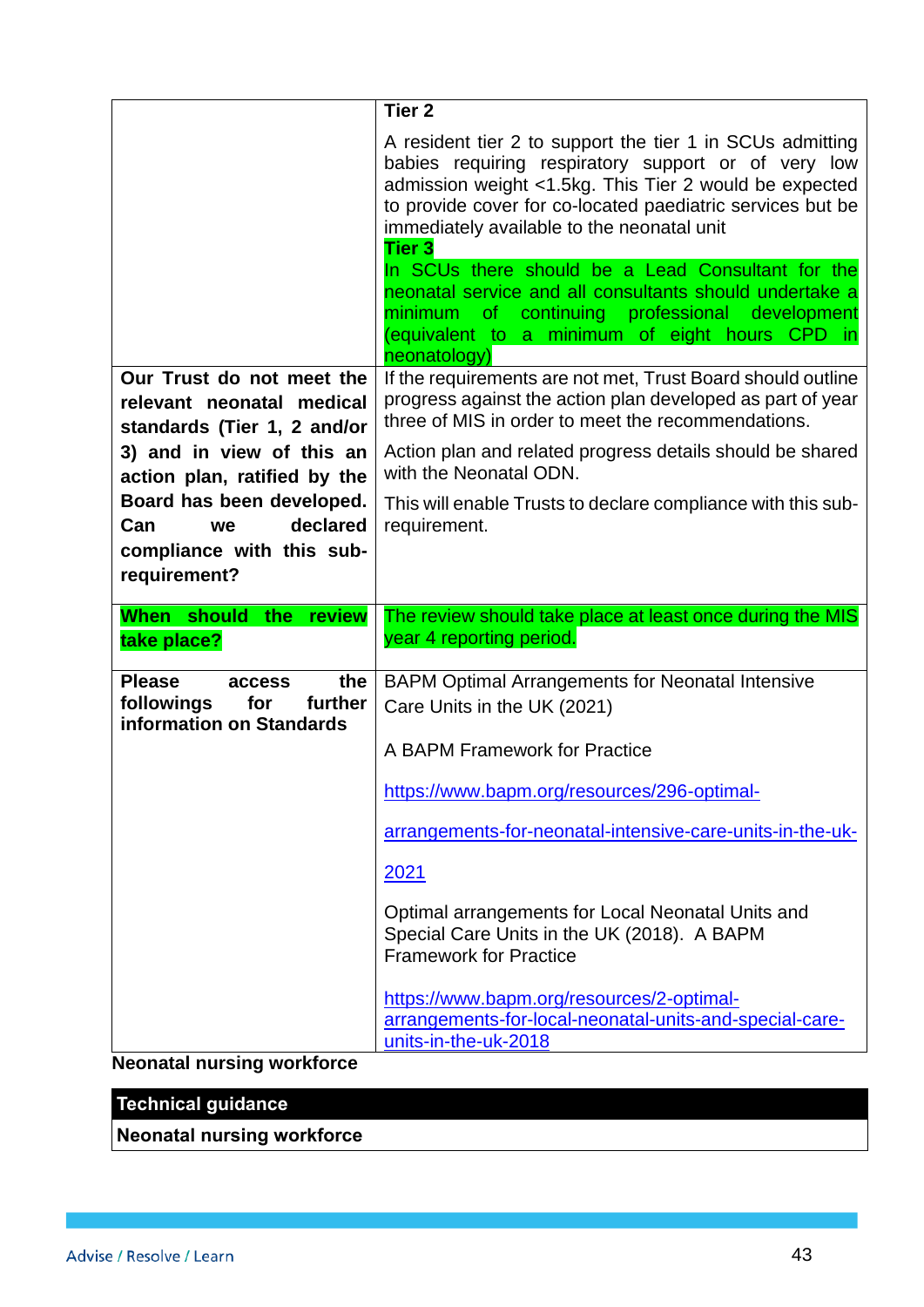| information<br>about<br>nursing workforce?                                    | Where can we find more Between 8 August 2021 until 5 January 2023, each<br>the   neonatal unit should perform a nursing workforce<br>requirements for neonatal calculation using the CRG work force staffing tool.<br>Units that do not meet the service specification requirement<br>for nursing workforce should have an action plan signed off<br>by their Trust board, as per MIS year 3 requirements.<br>Trust Board should evidence progress against the action<br>plan and share those with the RCN, LMNS and Neonatal<br>ODN.                                       |
|-------------------------------------------------------------------------------|-----------------------------------------------------------------------------------------------------------------------------------------------------------------------------------------------------------------------------------------------------------------------------------------------------------------------------------------------------------------------------------------------------------------------------------------------------------------------------------------------------------------------------------------------------------------------------|
| plan, ratified by the Board<br>has been developed. Can we<br>sub-requirement? | Our Trust does not meet the If the requirements are not met, Trust Board should<br>relevant nursing standards evidence progress against the action plan developed in<br>and in view of this an action year 3 of MIS to meet the recommendations.<br>The action plan and related progress, signed off by the<br>Trust Board, should be shared with the Royal College of<br>declare compliance with this $\vert_{\mathsf{Nursing}}$ (doreen@crawfordmckenzie.co.uk) and Neonatal<br>ODN Lead.<br>This will enable Trusts to declare compliance with this sub-<br>requirement. |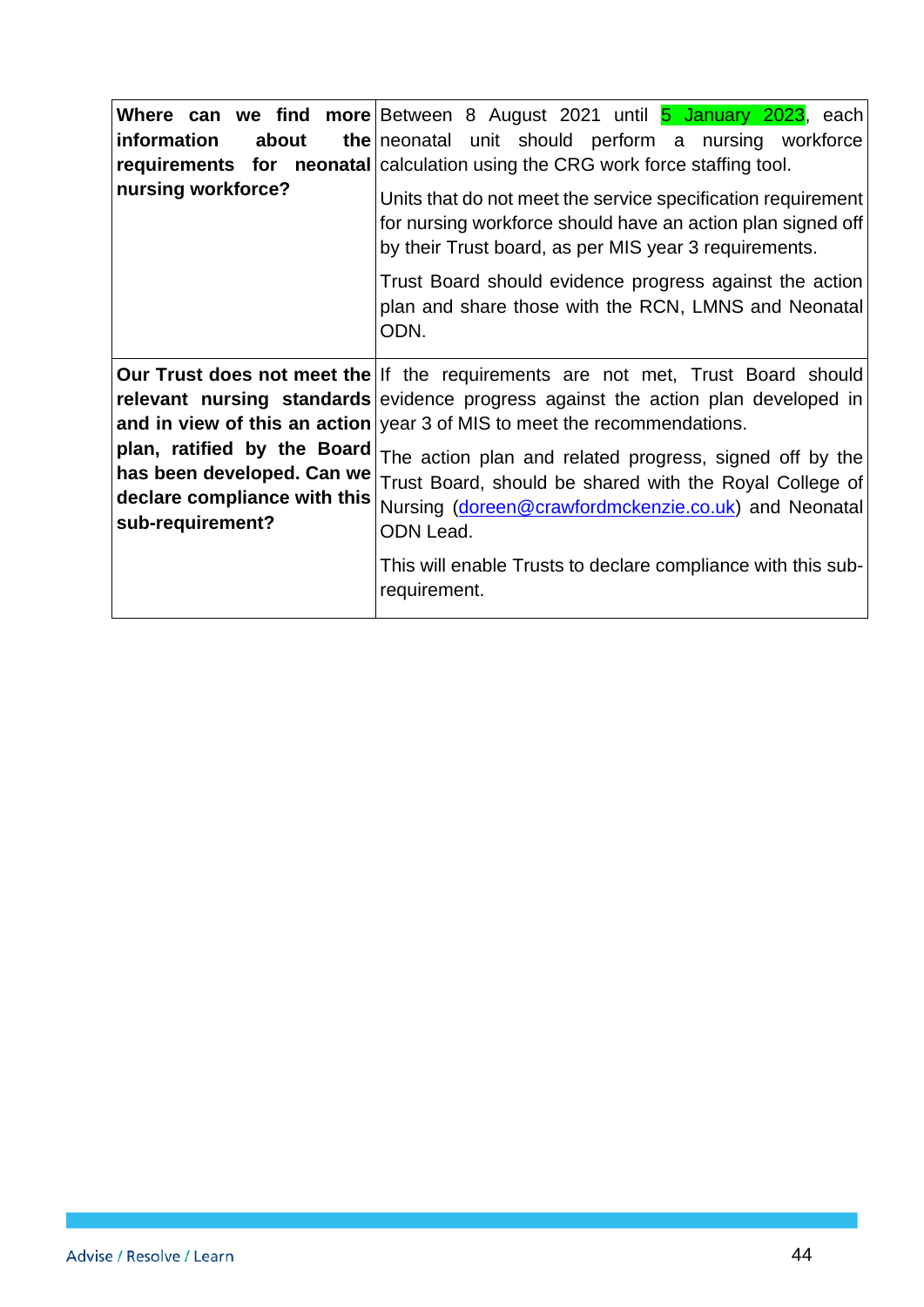**Safety action 5**: Can you demonstrate an effective system of midwifery workforce planning to the required standard?

| <b>Required standard</b>             | a) A systematic, evidence-based process to calculate<br>midwifery staffing establishment is completed.                                                                                                                                                                                                                                      |
|--------------------------------------|---------------------------------------------------------------------------------------------------------------------------------------------------------------------------------------------------------------------------------------------------------------------------------------------------------------------------------------------|
|                                      | b) Trust Board to evidence midwifery staffing budget<br>reflects establishment as calculated in a) above.                                                                                                                                                                                                                                   |
|                                      | c) The midwifery coordinator in charge of labour ward must<br>have supernumerary status; (defined as having no caseload<br>of their own during their shift) to ensure there is an oversight<br>of all birth activity within the service                                                                                                     |
|                                      | d) All women in active labour receive one-to-one midwifery<br>care                                                                                                                                                                                                                                                                          |
|                                      | e) Submit a midwifery staffing oversight report that covers<br>staffing/safety issues to the Board every 6 months, during<br>the maternity incentive scheme year four reporting period.                                                                                                                                                     |
| <b>Minimum</b><br>requirement<br>for | evidential The report submitted will comprise evidence to support a, b<br><b>Trust</b> and c progress or achievement.                                                                                                                                                                                                                       |
| <b>Board</b>                         | It should include:                                                                                                                                                                                                                                                                                                                          |
|                                      | A clear breakdown of BirthRate+<br>equivalent<br>or<br>calculations<br>to<br>demonstrate<br>the<br>required<br>how<br>establishment has been calculated                                                                                                                                                                                     |
|                                      | • In line with midwifery staffing recommendations from<br>Ockenden, Trust Boards must<br>provide<br>evidence<br>(documented in Board minutes) of funded establishment<br>being compliant with outcomes of BirthRate+ or<br>equivalent calculations.                                                                                         |
|                                      | Where Trusts are not compliant with<br>funded<br>a.<br>$\bullet$<br>establishment based on BirthRate+ or<br>equivalent<br>calculations, Trust Board minutes must show the agreed<br>plan, including timescale for achieving the appropriate<br>uplift in funded establishment. The plan must include<br>mitigation to cover any shortfalls. |
|                                      | The plan to address the findings from the full audit or<br>$\bullet$<br>table-top exercise of BirthRate+<br>or<br>equivalent<br>undertaken, where deficits in staffing levels have been<br>identified must be shared with the local commissioners.                                                                                          |
|                                      | Details of planned versus actual midwifery staffing levels<br>$\bullet$<br>to include evidence of mitigation/escalation for managing<br>a shortfall in staffing.                                                                                                                                                                            |
|                                      | -The midwife to birth ratio                                                                                                                                                                                                                                                                                                                 |
|                                      | -The percentage of specialist midwives employed and<br>mitigation to cover any inconsistencies. BirthRate+<br>accounts for 8-10% of the establishment, which are not                                                                                                                                                                        |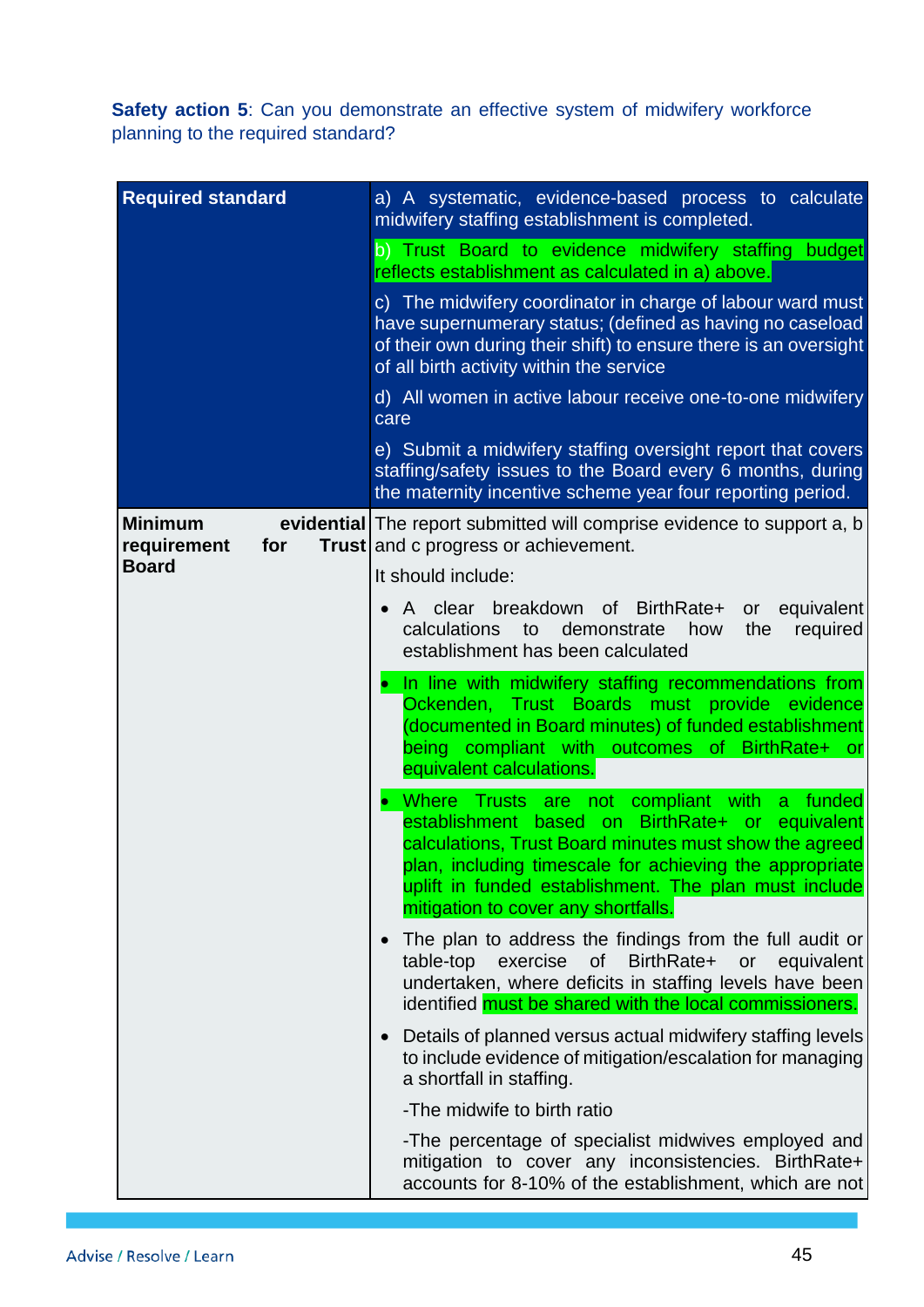|                                                     | included in clinical numbers. This includes those in<br>management positions and specialist midwives.                                                                                                                                                                                                                            |
|-----------------------------------------------------|----------------------------------------------------------------------------------------------------------------------------------------------------------------------------------------------------------------------------------------------------------------------------------------------------------------------------------|
|                                                     | Evidence from an acuity tool (may be locally<br>developed), local audit, and/or local dashboard figures<br>demonstrating 100% compliance with supernumerary<br>labour ward co-ordinator status and the provision of<br>one-to-one care in active labour. Must include plan for<br>mitigation/escalation to cover any shortfalls. |
| <b>Validation process</b>                           | Self-certification to NHS Resolution using the Board<br>declaration form                                                                                                                                                                                                                                                         |
| period?                                             | What is the relevant time From 6 May 2022 until 5 December 2022                                                                                                                                                                                                                                                                  |
| <b>NHS</b><br>reporting<br>to<br><b>Resolution?</b> | What is the deadline for Thursday 5 January 2023 at 12 noon                                                                                                                                                                                                                                                                      |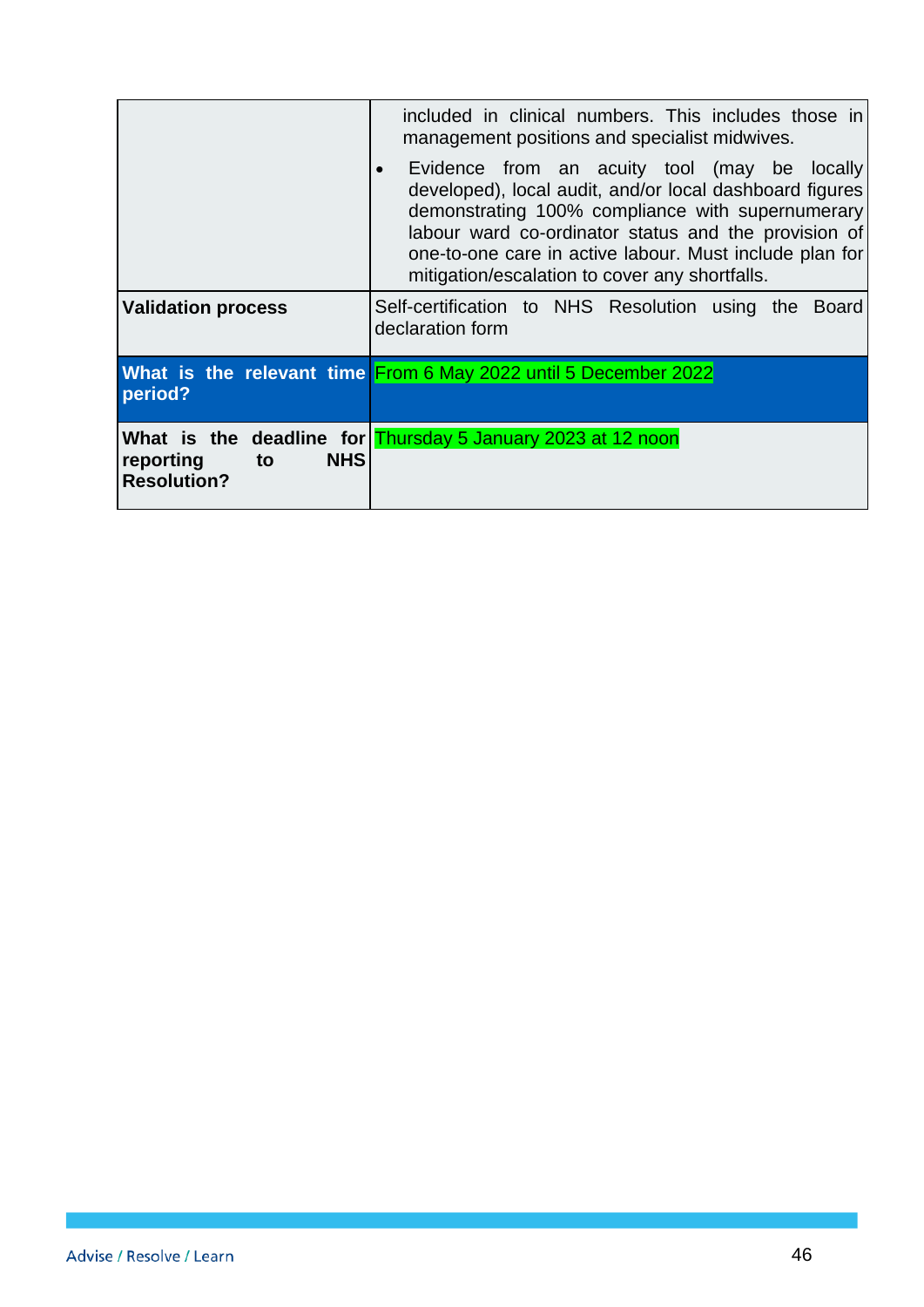| <b>Technical guidance</b>                                                                                                                                                        |                                                                                                                                                                                                                                                                                                                                                                                                                                                                                                   |
|----------------------------------------------------------------------------------------------------------------------------------------------------------------------------------|---------------------------------------------------------------------------------------------------------------------------------------------------------------------------------------------------------------------------------------------------------------------------------------------------------------------------------------------------------------------------------------------------------------------------------------------------------------------------------------------------|
| What midwifery red flag $\bullet$<br>events could be included                                                                                                                    | Redeployment of staff to other services/sites/wards<br>based on acuity                                                                                                                                                                                                                                                                                                                                                                                                                            |
| in six monthly staffing<br>report (examples only)?                                                                                                                               | $\bullet$<br>Delayed or cancelled time critical activity.                                                                                                                                                                                                                                                                                                                                                                                                                                         |
|                                                                                                                                                                                  | Missed or delayed care (for example, delay of 60<br>٠<br>minutes or more in washing and suturing).                                                                                                                                                                                                                                                                                                                                                                                                |
| We recommend that Trusts<br>continue to monitor the red                                                                                                                          | Missed medication during an admission to hospital or<br>midwifery-led unit (for example, diabetes medication).                                                                                                                                                                                                                                                                                                                                                                                    |
| flags as per previous year<br>and include those in the $\vert \cdot \vert$                                                                                                       | Delay of more than 30 minutes in providing pain relief.                                                                                                                                                                                                                                                                                                                                                                                                                                           |
| six monthly report to the<br><b>Trust Board, however this</b>                                                                                                                    | $\bullet$<br>Delay of 30 minutes or more between presentation and<br>triage.                                                                                                                                                                                                                                                                                                                                                                                                                      |
| is currently not within the<br>minimal<br>evidential  <br>requirements but more a<br>recommendation based on<br>good practice.                                                   | Full clinical examination not carried out<br>when<br>presenting in labour.                                                                                                                                                                                                                                                                                                                                                                                                                        |
|                                                                                                                                                                                  | $\bullet$<br>Delay of two hours or more between admission for<br>induction and beginning of process.                                                                                                                                                                                                                                                                                                                                                                                              |
|                                                                                                                                                                                  | Delayed recognition of and action on abnormal vital<br>٠<br>signs (for example, sepsis or urine output).                                                                                                                                                                                                                                                                                                                                                                                          |
|                                                                                                                                                                                  | Any occasion when one midwife is not able to provide<br>continuous one-to-one care and support to a woman<br>during established labour.                                                                                                                                                                                                                                                                                                                                                           |
|                                                                                                                                                                                  | Other midwifery red flags may be agreed locally. Please<br>following<br><b>NICE</b><br>guidance<br>for<br>the<br>details:<br>see<br>www.nice.org.uk/guidance/ng4/resources/safe-midwifery-<br>staffing-for-maternity-settings-pdf-51040125637                                                                                                                                                                                                                                                     |
| What if we do not have<br>100%<br>supernumerary<br>status for the labour ward<br>coordinator?                                                                                    | An action plan detailing how the maternity service intends<br>to achieve 100% supernumerary status for the labour ward<br>coordinator which has been signed off by the Trust Board,<br>and includes a timeline for when this will be achieved.                                                                                                                                                                                                                                                    |
| <b>Can</b><br>the<br><b>labour</b><br>ward<br>coordinator be considered<br>to be supernumerary if for<br>example<br>they<br>had<br>to<br>relieve staff for breaks on a<br>shift? | The Trust can report compliance with this standard if this is<br>a one off event and the coordinator is not required to<br>provide 1:1 care for a woman in established labour during<br>this time.<br>If this is a recurrent event (i.e. occurs on a regular basis<br>and more than once a week), the Trust should declare non-<br>compliance with the standard and include actions to<br>address this specific requirement going forward in their<br>action plan mentioned in the section above. |
|                                                                                                                                                                                  |                                                                                                                                                                                                                                                                                                                                                                                                                                                                                                   |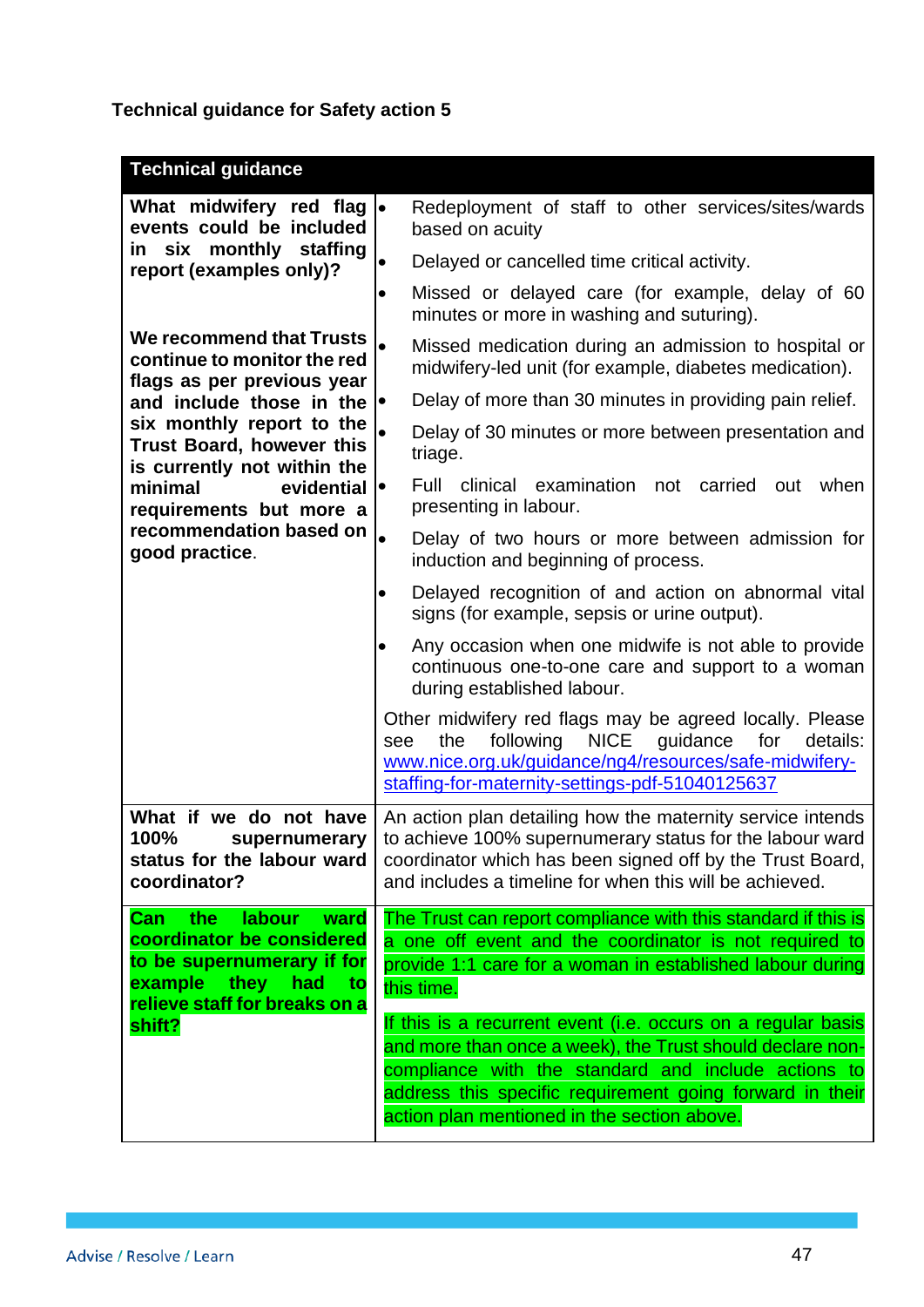| care in active labour? | <b>What if we do not have</b> An action plan detailing how the maternity service intends<br>100% compliance for 1:1   to achieve 100% compliance with 1:1 care in active labour<br>has been signed off by the Trust Board, and includes a<br>timeline for when this will be achieved. |
|------------------------|---------------------------------------------------------------------------------------------------------------------------------------------------------------------------------------------------------------------------------------------------------------------------------------|
|                        | Completion of the action plan will enable the Trust to<br>declare compliance with this sub-requirement.                                                                                                                                                                               |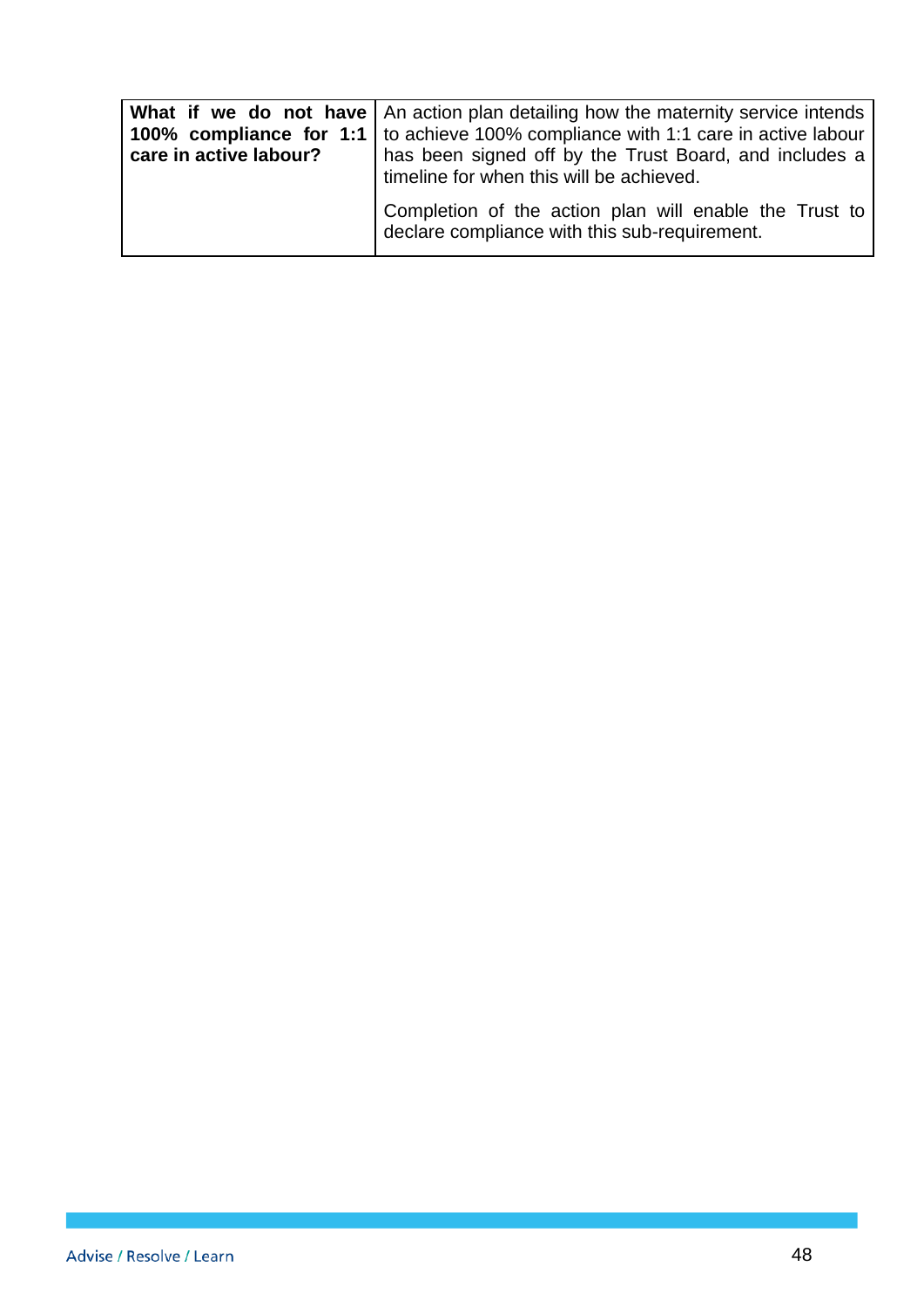**Safety action 6**: Can you demonstrate compliance with all five elements of the Saving Babies' Lives care bundle version two?

| <b>Required standard</b>                 | 1. Trust Board level consideration of how its organisation is<br>complying with the Saving Babies' Lives care bundle<br>version two (SBLCBv2), published in April 2019.                                                                                                                                                                                                                                                                                                                                           |
|------------------------------------------|-------------------------------------------------------------------------------------------------------------------------------------------------------------------------------------------------------------------------------------------------------------------------------------------------------------------------------------------------------------------------------------------------------------------------------------------------------------------------------------------------------------------|
|                                          | Note: Full implementation of the SBLCBv2 is included in the<br>2020/21 standard contract.                                                                                                                                                                                                                                                                                                                                                                                                                         |
|                                          | 2. Each element of the SBLCBv2 should have been<br>implemented. Trusts can implement an alternative<br>intervention to deliver an element of the care bundle if it has<br>been agreed with their commissioner (CCG). It is important<br>that specific variations from the pathways described within<br>SBLCBv2 are also agreed as acceptable clinical practice<br>by their Clinical Network.                                                                                                                      |
|                                          | 3. The quarterly care bundle survey should be completed until<br>the provider Trust has fully implemented the SBLCBv2<br>including the data submission requirements.                                                                                                                                                                                                                                                                                                                                              |
|                                          | The survey will be distributed by the Clinical Networks and should<br>be completed and returned to the Clinical Network or directly to<br>England.maternitytransformation@nhs.net from<br>May<br>2022<br>onwards. Evidence of the completed quarterly care bundle<br>surveys should be submitted to the Trust board.                                                                                                                                                                                              |
| evidential Element one<br><b>Minimum</b> |                                                                                                                                                                                                                                                                                                                                                                                                                                                                                                                   |
|                                          |                                                                                                                                                                                                                                                                                                                                                                                                                                                                                                                   |
| requirement for Trust                    | Process indicators:                                                                                                                                                                                                                                                                                                                                                                                                                                                                                               |
| <b>Board</b>                             | A. Percentage of women where Carbon Monoxide (CO)<br>measurement at booking is recorded.                                                                                                                                                                                                                                                                                                                                                                                                                          |
|                                          | B. Percentage of women where CO measurement at 36<br>weeks is recorded.                                                                                                                                                                                                                                                                                                                                                                                                                                           |
|                                          | Note: The relevant data items for these process indicators should<br>be recorded on the provider's Maternity Information System (MIS)<br>and included in the MSDS submissions to NHS Digital in an<br>MSDSv2 Information Standard Notice compatible format,<br>including SNOMED-CT coding. The Trust board should receive<br>data from the organisation's MIS evidencing an average of 80%<br>compliance over a four month period (i.e. four consecutive months<br>in during the MIS year 4 reporting timeframe). |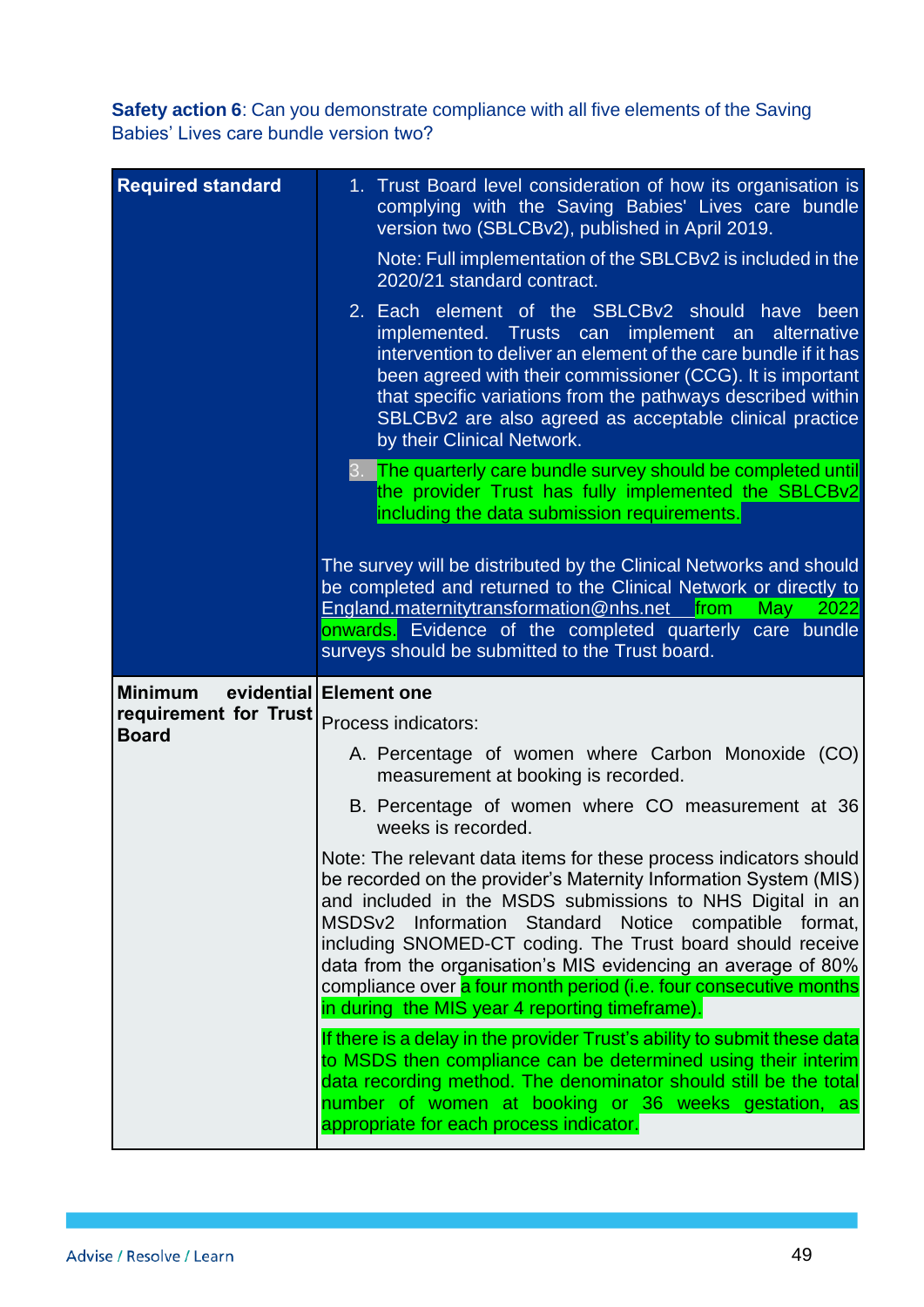| A Trust will fail Safety Action 6 if the process indicator metric<br>compliance is less than 80%.                                                                                                                                                                                                                                                                                                                                                                                                                                                                                                                                                                                                                                                                                                                                                                                                                                                                                                                |
|------------------------------------------------------------------------------------------------------------------------------------------------------------------------------------------------------------------------------------------------------------------------------------------------------------------------------------------------------------------------------------------------------------------------------------------------------------------------------------------------------------------------------------------------------------------------------------------------------------------------------------------------------------------------------------------------------------------------------------------------------------------------------------------------------------------------------------------------------------------------------------------------------------------------------------------------------------------------------------------------------------------|
| If the process indicator scores are less than 95% Trusts must<br>also have an action plan for achieving >95%.                                                                                                                                                                                                                                                                                                                                                                                                                                                                                                                                                                                                                                                                                                                                                                                                                                                                                                    |
| In addition, the Trust board should specifically confirm that within<br>their organisation they:                                                                                                                                                                                                                                                                                                                                                                                                                                                                                                                                                                                                                                                                                                                                                                                                                                                                                                                 |
| 1) Pass the data quality rating on the National Maternity<br>Dashboard for the 'women who currently smoke at booking<br>appointment' Clinical Quality Improvement Metric.<br>2) Have a referral pathway to smoking cessation services (in<br>house or external).<br>3) Audit of 20 consecutive cases of women with a CO<br>measurement ≥4ppm at booking, to determine the proportion<br>of women who were referred to a smoking cessation service.<br>4) Have generated and reviewed the following outcome indicators<br>within the Trust for four consecutive months within the MIS<br>year 4 reporting period:<br>• Percentage of women with a CO measurement ≥4ppm at<br>booking.<br>• Percentage of women with a CO measurement $\geq 4$ ppm at<br>36 weeks.<br>• Percentage of women who have a CO level $\geq 4$ ppm at<br>booking who subsequently have a CO level <4ppm at the<br>36 week appointment.<br><b>Additional information</b><br>If your Trust is planning on using the maternity dashboard to |
| evidence an average of 80% compliance over four months, please<br>be advised that there is a three month delay with MSDSv2 data,<br>for example data submitted at the end of August 2022 will be<br>published on the dashboard at the end of November 2022.                                                                                                                                                                                                                                                                                                                                                                                                                                                                                                                                                                                                                                                                                                                                                      |
| If your Trust does not have an in house stop smoking service or a<br>pathway to an external service, please contact your local authority<br>stop smoking service or escalate to your local maternity system to<br>enable the Trust to ensure provision is in place.                                                                                                                                                                                                                                                                                                                                                                                                                                                                                                                                                                                                                                                                                                                                              |
| <b>Monoxide (CO)</b><br>women where Carbon<br><b>Percentage of</b><br>measurement at booking is recorded.                                                                                                                                                                                                                                                                                                                                                                                                                                                                                                                                                                                                                                                                                                                                                                                                                                                                                                        |
| Women declining CO testing at booking /<br>36 <sub>2</sub><br>weeks<br>appointment                                                                                                                                                                                                                                                                                                                                                                                                                                                                                                                                                                                                                                                                                                                                                                                                                                                                                                                               |
| Standard A and B of element 1 require Trusts to demonstrate<br>that 80% of women had CO testing at booking and at 36 weeks<br>respectively and that this is recorded in the Trusts' information<br>system.<br>In the event of a high number of women declining CO testing a                                                                                                                                                                                                                                                                                                                                                                                                                                                                                                                                                                                                                                                                                                                                      |
| Trust would be at risk of failing standard A and B by not reaching                                                                                                                                                                                                                                                                                                                                                                                                                                                                                                                                                                                                                                                                                                                                                                                                                                                                                                                                               |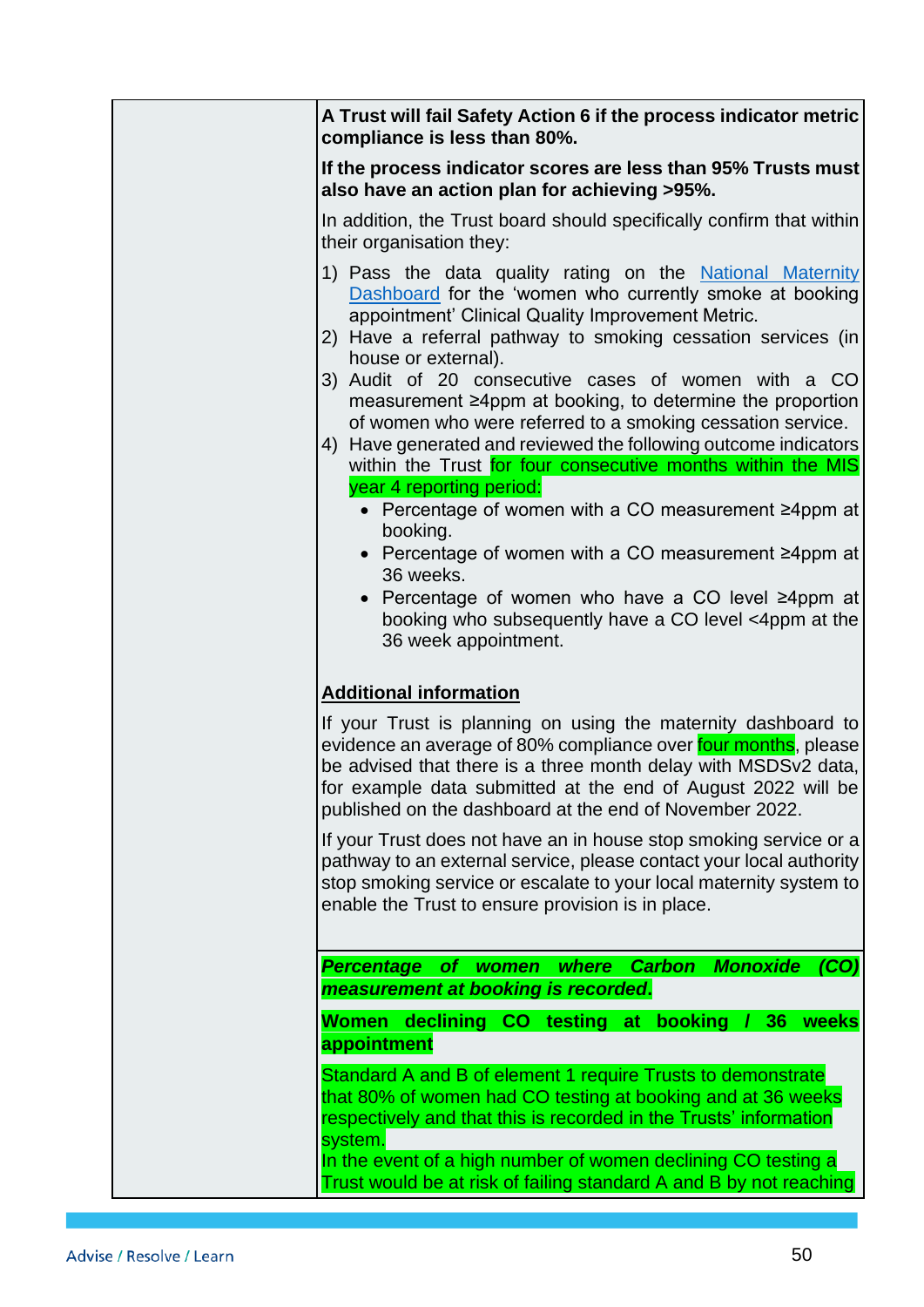the 80% testing rate. We suggest Trusts proactively monitor their testing rate and consider interventions to maintain adequate compliance.

#### **Element two**

#### **Process indicator:**

1) Percentage of pregnancies where a risk status for fetal growth restriction (FGR) is identified and recorded using a risk assessment pathway at booking and at the 20 week scan (e.g. Appendix D).

Note: The relevant data items for these indicators should be recorded on the provider's Maternity Information System and included in the MSDS submissions to NHS Digital in an MSDSv2 Information Standard Notice compatible format, including SNOMED-CT coding. The Trust board should receive data from the organisation's MIS evidencing 80% compliance.

If there is a delay in the provider Trust Maternity Information System's ability to record these data at the time of submission an in house audit of 40 consecutive cases of women at 20 weeks scan using locally available data or case records should have been undertaken to assess compliance with this indicator.

**A Trust will fail Safety Action 6 if the process indicator metric compliance is less than 80%.**

**If the process indicator scores are less than 95% Trusts must also have an action plan for achieving >95%.**

In addition the Trust board should specifically confirm that within their organisation:

- 2) Women with a BMI $>35$  kg/m<sup>2</sup> are offered ultrasound assessment of growth from 32 weeks' gestation onwards
- 3) In pregnancies identified as high risk at booking uterine artery Doppler flow velocimetry is performed by 24 completed weeks gestation
- 4) There is a quarterly audit of the percentage of babies born <3rd centile >37+6 weeks' gestation.
- 5) They have generated and reviewed the percentage of perinatal mortality cases for 2021 where the identification and management of FGR was a relevant issue (using the PMRT).
- 6) Their risk assessment and management of growth disorders in multiple pregnancy complies with NICE guidance or a variant has been agreed with local commissioners (CCGs) following advice from the Clinical Network.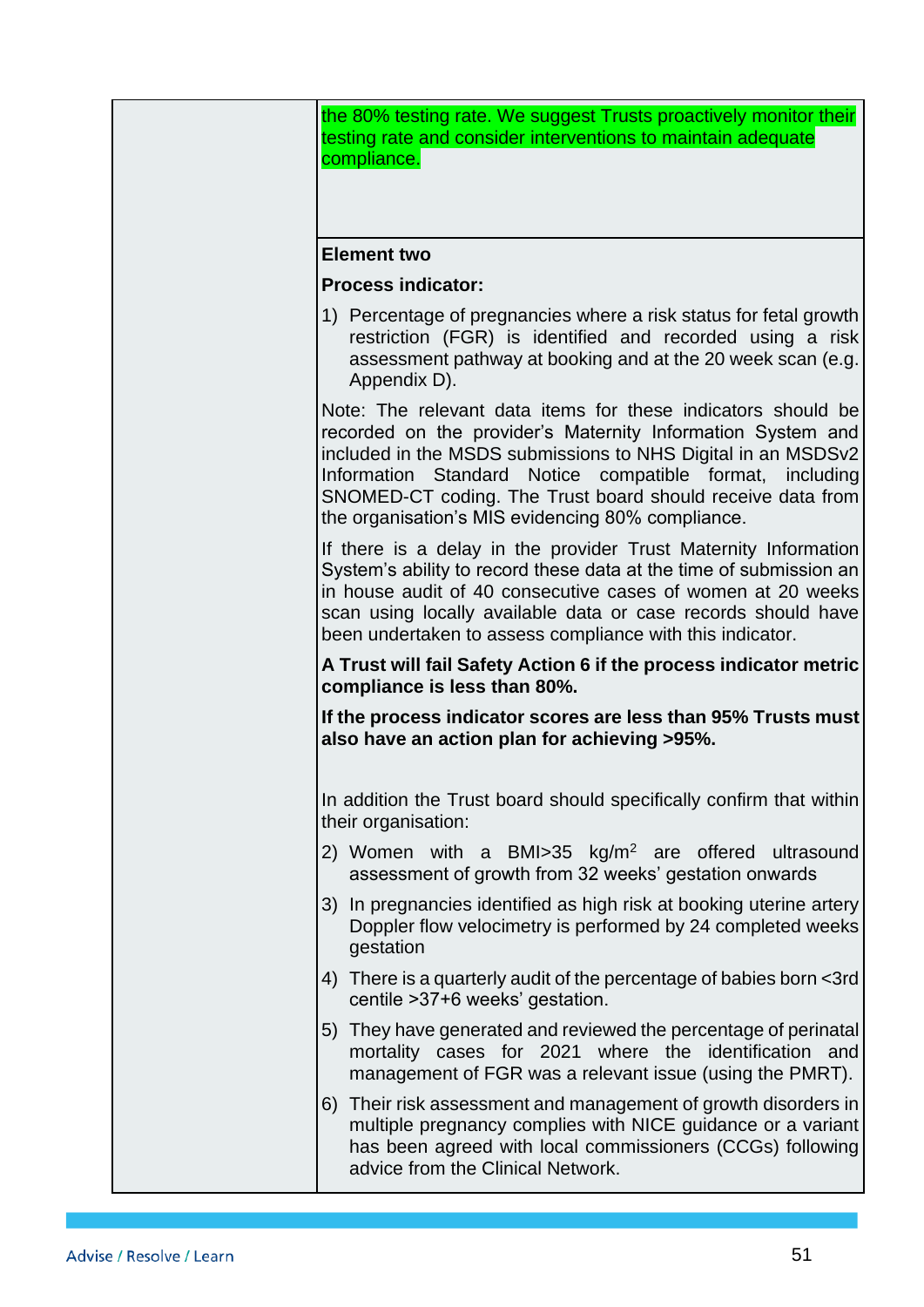| 7) They undertake a quarterly review of a minimum of 10 cases<br>of babies that were born $<$ 3 <sup>rd</sup> centile >37+6 weeks' gestation.<br>The review should seek to identify themes that can contribute<br>to FGR not being detected (e.g. components of element 2<br>pathway and/or scanning related issues). The Trust board<br>should be provided with evidence of quality improvement<br>initiatives to address any identified problems. Trusts can omit<br>the above mentioned quarterly review of a minimum of 10<br>cases of babies that were born <3rd centile >37+6 weeks'<br>gestation for quarter 3 of this financial year (2021/22) if staffing<br>is critical and this directly frees up staff for the provision of<br>clinical care. |
|-----------------------------------------------------------------------------------------------------------------------------------------------------------------------------------------------------------------------------------------------------------------------------------------------------------------------------------------------------------------------------------------------------------------------------------------------------------------------------------------------------------------------------------------------------------------------------------------------------------------------------------------------------------------------------------------------------------------------------------------------------------|
| <b>Element three</b>                                                                                                                                                                                                                                                                                                                                                                                                                                                                                                                                                                                                                                                                                                                                      |
| Process indicators:                                                                                                                                                                                                                                                                                                                                                                                                                                                                                                                                                                                                                                                                                                                                       |
| A. Percentage of women booked for antenatal care who had<br>received reduced fetal movements leaflet/information by<br>28+0 weeks of pregnancy.                                                                                                                                                                                                                                                                                                                                                                                                                                                                                                                                                                                                           |
| B. Percentage of women who attend with RFM who have a<br>computerised CTG (a computerised system that as a<br>minimum provides assessment of short term variation).                                                                                                                                                                                                                                                                                                                                                                                                                                                                                                                                                                                       |
| Note: The SNOMED CT code is still under development for RFM<br>and therefore an in-house audit of two weeks' worth of cases or<br>20 cases of women attending with RFM whichever is the smaller<br>to assess compliance with the element three process indicators.                                                                                                                                                                                                                                                                                                                                                                                                                                                                                        |
| A Trust will fail Safety Action 6 if the process indicator metric<br>compliance is less than 80%.                                                                                                                                                                                                                                                                                                                                                                                                                                                                                                                                                                                                                                                         |
| If the process indicator scores are less than 95% Trusts must<br>also have an action plan for achieving >95%.                                                                                                                                                                                                                                                                                                                                                                                                                                                                                                                                                                                                                                             |
| <b>Element four</b>                                                                                                                                                                                                                                                                                                                                                                                                                                                                                                                                                                                                                                                                                                                                       |
| There should be Trust board sign off that staff training on using<br>their local CTG machines, as well as fetal monitoring in labour are<br>conducted annually. The fetal monitoring sessions should be<br>consistent with the Ockenden Report recommendations, and<br>include: intermittent auscultation, electronic fetal monitoring with<br>system level issues e.g. human factors, escalation and situational<br>awareness.                                                                                                                                                                                                                                                                                                                           |
| The Trust board should specifically confirm that within their<br>organization 90% of eligible staff (see Safety Action 8) have<br>attended local multi-professional fetal monitoring training annually<br>as above.                                                                                                                                                                                                                                                                                                                                                                                                                                                                                                                                       |
| Please refer to safety action 8 for more information re training.                                                                                                                                                                                                                                                                                                                                                                                                                                                                                                                                                                                                                                                                                         |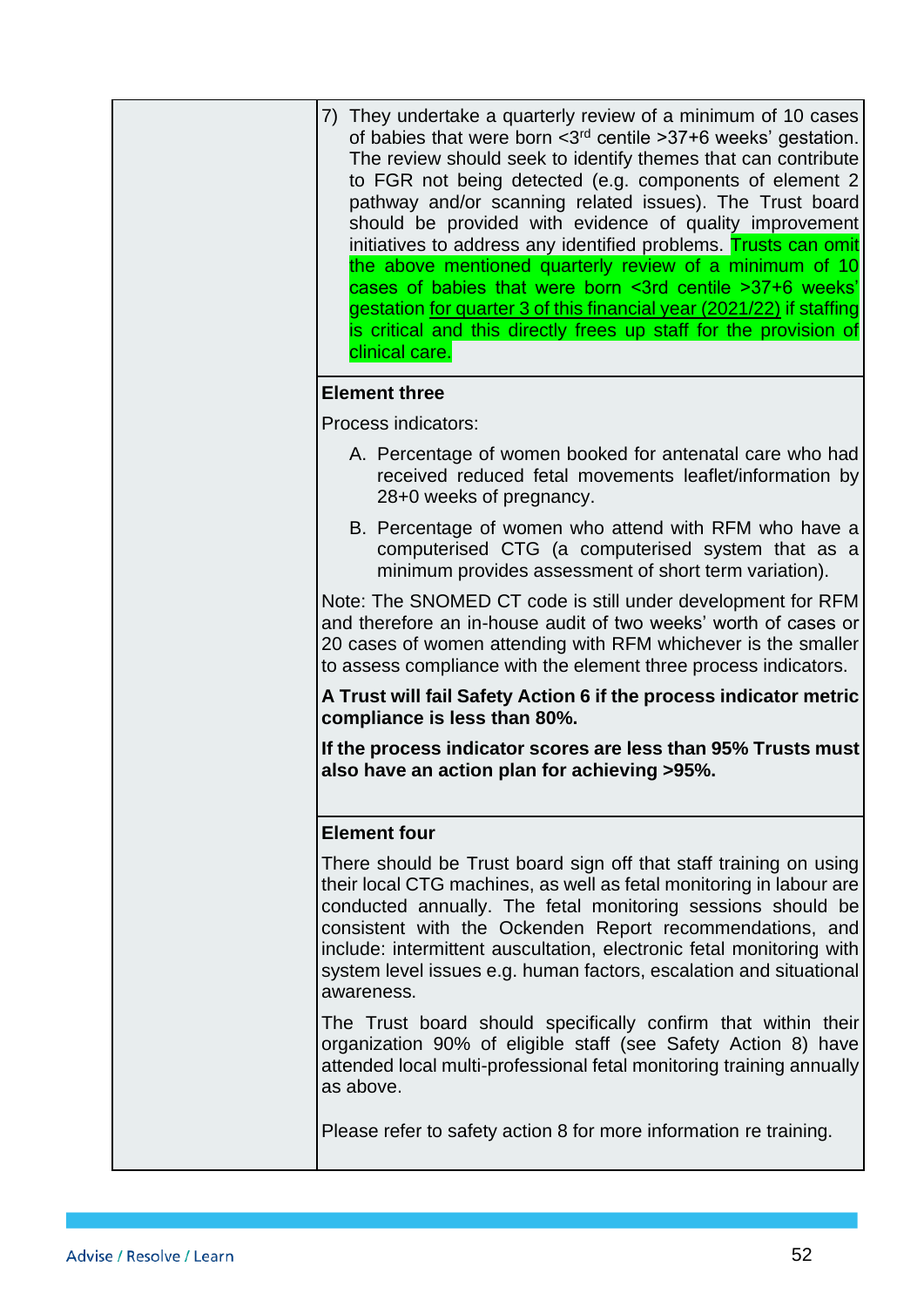| <b>Element five</b>                                                                                                                                                                                                                                                                                                                                                                                                                      |
|------------------------------------------------------------------------------------------------------------------------------------------------------------------------------------------------------------------------------------------------------------------------------------------------------------------------------------------------------------------------------------------------------------------------------------------|
| Process indicators:                                                                                                                                                                                                                                                                                                                                                                                                                      |
| A. Percentage of singleton live births (less than 34+0 weeks)<br>receiving a full course of antenatal corticosteroids, within<br>seven days of birth.                                                                                                                                                                                                                                                                                    |
| B. Percentage of singleton live births occurring more than<br>seven days after completion of their first course of antenatal<br>corticosteroids.                                                                                                                                                                                                                                                                                         |
| C. Percentage of singleton live births (less than 30+0 weeks)<br>receiving magnesium sulphate within 24 hours prior birth.                                                                                                                                                                                                                                                                                                               |
| D. Percentage of women who give birth in an appropriate care<br>setting for gestation (in accordance with local ODN<br>quidance).                                                                                                                                                                                                                                                                                                        |
| Note: The relevant data items for these process indicators should<br>be recorded on the provider's Maternity Information System and<br>included in the MSDS submissions to NHS Digital in an MSDSv2<br>Information Standard Notice compatible format,<br>including<br>SNOMED-CT coding.                                                                                                                                                  |
| If there is a delay in the provider Trust MIS's ability to record these<br>data then an audit of 40 cases consisting of 20 consecutive cases<br>of women presenting with threatened preterm labour before 34<br>weeks and 20 consecutive cases of women who have given birth<br>before 34 weeks using locally available data or case records<br>should have been undertaken to assess compliance with each of<br>the process indicators. |
| The Trust board should receive data from the organisation's<br><b>Maternity Information System evidencing 80% compliance.</b>                                                                                                                                                                                                                                                                                                            |
| A Trust will not fail Safety Action 6 if the process indicator<br>scores are less than 80%. However, Trusts must have an<br>action plan for achieving >80%.                                                                                                                                                                                                                                                                              |
| In addition, the Trust board should specifically confirm that within<br>their organisation:                                                                                                                                                                                                                                                                                                                                              |
| They have a dedicated Lead Consultant Obstetrician with<br>demonstrated experience to focus on and champion best<br>practice in preterm birth prevention. (Best practice would<br>be to also appoint a dedicated Lead Midwife. Further<br>guidance/information on preterm birth clinics can be found<br>https://www.tommys.org/sites/default/files/2021-<br><b>on</b><br>03/reducing%20preterm%20birth%20guidance%2019.pdf               |
| Women at high risk of preterm birth have access to a<br>birth clinic where<br>specialist preterm<br>transvaginal<br>ultrasound to assess cervical length is provided. If this is<br>not the case the board should describe the alternative<br>intervention that has been agreed with their commissioner                                                                                                                                  |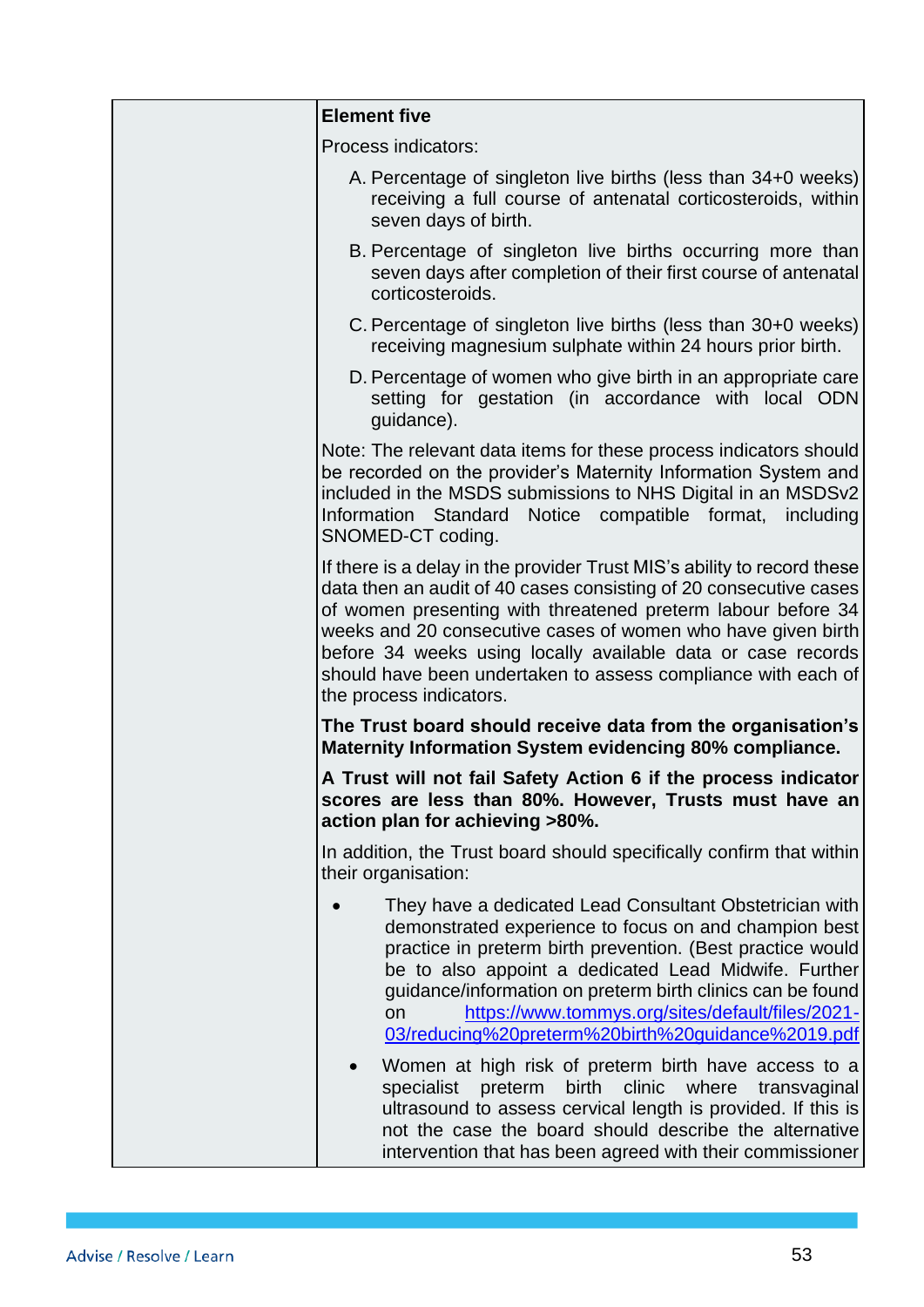|                           | (CCG) and that their Clinical Network has agreed is<br>acceptable clinical practice.                                                                                                                                                                                                                                                                                                                                                                                                                                                                                                              |
|---------------------------|---------------------------------------------------------------------------------------------------------------------------------------------------------------------------------------------------------------------------------------------------------------------------------------------------------------------------------------------------------------------------------------------------------------------------------------------------------------------------------------------------------------------------------------------------------------------------------------------------|
|                           | An audit of 40 consecutive cases of women booking for<br>$\bullet$<br>antenatal care has been completed to measure the<br>percentage of women that are assessed at booking for the<br>risk of preterm birth and stratified to low, intermediate and<br>high risk pathways, and the percentage of those assessed<br>to be at increased risk that are referred to the appropriate<br>preterm birth clinic and pathway. The assessment should<br>use the criteria in Appendix F of SBLCBv2 or an alternative<br>which has been agreed with local CCGs following advice<br>from the Clinical Network. |
|                           | Their risk assessment and management in multiple<br>pregnancy complies with NICE guidance or a variant that<br>has been agreed with local commissioners (CCGs)<br>following advice from the provider's clinical network.                                                                                                                                                                                                                                                                                                                                                                          |
| <b>Validation process</b> | Self-certification to NHS Resolution using the Board declaration<br>form.                                                                                                                                                                                                                                                                                                                                                                                                                                                                                                                         |
| time period?              | What is the relevant Trusts should be evidencing the position as of 5 January 2023 at<br>12 noon                                                                                                                                                                                                                                                                                                                                                                                                                                                                                                  |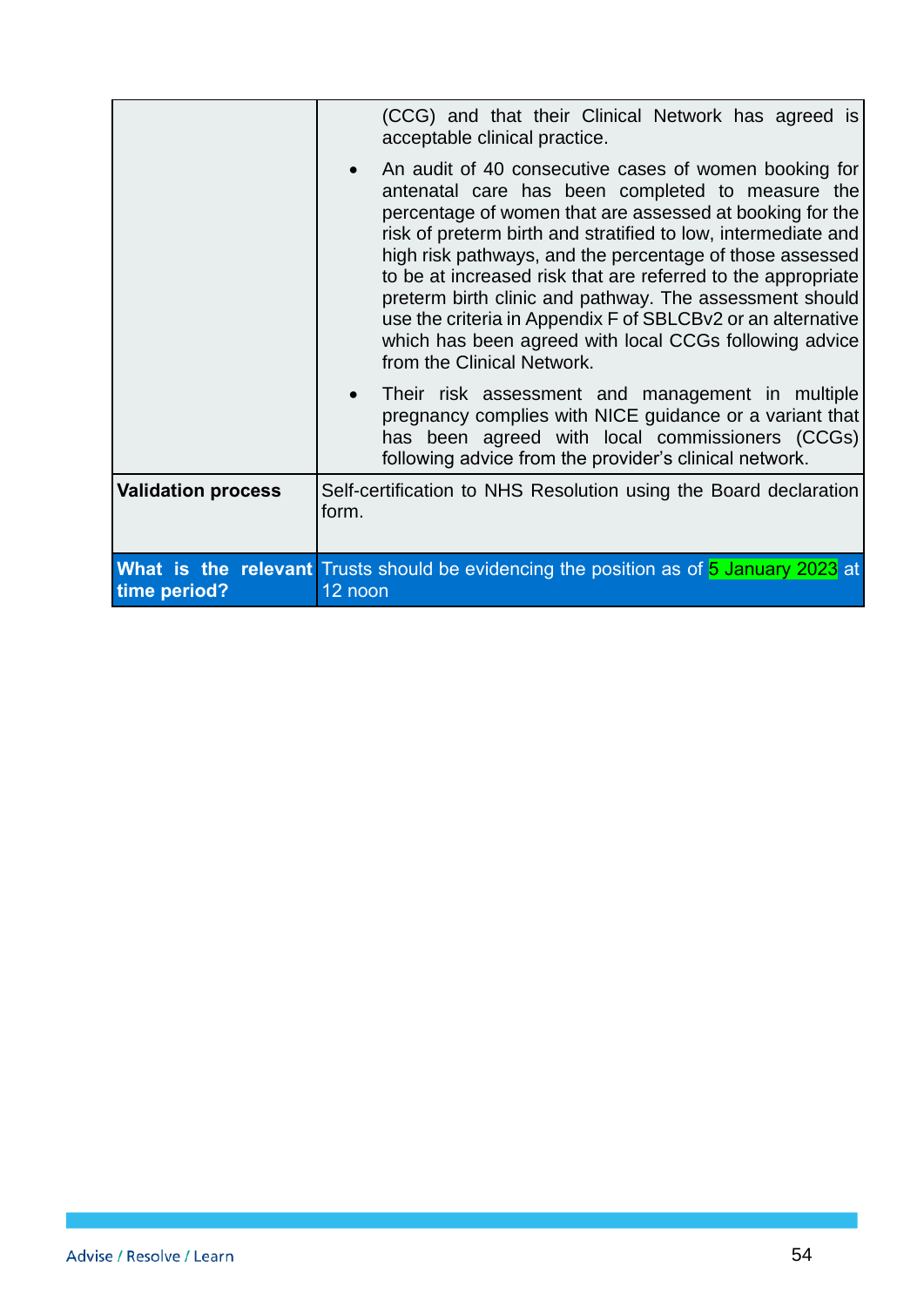## **Technical guidance for Safety action 6**

| <b>Technical guidance</b>                                                                                |                                                                                                                                                                                                                                                                                                                                                                                                                                                                                                                                                                             |
|----------------------------------------------------------------------------------------------------------|-----------------------------------------------------------------------------------------------------------------------------------------------------------------------------------------------------------------------------------------------------------------------------------------------------------------------------------------------------------------------------------------------------------------------------------------------------------------------------------------------------------------------------------------------------------------------------|
| Where can we find guidance<br>regarding this safety action?                                              | SBL care bundle:                                                                                                                                                                                                                                                                                                                                                                                                                                                                                                                                                            |
|                                                                                                          | https://www.england.nhs.uk/publication/saving-babies-lives-<br>version-two-a-care-bundle-for-reducing-perinatal-mortality/                                                                                                                                                                                                                                                                                                                                                                                                                                                  |
|                                                                                                          | The SBLCB v2 Technical Glossary which includes the<br>numerators and denominators for all of the process indicators<br>can be found on the NHS Digital webpages here:                                                                                                                                                                                                                                                                                                                                                                                                       |
|                                                                                                          | https://digital.nhs.uk/binaries/content/assets/website-<br>assets/data-and-information/data-sets/maternity-<br>services/sblcbv2-msds-v2.0-technical-glossary-for-<br>publication.xlsx                                                                                                                                                                                                                                                                                                                                                                                       |
|                                                                                                          | Any queries related to the <b>digital aspects</b> of this safety action<br>can be sent to NHS Digital mailbox maternity.dq@nhs.net                                                                                                                                                                                                                                                                                                                                                                                                                                          |
|                                                                                                          | For any other queries, please email nhsr.mis@nhs.net                                                                                                                                                                                                                                                                                                                                                                                                                                                                                                                        |
| <b>Further guidance</b><br>regarding element 2 of<br>the SBL care bundle V2                              | Compliance with the intervention for surveillance of low-risk<br>women does not mandate participation in the Perinatal<br>Institute's Growth Assessment Protocol (GAP) or the use of<br>customised fundal charts. Providers should however ensure<br>that for low risk women, fetal growth is assessed using<br>antenatal symphysis fundal height charts by clinicians trained<br>in their use. All staff must be competent in measuring fundal<br>height with a tape measure, plotting measurements on charts,<br>interpreting appropriately and referring when indicated. |
| What is the deadline for 5 January 2023 at 12noon<br><b>NHS</b><br>reporting<br>to<br><b>Resolution?</b> |                                                                                                                                                                                                                                                                                                                                                                                                                                                                                                                                                                             |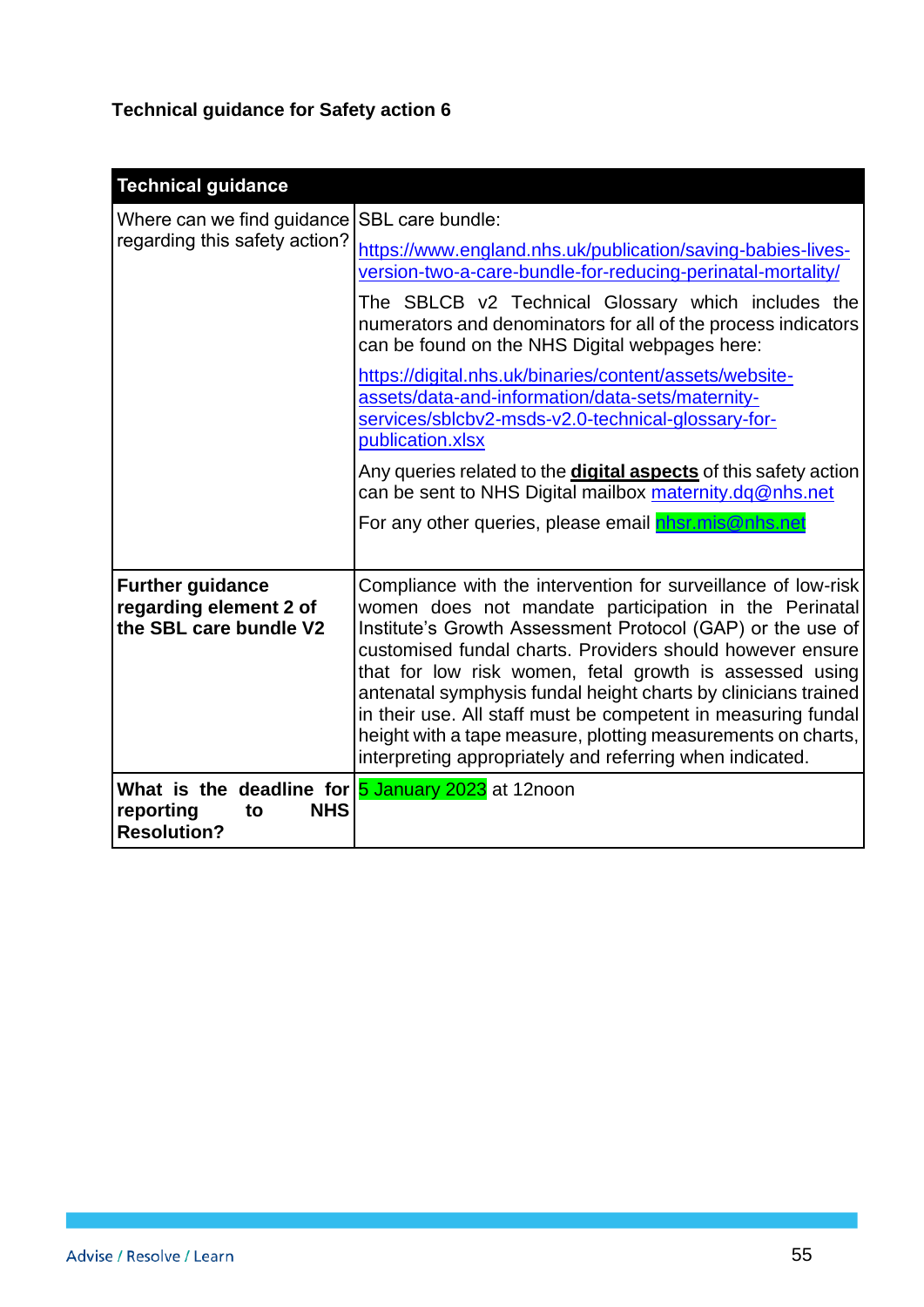**Safety action 7:** Can you demonstrate that you have a mechanism for gathering service user feedback, and that you work with service users through your Maternity Voices Partnership (MVP) to coproduce local maternity services?

| <b>Required standard</b>     | Can you demonstrate that you have a mechanism for<br>gathering service user feedback, and that you work with<br>service users through your Maternity Voices Partnership<br>(MVP) to coproduce local maternity services?                                                                                             |
|------------------------------|---------------------------------------------------------------------------------------------------------------------------------------------------------------------------------------------------------------------------------------------------------------------------------------------------------------------|
| <b>Minimum</b><br>evidential | <b>Evidence should include:</b>                                                                                                                                                                                                                                                                                     |
| requirement for Trust Board  | Terms of Reference for your MVP. They reflect the core<br>$\bullet$<br>principles for Terms of Reference for a MVP as outlined<br>in annex B of Implementing Better Births: A resource<br>pack for Local Maternity Systems                                                                                          |
|                              | Minutes of MVP meetings demonstrating how service<br>$\bullet$<br>users are listened to and how regular feedback is<br>obtained, that actions are in place to demonstrate that<br>listening has taken place and evidence of service<br>developments resulting from coproduction between<br>service users and staff. |
|                              | Written confirmation from the service user chair that they<br>are being remunerated as agreed and that this<br>reflects the time commitment<br>remuneration<br>and<br>requirements of the role given the agreed work<br>programme. Remuneration should take place in line with<br>agreed Trust processes.           |
|                              | The MVP's work programme, minutes of the MVP<br>$\bullet$<br>meeting which agreed it and minutes of the LMNS board<br>that ratified it                                                                                                                                                                              |
|                              | Written confirmation from the service user chair that they<br>and other service user members of the MVP committee<br>are able to claim out of pocket expenses, including travel,<br>parking and childcare costs in a timely way.                                                                                    |
|                              | Evidence that the MVP is prioritising hearing the voices<br>of women from Black, Asian and Minority Ethnic<br>backgrounds and women living in areas with high levels<br>of deprivation, given the findings in the MBRRACE-UK<br>reports about maternal death and morbidity and perinatal<br>mortality.              |
|                              | Evidence that the MVP Chair is invited to attend<br>maternity governance meetings and that actions from<br>maternity governance meetings, including complaints'<br>response processes, trends and themes, are shared with<br>the MVP.                                                                               |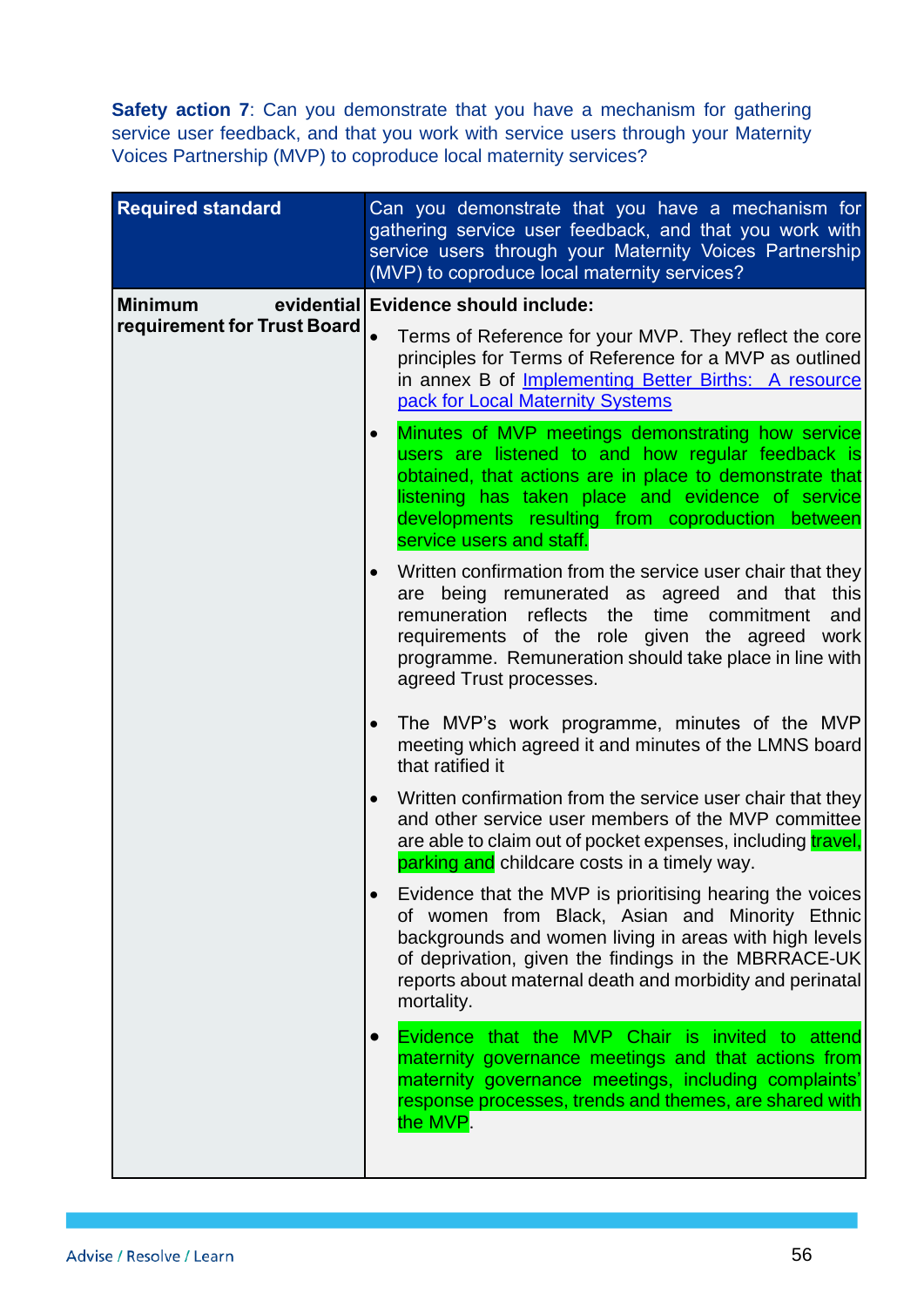| <b>Validation process</b>                           | Self-certification to NHS Resolution using the Board<br>declaration form. |
|-----------------------------------------------------|---------------------------------------------------------------------------|
| period?                                             | What is the relevant time From 6 May 2022 until 5 January 2023            |
| <b>NHS</b><br>reporting<br>to<br><b>Resolution?</b> | <b>What is the deadline for</b> Thursday 5 January 2023 at 12 noon        |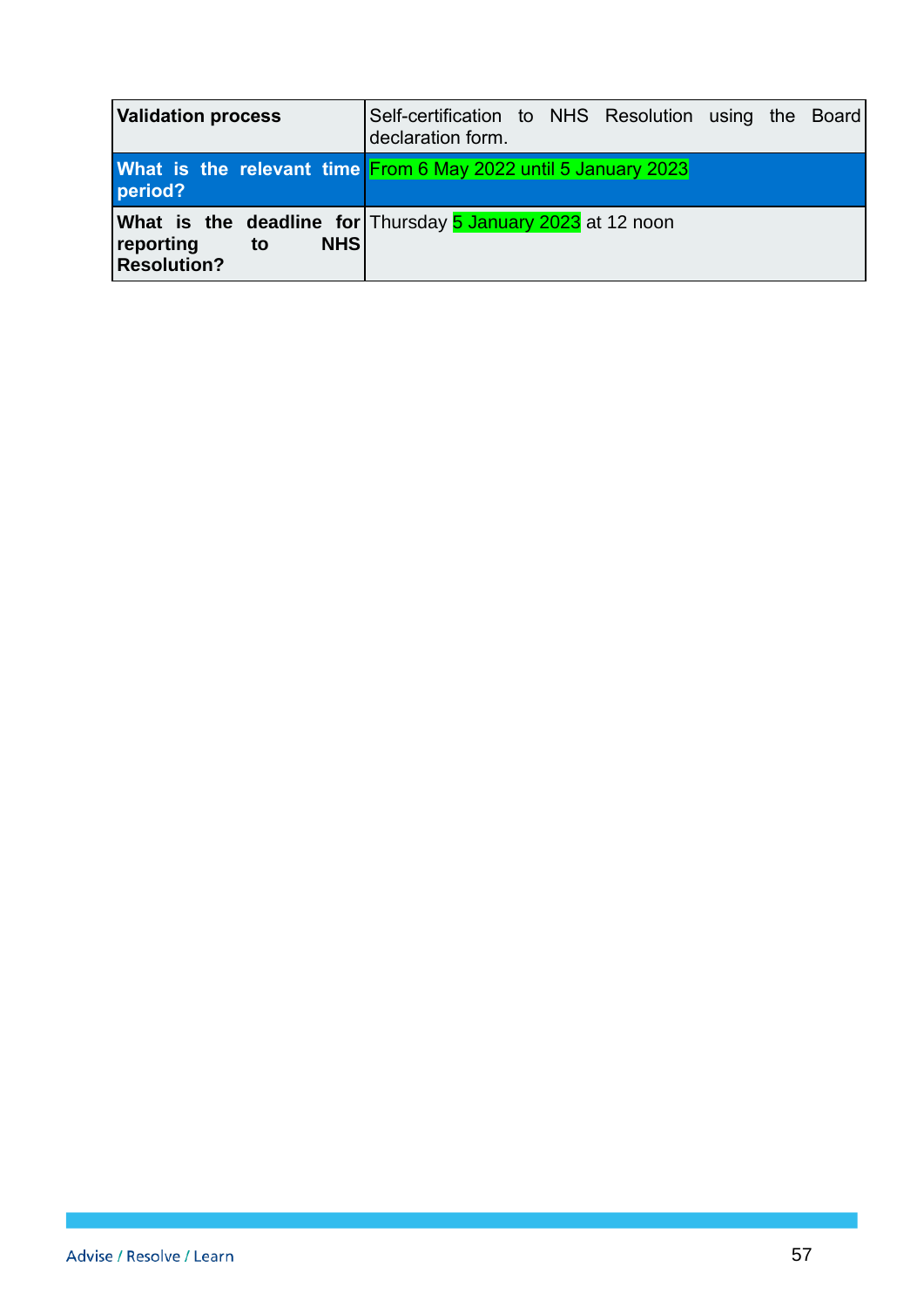## **Technical guidance for Safety action 7**

| <b>Technical guidance</b>                                                                       |                                                                                                                                                                                                                                                                                                                                                                         |
|-------------------------------------------------------------------------------------------------|-------------------------------------------------------------------------------------------------------------------------------------------------------------------------------------------------------------------------------------------------------------------------------------------------------------------------------------------------------------------------|
| Partnership?                                                                                    | <b>What is the Maternity Voices</b> A Maternity Voices Partnership is a multidisciplinary NHS<br>working group for review and coproduction of local<br>maternity services.                                                                                                                                                                                              |
|                                                                                                 | For more information see:                                                                                                                                                                                                                                                                                                                                               |
|                                                                                                 | Implementing Better Births: A resource pack for Local<br><b>Maternity Systems Chapter 4 and Annex B</b><br><b>National Maternity Voices</b><br>$\bullet$                                                                                                                                                                                                                |
|                                                                                                 |                                                                                                                                                                                                                                                                                                                                                                         |
| <b>How</b><br>should<br>often<br>the<br><b>Maternity Voices Partnership</b><br>meeting be held? | MVP should meet "no less than four times per year" in line<br>with MVP Terms of Reference template, available here:<br>https://nationalmaternityvoices.org.uk/toolkit-for-myps/                                                                                                                                                                                         |
|                                                                                                 | This should include meeting with Maternity Leadership to<br>ensure progression of the work plan.                                                                                                                                                                                                                                                                        |
| We are unsure about the<br>funding for Maternity Voices<br><b>Partnerships</b>                  | The maternity commissioner is responsible for facilitating<br>and organising any agreed funding, this may be provided<br>by the commissioner alone or in conjunction with local<br>providers. Local discussions will need to take place to agree<br>how the costs of the Maternity Voices Partnership will be<br>shared between commissioner and provider organisations |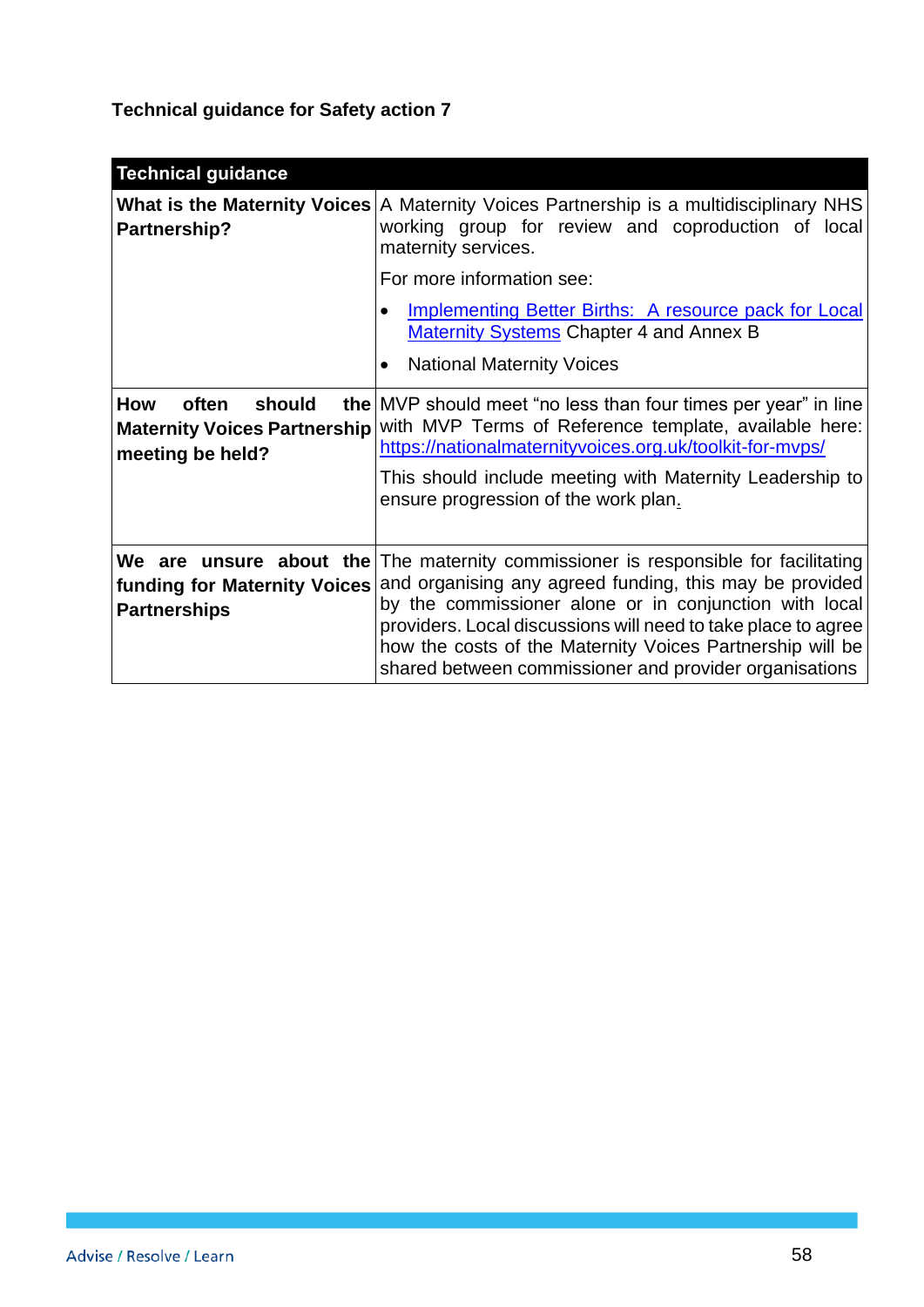**Safety action 8**: Can you evidence that a **local training plan** is in place to ensure that all six core modules of the Core Competency Framework will be included in your unit training programme over the next 3 years, starting from the launch of MIS year 4?

In addition, can you evidence that at least 90% of each relevant maternity unit staff group has attended an 'in house', **one-day, multi-professional training day** which includes a selection of maternity emergencies, antenatal and intrapartum fetal surveillance and newborn life support, starting from the launch of MIS year 4?

| <b>Required</b><br>evidential<br>minimum<br><b>\requirement</b> | standard and Can you evidence that:<br>a) A local training plan is in place to ensure that all six<br>core modules of the Core Competency Framework,<br>will be included in your unit training programme over<br>the next 3 years                                                                                                |
|-----------------------------------------------------------------|----------------------------------------------------------------------------------------------------------------------------------------------------------------------------------------------------------------------------------------------------------------------------------------------------------------------------------|
|                                                                 | b) 90% of each relevant maternity unit staff group have<br>attended an <b>annual</b> 'in-house' one day multi-<br>professional training day, to include maternity<br>emergencies starting from the launch of MIS year<br>four                                                                                                    |
|                                                                 | c) 90% of each relevant maternity unit staff group have<br>attended an <b>annual</b> 'in-house' one day multi-<br>professional training day, to include antenatal and<br>intrapartum fetal monitoring and surveillance,<br>starting from the launch of MIS year four                                                             |
|                                                                 | d) Can you evidence that 90% of the team required to<br>be involved in immediate resuscitation of the<br>newborn and management of the deteriorating<br>newborn infant have attended your annual in-house<br>neonatal life support training or Newborn Life<br>Support (NLS) course starting from the launch of MIS<br>year four |
| <b>Validation process</b>                                       | Self-certification to NHS Resolution using the Board<br>declaration form.                                                                                                                                                                                                                                                        |
| period?                                                         | What is the relevant time Trusts should be evidencing the position as of 5 January<br>2023 at 12 noon                                                                                                                                                                                                                            |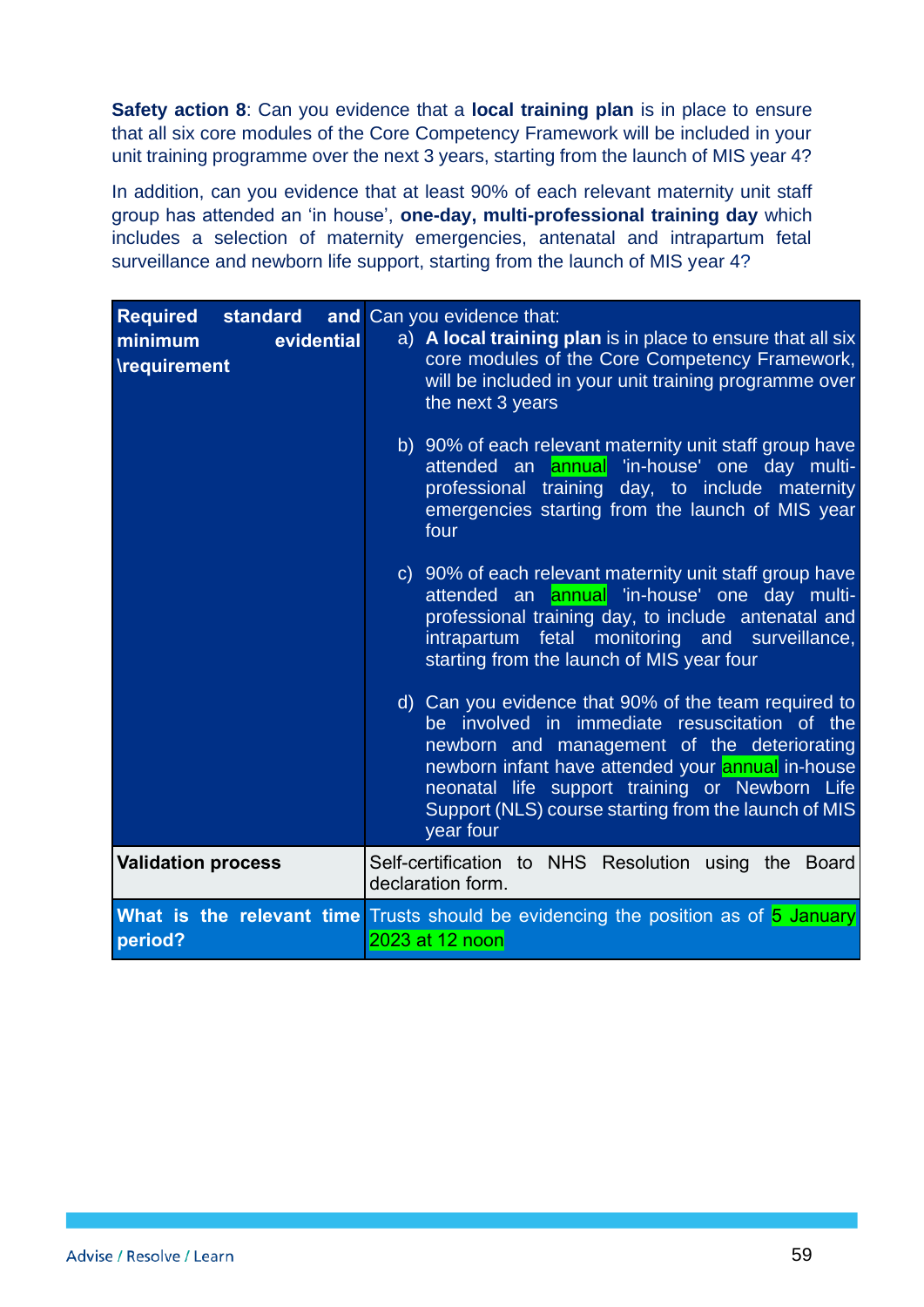## **Technical guidance for safety action 8**

| <b>Technical guidance</b>                                                                                                                                                                |                                                                                                                                                                                                                                                                                                                                                                                                                                                    |
|------------------------------------------------------------------------------------------------------------------------------------------------------------------------------------------|----------------------------------------------------------------------------------------------------------------------------------------------------------------------------------------------------------------------------------------------------------------------------------------------------------------------------------------------------------------------------------------------------------------------------------------------------|
| What training should be<br>in<br>the<br>covered<br><b>local</b><br>training plan to cover the<br>six modules of the Core<br><b>Competency Framework?</b>                                 | A training plan should be in place to cover all six core<br>modules of the Core Competency Framework. The training<br>plan will span a 3-year time period and will include;<br>Saving Babies Lives Care Bundle<br>Fetal surveillance in labour<br>$\bullet$<br>multi-professional<br>Maternity emergencies and<br>training.<br>Personalised care<br>$\bullet$<br>Care during labour and the immediate postnatal<br>period<br>Neonatal life support |
| Core<br>competency<br>framework-maternal critical<br>care<br>What is the expectation of<br>those unit that don't provide<br>enhanced maternal critical<br>care in the maternity setting? | should relate to recognition of deterioration,<br>This -<br>escalation, stabilisation and monitoring of the woman until<br>transfer takes place                                                                                                                                                                                                                                                                                                    |
| <b>Core</b><br>competency<br>framework<br>which<br>$\equiv$<br>modules should our unit<br>focus on?                                                                                      | For MIS year 4, Trusts only need to focus on the 6 core<br>elements – minus the 2 relating to COVID (core modules 7<br>and 8)                                                                                                                                                                                                                                                                                                                      |
| Covid-19<br>impact<br>on<br>training                                                                                                                                                     | We encourage the reinstatement of face to face training<br>however for situations where this is not possible face to<br>face, remote or digital training (which covers the<br>requirements within the safety actions) will be accepted to<br>count towards the training percentage.                                                                                                                                                                |
|                                                                                                                                                                                          | It is recognised that temporary modifications may be<br>necessary in light of the Covid-19 pandemic. In such cases<br>the Board must ensure that these are mitigated and agreed<br>to ensure the safe provision of services. Details of any<br>modifications, and the agreed mitigations will be expected<br>to be shared with the Trust Board by 16 June 2022.                                                                                    |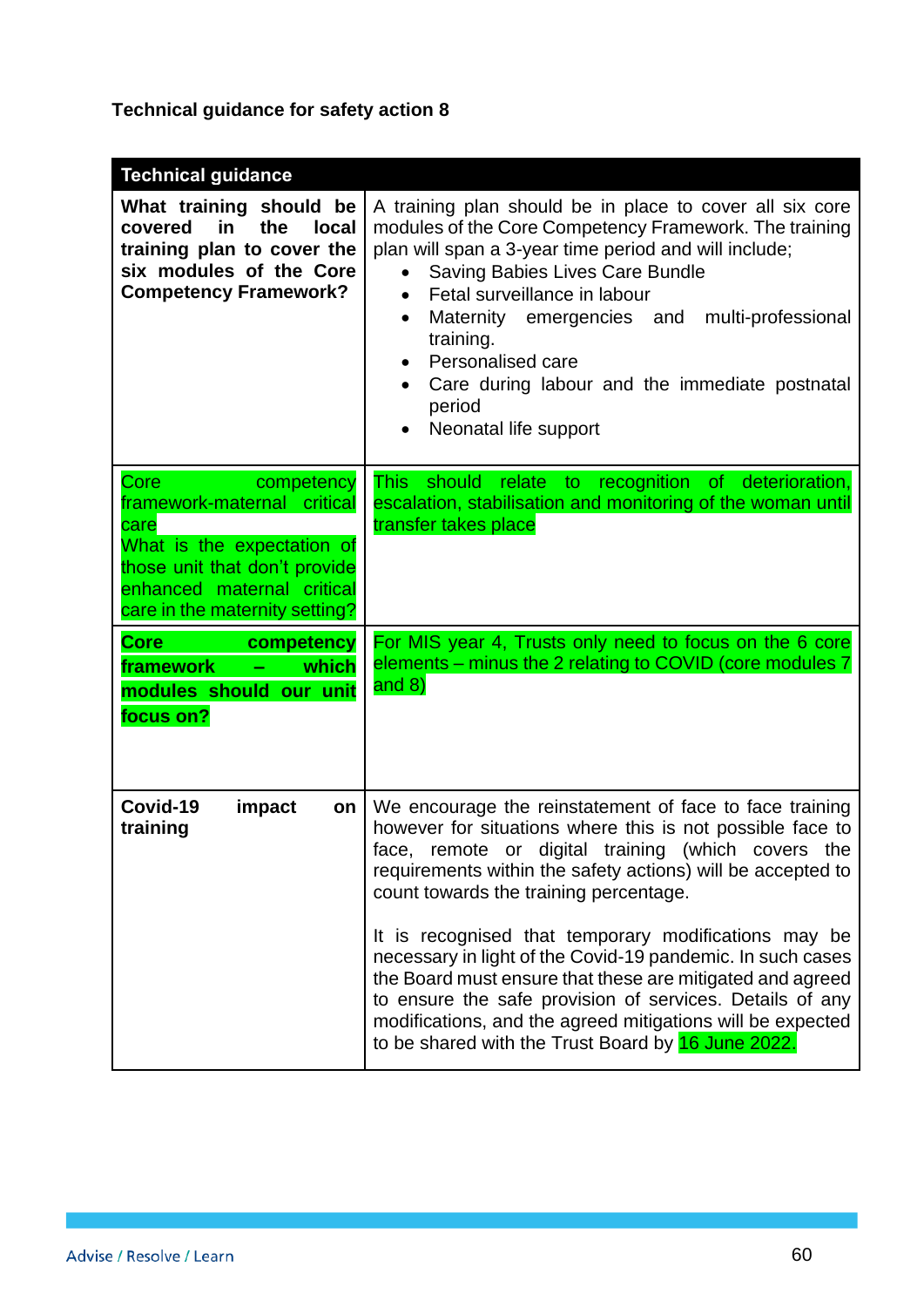| What training should be<br>covered for the one-day<br>multi-professional<br>training? | The one-day training programme should include training<br>on:<br>Fetal monitoring and surveillance (in the antenatal<br>$\bullet$<br>and intrapartum period)<br>Maternity emergencies training scenarios<br>$\bullet$<br>Neonatal life support<br>There should be sharing of local maternal and neonatal<br>ideally benchmarked<br>outcomes,<br>other<br>against<br>organisations with a similar profile. These data may be<br>local, drawing on learning from case studies, incidents,<br>exemplars or from National programmes e.g. National<br>Maternity Perinatal Audit (NMPA), Getting It Right First                                                                                                                                                                                                                                                                                                                                                            |
|---------------------------------------------------------------------------------------|-----------------------------------------------------------------------------------------------------------------------------------------------------------------------------------------------------------------------------------------------------------------------------------------------------------------------------------------------------------------------------------------------------------------------------------------------------------------------------------------------------------------------------------------------------------------------------------------------------------------------------------------------------------------------------------------------------------------------------------------------------------------------------------------------------------------------------------------------------------------------------------------------------------------------------------------------------------------------|
|                                                                                       | Time (GIRFT) and others.<br>Fetal monitoring and surveillance (in the antenatal and<br>intrapartum period)<br>Should be consistent with the Ockenden Report (2021)                                                                                                                                                                                                                                                                                                                                                                                                                                                                                                                                                                                                                                                                                                                                                                                                    |
| What should be covered in<br>the training programme?                                  | recommendations, and include as a minimum:<br><b>Risk assessment</b><br>$\bullet$<br>Intermittent auscultation<br>$\bullet$<br>Electronic fetal monitoring<br>$\bullet$<br>System level issues<br>e.g.<br>human<br>factors,<br>$\bullet$<br>classification, escalation and situational awareness<br>• Use of local case histories<br>Using their local CTG machines<br>$\bullet$                                                                                                                                                                                                                                                                                                                                                                                                                                                                                                                                                                                      |
|                                                                                       | Multi-professional maternity emergencies training                                                                                                                                                                                                                                                                                                                                                                                                                                                                                                                                                                                                                                                                                                                                                                                                                                                                                                                     |
|                                                                                       | The training day should include 4 of the minimum<br>$\bullet$<br>requirements for multi-professional<br>maternity<br>emergency scenarios, as set out in the Core<br>Competency Framework, with the aim that all<br>scenarios will be covered over a 3-year period.<br>The 4 scenarios will be based on locally identified<br>$\bullet$<br>training needs relating to emergency scenarios,<br>drawing on learning from local serious incidents,<br>near misses, audits and thematic reviews.<br>At least one scenario should include a learning from<br>excellence case study.<br>At least one of the four emergency scenarios should<br>be conducted in the clinical area, ensuring full<br>relevant<br>wider<br>attendance from<br>the<br>multi-<br>professional team. This will enable local system and<br>environmental factors within the clinical setting to be<br>considered, any risks and issues identified and an<br>action plan developed to address these. |
|                                                                                       | <b>Neonatal life support</b>                                                                                                                                                                                                                                                                                                                                                                                                                                                                                                                                                                                                                                                                                                                                                                                                                                                                                                                                          |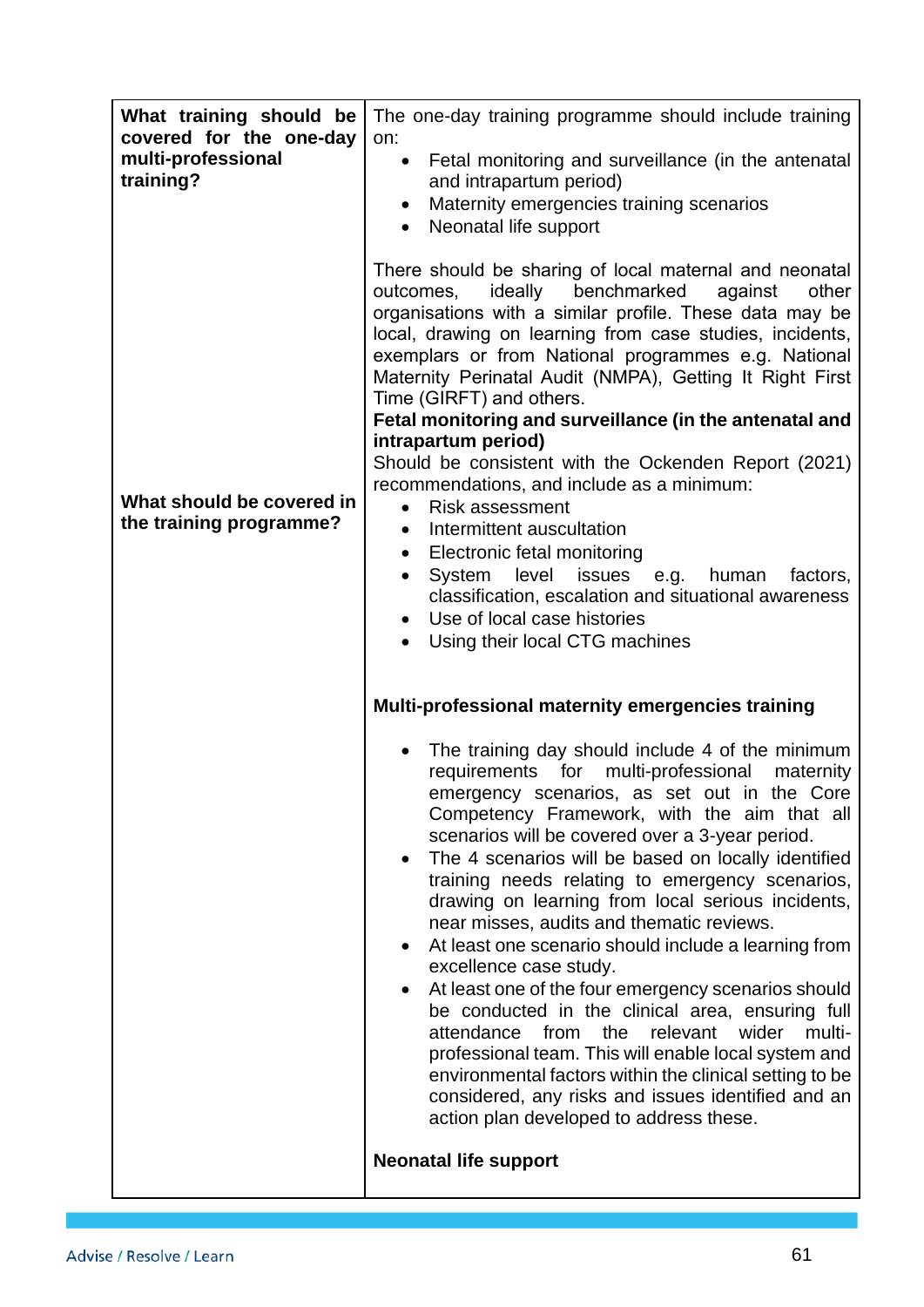|                                                                                                                                                                                                                                                                                                            | All staff in attendance at births should attend local<br>neonatal life support training every year.<br>Attendance on separate certified NLS training for<br>maternity staff should be locally decided but this<br>would be the gold standard.<br>Those attending a NLS programme every 4 years<br>will attend annual local neonatal life support training<br>in between.<br>Training should include as a minimum:<br>Preparing for neonatal resuscitation,<br>including<br>$\bullet$<br>suitability of the clinical environment and preparing the<br>resuscitation device(s)<br>Identification of a baby requiring resuscitation after birth<br>$\bullet$<br>Knowledge and understanding of the NLS algorithm,<br>$\bullet$<br>annual updates should be following the latest NLS<br>edition.<br>The timing and how to call for help within the<br>$\bullet$<br>organisation<br>Situation, Background, Assessment Recommendation<br>$\bullet$<br>(SBAR) or equivalent communication tool handover on<br>arrival of help. |
|------------------------------------------------------------------------------------------------------------------------------------------------------------------------------------------------------------------------------------------------------------------------------------------------------------|-------------------------------------------------------------------------------------------------------------------------------------------------------------------------------------------------------------------------------------------------------------------------------------------------------------------------------------------------------------------------------------------------------------------------------------------------------------------------------------------------------------------------------------------------------------------------------------------------------------------------------------------------------------------------------------------------------------------------------------------------------------------------------------------------------------------------------------------------------------------------------------------------------------------------------------------------------------------------------------------------------------------------|
| <b>How do maternity units</b> For the<br>components of the Core<br><b>Competencies Framework</b><br>that are not listed above?<br>The<br>remaining<br>$\mathbf{2}$<br>components are:<br><b>Personalised care</b><br>$\bullet$<br>Care during labour<br>$\bullet$<br>and the immediate<br>postnatal period | $2\overline{ }$<br>remaining<br>components<br>of<br>the<br>Core<br>include the remaining   Competencies Framework, maternity teams should<br>choose 2 subjects per year from those listed in each of<br>these core competencies, and these should be based on<br>identified unit priorities, audit report findings and locally<br>identified learning (e.g. ATAIN reviews) involving aspects<br>of care which require reinforcing and national guidance.<br>The aim is that all subjects within the Core Competencies<br>Framework will be covered over the three-year period.                                                                                                                                                                                                                                                                                                                                                                                                                                          |
| Which<br>maternity<br>staff<br>attendees<br>should<br>be<br>included for the 'in house'<br>maternity emergencies<br>multi-professional training<br>day?                                                                                                                                                    | Maternity staff attendees should include 90% of each of the<br>following groups:<br><b>Obstetric consultants</b><br>$\bullet$<br>All other obstetric doctors (including staff grade<br>$\bullet$<br>doctors, obstetric trainees (ST1-7), sub speciality                                                                                                                                                                                                                                                                                                                                                                                                                                                                                                                                                                                                                                                                                                                                                                 |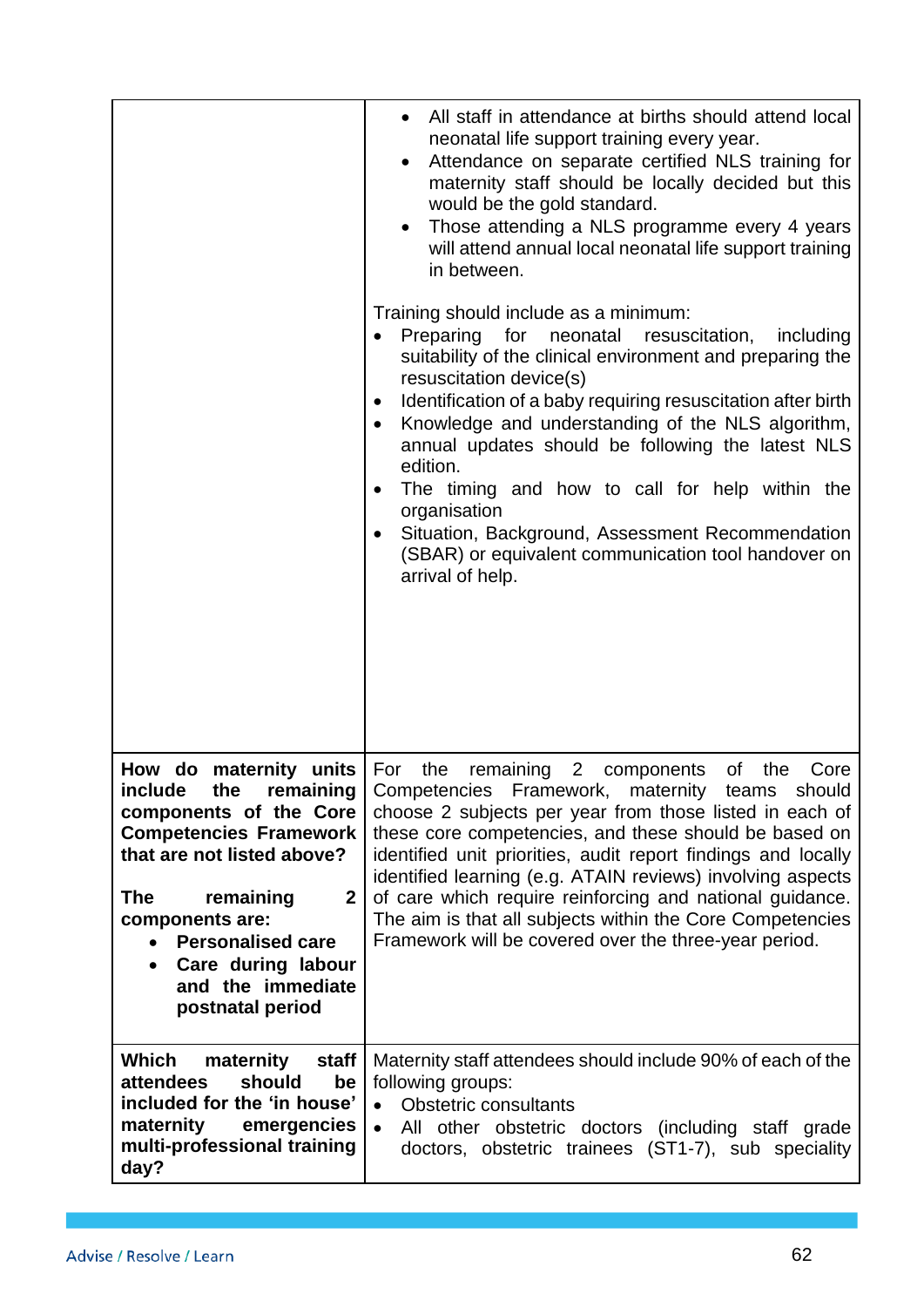|                                                                                                                                                                                                             | trainees, obstetric clinical fellows and foundation year<br>doctors contributing to the obstetric rota<br>Midwives (including midwifery managers and matrons,<br>$\bullet$<br>community midwives; birth centre midwives (working in<br>and<br>standalone birth<br>co-located<br>centres<br>and<br>bank/agency midwives)<br>Maternity support workers and health care assistants<br>$\bullet$<br>(to be included in the maternity skill drills as a minimum)<br>Obstetric anaesthetic consultants<br>$\bullet$<br>All other obstetric anaesthetic doctors (staff grades and<br>anaesthetic trainees) contributing to the obstetric rota |
|-------------------------------------------------------------------------------------------------------------------------------------------------------------------------------------------------------------|----------------------------------------------------------------------------------------------------------------------------------------------------------------------------------------------------------------------------------------------------------------------------------------------------------------------------------------------------------------------------------------------------------------------------------------------------------------------------------------------------------------------------------------------------------------------------------------------------------------------------------------|
| <b>Training timeframe -</b><br>What if we had a large<br>number of staff trained in<br>July/ and August 2021- do<br>we then have to have these<br>staff do their training again<br>before 12 months are up? | 90% in 18 months in order to declare compliance<br>acknowledging Covid-19 pressure                                                                                                                                                                                                                                                                                                                                                                                                                                                                                                                                                     |
| Should the anaesthetic<br>maternity<br>and<br>support<br>(MSWs)<br>attend<br>workers<br>fetal surveillance in labour<br>and neonatal life support<br>training?                                              | Anaesthetic staff and MSWs are not required to attend fetal<br>monitoring and the below staff groups are not required to<br>attend neonatal resuscitation training.<br>This includes:<br>Obstetric anaesthetic consultants<br>$\bullet$<br>All other obstetric anaesthetic doctors (staff grades and<br>$\bullet$<br>anaesthetic trainees) contributing to the obstetric rota<br>and<br>Maternity critical care staff<br>(including operating<br>$\bullet$<br>department<br>practitioners,<br>anaesthetic<br>nurse<br>practitioners, recovery and high dependency unit<br>nurses providing care on the maternity unit)                 |
| What<br>compliance<br>is<br>required<br>for<br>maternity<br>theatre staff?                                                                                                                                  | Maternity theatre staff are a vital part of<br>the<br>multidisciplinary team and are encouraged to attend the<br>one-day maternity emergencies and multi-professional<br>training, however they will not be part of MIS year four<br>compliance assessment.                                                                                                                                                                                                                                                                                                                                                                            |
| should<br>Which<br>staff<br>be<br>for<br>immediate<br>included<br>life<br>neonatal<br>support<br>training?                                                                                                  | Staff in attendance at births should be included for<br>immediate neonatal life support training as listed below:<br>Neonatal<br><b>Consultants</b><br>Paediatric<br>consultants<br>or<br>$\bullet$<br>covering neonatal units<br>Neonatal junior doctors (who attend any births)<br>$\bullet$<br>Neonatal nurses (Band 5 and above)<br>٠<br>Advanced Neonatal Nurse Practitioner (ANNP)<br>٠<br>Midwives (including midwifery managers and matrons,<br>$\bullet$<br>community midwives, birth centre midwives (working in<br>co-located<br>and<br>standalone<br>birth<br>centres<br>and                                               |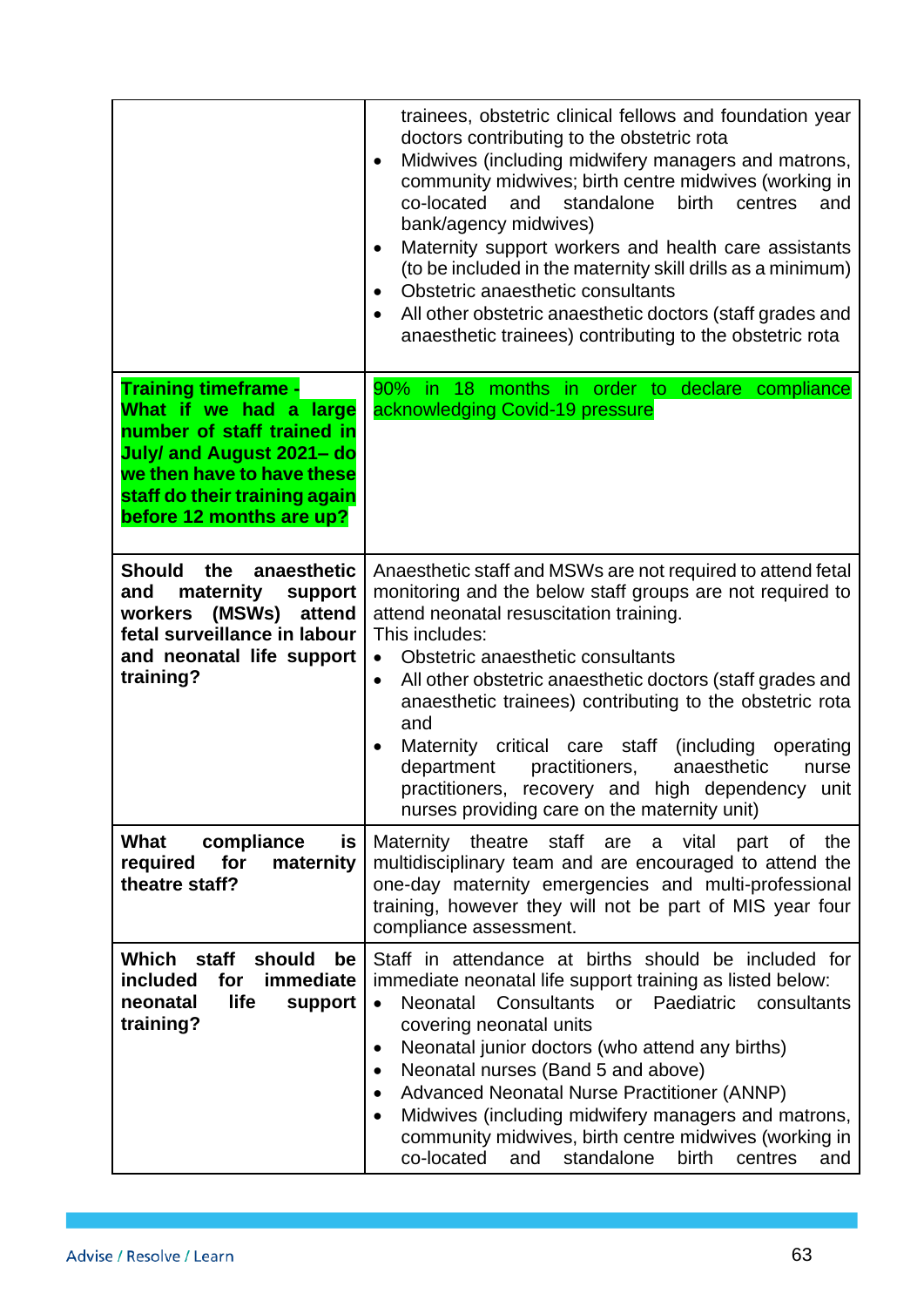|                                                                                                                                                                                                                                                                       | bank/agency midwives) and Maternity theatre midwives<br>who also work outside of theatres.                                                                                                                                                                                                                                                                                                                                                                                                                                                                                                                                                                |
|-----------------------------------------------------------------------------------------------------------------------------------------------------------------------------------------------------------------------------------------------------------------------|-----------------------------------------------------------------------------------------------------------------------------------------------------------------------------------------------------------------------------------------------------------------------------------------------------------------------------------------------------------------------------------------------------------------------------------------------------------------------------------------------------------------------------------------------------------------------------------------------------------------------------------------------------------|
| Which maternity<br>staff<br>should<br><b>attendees</b><br>be<br>included<br>the<br>for<br><b>local</b><br>intrapartum<br>fetal<br>surveillance in labour and<br><b>Saving Babies Lives Care</b><br><b>Bundle (SBLCBv2)?</b>                                           | Maternity staff attendees should be 90% of each of the<br>following groups:<br><b>Obstetric consultants</b><br>$\bullet$<br>All other obstetric doctors (including staff grade<br>$\bullet$<br>doctors, obstetric trainees (ST1-7), sub speciality<br>trainees, obstetric clinical fellows and foundation year<br>doctors contributing to the obstetric rota<br>Midwives (including midwifery managers and matrons,<br>$\bullet$<br>community midwives; birth centre midwives (working in<br>standalone<br>co-located<br>and<br><b>birth</b><br>centres<br>and<br>bank/agency midwives). Maternity theatre midwives<br>who also work outside of theatres. |
| <b>Fetal monitoring training-</b><br><b>Should GP trainees attend</b><br>fetal monitoring training<br>as stated in safety action<br>6/8 even though our unit<br>has a protocol that GP<br>rotational doctors do not<br>undertake CTG reviews in<br>any circumstances? | Yes GP trainees should also attend the fetal monitoring<br>training session if they have any obstetric commitment to<br>intrapartum care.                                                                                                                                                                                                                                                                                                                                                                                                                                                                                                                 |
| What if staff have been<br>booked to attend training<br>after (add in date) for the<br>'in-house'<br>multi-<br>professional training day?                                                                                                                             | Only staff who have attended the training will be counted<br>toward overall percentage. If staff are only booked onto<br>training and/or have not attended training, they cannot be<br>counted towards the overall percentage.                                                                                                                                                                                                                                                                                                                                                                                                                            |
| Will we meet the action if<br>one of our staff group is<br>below the 90% threshold<br>for the 'in-house' maternity<br>emergencies and<br>multi-<br>professional training day?                                                                                         | No, you will need to evidence to your Trust Board that you<br>have met the threshold of 90% for each of the staff groups<br>before (add date).                                                                                                                                                                                                                                                                                                                                                                                                                                                                                                            |
| compliance<br><b>Training</b><br>breakdown by staff groups                                                                                                                                                                                                            | Compliance should be broken down by specific staff<br>groups mentioned within the guidance e.g. obstetric<br>consultants 90%, obstetric trainees 89%, anaesthetic<br>consultants 92% etc.                                                                                                                                                                                                                                                                                                                                                                                                                                                                 |
| What<br>if<br>Covid-19<br>still<br><b>restrictions</b><br>in<br>are<br>place<br>for<br>in<br>house<br>training?                                                                                                                                                       | If social distancing guidelines preclude face to face training<br>then remote or digital training will be acceptable.                                                                                                                                                                                                                                                                                                                                                                                                                                                                                                                                     |
| I am a NLS instructor, do I<br>still<br>attend<br>need<br>to<br>resuscitation<br>neonatal<br>annual training?                                                                                                                                                         | If you are teaching on a NLS course at least once during<br>that year, you do not ned to attend local neonatal<br>resuscitation training as well                                                                                                                                                                                                                                                                                                                                                                                                                                                                                                          |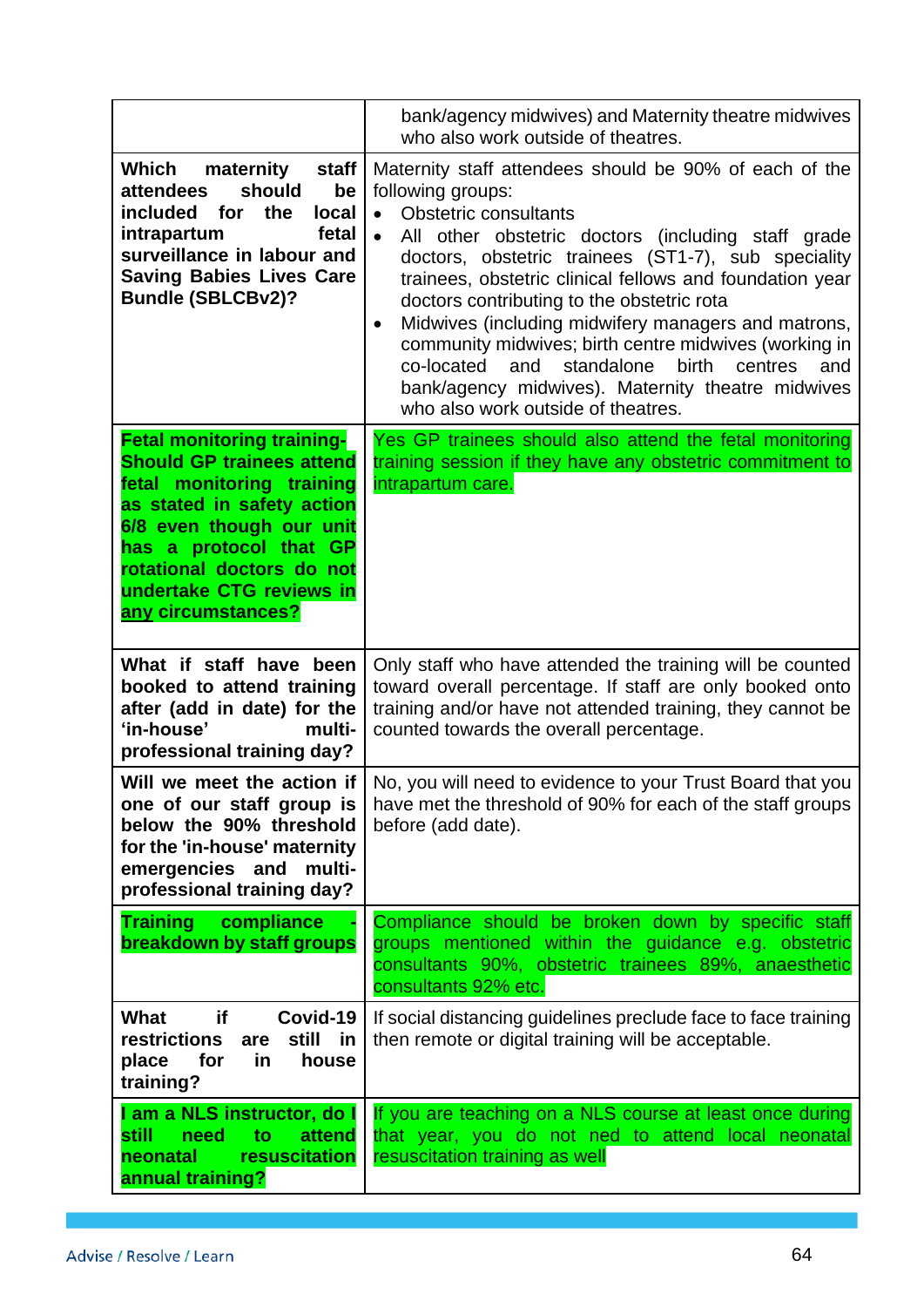| am a Medical Obstetric<br><b>Emergencies and Trauma</b><br>(MOET) instructor, do I still<br>to<br>the<br>attend<br>need<br>training<br>emergency<br>session? | MOET instructors do not need to attend annual training as<br>long as their NLS instructor status is still valid.                                                                                                                                                                                                                                                                                                                                                                                                                                                |
|--------------------------------------------------------------------------------------------------------------------------------------------------------------|-----------------------------------------------------------------------------------------------------------------------------------------------------------------------------------------------------------------------------------------------------------------------------------------------------------------------------------------------------------------------------------------------------------------------------------------------------------------------------------------------------------------------------------------------------------------|
| have attended my NLS<br>training, do I still need to<br>attend<br>neonatal<br><b>resuscitation</b><br>annual<br>training?                                    | For MIS purposes, not during the same year that you<br>completed NLS training, but you will need to attend<br>neonatal resuscitation training annually for the 3 years in-<br>between each NLS course.                                                                                                                                                                                                                                                                                                                                                          |
| Which members of the<br>team can teach in house<br>resuscitation<br>neonatal<br>training?                                                                    | Best practice would be for this training to be delivered by a<br>trained NLS instructor.<br>The minimum standard would be for training to be provided<br>by staff who hold an in-date NLS provider certificate and<br>also have a teaching role such as a clinical skills facilitator.                                                                                                                                                                                                                                                                          |
| <b>Who</b><br>should<br>attend<br>certified NLS training in<br>maternity?                                                                                    | Attendance on separate certified NLS training for maternity<br>staff should be locally decided but this would be the gold<br>standard.                                                                                                                                                                                                                                                                                                                                                                                                                          |
| <b>What</b><br>the<br>required<br>is<br>timeframe?                                                                                                           | training on<br>multi-professional,<br><b>One</b><br>maternity<br>day<br>emergencies, including a learning from excellence case<br>study and intrapartum fetal surveillance should be<br>undertaken by each staff groups within the MIS reporting<br>period.                                                                                                                                                                                                                                                                                                     |
| Where can I find the Core<br><b>Competencies Framework</b><br>additional<br>other<br>and<br>resources?                                                       | England and NHS<br><b>NHS</b><br>Improvements<br>Core<br>(December<br>2020)<br>Competency<br>Framework<br>https://www.england.nhs.uk/publication/core-<br>competency-framework/<br>https://www.resus.org.uk/library/2021-<br>resuscitation-guidelines/newborn-resuscitation-<br>and-support-transition-infants-birth<br>All link to forthcoming national intrapartum fetal<br>surveillance programme<br>Toolkit for high quality neonatal services (October<br>2009)<br>http://www.londonneonatalnetwork.org.uk/wp-<br>content/uploads/2015/09/Toolkit-2009.pdf |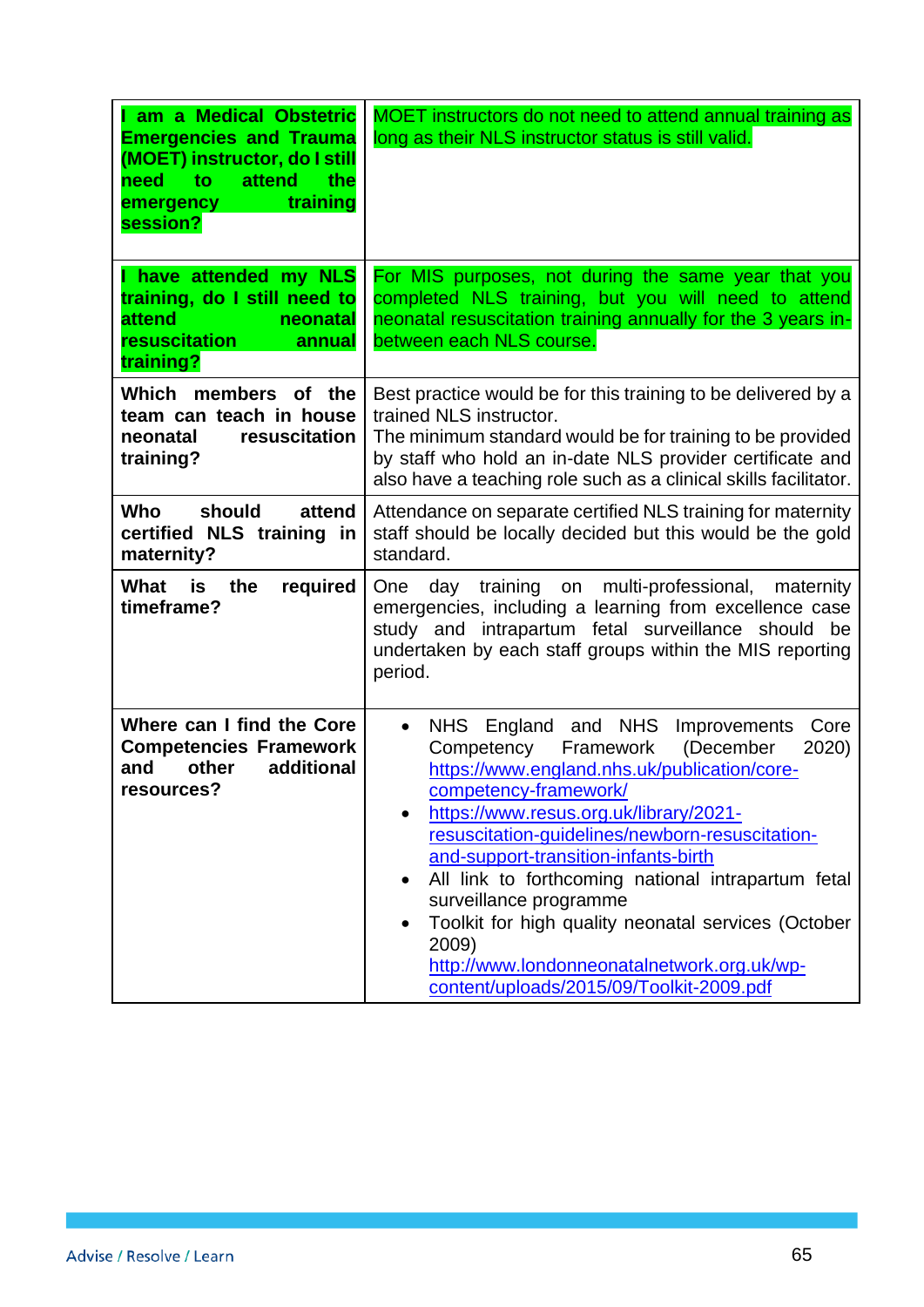**Safety action 9**: Can you demonstrate that there are robust processes in place to provide assurance to the Board on maternity and neonatal safety and quality issues?

| <b>Required</b><br>standard                            |           | a) The pathway developed in year 3, that describes how<br>safety intelligence is shared from floor to Board, through<br>local maternity and neonatal systems (LMNS), and the<br>Regional Chief Midwife has been reviewed in line with<br>implementing-a-revised-perinatal-quality-<br>the<br>surveillance-model.pdf (england.nhs.uk) The revised<br>pathway should formalise how Trust-level intelligence<br>will be shared with new LMNS/ICS and regional quality<br>groups to ensure early action and support is provided for<br>areas of concern or need.                                                                                                                                                                            |
|--------------------------------------------------------|-----------|-----------------------------------------------------------------------------------------------------------------------------------------------------------------------------------------------------------------------------------------------------------------------------------------------------------------------------------------------------------------------------------------------------------------------------------------------------------------------------------------------------------------------------------------------------------------------------------------------------------------------------------------------------------------------------------------------------------------------------------------|
|                                                        |           | b) Board level safety champions present a locally agreed<br>dashboard to the Board quarterly, including; the number<br>of incidents reported as serious harm, themes identified<br>and actions being taken to address any issues; staff<br>feedback from frontline champions and walk-abouts;<br>minimum staffing in maternity services and training<br>compliance are taking place at Board level no later than<br>16 June 2022. NB, The training update should include<br>any modifications made as a result of the pandemic /<br>current challenges and a rough timeline of how training<br>will be rescheduled later this year if required. This<br>additional level of training detail will be expected by 16<br><b>June 2022.</b> |
|                                                        | C)        | Board level safety champions have reviewed their<br>continuity of carer action plan in the light of Covid-19. A<br>revised action plan describes how the maternity service<br>will work towards Continuity of Carer being the default<br>model of care offered to all women by March 2024,<br>prioritising those most likely to experience poor<br>outcomes.                                                                                                                                                                                                                                                                                                                                                                            |
|                                                        |           | d) Board level and maternity safety champions are actively<br>supporting capacity and capability building for staff to be<br>involved in the Maternity and Neonatal Safety<br>Improvement Programme (MatNeoSIP)                                                                                                                                                                                                                                                                                                                                                                                                                                                                                                                         |
| <b>Minimum</b>                                         |           | Evidence for points a) and b)                                                                                                                                                                                                                                                                                                                                                                                                                                                                                                                                                                                                                                                                                                           |
| evidential<br>requirement<br>for<br><b>Trust Board</b> | $\bullet$ | Evidence of a revised pathway which describes how<br>frontline midwifery, neonatal, obstetric and Board safety<br>champions share safety intelligence between a) each<br>other, b) the Board, c) new LMNS/ICS quality group and                                                                                                                                                                                                                                                                                                                                                                                                                                                                                                         |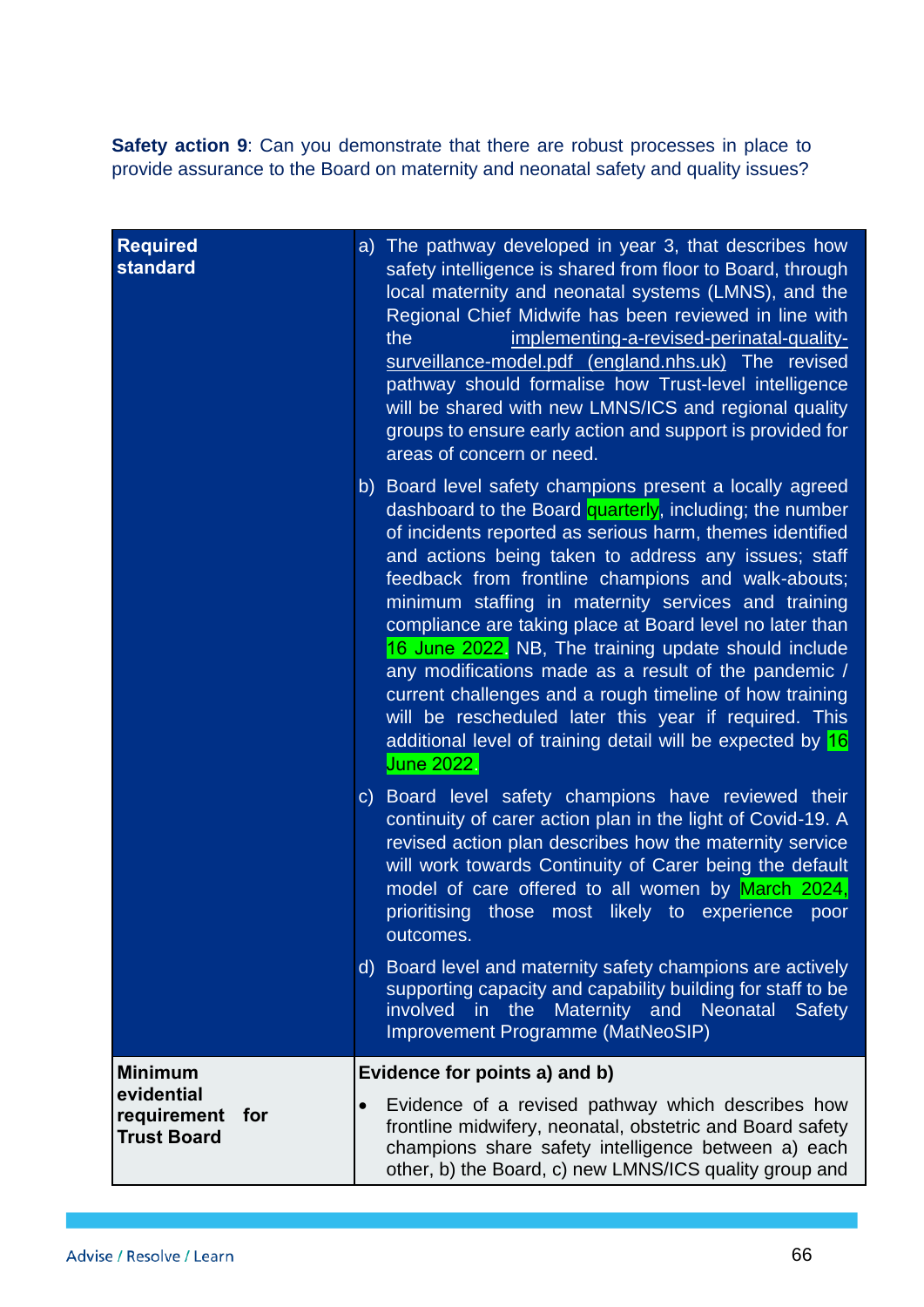| d) regional quality groups involving the Regional Chief<br>Midwife and Lead Obstetrician to ensure early action and<br>support is provided for areas of concern or need in line<br>with the perinatal quality surveillance model.                                                                                                                                                                                                                                                                                                                                                                                                                                                                                                                                                                                                                                            |
|------------------------------------------------------------------------------------------------------------------------------------------------------------------------------------------------------------------------------------------------------------------------------------------------------------------------------------------------------------------------------------------------------------------------------------------------------------------------------------------------------------------------------------------------------------------------------------------------------------------------------------------------------------------------------------------------------------------------------------------------------------------------------------------------------------------------------------------------------------------------------|
| Evidence that a clear description of the pathway and<br>$\bullet$<br>names of safety champions are visible to maternity and<br>neonatal staff.<br>Evidence that discussions regarding safety intelligence,<br>including; the number of incidents reported as serious<br>harm, themes identified and actions being taken to<br>address any issues; staff feedback from frontline<br>champions and <b>engagement sessions</b> ; minimum staffing<br>in maternity services and training compliance are taking<br>place at Board level no later than 16 June 2022 NB-The<br>training update should include any modifications made<br>as a result of the pandemic / current challenges and a<br>rough timeline of how training will be rescheduled later<br>this year if required. This additional level of training detail<br>will be expected by 16 June 2022.31 December 2021. |
| Evidence of bi-monthly engagement sessions (e.g. staff<br>feedback meeting, staff walkaround sessions etc.) being<br>undertaken by a member of the Board.                                                                                                                                                                                                                                                                                                                                                                                                                                                                                                                                                                                                                                                                                                                    |
| Evidence of progress with actioning named concerns<br>$\bullet$<br>from staff workarounds are visible to both maternity and<br>neonatal staff and reflects action and progress made on<br>identified concerns raised by staff and service users.                                                                                                                                                                                                                                                                                                                                                                                                                                                                                                                                                                                                                             |
| Evidence that the Trust's claims scorecard is reviewed<br>alongside incident and complaint data and discussed by<br>the maternity, neonatal and Trust Board level safety<br>champions to help target interventions aimed at<br>improving patient safety at least twice in the MIS<br>reporting period at a Trust level quality meeting. This can<br>be a board or directorate level meeting.                                                                                                                                                                                                                                                                                                                                                                                                                                                                                 |
| Evidence for point c):                                                                                                                                                                                                                                                                                                                                                                                                                                                                                                                                                                                                                                                                                                                                                                                                                                                       |
| Evidence of an action plan that describes how the maternity<br>service will work towards Midwifery Continuity of Carer<br>(MCoC) being the default model of care offered to all women<br>by March 2024. The plan covers:                                                                                                                                                                                                                                                                                                                                                                                                                                                                                                                                                                                                                                                     |
| The number of women that can be expected to receive<br>$\bullet$<br>MCoC, when offered as the default model of care                                                                                                                                                                                                                                                                                                                                                                                                                                                                                                                                                                                                                                                                                                                                                          |
| A midwifery redeployment plan into MCoC teams,<br>$\bullet$<br>phased alongside the fulfilment of safe staffing levels                                                                                                                                                                                                                                                                                                                                                                                                                                                                                                                                                                                                                                                                                                                                                       |
| How MCoC teams are established in compliance with<br>$\bullet$<br>national principles and standards                                                                                                                                                                                                                                                                                                                                                                                                                                                                                                                                                                                                                                                                                                                                                                          |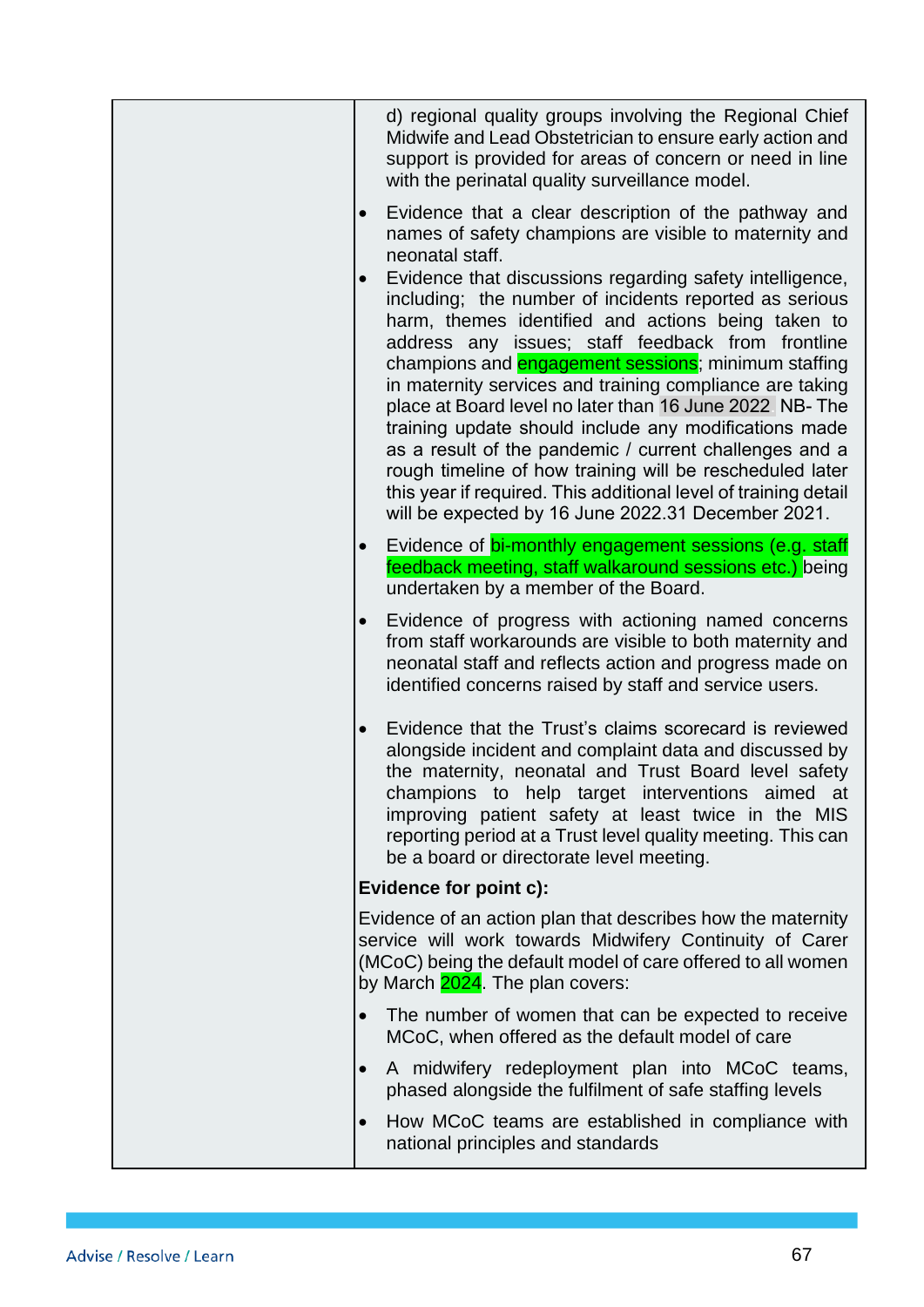|                                                                | How rollout will be prioritised to those most likely to<br>$\bullet$<br>experience poor outcomes, including ensuring rollout to<br>75% of women from Black, Asian and mixed ethnicity<br>backgrounds and also from the most deprived 10% of<br>neighbourhoods by March 2024.<br>Developing an enhanced model of MCoC that provides<br>extra support for women from the most deprived 10% of<br>areas.<br>How care will be monitored locally, and providers ensure<br>$\bullet$<br>accurate and complete reporting on provision of MCoC<br>using the Maternity Services Dataset<br>Evidence of Board level oversight and discussion of this<br>$\bullet$<br>revised continuity of carer action plan |
|----------------------------------------------------------------|----------------------------------------------------------------------------------------------------------------------------------------------------------------------------------------------------------------------------------------------------------------------------------------------------------------------------------------------------------------------------------------------------------------------------------------------------------------------------------------------------------------------------------------------------------------------------------------------------------------------------------------------------------------------------------------------------|
|                                                                | Evidence for point d):                                                                                                                                                                                                                                                                                                                                                                                                                                                                                                                                                                                                                                                                             |
|                                                                | Evidence of how the Board and Safety Champions have<br>supported staff involved in part d) of the required standard<br>and specifically in relation to:                                                                                                                                                                                                                                                                                                                                                                                                                                                                                                                                            |
|                                                                | active participation by staff in contributing to the<br>delivery of the collective aims of the MatNeo Patient<br>Safety Networks, and undertaking of specific<br>improvement work aligned to the MatNeoSIP national<br>driver diagram and key enabling activities                                                                                                                                                                                                                                                                                                                                                                                                                                  |
|                                                                | engagement in relevant improvement/capability<br>building initiatives nationally, regionally or via the<br>MatNeo Patient Safety Networks, of which the Trust<br>is a member                                                                                                                                                                                                                                                                                                                                                                                                                                                                                                                       |
|                                                                | support for clinicians identified as MatNeoSIP<br>Improvement Leaders to facilitate and lead work<br>through the MatNeo Patient Safety Networks and the<br>National MatNeoSIP network                                                                                                                                                                                                                                                                                                                                                                                                                                                                                                              |
|                                                                | utilise insights from culture surveys undertaken to<br>$\bullet$<br>inform local quality improvement plans                                                                                                                                                                                                                                                                                                                                                                                                                                                                                                                                                                                         |
|                                                                | maintain oversight of improvement outcomes and<br>$\bullet$<br>learning, and ensure intelligence is actively shared<br>with key system stakeholders for the purpose of<br>improvement                                                                                                                                                                                                                                                                                                                                                                                                                                                                                                              |
| <b>Validation</b><br>process                                   | Self-certification to NHS Resolution using the Board<br>declaration form                                                                                                                                                                                                                                                                                                                                                                                                                                                                                                                                                                                                                           |
| <b>What</b><br><b>is</b><br>the<br>relevant<br>time<br>period? | Time period for points a and b)<br>Evidence of a revised written pathway, in line with the<br>$\bullet$<br>perinatal quality surveillance model, that is visible to                                                                                                                                                                                                                                                                                                                                                                                                                                                                                                                                |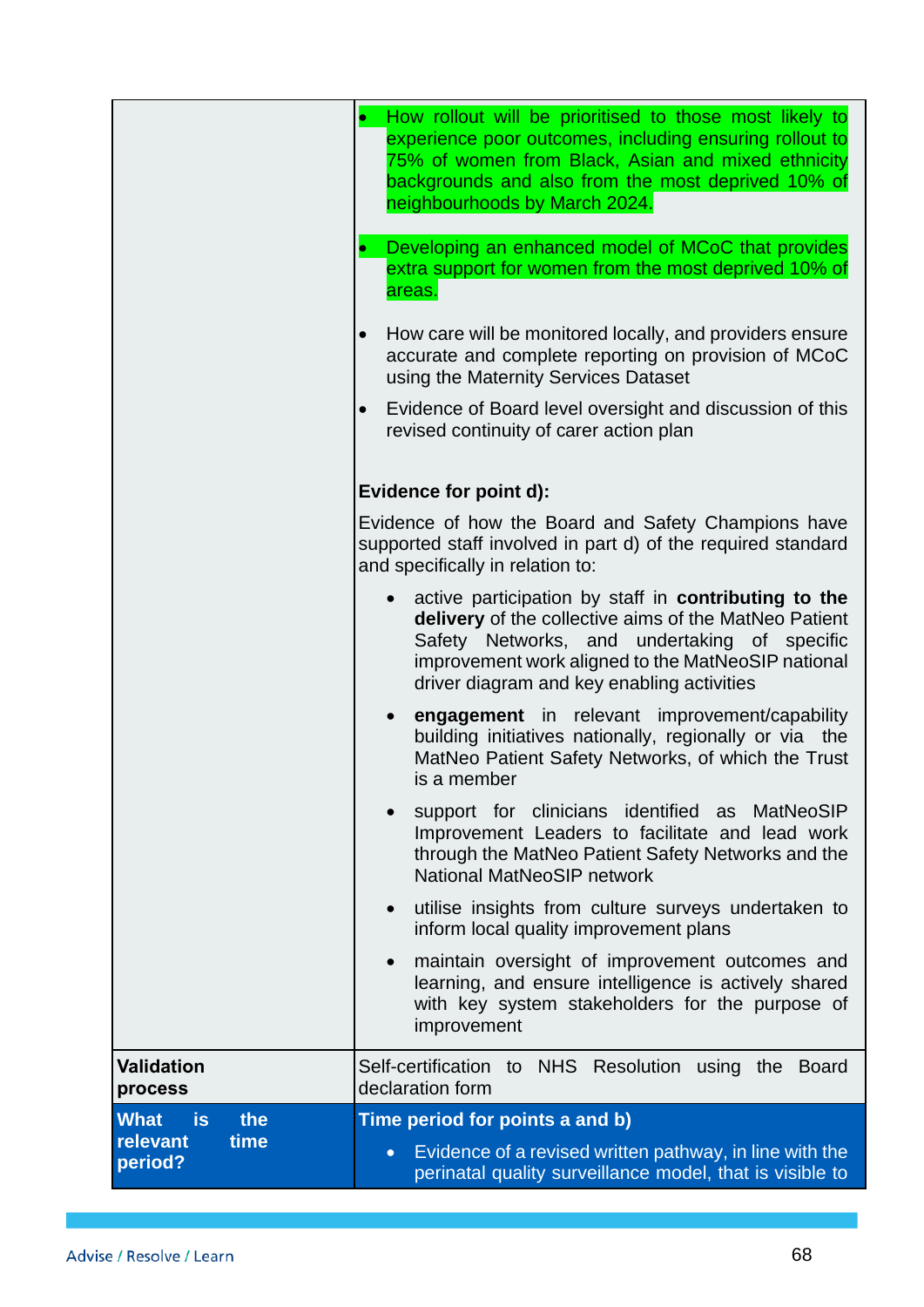staff and meets the requirements detailed in part a) and b) of the action is in place no later than 16 June 2022. The expectation is that work has already commenced on this in line with the Ockenden response (Ockenden, 2021).

- Evidence that discussions regarding safety intelligence, including; the number of incidents reported as serious harm, themes identified and actions being taken to address any issues; staff feedback from frontline champions and walk-abouts; minimum staffing in maternity services and training compliance are taking place at Board level no later than 16 June 2022. NB, The training update should include any modifications made as a result of the pandemic / current challenges and a rough timeline of how training will be rescheduled later this year if required. This additional level of training detail will be expected by 16 June 2022.
- The expectation is that quarterly engagement sessions have continued from year 3 of the scheme. If for any reason these have been paused, they should be recommenced no later than 16 June 2022. The reason for pausing feedback sessions should be captured in the minutes of the Board meeting, detailing mitigating actions to prevent future disruption to these sessions.
- Progress with actioning named concerns from staff engagement sessions are visible to both maternity and neonatal staff and reflects action and progress made on identified concerns raised by staff and service users from no later than 16 June 2022.
- Evidence that the Trust's claims scorecard is reviewed alongside incident and complaint data and discussed by the maternity, neonatal and Trust Board level safety champions at a Trust level (board or directorate) quality meeting each quarter, beginning no later thanquarter 2 of 2022/23 (July 2022).

#### **Time period for points c)**

An action plan to evidence how MCoC will be the default model of care offered to all women by March 2024, prioritising those most likely to experience poor outcomes, agreed by the Board safety champion by 16 June 2022.

#### **Time period for points d)**

• Attendance or representation at a minimum of two engagement events such as Patient Safety Network meetings, MatNeoSIP webinars and/or the annual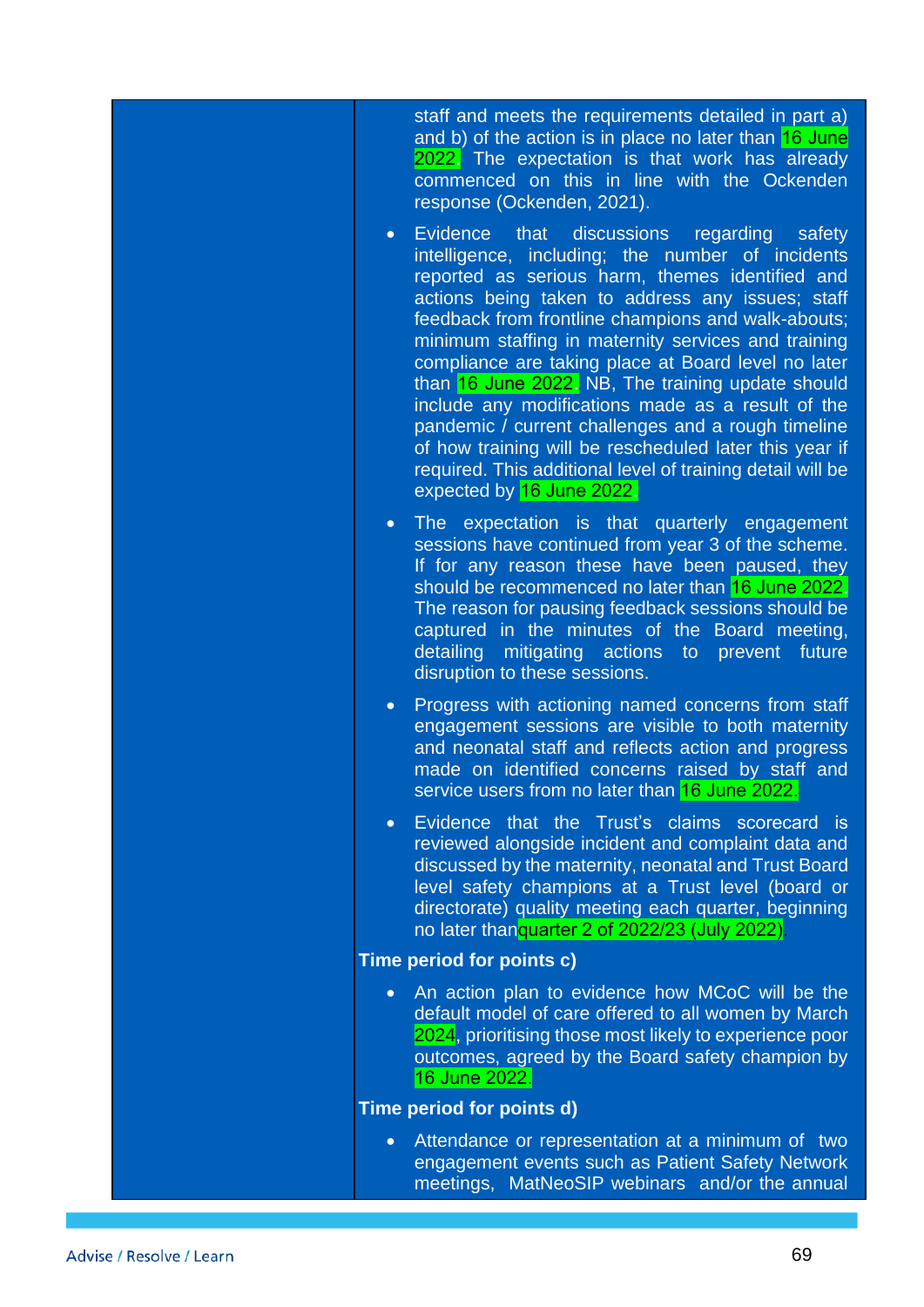|                                                                                       | national learning event by the end of MIS year 4 on 5<br>January 2023.<br>Evidence that insights from culture<br>surveys<br>$\bullet$<br>undertaken have been used to inform local quality<br>improvement plans by 5 January 2023.                                                                                                                                                                                                                                                                                                                                                                                                                                                            |
|---------------------------------------------------------------------------------------|-----------------------------------------------------------------------------------------------------------------------------------------------------------------------------------------------------------------------------------------------------------------------------------------------------------------------------------------------------------------------------------------------------------------------------------------------------------------------------------------------------------------------------------------------------------------------------------------------------------------------------------------------------------------------------------------------|
| <b>What</b><br>is<br>the<br>deadline<br>for<br>reporting to NHS<br><b>Resolution?</b> | By Thursday 5 January 2023 at 12 noon                                                                                                                                                                                                                                                                                                                                                                                                                                                                                                                                                                                                                                                         |
| Where can I find<br>additional<br>resources?                                          | implementing-a-revised-perinatal-quality-surveillance-<br>model.pdf (england.nhs.uk)<br>NHS England and NHS Improvement have set out in its<br>guidance, NHS England » Delivering Midwifery Continuity<br>of Carer at full scale: Guidance on planning,<br>implementation and monitoring 2021/22, the building<br>blocks that need to be in place in order to safely implement<br>MCoC, the first of which is safe staffing. Trusts are<br>expected to refer to all these in their plans. Standards 4<br>and 5 refer specifically to details around safe staffing.<br>Measuring culture in maternity services: Add in link to Safety<br>Culture Programme for Maternal and neonatal services: |
|                                                                                       | https://drive.google.com/file/d/1bzAqOcf5A5XHR8HWBZnL<br>zH6qsG_SgXoa/view?usp=sharin<br>Maternity and Neonatal Safety<br><b>Champions</b><br><b>Toolkit</b><br>September 2020 (england.nhs.uk)<br>NHS England » Maternity and Neonatal Safety Improvement<br>Programme                                                                                                                                                                                                                                                                                                                                                                                                                       |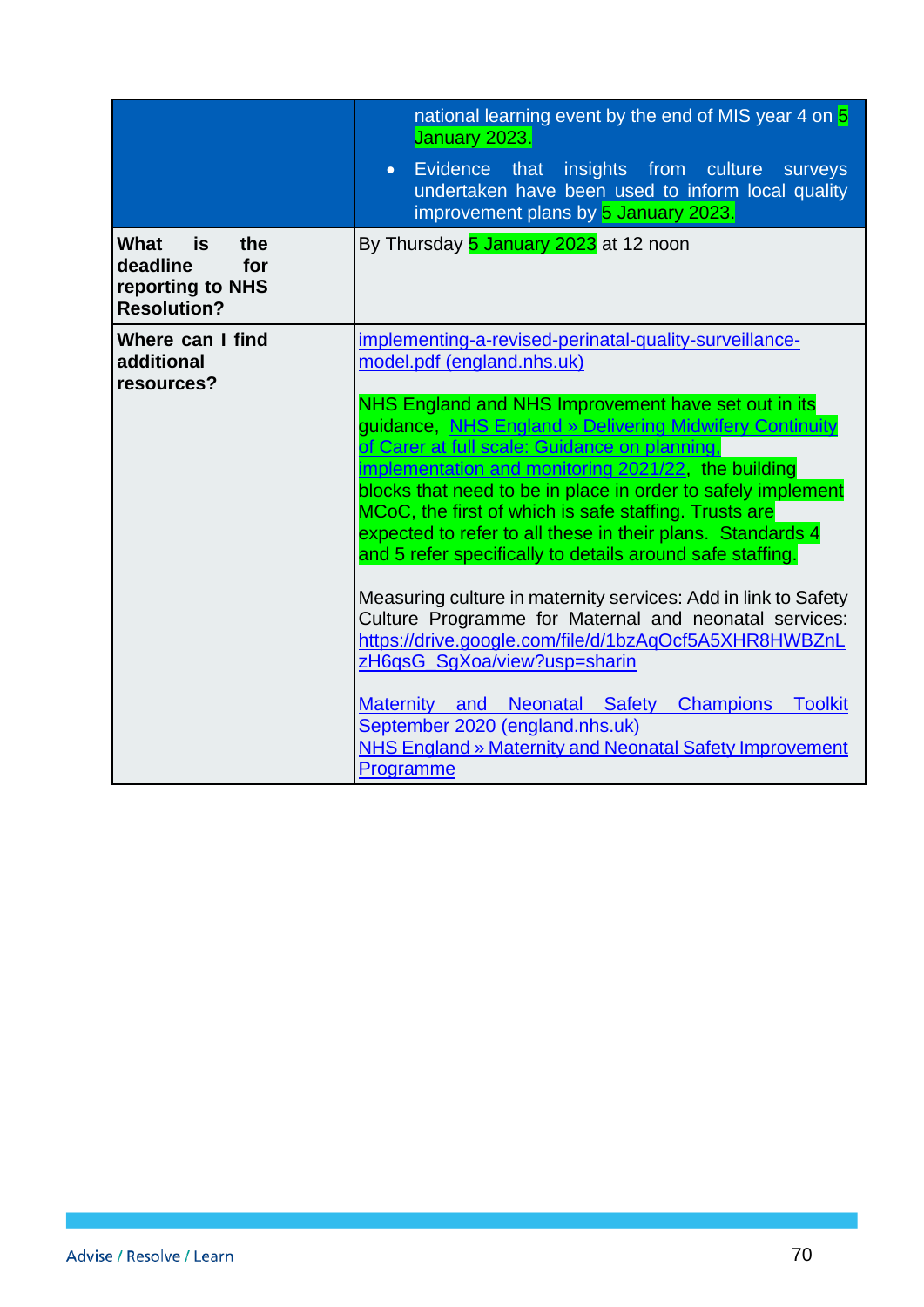# **Technical guidance for safety action 9**

| <b>Technical guidance</b>                                                                                                   |                                                                                                                                                                                                                                                                                                                                                                                                                   |
|-----------------------------------------------------------------------------------------------------------------------------|-------------------------------------------------------------------------------------------------------------------------------------------------------------------------------------------------------------------------------------------------------------------------------------------------------------------------------------------------------------------------------------------------------------------|
| What is the expectation<br><b>Perinatal</b><br>around<br>the<br><b>Surveillance</b><br>Quality                              | The Perinatal Quality Surveillance Model must be reviewed and<br>the local pathway for sharing intelligence updated. This revised<br>pathway should:                                                                                                                                                                                                                                                              |
| <b>Model?</b>                                                                                                               | Describe the local governance processes in place to<br>demonstrate how intelligence is shared from the floor to<br><b>Board</b>                                                                                                                                                                                                                                                                                   |
|                                                                                                                             | Formalise how Trust-level intelligence will be shared<br>with the LMNS/ICS quality group and regional quality<br>groups involving the Regional Chief Midwife and Lead<br>Obstetrician                                                                                                                                                                                                                             |
| What<br>do<br>month?                                                                                                        | we need to The dashboard can be locally produced and must include; the<br><b>include in the dashboard</b> number of incidents reported as serious harm, themes<br>presented to Board each dentified and actions being taken to address any issues; staff<br>feedback from frontline champions' engagement sessions;<br>minimum staffing in maternity services and training compliance.                            |
|                                                                                                                             | The dashboard can also include additional measures as agreed<br>by the Trust.                                                                                                                                                                                                                                                                                                                                     |
| undertake<br><b>Board</b><br>the                                                                                            | We had not continued to $\text{Parts}$ a) and b) of the required standards build on the year three<br>monthly requirement of the maternity incentive scheme in building<br>feedback sessions with visibility and creating the conditions for staff to meet and<br>safety establish a relationship with their Board safety champions in<br><b>champion</b> what should order to raise concerns relating to safety. |
| we do?                                                                                                                      | The expectation is that Board safety champions have continued<br>to undertake bi-monthly engagement sessions.                                                                                                                                                                                                                                                                                                     |
|                                                                                                                             | Part b) requires that progress with actioning named concerns<br>from staff feedback sessions are visible. This builds on<br>requirements made in year three of the maternity incentive<br>scheme and the expectation is that this should have been<br>continued.                                                                                                                                                  |
|                                                                                                                             | If these have not been continued, this needs to be reinstated<br>by no later than <b>16 June 2022.</b>                                                                                                                                                                                                                                                                                                            |
| need to complete<br>the<br>frequency<br>same<br><b>of</b><br>engagement sessions in<br>each site as a Trust on<br>one site? | We are a Trust with more Yes. The expectation is that the same number of engagement<br>than one site. Do we sessions are completed at each individual site bi-monthly.                                                                                                                                                                                                                                            |
|                                                                                                                             | What is the rationale for It is important to ensure all staff are aware of who their frontline<br>the Board level safety and Board safety champions are if concerns are to be actively<br><b>champion safety action?</b> Shared. Sharing of insights and good practice between                                                                                                                                    |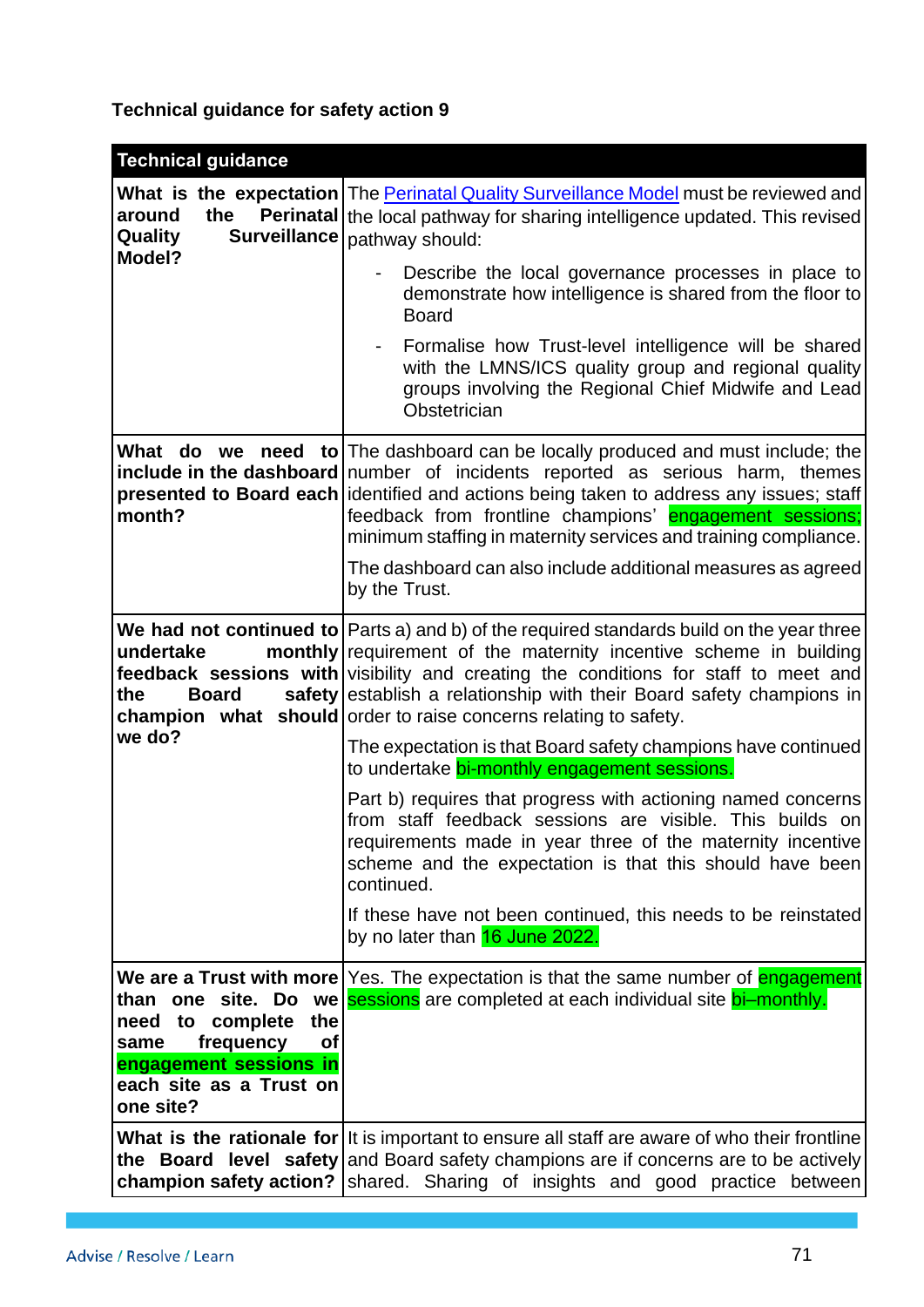|                                                                                                                                                                | providers, their LMNS, ICS and regional quality groups should<br>be optimised. The development of a local pathway which<br>describes these relationships, how sharing of information will<br>take place and names the relevant leaders will support this<br>standard to realise its aims. The guidance in the link below will<br>support the development of this pathway.                                                                        |
|----------------------------------------------------------------------------------------------------------------------------------------------------------------|--------------------------------------------------------------------------------------------------------------------------------------------------------------------------------------------------------------------------------------------------------------------------------------------------------------------------------------------------------------------------------------------------------------------------------------------------|
|                                                                                                                                                                | Maternity-and-Neonatal-Safety-Champions-Toolkit--2020.pdf                                                                                                                                                                                                                                                                                                                                                                                        |
| Our<br><b>Trust</b><br>not every month.<br>How can the progress need to be overcome.<br>with the CoC action plan<br>be discussed and shared<br>at Board level? | <b>board</b> In the months that the board does not meet, the named Board<br>meetings are scheduled safety champion for maternity should oversee progress with the<br>every two months and plan. This will ensure consistency with the individual<br>understanding the progress being made and where barriers                                                                                                                                     |
| continuity of carer?                                                                                                                                           | What should we include The updated action plan should describe how the maternity<br>in our action plan for service will work towards Continuity of Carer being the default<br>model of care offered to all women by March 2024.                                                                                                                                                                                                                  |
|                                                                                                                                                                | In light of the increased risk facing women from Black, Asian<br>and minority ethnic backgrounds and from the most deprived<br>areas of poor outcomes, local systems should prioritise women<br>from these groups.                                                                                                                                                                                                                               |
|                                                                                                                                                                | The updated plan should include:                                                                                                                                                                                                                                                                                                                                                                                                                 |
|                                                                                                                                                                | 1) The number of women that can be expected to receive<br>MCoC, when offered as the default model of care                                                                                                                                                                                                                                                                                                                                        |
|                                                                                                                                                                | 2) A midwifery redeployment plan into MCoC teams,<br>phased alongside the fulfilment of safe staffing levels                                                                                                                                                                                                                                                                                                                                     |
|                                                                                                                                                                | 3) How continuity of carer teams are established in<br>compliance with national principles and standards                                                                                                                                                                                                                                                                                                                                         |
|                                                                                                                                                                | 4) How rollout will be prioritised to those most likely to<br>experience poor outcomes, including ensuring rollout to<br>75% of women from Black, Asian and mixed ethnicity<br>backgrounds and also from the most deprived 10% of<br>neighbourhoods by March 2024.<br>5) How care will be monitored locally, and providers ensure<br>accurate and complete reporting on provision of<br>continuity of carer using the Maternity Services Dataset |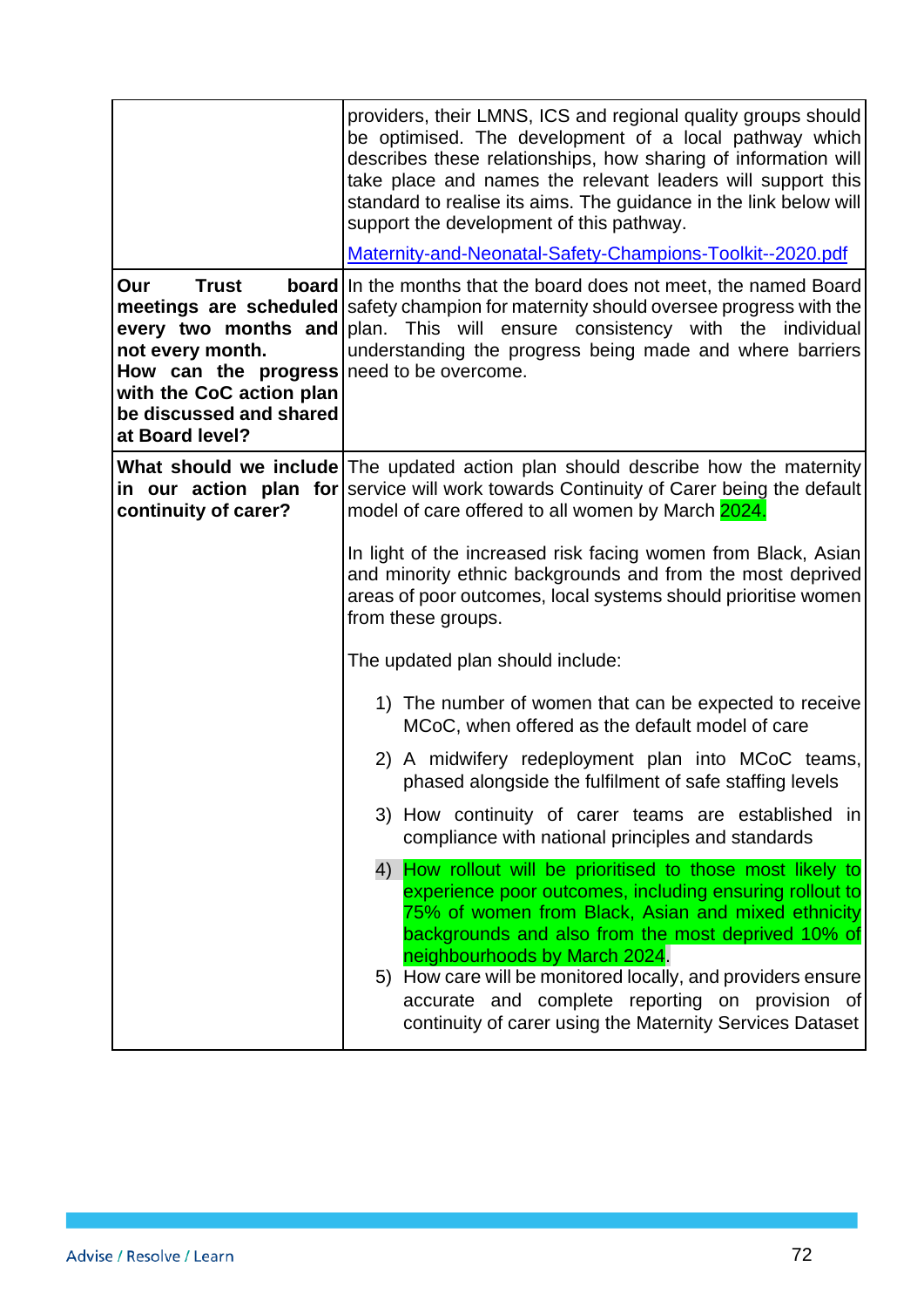| information re my Trust's found here<br>scorecard?                                                                                                                                                                                                           | Where can I find more More information regarding your Trust's scorecard can be<br>https://resolution.nhs.uk/2021/10/28/2021-scorecards-<br>launch/?utm_medium=email&utm_campaign=Resolution%20<br>Matters%20October%202021&utm_content=Resolution%20M<br>atters%20October%202021+CID_ac638a61c8ce1ac278298e<br>3233f234af&utm_source=Email%20marketing%20software&<br>tm term=2021%20Scorecards%20launch<br>https://resolution.nhs.uk/2020/10/27/claims-scorecards-for-<br>2020/                                                                  |
|--------------------------------------------------------------------------------------------------------------------------------------------------------------------------------------------------------------------------------------------------------------|---------------------------------------------------------------------------------------------------------------------------------------------------------------------------------------------------------------------------------------------------------------------------------------------------------------------------------------------------------------------------------------------------------------------------------------------------------------------------------------------------------------------------------------------------|
| <b>What</b><br>are<br>expectations<br><b>of</b><br>all<br><b>Trust</b><br>champions<br>supporting MatNeoSIP?                                                                                                                                                 | the The Board safety Champions will be expected to continue their<br>the support for quality improvement by working with the designated<br><b>Board safety champions</b> improvement leads to participate and mobilise improvement via<br>in point d) as it asks that the MatNeo Patient Safety Networks. Trusts will be required to<br>safety undertake improvement including data collection and testing<br>are work aligned to the national driver diagram and key enablers.<br>The Board level safety champion will continue to support staff |
| for<br><b>Trusts</b><br>to<br>surveys?                                                                                                                                                                                                                       | as detailed in the minimum evidential requirements for Trust<br>Board.<br>What is the expectation Whilst it is recognised that some Trusts SCORE culture<br>utilise surveys were completed several years ago, identified themes<br>previous SCORE culture from the surveys are likely to still be relevant as it changes a<br>number of years to change culture. This would include<br>leadership and team dynamics. These insights, and any recent<br>work in these areas should still be used to inform improvement<br>work.                    |
| <b>Evidence</b><br>representation<br>at<br>minimum<br><b>of</b><br>two<br>engagement events such<br><b>Patient</b><br><b>Safety</b><br><b>as</b><br><b>Network</b><br>meeting,<br><b>MatNeoSIP</b><br>webinars<br>and/or<br>the<br>annual<br>learning event. | or MatNeoSIP Patient Safety Network events have continued<br>a during year 4 of MIS with good engagement.<br>Recordings have and can be made available to listen to and<br>feedback regarding the content.<br>PSC also have attendance lists for the events.<br>There are PSN events planned for each quarter of 2022/23.<br>The expectation is that Trusts still engage with a minimum of<br>two of these.                                                                                                                                       |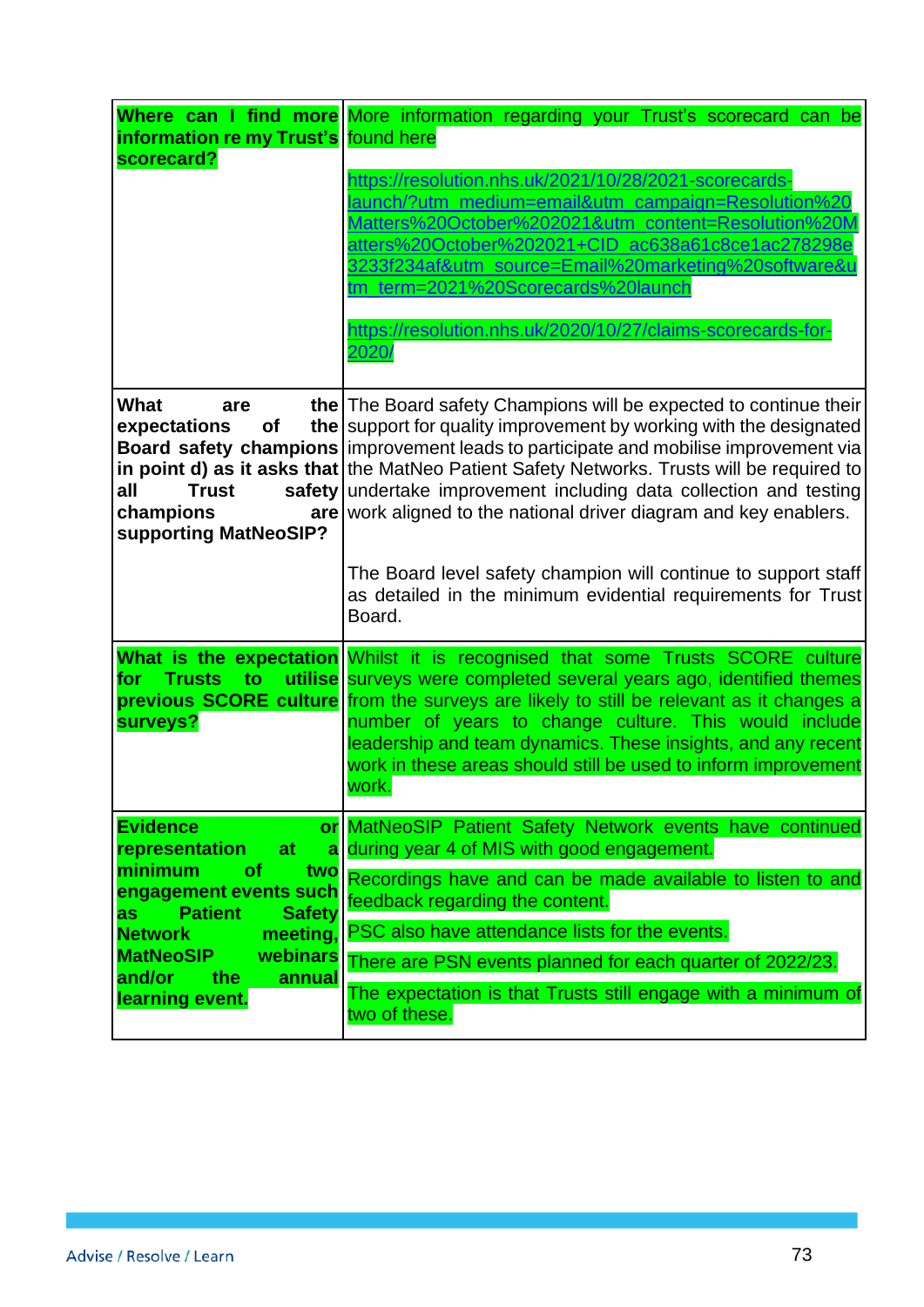

**Safety action 10**: **Safety action 10**: Have you reported 100% of qualifying cases to Healthcare Safety Investigation Branch (HSIB) and to NHS Resolution's Early Notification (EN) Scheme from 1 April 2021 to 5 December 2022?

| <b>Required standard</b>                                    | 1. A) Reporting of all qualifying cases to HSIB from 1 April<br>2021 to 5 December 2022                                                                                                                                                                                                                                         |
|-------------------------------------------------------------|---------------------------------------------------------------------------------------------------------------------------------------------------------------------------------------------------------------------------------------------------------------------------------------------------------------------------------|
|                                                             | 2. B) Reporting of all qualifying EN cases to NHS<br><b>Resolution's Early Notification (EN) Scheme from 1 April</b><br>2022 until 5 December 2022                                                                                                                                                                              |
|                                                             | C) For all qualifying cases which have occurred during<br>the period 1 April 2021 to $5$ December 2022, the Trust<br>Board are assured that:                                                                                                                                                                                    |
|                                                             | 1. the family have received information on the role of<br>HSIB and NHS Resolution's EN scheme; and                                                                                                                                                                                                                              |
|                                                             | 2. there has been compliance, where required, with<br>Regulation 20 of the Health and Social Care Act 2008<br>(Regulated Activities) Regulations 2014 in respect of the<br>duty of candour.                                                                                                                                     |
| evidential<br><b>Minimum</b><br>requirement for Trust Board | <b>Trust Board</b> sight of Trust legal services and maternity<br>clinical governance records of qualifying HSIB/EN<br>incidents and numbers reported to HSIB and NHS<br>Resolution.                                                                                                                                            |
|                                                             | <b>Trust Board</b> sight of evidence that the families have<br>received information on the role of HSIB and EN scheme.                                                                                                                                                                                                          |
|                                                             | Trust Board sight of evidence of compliance with the<br>statutory duty of candour.                                                                                                                                                                                                                                              |
| <b>Validation process</b>                                   | Self-certification to NHS Resolution using Board declaration<br>form.                                                                                                                                                                                                                                                           |
|                                                             | Trusts' reporting will be cross-referenced against the HSIB<br>database and the National Neonatal Research Database<br>(NNRD), and NHS Resolution database for the number of<br>qualifying incidents recorded for the Trust and externally<br>verify that standard a) and b) have been met in the relevant<br>reporting period. |
|                                                             | In addition, for standard C1 there is a requirement to<br>complete field on the Claims Reporting Wizard (CMS),<br>whether families have been informed of NHS Resolution's<br>involvement, completion of this will also be monitored, and<br>externally validated.                                                               |
| What is the relevant time<br>period?                        | Reporting to HSIB – from Wednesday 1 April 2021 to 5<br>December 2022                                                                                                                                                                                                                                                           |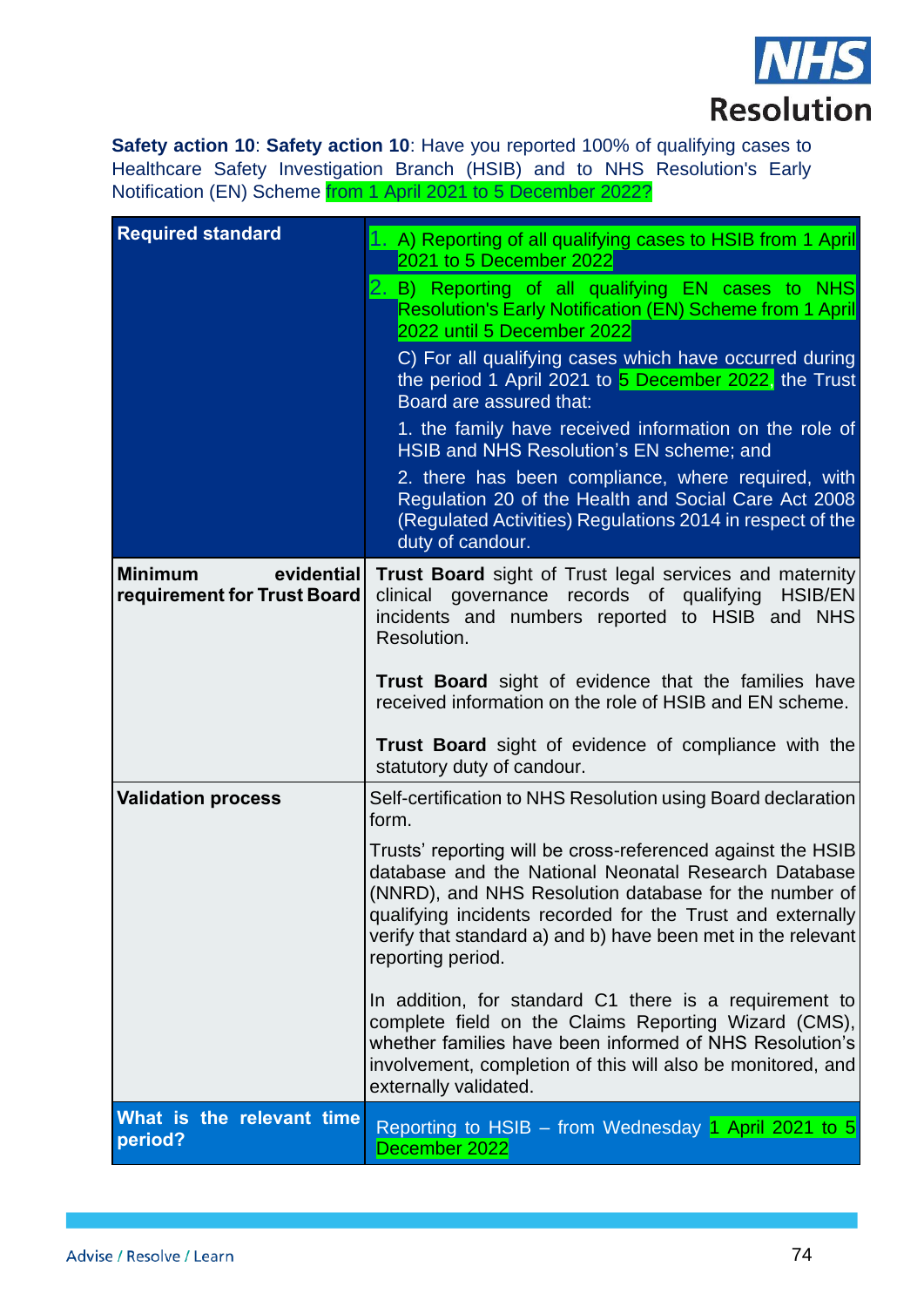|                                                     | Reporting period to HSIB and to NHS Resolution - from 1<br>April 2022 to 5 December 2022 |
|-----------------------------------------------------|------------------------------------------------------------------------------------------|
| <b>NHS</b><br>reporting<br>to<br><b>Resolution?</b> | What is the deadline for $By 5$ January 2023 at 12 noon                                  |

# **Technical guidance for Safety action 10**

| <b>Technical guidance</b>                                                                              |                                                                                                                                                                                                                                                                                                                                                                                                                                                                                                                                                                                                                                                                                                        |
|--------------------------------------------------------------------------------------------------------|--------------------------------------------------------------------------------------------------------------------------------------------------------------------------------------------------------------------------------------------------------------------------------------------------------------------------------------------------------------------------------------------------------------------------------------------------------------------------------------------------------------------------------------------------------------------------------------------------------------------------------------------------------------------------------------------------------|
| <b>Where</b><br>can<br>find<br>information on<br>HSIB?                                                 | I Information about HSIB and maternity investigations can be found on the<br>HSIB website https://www.hsib.org.uk/                                                                                                                                                                                                                                                                                                                                                                                                                                                                                                                                                                                     |
| <b>Where</b><br>can<br>find<br>information on<br><b>Early</b><br>the<br><b>Notification</b><br>scheme? | Information about the EN scheme can be found on the NHS Resolution's<br>website<br><b>EN main page</b><br>$\bullet$<br><b>Trusts page</b><br>$\bullet$<br><b>Families page</b><br>$\bullet$                                                                                                                                                                                                                                                                                                                                                                                                                                                                                                            |
| What<br>qualifying<br>incidents<br>need<br>to<br>reported<br>$to$ $\cdot$<br>HSIB?                     | are Qualifying incidents are term deliveries ( $\geq 37+0$ completed weeks of<br>gestation), following labour, that resulted in severe brain injury diagnosed<br>that in the first seven days of life. These are any babies that fall into the<br>be following categories:<br>Was diagnosed with grade III hypoxic ischaemic encephalopathy<br>(HIE) [0r]<br>Was therapeutically cooled (active cooling only) [Or]<br>Had decreased central tone AND was comatose AND had seizures<br>of any kind<br>Once HSIB have received the above cases they will triage them and<br>advise which investigations they will be progressing for babies who have<br>clinical or MRI evidence of neurological injury. |
| EN<br>reporting<br>requirements<br>for Trust from 1<br><b>April 2021 to 31</b><br><b>March 2022</b>    | <b>Changes in the Between 1 April 2021 to 31 March 2022, all qualifying cases should still be</b><br>reported to HSIB. HSIB will then inform NHS Resolution of the case.<br>Should you wish to<br>discuss<br>further, please contact<br>HSIB<br>at<br>maternity@hsib.org.uk                                                                                                                                                                                                                                                                                                                                                                                                                            |
| EN<br>requirements<br>for Trust from 1                                                                 | <b>Changes in the With effect from 1 April 2022, Trusts will be required to continue to report</b><br>reporting their qualifying cases to HSIB via the electronic portal.<br>In addition, Trusts' will need to notify NHS Resolution, via the Claims<br>Reporting Wizard, of qualifying EN cases once HSIB have confirmed they                                                                                                                                                                                                                                                                                                                                                                         |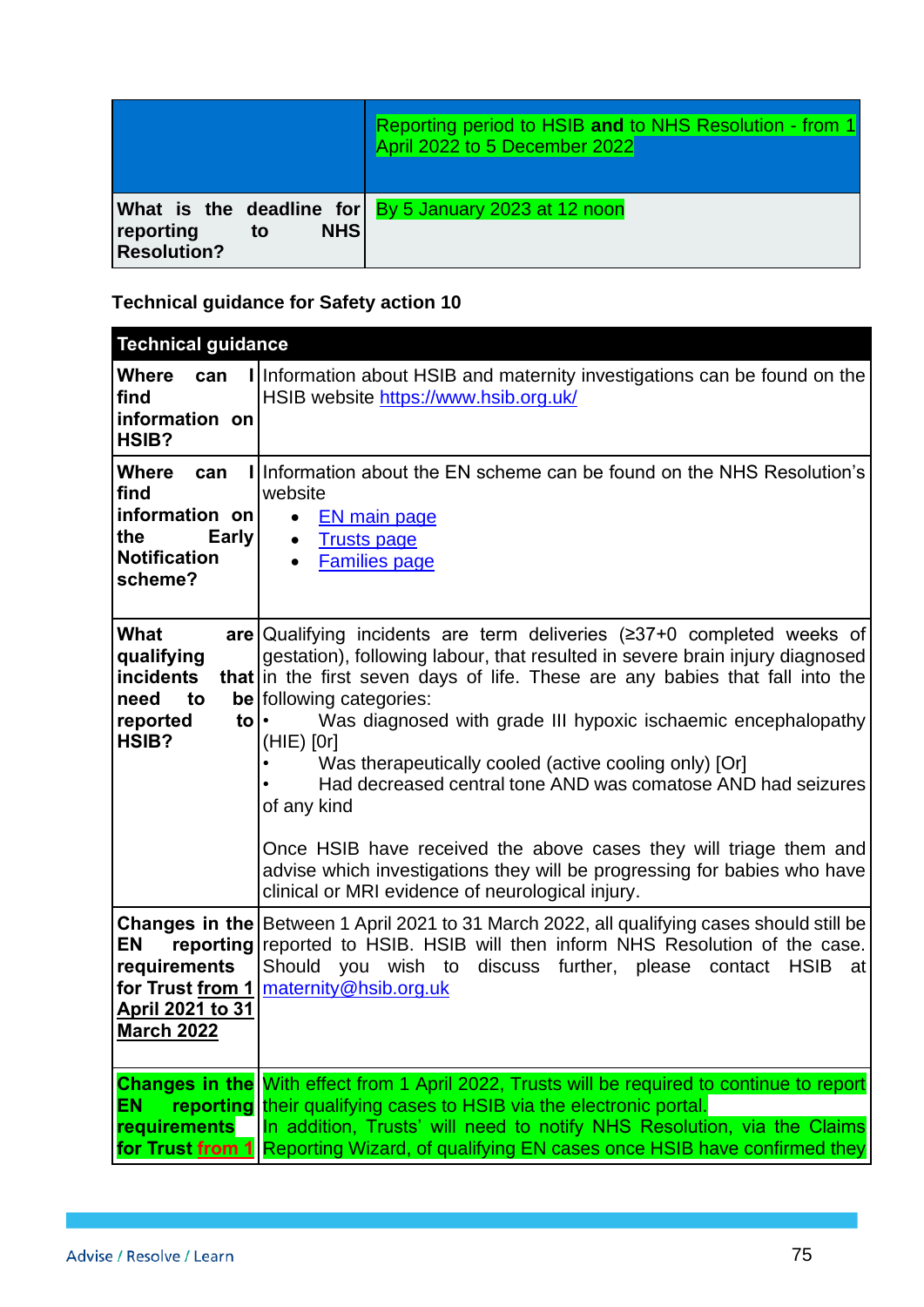| <u>April</u><br>2022<br><u>going forward</u>                                                           | are progressing an investigation due to clinical or MRI evidence of<br>neurological injury.                                                                                                                                                                                                                                                                                                                                                                                                                                                |
|--------------------------------------------------------------------------------------------------------|--------------------------------------------------------------------------------------------------------------------------------------------------------------------------------------------------------------------------------------------------------------------------------------------------------------------------------------------------------------------------------------------------------------------------------------------------------------------------------------------------------------------------------------------|
|                                                                                                        | The Trust must share the HSIB report with the EN team within 30 days of<br>receipt of the final report by uploading the HSIB report to the<br>corresponding CMS file via DTS. Trusts are advised they should avoid<br>uploading HSIB reports in batches (e.g. waiting for a number of reports to<br>be received before uploading).                                                                                                                                                                                                         |
|                                                                                                        | Once the HSIB report has been shared by the Trust, the EN team will<br>triage the case based on the MRI findings and then confirm to the Trust<br>which cases will proceed to a liability investigation.                                                                                                                                                                                                                                                                                                                                   |
| <b>Outstanding</b><br>2021/22<br>to be reported                                                        | Changes in the If there are any outstanding cases which occurred from 1 April 2021 to 31<br>March 2022, Trust should report them as soon as possible to HSIB,<br>cases following the process outlined above.                                                                                                                                                                                                                                                                                                                               |
| What<br><b>EN</b><br>qualifying<br>cases need to<br>be reported to<br><b>NHS</b><br><b>Resolution?</b> | Trusts are required to report cases to NHS Resolution where HSIB<br>are progressing an investigation i.e. those where there is clinical or<br>MRI evidence of neurological injury.<br>Where a family have declined a HSIB investigation, but have<br>requested an EN investigation, the case should also be reported to<br><b>NHS Resolution.</b>                                                                                                                                                                                          |
| <b>NHS</b><br><b>Resolution</b>                                                                        | <b>Cases that do</b> - Cases where families have requested an investigation<br>not require to - Cases where Trusts have requested an investigation<br><b>be reported to</b>  - Cases that HSIB are not investigating                                                                                                                                                                                                                                                                                                                       |
| unsure<br>qualifies<br><b>NHS</b><br><u>or</u><br><b>Resolution?</b>                                   | What if we are For cases from 1 April 2022, if the baby has a clinical or MRI evidence of<br>neurological injury and the case is being investigated by HSIB because of<br>whether a case this, then the case should also be reported to NHS Resolution via the<br>for claims wizard along with the HSIB reference number (document the HSIB<br><b>referral to HSIB</b> reference in the "any other comments box").<br>Please select Sangita Bodalia, Head of Early Notification at NHS<br><b>Resolution on the Claims Reporting Wizard</b> |
|                                                                                                        | Should you have any queries, please contact a member of the Early<br>Notification team to discuss further (nhr.enteam@nhs.net) or HSIB<br>maternity team (maternity@hsib.org.uk).                                                                                                                                                                                                                                                                                                                                                          |
| <b>NHS</b><br><b>Resolution?</b>                                                                       | How should we Trusts' will need to notify NHS Resolution, via the Claims Reporting<br><b>report cases to</b> Wizard, of qualifying EN cases once they have been confirmed by HSIB<br>as under investigation.                                                                                                                                                                                                                                                                                                                               |
| reported a case                                                                                        | <b>What happens</b> On receipt of the HSIB report, following triage, NHS Resolution will overlay<br><b>once we have</b> an investigation into legal liability. Where families have declined an HSIB                                                                                                                                                                                                                                                                                                                                        |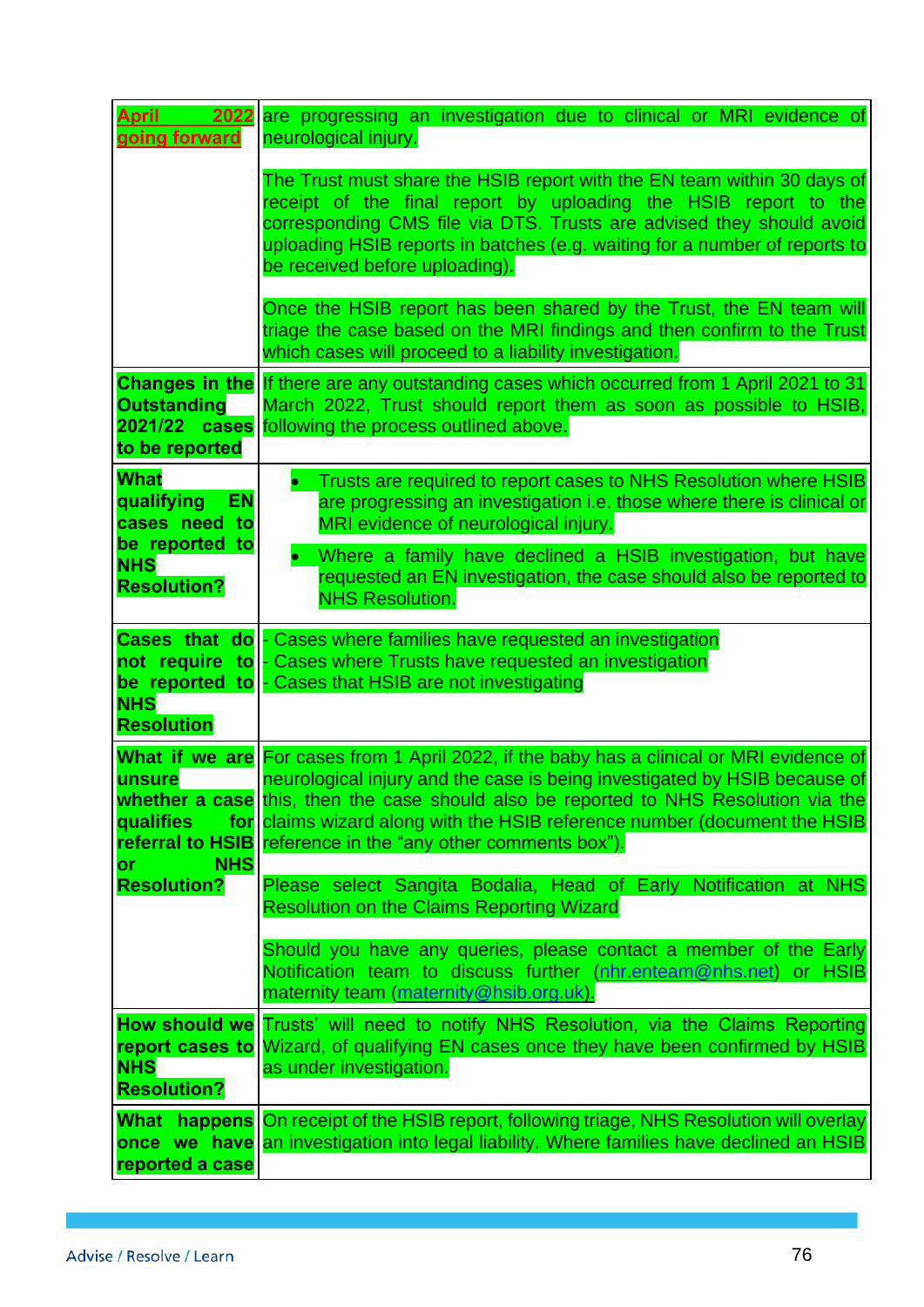| to<br><b>Resolution?</b>       | NHS investigation, no EN investigation will take place, unless the family<br>requests this.                                                                                                                                                                                                                                                              |
|--------------------------------|----------------------------------------------------------------------------------------------------------------------------------------------------------------------------------------------------------------------------------------------------------------------------------------------------------------------------------------------------------|
| <b>Candour</b>                 | Regulation 20 of the Health and Social Care Act 2008 (Regulated<br>Activities) Regulations 2014 provides that a health service body must act<br>in an open and transparent way with relevant persons in relation to care<br>and treatment provided.<br>https://www.legislation.gov.uk/ukdsi/2014/9780111117613/regulation/20                             |
|                                | In accordance with the statutory duty of candour, in all relevant cases,<br>families should be 'advised of what enquiries in relation to the incident the<br>health body believes are appropriate' $-20(3)(a)$ and details of any<br>enquiries to be undertaken (20)(4)(b). This includes details of enquiries<br>undertaken by HSIB and NHS Resolution. |
|                                | Assistance can be found on NHS Resolution's website, including the<br>guidance 'Saying Sorry' as well as an animation on 'Duty of Candour'                                                                                                                                                                                                               |
|                                | Trust Boards should be aware that if a breach of the statutory duty of<br>candour in relation to a qualifying case comes to light which calls the<br>validity of certification into question this may result in a review of the Trust<br>submission and in addition trigger escalation to the CQC.                                                       |
| <b>Will</b><br>we<br>penalised | be Trusts are strongly encouraged to report all incidents to HSIB as soon as<br>for they occur and to NHS Resolution as soon as HSIB have confirmed that<br><b>late reporting?</b> they are taking forward an investigation.                                                                                                                             |
|                                | Trusts will meet the required standard if they can evidence to the Trust<br>Board that they have reported all qualifying cases to HSIB and where<br>applicable to NHS Resolution and this is confirmed with data held by<br><b>NNRD and HSIB and NHS Resolution.</b>                                                                                     |
|                                | Where qualifying cases are not reported within two years from the date of<br>the incident, these cases will no longer be eligible for investigation under<br>the Early Notification scheme.                                                                                                                                                              |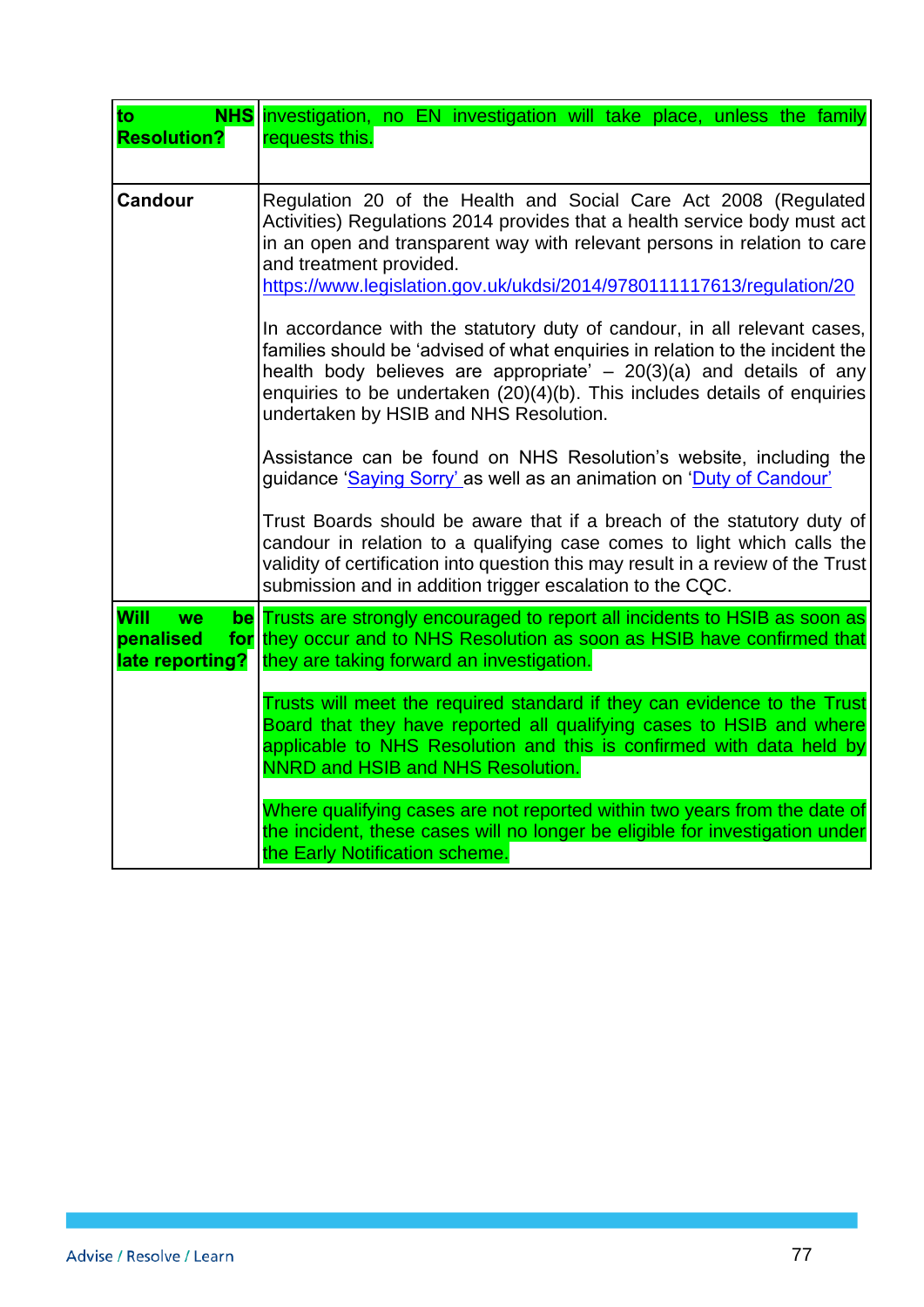## **FAQs for year four of the maternity incentive scheme**

| Does 'Board' refer to the<br><b>Trust Board or would the</b><br><b>Maternity</b><br><b>Services</b><br><b>Clinical Board suffice?</b>          | We expect Trust Boards to self-certify the Trust's<br>declarations following consideration of the evidence<br>provided. It is recommended that all executive members<br>e.g. finance directors are included in these discussions.                                                                                                                                                                                                                                                                             |
|------------------------------------------------------------------------------------------------------------------------------------------------|---------------------------------------------------------------------------------------------------------------------------------------------------------------------------------------------------------------------------------------------------------------------------------------------------------------------------------------------------------------------------------------------------------------------------------------------------------------------------------------------------------------|
|                                                                                                                                                | If subsequent verification checks demonstrate an incorrect<br>declaration has been made, this may indicate a failure of<br>governance which we may escalate to the appropriate<br>arm's length body/NHS system leader. We escalate these<br>concerns to the Care Quality Commission for their<br>consideration if any further action is required, and to the<br>NHS England and NHS Improvement regional director, the<br>Deputy Chief Midwifery Officer, regional chief midwife and<br>DHSC for information. |
|                                                                                                                                                | In addition, we now publish information on the NHS<br>Resolution website regarding the verification process, the<br>name of the Trusts involved in the MIS re-verification<br>process as well as information on the outcome of the<br>verification (including the number of safety actions not<br>passed).                                                                                                                                                                                                    |
| Do we need to discuss<br>this<br>with<br>our<br>commissioners?                                                                                 | Yes, the CEO of the Trust will ensure that the Accountable<br>officer for their CCG/ ICB is apprised of the MIS safety<br>action evidence and declaration form. The CEO and AO<br>must both sign the Board declaration form as evidence that<br>they are both fully assured and in agreement with the<br>evidence to be submitted to NHS Resolution                                                                                                                                                           |
|                                                                                                                                                | The declaration form must be signed by both CEO and the<br>Officer of<br><b>Clinical</b><br>Commissioning<br><b>Accountable</b><br>Group/Integrated Care System before submission.                                                                                                                                                                                                                                                                                                                            |
| Do we need to declare<br>that there<br>are<br>no<br>conflicting<br>national<br>that<br>reports<br>may<br>contradict<br>compliance<br>with MIS? | Yes the Trust Board will need to confirm that there are no<br>national reports within the reporting period 2021/22<br>2022/23 that may contradict the declared MIS compliance<br>by signing the related section included in the Trust Board<br>declaration form. This can be done by completing section<br>d) of the Board declaration form.                                                                                                                                                                  |
|                                                                                                                                                | If there are conflicting reports, Trusts will need to contact<br>NHS Resolution via nhsr.mis@nhs.net and outline the<br>reports and possible impact on MIS declaration.                                                                                                                                                                                                                                                                                                                                       |
| Will<br><b>NHS</b><br><b>Resolution</b><br>cross check our results<br>with<br>external<br>data<br>sources?                                     | Yes, we will cross reference results with external data sets<br>from: MBRRACE-UK data (safety action 1 point a, b, c),<br>NHS England& Improvement regarding submission to the<br>Maternity Services Data Set (safety action 2, sub-<br>requirements 2 and 3), and against the National Neonatal<br>Research Database (NNRD) and HSIB for the number of<br>qualifying incidents reportable to HSIB (safety action 10,                                                                                         |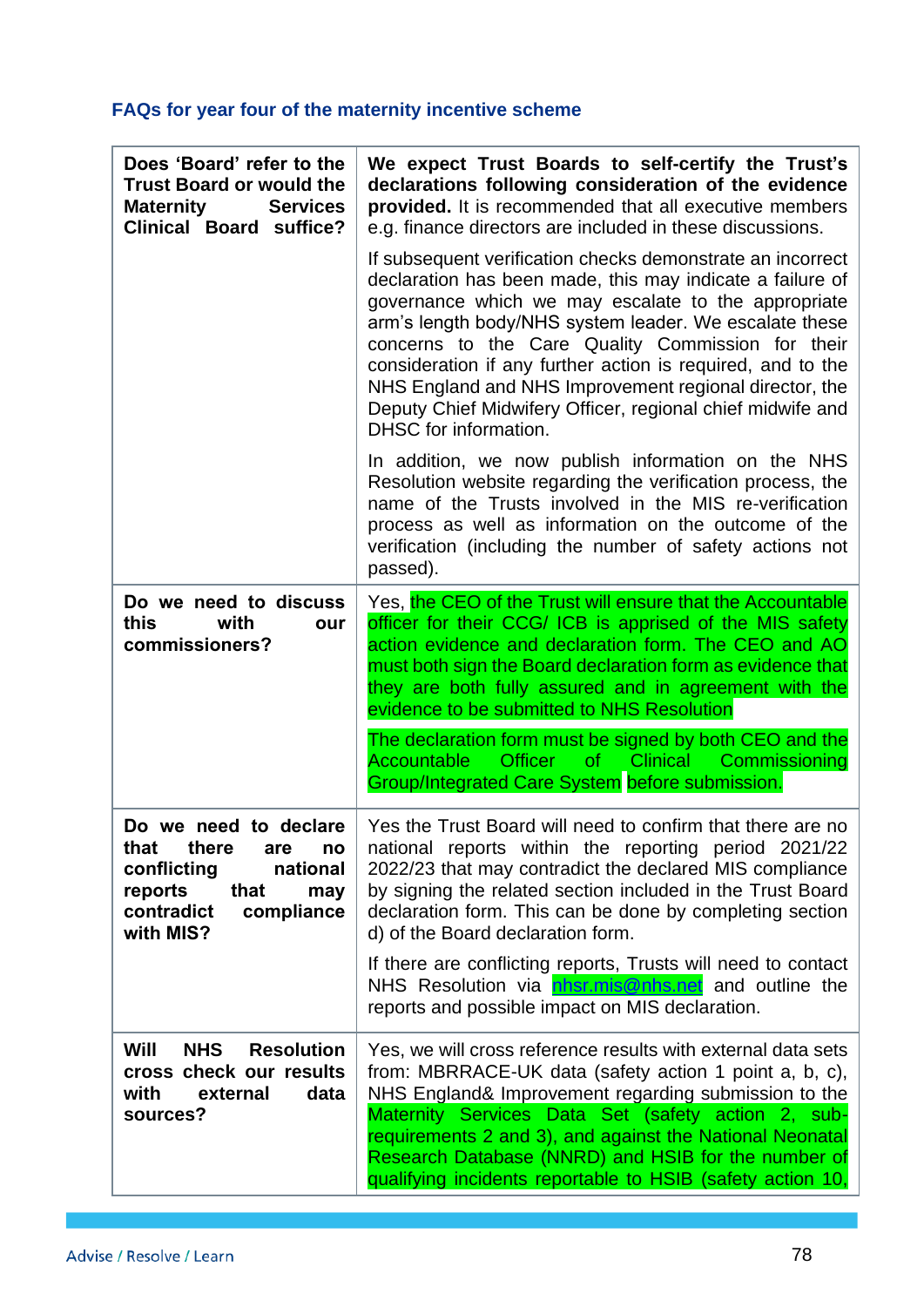|                                                                                                   | standard a)). Your overall submission may also be sense<br>checked with CQC maternity data, HSIB data etc.                                                                                                                                                                                                                                                                                                                                                                          |
|---------------------------------------------------------------------------------------------------|-------------------------------------------------------------------------------------------------------------------------------------------------------------------------------------------------------------------------------------------------------------------------------------------------------------------------------------------------------------------------------------------------------------------------------------------------------------------------------------|
|                                                                                                   | For more details, please refer to the conditions of the<br>scheme.                                                                                                                                                                                                                                                                                                                                                                                                                  |
| What documents do we<br>need to send to you?                                                      | The Board declaration form will need to be sent to NHS<br>Resolution. Ensure the Board declaration form has been<br>approved by the Trust Board, signed by the CEO and,<br>where relevant, an action plan is completed for each action<br>the Trust has not met.                                                                                                                                                                                                                    |
|                                                                                                   | Please do not send your evidence or any narrative<br>related to your submission to us.                                                                                                                                                                                                                                                                                                                                                                                              |
|                                                                                                   | Any other documents you are collating should be used to<br>inform your discussions with the Trust Board.                                                                                                                                                                                                                                                                                                                                                                            |
| Where can I find the Trust<br>reporting template which<br>needs to be signed off by<br>the Board? | The Board declaration Excel form will be published on the<br>NHS Resolution website in 2022.<br>It is mandatory that Trusts use the Board declaration<br>Excel form when declaring compliance to NHS<br>Resolution. If the Board declaration form is not<br>returned to NHS Resolution by 12 noon on Thursday 5<br><b>January 2023, NHS Resolution will treat that as a nil</b><br>response.<br>The declaration form will be published in later 2022.                               |
| Will<br>late<br>you<br>accept<br>submissions?                                                     | We will not accept late submissions. The Board declaration<br>form and any action plan will need to be submitted to us no<br>later than 12 noon on Thursday 5 January 2023. If not<br>returned to NHS Resolution by 12 noon on Thursday 5<br>January 2023, NHS Resolution will treat that as a nil<br>response.                                                                                                                                                                     |
| What happens if we do<br>not meet the ten actions?                                                | Only Trusts that meet all ten maternity safety actions will<br>be eligible for a payment of at least 10% of their<br>contribution to the incentive fund.<br>Trusts that do not meet this threshold need to submit a<br>completed action plan for each safety action they have not<br>met.<br>Trusts that do not meet all ten safety actions may be<br>eligible for a small discretionary payment to help them to<br>make progress against one or more of the ten safety<br>actions. |
| Our Trust has queries,<br>who should we contact?                                                  | Any queries prior to the submission date must be sent in<br>writing by e-mail to NHS Resolution via nhsr.mis@nhs.net                                                                                                                                                                                                                                                                                                                                                                |
|                                                                                                   |                                                                                                                                                                                                                                                                                                                                                                                                                                                                                     |
| Please can you confirm<br>who outcome letters will<br>be sent to?                                 | The maternity incentive scheme outcome letters will be<br>sent to Trust's nominated MIS leads.                                                                                                                                                                                                                                                                                                                                                                                      |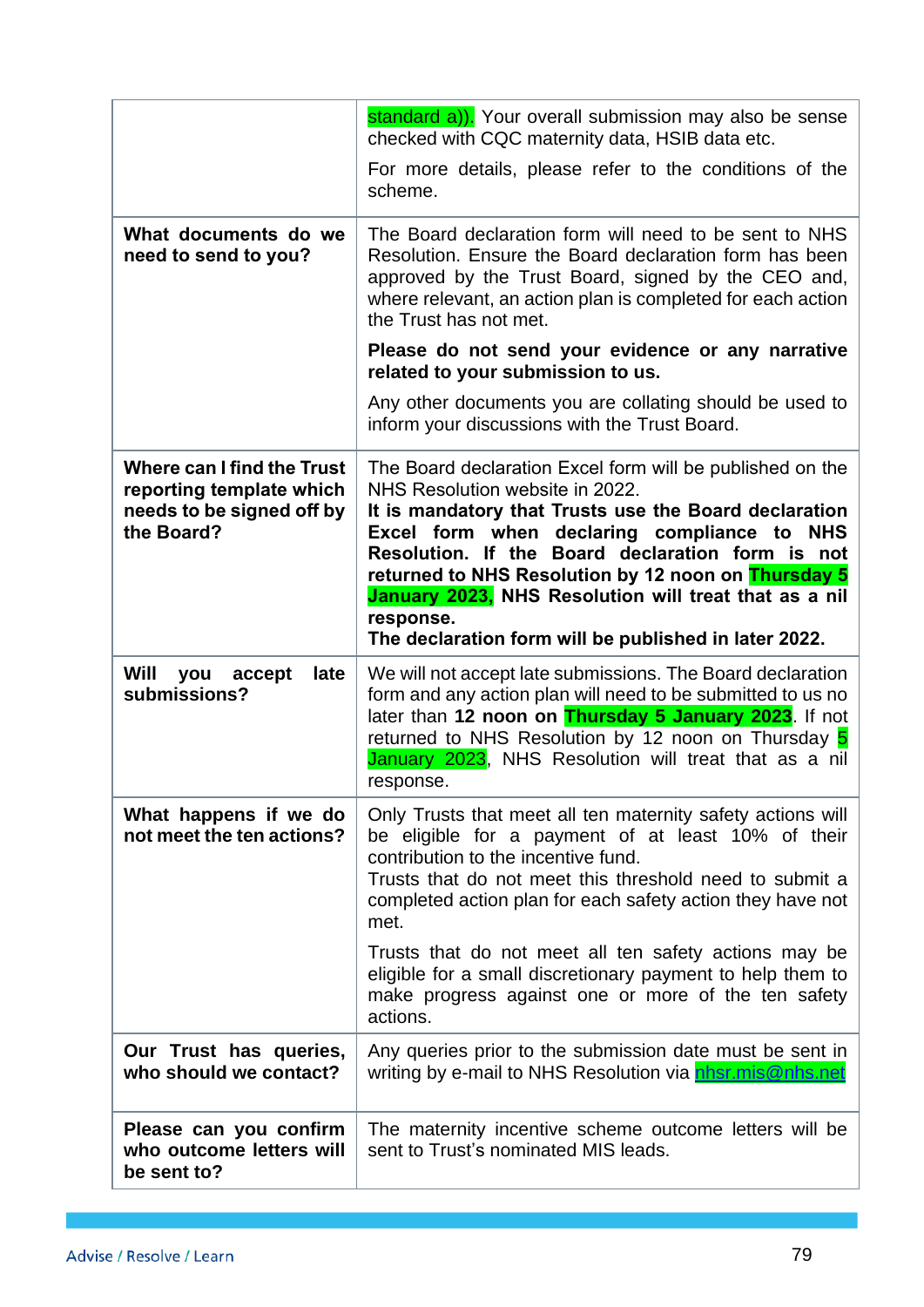| What if Trust contact<br>details have changed?                          | It's the responsibility of the Trusts to inform NHS Resolution<br>of the most updated link contacts via link on the NHS<br>Resolution website.<br>https://resolution.nhs.uk/services/claims-<br>management/clinical-schemes/clinical-negligence-<br>scheme-for-Trusts/maternity-incentive-scheme/maternity-<br>incentive-scheme/                                                                                                                                                                                                                                                                                                                                                                  |
|-------------------------------------------------------------------------|---------------------------------------------------------------------------------------------------------------------------------------------------------------------------------------------------------------------------------------------------------------------------------------------------------------------------------------------------------------------------------------------------------------------------------------------------------------------------------------------------------------------------------------------------------------------------------------------------------------------------------------------------------------------------------------------------|
| What if my Trust has<br>multiple sites providing<br>maternity services? | Multi-site providers will need to demonstrate the evidential<br>requirements for each individual site. The<br><b>Board</b><br>declaration should reflect overall actions met for the whole<br>Trust.                                                                                                                                                                                                                                                                                                                                                                                                                                                                                              |
| Will there be a process<br>for appeals this year?                       | Yes, there will be an appeals process and Trusts will be<br>allowed 14 days to appeal the decision following the<br>communication of results.                                                                                                                                                                                                                                                                                                                                                                                                                                                                                                                                                     |
| <b>Merging Trusts</b>                                                   | Trusts that will be merging during the year four reporting<br>period (August 2021 to January 2023) must inform NHS<br>Resolution of this via <b>nhsr.mis@nhs.net</b><br>that<br><b>SO</b><br>arrangements can be discussed.<br>In addition, Trust's Directors of Finance or a member of the<br>finance team must make contact with the NHS Resolution<br>finance team by email at nhsr.contributions@nhs.net as<br>soon as possible to discuss the implications of the changes<br>in the way maternity services are to be provided. This could<br>have an impact on the contributions payable for your Trust<br>in 2022/23 and the reporting of claims and management of<br>claims going forward. |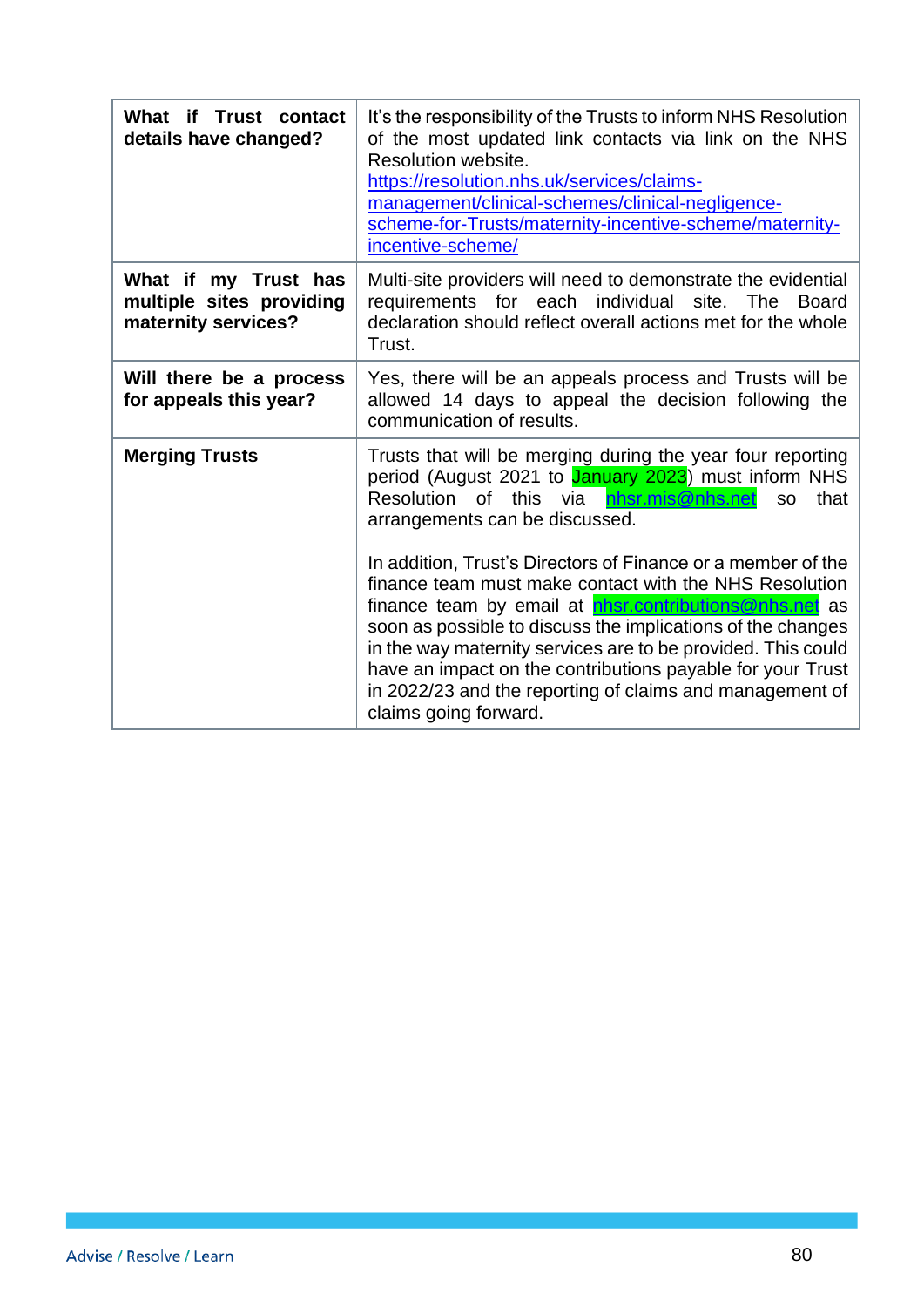### **Q&A regarding Maternity Safety Strategy and CNST maternity incentive scheme**

#### **Q1) What are the aims of the maternity incentive scheme?**

The Maternity Safety Strategy sets out the Department of Health and Social Care's ambition to reward those who have taken action to improve maternity safety.

Using CNST to incentivise safer care received strong support from respondents to our *2016 CNST consultation* where 93% of respondents wanted incentives under CNST to fund safety initiatives. This is also directly aligned to the Intervention objective in our *Five year strategy: Delivering fair resolution and learning from harm.*

#### **Q2) Why have these safety actions been chosen?**

The ten actions have been agreed with the national maternity safety champions, Matthew Jolly and Jacqueline Dunkley-Bent, in partnership with NHS Digital, NHS England, NHS Improvement, the Care Quality Commission (CQC), Mothers and Babies: Reducing Risk through Audits and Confidential Enquiries (MBRRACE-UK), Obstetric Anaesthetists Association, Royal College of Anaesthetists, HSIB, Royal College of Obstetricians and Gynaecologists and the Royal College of Midwives.

The Collaborative Advisory Group (CAG) previously established by NHS Resolution to bring together other arm's length bodies and the Royal Colleges to support the delivery of the CNST maternity incentive scheme has also advised NHS Resolution on the safety actions.

#### **Q3) Who has been involved in designing the scheme?**

The National Maternity Safety Champions were advised by a group of system experts including representatives from:

- NHS England & Improvement
- NHS Digital
- MBRRACE-UK
- Royal College of Obstetricians and Gynaecologists
- Royal College of Midwives
- Royal College of Anaesthetists
- Royal College of Paediatrics and Child Health
- Care Quality Commission
- Department of Health and Social Care
- NHS Resolution
- Clinical obstetric, midwifery and neonatal staff
- HSIB

#### **Q4) How will Trusts be assessed against the safety actions and by when?**